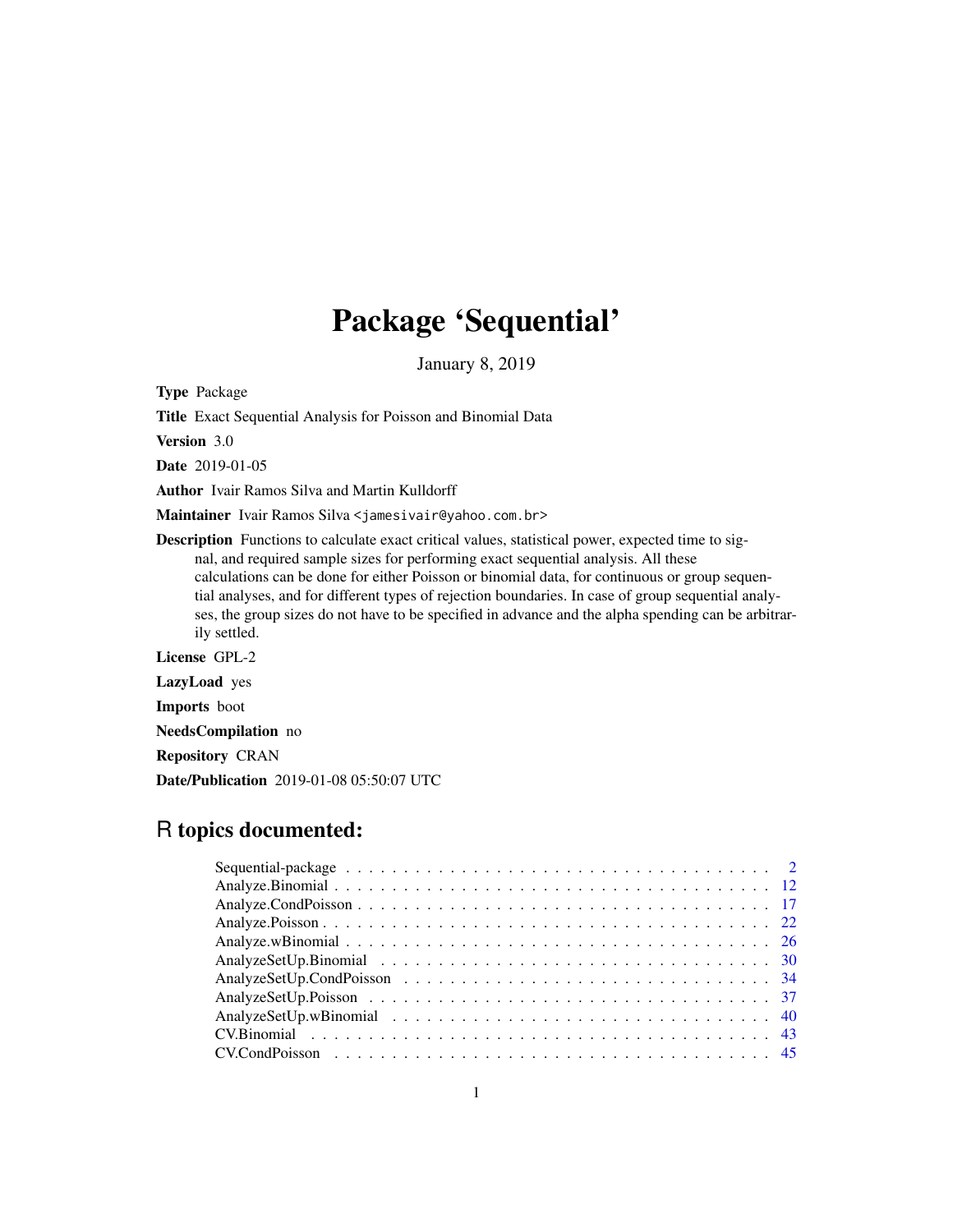<span id="page-1-0"></span>

| Index | 76 |
|-------|----|

Sequential-package *Analysis Support, Critical Values, Power, Time to Signal and Sample Size for Sequential Analysis with Poisson and Binomial Data.*

# **Description**

Sequential is designed for continuous and group sequential analysis, where statistical hypothesis testing is conducted repeatedly on accumulating data that gradually increases the sample size. This is different from standard statistical analysis, where a single analysis is performed using a fixed sample size. It is possible to analyze either Poisson type data or binomial 0/1 type data. For binomial data, it is possible to incorporate an off-set term to account for variable matching ratios. For Poisson data, the critical value is based on a Wald-type upper boundary, which is flat on the scale of the log-likelihood ratio, and on a predetermined maximum sample size. Alternatively, it is also possible to apply a user defined alpha spending function in order to specify non-flat signaling thresholds. For group sequential analyses, there are functions for pre-specified group sizes and for the situation when the group sizes are not known a priori. It is also possible to perform mixed continuous/group sequential analysis, where, for example, there is at first a big batch of data that arrives in one group, followed by continuous sequential analysis. All results are exact, based on iterative numerical calculations, rather than asymptotic theory or computer simulations. In the Sequential package, there are functions to calculate critical values, statistical power, expected time to signal, and expected sample size at the end of the sequential analyses whether the null hypothesis was rejected or not. For example, for any desired power, relative risk and alpha level, the package can calculate the required upper limit on the sample size (maximum length of surveillance), the critical value needed, and the corresponding expected time to signal when the null hypothesis is rejected.

# Details

| Package: | Sequential       |
|----------|------------------|
| Type:    | Package          |
| Version: | 3.0              |
| Date:    | $2019 - 01 - 05$ |
|          |                  |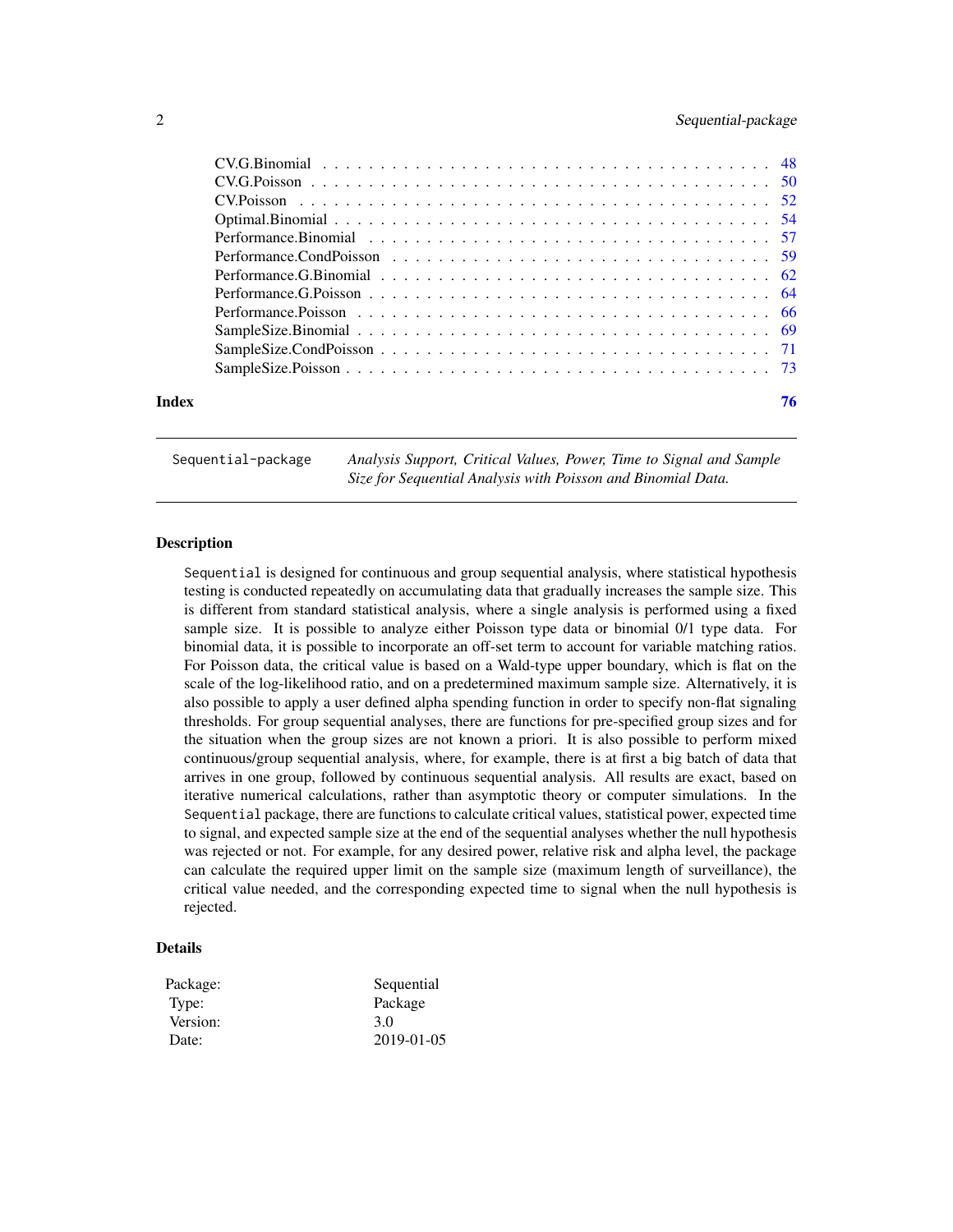Sequential-package 3

| License:                 | GPL <sub>2</sub>                                                                                                                 |
|--------------------------|----------------------------------------------------------------------------------------------------------------------------------|
| LazyLoad:                | yes                                                                                                                              |
| Index:                   |                                                                                                                                  |
| Analyze.Binomial         | Function to Conduct Group Sequential Analyses for Binomial<br>Data When the Goup Sizes are not Known a Priori.                   |
| AnalyzeSetUp.Binomial    | Function to Set Up the Input Parameters Before Using the<br>Analyze. Binomial Function for the First Time.                       |
| Analyze.wBinomial        | Function for group sequential analyses of multiple<br>weighted binomial endpoints.                                               |
| AnalyzeSetUp.wBinomial   | Function to set up input parameters before using the<br>Analyze.wBinomial function for the first time.                           |
| Analyze.Poisson          | Function to Conduct Group Sequential Analyses for Poisson<br>Data When the Goup Sizes are not Known a Priori.                    |
| AnalyzeSetUp.Poisson     | Function to Set Up the Input Parameters Before Using the<br>Analyze. Poisson Function for the First Time.                        |
| Analyze.CondPoisson      | Function to Conduct Group Sequential Analyses for Conditional<br>Poisson Data When the Goup Sizes are not Known a Priori.        |
| AnalyzeSetUp.CondPoisson | Function to Set Up the Input Parameters Before Using the<br>Analyze. CondPoisson Function for the First Time.                    |
| CV.Binomial              | Critical Values for Continuous Sequential Analysis with<br><b>Binomial Data.</b>                                                 |
| CV.G.Binomial            | Critical Values for Group Sequential Analysis with Binomial Data.                                                                |
| CV.G.Poisson             | Critical Values for Group Sequential Analysis with Poisson Data.                                                                 |
| CV.Poisson               | Critical Values for Continuous Sequential Analysis with<br>Poisson Data.                                                         |
| CV.CondPoisson           | Critical Values for continuous sequential CMaxSPRT for<br>Poisson data with limited information from historical cohort.          |
| Optimal.Binomial         | Optimal alpha spending for continuous and group sequential<br>analysis with binomial data.                                       |
| Performance.Binomial     | Power, Expected Signal Time and Sample Size for Continuous Sequen-<br>tial Analysis with Binomial Data.                          |
| Performance.G.Binomial   | Power, Expected Signal Time and Sample Size for Group Sequential<br>Analysis with Binomial Data.                                 |
| Performance.G.Poisson    | Power, Expected Signal Time and Sample Size for Group Sequential<br>Analysis with Poisson Data.                                  |
| Performance.Poisson      | Power, Expected Signal Time and Sample Size for Continuous Sequen-<br>tial Analysis from Limited Historical Cohort Poisson Data. |
| Performance.CondPoisson  | Power, Expected Signal Time and Sample Size for Continuous<br>Sequential CMaxSPRT with Poisson Data.                             |
| SampleSize.Binomial      | Sample Size Calculation for Continuous Sequential Analysis with<br>Binomial Data.                                                |
| SampleSize.Poisson       | Sample Size Calculation for Continuous Sequential Testing with<br>Poisson Data.                                                  |
| SampleSize.CondPoisson   | Sample Size Calculation for Continuous Sequential CMaxSPRT with<br>Poisson Data.                                                 |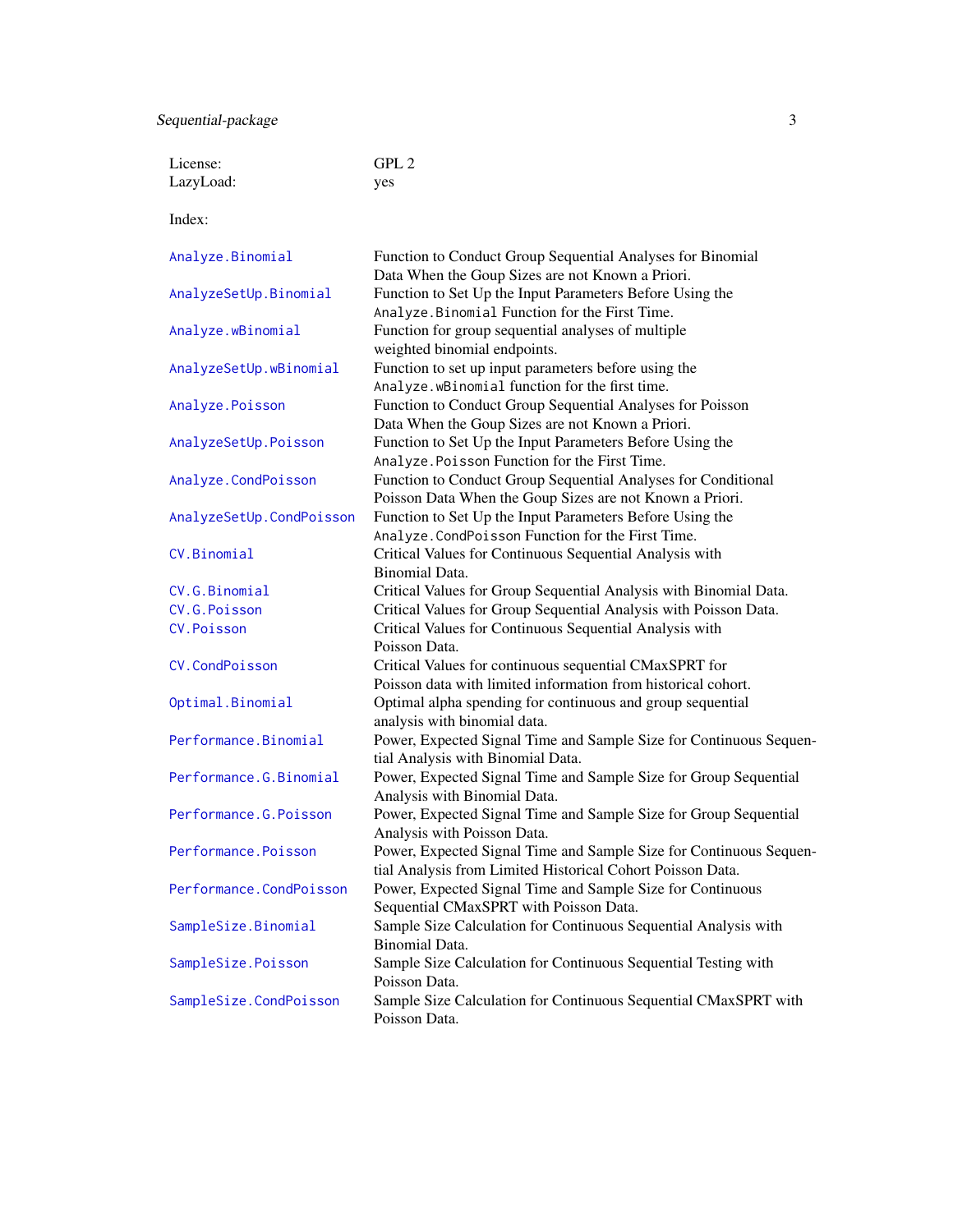#### **Overview**

Most of the sequential analysis methods found in the literature are based on asymptotic results. In contrast, this package contains functions for the exact calculation of critical values, statistical power, expected time to signal when the null is rejected and the maximum sample size needed when the null is not rejected. This is done for Poisson and binomial type data with a Wald-type upper boundary, which is flat with respect to the likelihood ratio function, and a predetermined upper limit on the sample size. For a desired statistical power, it is also possible to calculate the latter. The motivation for this package is post-market near real-time drug and vaccine safety surveillance, where the goal is to detect rare but serious safety problems as early as possible, in many cases after only a hand full of adverse events. The package can also be used in other application areas, such as clinical trials.

The basis for this package is the Maximized Sequential Probability Ratio Test (MaxSPRT) statistic (Kulldorff et al., 2011), which is a variant of Wald's Sequential Probability Ratio Test (SPRT) (Wald, 1945,47). MaxSPRT uses a composite alternative hypothesis, and upper boundary to reject the null hypothesis when there are more events than expected, no lower boundary, and an upper limit on the sample size at which time the sequential analyses end without rejecting the null. MaxSPRT was developed for post-market vaccine safety surveillance as part of the Vaccine Safety Datalink project run by the Centers for Disease Control and Prevention.

In this package, all critical values, alpha spending strategies, statistical power, expected time to signal and required sample size to achieve a certain power, are obtained exactly to whatever decimal precision desired, using iterative numerical calculations. None of the results are based on asymptotic theory or computer simulations.

# Poisson Data

To start, consider continuous sequential analysis for Poisson data. Let  $C_t$  be the random variable that counts the number of events up to time t. Suppose that, under the null hypothesis,  $C_t$  has a Poisson distribution with mean  $\mu_t$ , where  $\mu_t$  is a known function reflecting the population at risk. Under the alternative hypothesis, suppose that  $C_t$  has a Poisson distribution with mean  $\text{RR}\mu_t$ , where "RR" is the unknown increased relative risk due to the vaccine. The MaxSPRT statistic defined in terms of the log likelihood ratio is given by:

$$
LLR_t = (\mu_t - c_t) + c_t \log c_t / \mu_t,
$$

when  $c_t$  is at least  $\mu_t$ , and  $LLR_t = 0$ , otherwise. For continuous sequential analysis, the test statistic,  $LLR_t$ , is monitored at all times  $t \in (0, T]$ , where T= SampleSize. SampleSize is defined a priori by the user in order to achieve the desired statistical power, which can be calculated using the SampleSize. Poisson function. The sequential analysis ends, and  $H_0$  is rejected if, and when,  $LLR_t \geq CV$ , where CV is calculated using the CV. Poisson function. If  $\mu_t$ = SampleSize, the sequential analysis ends without rejecting the null hypothesis. To calculate other important performance metrics, such as the expected time to signal when the null hypothesis is rejected, use the Performance.Poisson function.

If the first event occurs sufficiently early, the sequential analysis may end with the null hypothesis rejected after a single events. There is an option to require a minimum number of observed events,  $c_t$ = M, before the null can be rejected. Setting M in the range [3,6] is often a good choice (Kulldorff and Silva, 2012). If there is a delay until the sequential analysis starts, but it continuous continuously thereafter, there is an option for that as well, requiring a minimum number  $\mu_t=$  D of expected events before the null can be rejected.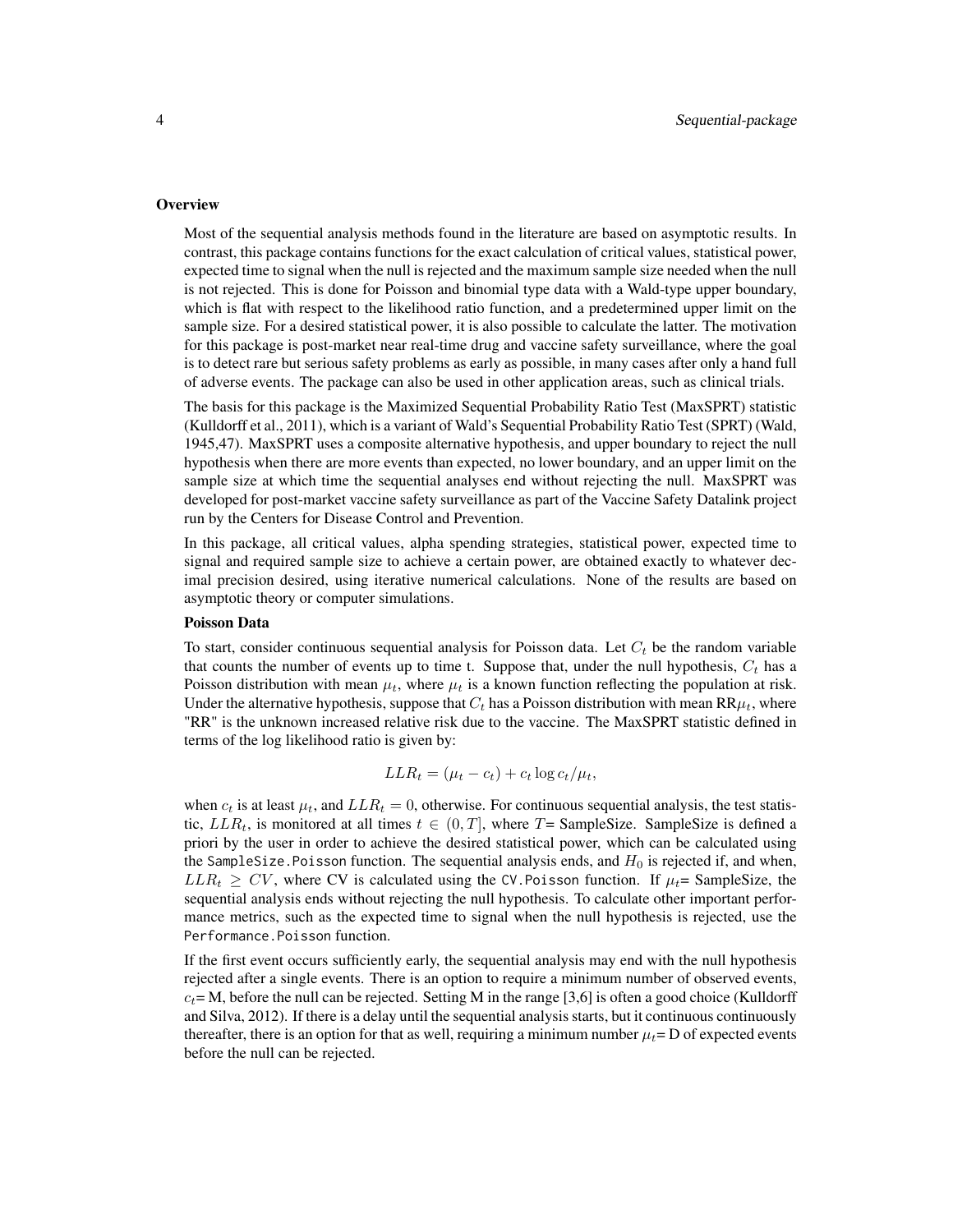# Sequential-package 5

With continuous sequential analysis, investigators can repeatedly analyze the data as often as they want, ensuring that the overall probability of falsely rejecting the null hypothesis at any time during the analysis is controlled at the desired nominal significance level (Wald, 1945, 1947). Continuous sequential methods are suitable for real-time or near real-time monitoring. When data is only analyzed intermittently, group sequential methods are used instead (Chin, 2012; Cook and DeMets, 2007; Xia, 2007; Friedman et al., 2010; Ghosh and Sen, 1991; Jennison and Turnbull, 2000; Mukhopadhyay and Silva, 2002; Whitehead, 1997). The data is then analyzed at regular or irregular discrete time intervals after a certain amount of data is accessible. Group sequential statistical methods are commonly used in clinical trials, where a trial may be stopped early due to either efficacy or unexpected adverse events (Jennison and Turnbull, 2000).

The same test statistic,  $LLR_t$ , is used for group sequential analyses (Silva and Kulldorff, 2012). The times when  $LLR_t$  is evaluated can be defined in several ways, using regular or irregular time intervals that are referenced by calendar period, sample size or some scale involving the distribution of the data. For Poisson data, the group sequential analysis must be conducted with equal size groups, with a constant expected number of adverse events between looks at the accumulating data. In another words,  $LLR_t$  is compared against CV whenever  $\mu_t$  is a multiple of SampleSize/Looks, where 'Looks' is the total number of looks at the data. To do group sequential analysis for Poisson data, use the CV.G.Poisson and Performance.G.Poisson functions.

# Binomial Data

The MaxSPRT method can also be applied to binomial/Bernoulli data. Let  $n$  denote the total number of events that has been observed in a sequential monitoring up to a certain moment in time. Suppose that these n events are categorized as cases and controls. For example, cases may be adverse events happening to a person taking drug A, while controls may be the same adverse event happening to someone in a matched set of individuals taking drug B. As another example, in a selfcontrol sequential analysis, cases may be adverse events happening during the 1-28 days following vaccination, while controls are the same adverse events happening 29-56 days after vaccination.

Let  $C_t$  to denote the number of cases among the n events, and assume that  $C_t$  follows a binomial distribution with success probability equal to p, where  $p = 1 = (1 + z)$ , and z is the matching ratio between the occurrence of a case and of a control under the null hypothesis. For example, if the probability of having a case (instead of a control) is  $p = 1 = (1 + z) = 0.5$ , then z=1 (1:1 matching ratio), or,  $p = 0.25$  for z=3 (1:3 matching ratio), etc.

The MaxSPRT statistic (Kulldorff et al., 2011) for a continuous binomial surveillance is:

$$
LR_n = \frac{(c_n/n)^{c_n} [(n - c_n)/n]^{n - c_n}}{[1/(1 + z)]^{c_n} [z/(1 + z)]^{n - c_n}},
$$

if  $zc_n/(n - c_n) > 1$ , and  $LR_n = 1$  otherwise.

The monitoring is continued until either there is a signal rejecting the null hypothesis ( $LR_n > CV$ ) or until  $n = N$ , which indicates that the null is not to be rejected. To perform the calculations, use the CV.Binomial, SampleSize.Binomial and Performance.Binomial functions.

To calculate the critical value for a Wald type rejection boundary, and when the group sizes are fixed a priori, use the CV.G.Binomial function. For statistical power, expected time to signal, expected time of surveillance, use the Performance.G.Binomial function.

The main assumptions behind the method above are: (i) the monitoring is truly performed in a continuous fashion; (ii) the matching ratio  $(z)$  is constant for all of the n events, and (iii) it uses a Wald type rejection boundary that is flat in terms of the likelihood function. Relaxing these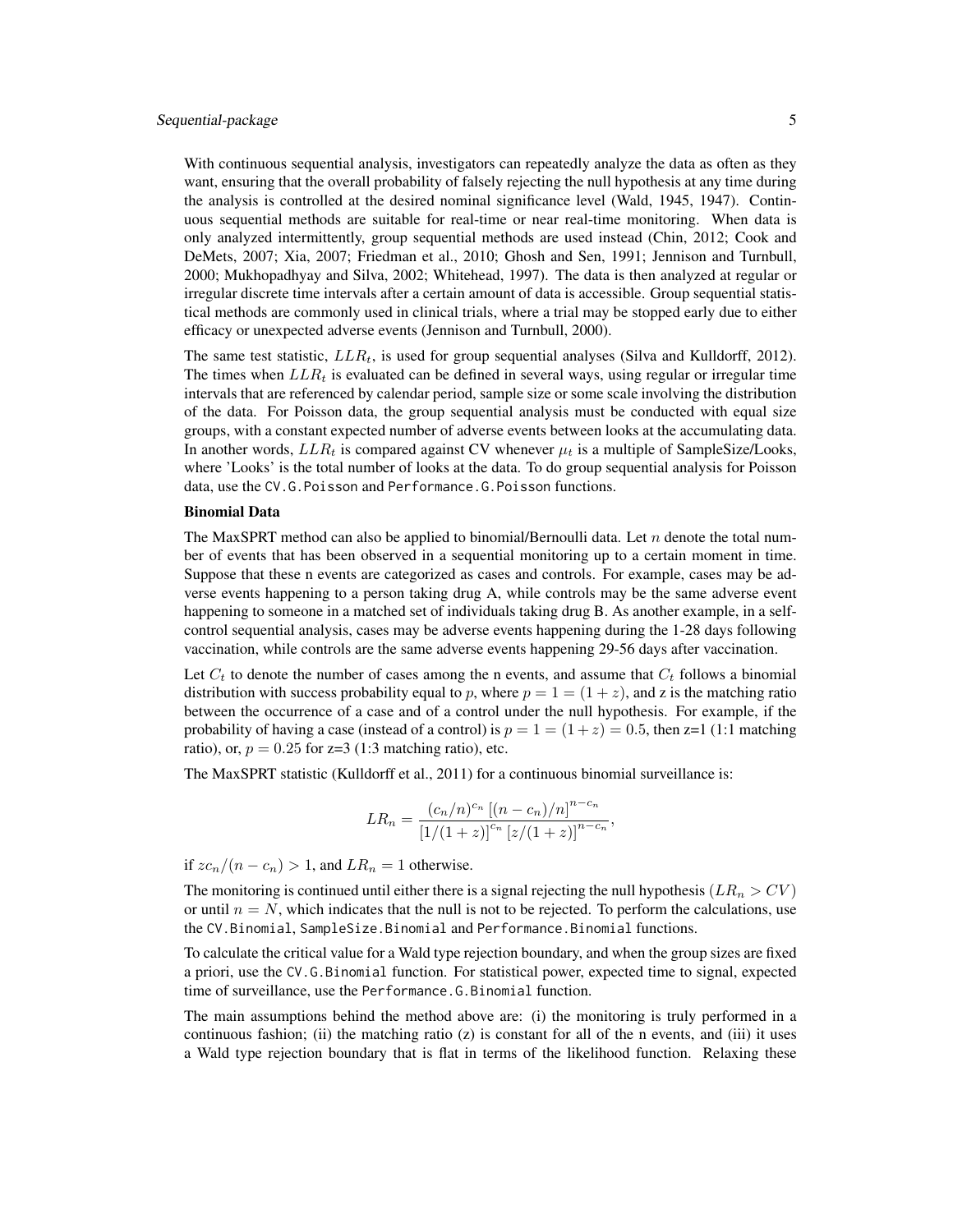assumptions, Fireman et al. (2013) developed exact sequential analysis for group sequential data with varying matching ratios, and for any user specified alpha rejection plan.

#### Multiple Weighted Binomial Endpoints

When there are multiple different outcomes, one can use weights reflecting practical interpretations, such as an outcome severity in comparison to the others. For example, for two different outcomes, the first with weight w, and the second with weight 1. This way, a single event of the first outcome is equivalent to w outcomes of the second type. This type of analysis is treated by Silva et al (2019).

#### Conditional Poisson data with limited information from historical cohort - CMaxSPRT

In Poisson MaxSPRT, the expected mean  $\mu_t$  is assumed to be a known function reflecting the baseline adverse event risk in the absence of the exposure of interest. In practice, it is estimated with historical data and the uncertainty associated with the estimated counts may or may not have a nonnegligible impact on the performance of the sequential analysis method. Li and Kulldorff (Li and Kulldorff, 2010) showed in their simulation study that uncertainty in the estimated baseline means can be ignored when the total number of events in the historical data is at least 5 times the specified upper limit  $T$ . Otherwise, it is recommended to implement a statistical procedure that takes in account the variation from the historical data, i.e. a procedure that conditionates the likelihood function of the historical Poisson data, here simply called "conditional Poisson data". For this, the Conditional Maximized Sequential Probabilit Ratio Test (CMaxSPRT) to account for variation in both the historical and surveillance cohorts.

Let  $c$  and  $V$  denote the total number of events and the cumulative person-time in the historical data, let  $P_k$  denote the cumulative person-time observed in the surveillance population when the kth event occurred. The CMaxSPRT statistic defined in terms of the log likelihood ratio is given by

$$
U_k = c \log(\frac{c(1+P_k/V)}{c+k}) + k \log(\frac{k(1+P_k/V)}{P_k/V(c+k)}),
$$

when  $k/c > P_k/V$ , and  $U_k = 0$ , otherwise. In the original publication (Li and Kulldorff, 2010), the method was introduced as a continuous sequential analytic approach with the upper limit defined in terms of the maximum number of observed events, i.e.,  $k \leq K$ , and the critical value calculated via a Monte Carlo approach. A large number of Monte Carlo simulations (e.g., 10 million) might be needed to calculate the critical values with a reasonable precision.

In Silva et al. (2016), the method was extended i) with another option of defining the surveillance length in terms of the maximum cumulative person-time divided by the total cumulative persontime in the historical cohort, i.e.,  $P_k/V \leq T$ , ii) with an exact calculation of the critical values for both surveillance length definitions, and iii) for group sequential analysis with data updated and analyzed intermittently instead of continuously. The exact critical values are calculated using the interval havling method to solve for the root of a complex, non-linear equation such that the overall Type I error rate is preserved at the nominal level. As  $K$  increases, the computing time for the exact critical values increases exponentially.

Silva et al. (2016) also proposed two approximation methods to calculate the critical values that require substantially less computing time. One approch may overestimate the critical values and thus is referred to as the conservative approach as it may yield lower-than-nominal Type I error rates; the other approach may underestmate the critical values and thus is referred to as the liberal approach as it may yield higher-than-nominal Type I error rates. The recommendation is to use the exact approach when K is small (e.g., 10), use the conservative approach when K is medium or large but c is small, and use the liberal approach when c is medium (e.g., 50) or large. Exact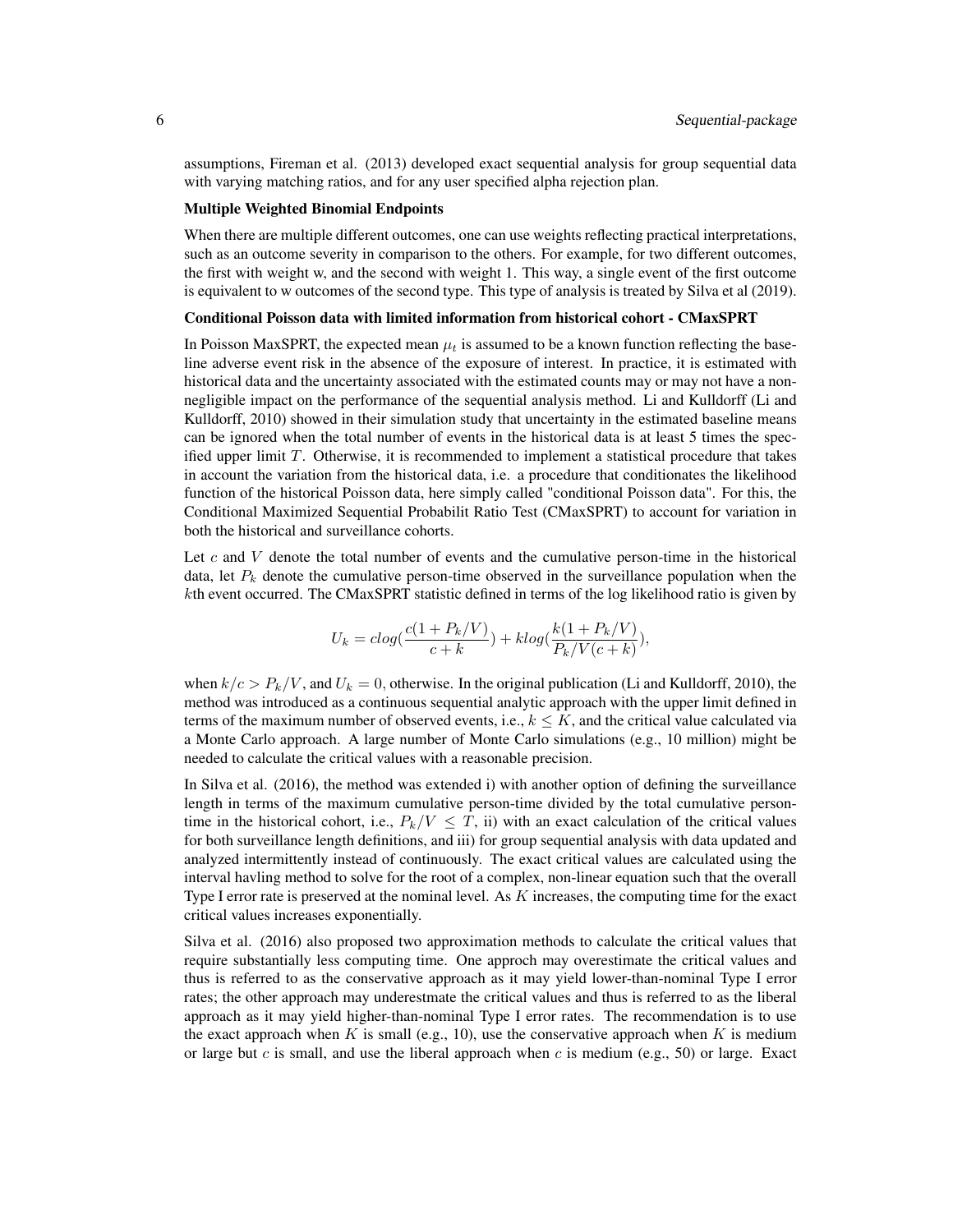# Sequential-package 7

calculations for selected tuning parameters show that the three approaches yield very similar results when  $K$  and  $c$  are reasonably large.

For calculating critical values for a Wald type rejection boundary, use the CV.CondPoisson function. For statistical power, expected time to signal, expected time of surveillance, and maximum sample size requirements, use the Performance. CondPoisson and SampleSize. CondPoisson functions.

# Alpha spending function for unpredictable group sizes

The alpha spending function specifies the cumulative amount,  $F_{\alpha}(t)$ , of Type I error probability related to each of the possible values of  $n$ . Thus, at the end of the monitoring the alpha spending corresponds to a value smaller than or equal to the overall amount of Type I error probability defined for the overall nominal significance level,  $\alpha$ .

Denote the single probability of rejecting the null hypothesis at the j-th test by  $\alpha_i$ . Then, the alpha spending at test *i* is given by  $F_{\alpha}(t_i) = \sum_{j=1}^{i} \alpha_j \leq \alpha$ .

There is a vast number of proposals for choosing the shape of the alpha spending function. Jennison and Turnbull (2000) present a rich discussion about this topic. They dedicated a special attention to the alpha spending of the form:  $F_{\alpha}(t) = \alpha t^{\rho}$ , where  $\rho > 1$ , and t represents a fraction of the maximum length of surveillance.

A new aproach for alpha spending selection is the optimal solution, introduced by Silva and Kulldorff (2018). The optimal solution is based on exact calculations through linear programing, and it is operated through the function Optimal.Binomial.

To run continuous or group sequential analysis with an user defined alpha spending function, and/or, when the group sizes are not known a prior, Analyze.Binomial, Analyze.wBinomial (for multiple weighted binomial endpoints), Analyze.Poisson, and Analyze.CondPoisson should be used for binomial and Poisson, and conditional Poisson data, respectively. These functions work differently than the other functions mentioned above. Those other functions are designed to be used before the start of the sequential analysis, in order to determine what the maximum sample size and critical value should be. Once the sequential analysis is under way, the test statistic is then calculated using a hand calculator or an excel spread sheet, and compared with the critical value. The functions Analyze.Binomial, Analyze.Poisson, and Analyze.CondPoisson work very differently, in that they are run at each look at the accumulating data, whenever a new group of data arrives, and it is meant to perform the test itself, i.e., there is no need to use hand calculators or excel spread sheets or any other auxiliar code. The results and conclusions, including a descriptive table and illustrative graphics, are automatically provided after running Analyze.Binomial, Analyze.wBinomial, Analyze.Poisson, or Analyze.CondPoisson.

Important: before using these functions, though, it is necessary to first run the functions AnalyzeSetup.Binomial, AnalyzeSetup.wBinomial, AnalyzeSetup.Poisson, or AnalyzeSetup.CondPoisson once in order to set everything up for the sequential analysis.

#### Comparison with Other R Packages for Sequential Analysis

The R Sequential package is designed for sequential analysis where statistical hypothesis testing is performed using gradually accumulating data. It is not designed for quality control problems, where a process is monitored over time to detect an emerging problem due to a sudden increase in the excess risk. Although the methods for sequential analysis and quality control may seem similar, as they both analyze gradually accumulating data, they are actually very different in both their purpose and design. Under the sequential hypothesis testing approach, the objective is to quickly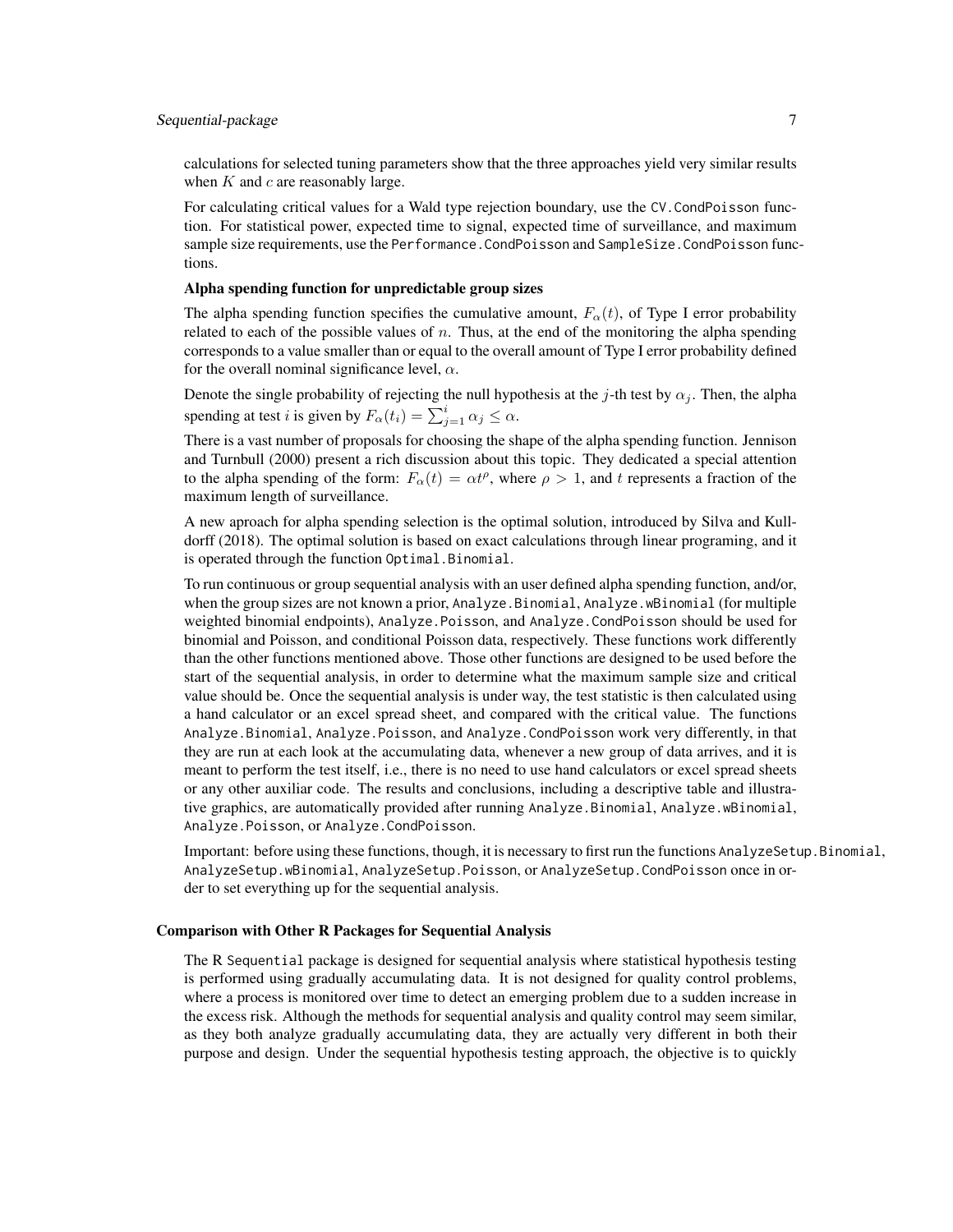determine if there is some intrinsic excess risk, with the assumption that this risk does not change over time. For example, we may want to know if drug A is better than drug B, and there is no reason to believe that the behavior of the drugs change over time. In the quality control setting, the objective is instead to detect a possible change in a stochastic process that may occur in the future, and to detect that change as soon as possible after it occurs. For example, the heart of a hospital patient is beating as it should, but if there is a sudden deterioration, the alarm should sound as soon as possible without generating a lot of false alarms. This package is only meant for sequential analysis of the former type, and it should not be used for quality control type problems. For quality control type analyses, there are other R packages available, such as graphicsQC, IQCC, MetaQC, MSQC, qcc, and qcr.

In a number of ways, the R Sequential package differs from other R packages for sequential analyses. Historically, most sequential analysis has been conducted using asymptotic statistical theory, and that is also what is used in the gsDesign, ldbounds, PwrGSD, seqDesign, seqmon, and sglr R packages. In contrast, the R Sequential package is based on exact results, using iterative numerical calculations, rather than using asymptotic theory or computer simulations.

With this package, it is only possible to analyze binomial/Bernoulli, Poisson, or conditional Poisson data. For other probability distributions, such as normal or exponential data, other R packages should be consulted, such as GroupSeq or SPRT. Moreover, all functions in this package uses a onesided upper bound to reject the null hypothesis, while the analyses end without rejecting the null when an upper limit on the sample size is reached. For two sided sequential analysis, or other types of rejection boundaries, other R packages must be used, such as e.g. ldbounds and Binseqtest. Finally, in this package, there are functions for both continuous and group sequential analysis, and it is also possible to analyze situations where some of the data arrives continuously while other parts of the data arrives in groups. Most other R packages are exclusively designed for group sequential analysis, but there are some that also do continuous sequential analysis, such as Binseqtest and SPRT, but Binseqtest is only for binomial data type, and SPRT is for simple alternative hypothis, while Sequential can be used for binomial and Poisson data and is meant to composite alternative hypothesis. The present package offers the possibility to calculate the expected time to signal through the Performance.Poisson, Performance.G.Poisson, Performance.Binomial, Performance.G.Binomial, and Performance.CondPoisson functions, which is not offered by the other packages cited above. Another important advantage of the Sequential package is the possibility of eliciting, through exact calculations, the minimum sample size needed to accomplish with target statistical powers through the functions SampleSize.Poisson, SampleSize.CondPoisson, and SampleSize.Binomial.

# Acknowledgements

Development of the R Sequential package has been funded and supported by:

- Food and Drug Administration, USA, through the Mini-Sentinel Project (v1.0,1.1,2.0).

- National Institute of General Medical Sciences, NIH, USA, through grant number R01GM108999  $(v2.0)$ .

- Federal University of Ouro Preto (UFOP), through contract under internal UFOP's resolution CEPE 4600 (v2.0).

- National Council of Scientific and Technological Development (CNPq), Brazil (v1.0).

- Bank for Development of the Minas Gerais State (BDMG), Brazil (v1.0).

Feedback from users is greatly appreciated. Very valuable suggestions concerning the R Sequential package have been received from various individuals, including: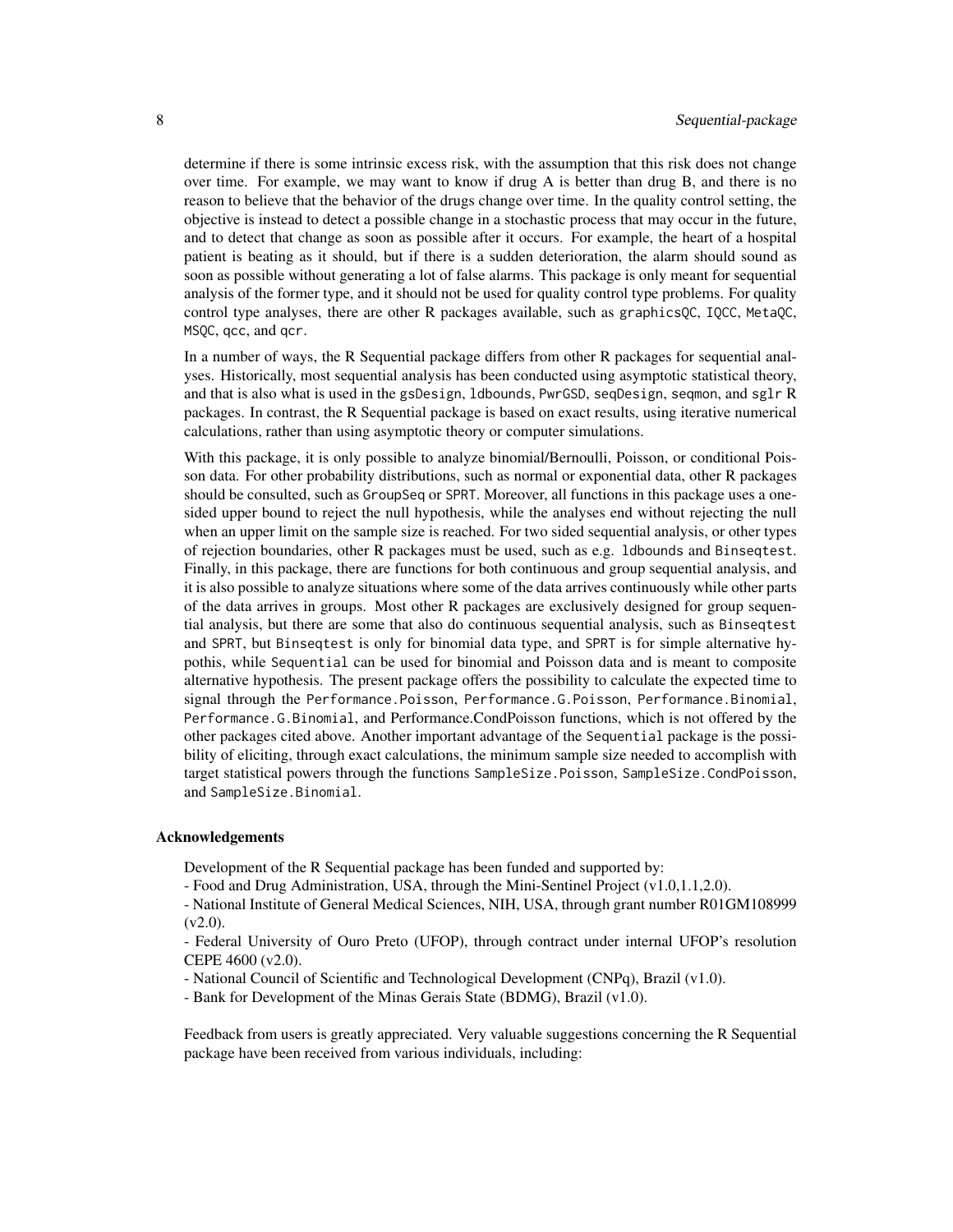# Sequential-package 9

- Ron Berman, University of California Berkeley.
- Claudia Coronel-Moreno, Harvard Pilgrim Health Care Institute.
- Bruce Fireman, Kaiser Permanente Northern California.
- Josh Gagne, Harvard Medical School and Brigham and Women's Hospital.
- Ned Lewis, Kaiser Permanente Northern California.
- Judith Maro, Harvard Medical School and Harvard Pilgrim Health Care Institute.
- Azadeh Shoaibi, Food and Drug Administration.
- Katherine Yih, Harvard Medical School and Harvard Pilgrim Health Care Institute.
- Jie Tang, Clinical biostatistics, Janssen R and D US, Johnson and Johnson LLC.
- Tuomo A. Nieminen, The National Institute for Health and Welfare (THL), Finland.

- Andreia Leite, Department of Infectious Disease Epidemiology, London School of Hygiene and Tropical Medicine.

- Laura Hou, Harvard Pilgrim Health Care Institute, Boston, USA.
- Abdurrahman Abdurrob, Division of Pharmacoepidemiology and Pharmacoeconomics, Department of Medicine, Brigham and Women's Hospital and Harvard Medical School.
- Kirk Snyder, Information Management Services, Inc.

# Version History of the R Sequential Package

Version 1.1, February 2013

Exact sequential analysis for Poisson data:

- Exact continuous sequential analysis.
- Exact group sequential analysis with pre-defined and constant groups sizes.
- Wald type rejection boundary.
- Statistical power, expected time to signal and sample size calculations.
- User guide.

Version 1.2, January 2014

- Improved code structure and efficiency.
- More extensive user guide.

Version 2.0, June 2015

Exact sequential analysis for binomial data:

- Continuous sequential analysis.
- Group sequential analysis with pre-defined group sizes.
- Group sequential analysis with unpredictable group sizes, not specified a priori.
- Fixed or variable binomial probabilities (matching ratios).
- User specified alpha spending function.
- Statistical power, expected time to signal and sample size calculations.
- Updated user guide.

Version 2.0.1, June 2015

- Correction of bugs in CV.Poisson function.
- Updated user guide.

Version 2.0.2, Octuber 2015

- Improved user guide.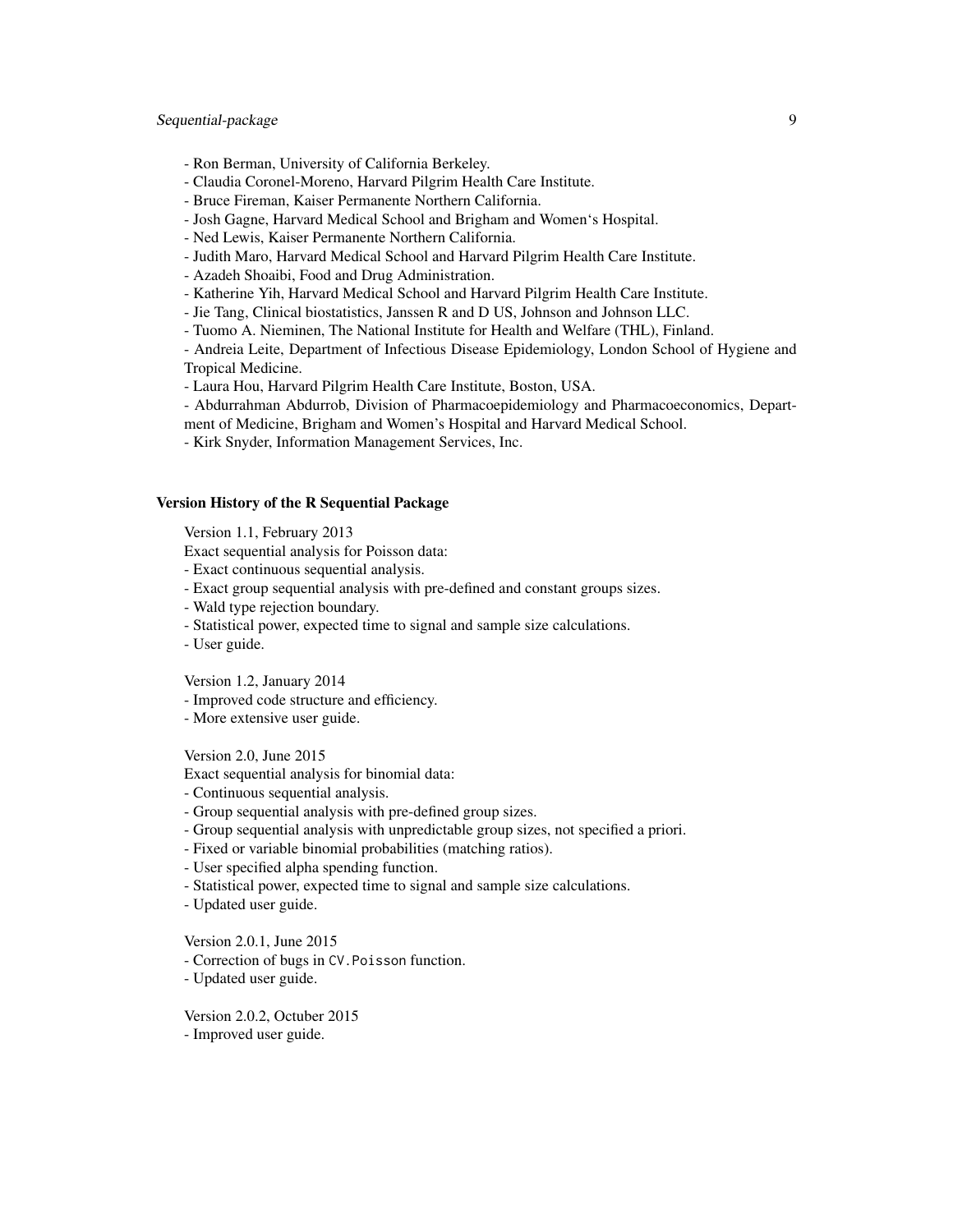Version 2.1, May 2016

Exact sequential analysis for Poisson data:

- Group sequential analysis with unpredictable group sizes, not specified a priori.

- User specified alpha spending function.

- Mixed group-continuous sequential analysis.

- Statistical power, expected time to signal and sample size calculations for non-constant groups sizes.

Other:

- Directory address parameter in AnalyzeSetUp functions.

- Probability parameter in binomial functions.

- Updated user guide.

Version 2.1.1, June 2016

- Correction of bugs in Poisson functions.

- Updated user guide.

Version 2.2, July 2016

- Critical Value, Performance, and SampleSize calculations for CMaxSPRT with Poisson data.

- Updated user guide.

Version 2.2.1, September 2016

- Correction of bugs in CV.Poisson and CV.G.Poisson functions.

- Updated user guide.

Version 2.3, Dec 2016

- Correction of bugs in the SampleSize.Binomial function.

- Improvement of SampleSize functions for considering vectors for the input parameters R and power.

- Inclusion of the new functions AnalyzeSetUp.CondPoisson and Analyze.CondPoisson.

- Updated user guide.

Version 2.3.1, Feb 2017

- Correction of bugs in Analyze.Binomial and AnalyzeSetUp.Poisson functions.

- Adjustment on the relative risk estimation method for Analyze.Binomial function.

- Updated user guide.

Version 2.3.2, Aug 2017

- Correction of bugs in Analyze.Binomial.

- Updated user guide.

Version 3.0, Feb 2018

- Functions Optimal.Binomial and Analyze.wBinomial.

- Updated user guide.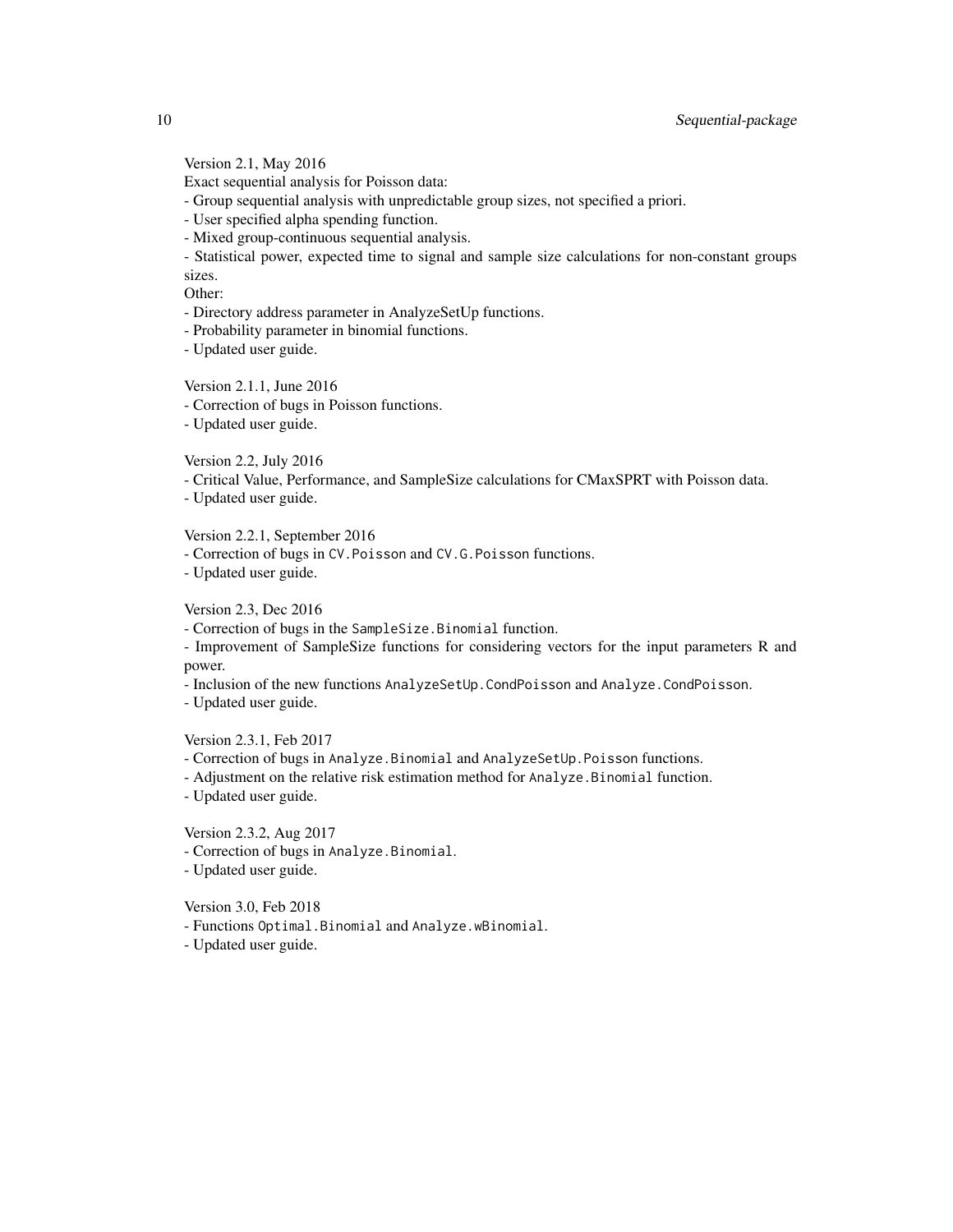# Sequential-package 11

# Author(s)

Ivair Ramos Silva, Martin Kulldorff. Maintainer: Ivair Ramos Silva <jamesivair@yahoo.com.br>

#### References

Chin R. (2012), Adaptive and Flexible Clinical Trials, Boca Raton, FL: Chapman and Hall/CRC.

Cook TD, DeMets DL. (2007), Introduction to Statistical Methods for Clinical Trials: Chapman and Hall/CRC Texts in Statistical Science.

Fireman B, et al. (2013) Exact sequential analysis for binomial data with timevarying probabilities. Manuscript in Preparation.

Friedman LM, Furberg CD, DeMets D. (2010), Fundamentals of Clinical Trials, 4th ed.: Springer.

Ghosh BK, Sen PK. (1991), Handbook of Sequential Analysis, New York: MARCEL DEKKER, Inc.

Ghosh M, Mukhopadhyay N, Sen PK. (2011), Sequential Estimation: Wiley.

Jennison C, Turnbull B. (2000), Group Sequential Methods with Applications to Clinical Trials, London: Chapman and Hall/CRC.

Kulldorff M, Davis RL, Kolczak M, Lewis E, Lieu T, Platt R. (2011). A Maximized Sequential Probability Ratio Test for Drug and Safety Surveillance. Sequential Analysis, 30: 58–78.

Kulldorff M, Silva IR. (2015). Continuous Post-market Sequential Safety Surveillance with Minimum Events to Signal. arxiv:1503.01978 [stat.ap]. Forthcoming paper of REVSTAT Statistical Journal.

Mukhopadhyay N, Silva BM. (2002), Sequential Methods and Their Applications, 1th ed.: Chapman and Hall/CRC.

Silva IR, Kulldorff M. (2015), Continuous versus Group Sequential Analysis for Vaccine and Drug Safety Surveillance. Biometrics, 71 (3), 851–858.

Silva, I.R. and Kulldorff, M. (2018). Optimal Alpha Spending for Sequential Analysis With Binary Data. Working paper.

Silva IR, Gagne J, Najafzadeh M, Kulldorff M. (2019). Exact Sequential Analysis for Multiple Weighted Binomial Endpoints. Working paper.

Silva IR, Li L, Kulldorff M. (2016). Exact Conditional Sequential Testing for Poisson Data. Working paper.

Silva IR. (2018a). Type I Error Probability Spending for Post-Market Drug and Vaccine Safety Surveillance with Binomial Data. Statistics in Medicine, 15;37(1), 107-118.

Silva IR. (2018b). Type I Error Probability Spending for Post-Market Drug and Vaccine Safety Surveillance With Poisson Data. Methodol Comput Appl Probab, 20(2), 739-750.

Xia Qi. (2007), A Procedure for Group Sequential Comparative Poisson Trials. Journal of Biopharmaceutical Statistics, 17, 869–881.

Wald A. (1945), Sequential Tests of Statistical Hypotheses, Annals of Mathematical Statistics, 16, 117–186.

Wald A. (1947), Sequential Analysis. New York: John Wiley and Sons.

Whitehead J. (1997), The Design and Analysis of Sequential Clinical Trials, 2th ed.: Wiley.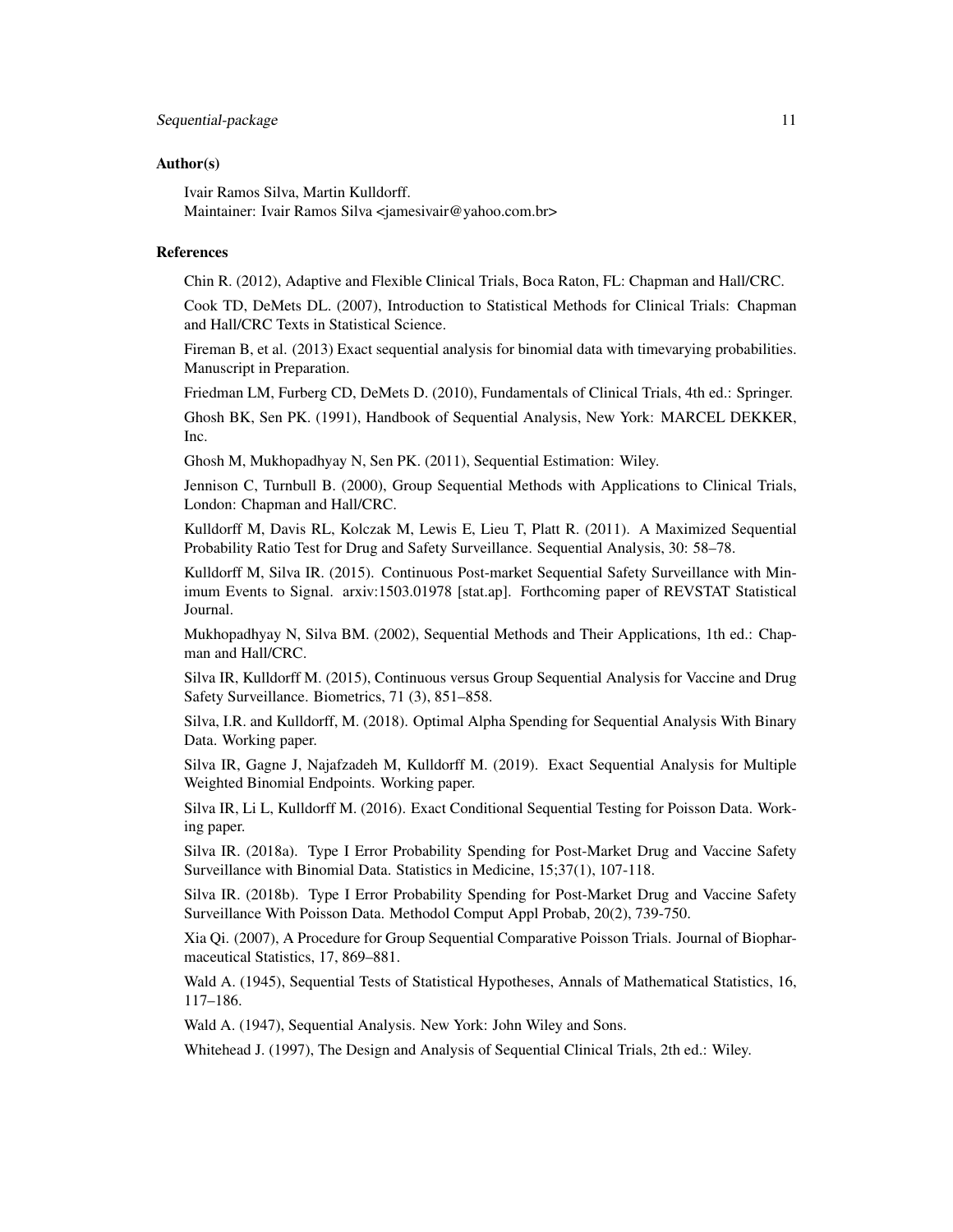# <span id="page-11-0"></span>Examples

```
## Critical value for continuous sequential analyses for Poisson Data.
## Maximum sample size = 10, alpha = 0.05 and minimum number of events = 3:
cvt<- CV.Poisson(SampleSize=10,D=0,M=3,alpha=0.05)
## Statistical power and the expected time to signal for relative risk RR=2:
result<- Performance.Poisson(SampleSize=10,D=0,M=3,cv=cvt,RR=2)
# And if you type:
result
# Then you will see the following:
# Power ESignalTime ESampleSize
# [1,] 0.7329625 4.071636 5.654732
```
<span id="page-11-1"></span>Analyze.Binomial *Function for group sequential analyses for binomial data, without the need to know group sizes a priori.*

# Description

The function Analyze.Binomial is used for either continuous or group sequential analysis, or for a combination of the two. Unlike CV.Binomial and CV.G.Binomial, it is not necessary to prespecify the group sizes before the sequential analysis starts. Moreover, under the null hypothesis, the binomial probability, p, can be different for different observations. In a matched case-control setting, this means that the matching ratios can be different for different matched sets. It is possible to use either a Wald type rejection boundary, which is flat with respect to the likelihood ratio, or a user defined alpha spending function. Analyze.Binomial is run at each look at the data. Before running it by the first time, it is necessary to run the [AnalyzeSetUp.Binomial](#page-29-1) function.

### Usage

```
Analyze.Binomial(name,test,z="n",p="n",cases,controls,AlphaSpend="n")
```
# Arguments

| name | The name of the sequential analysis. Must be identical for all looks at the data,                                                                                                                                                                      |
|------|--------------------------------------------------------------------------------------------------------------------------------------------------------------------------------------------------------------------------------------------------------|
|      | and it must be the same as the name given by the Analyze Setup. Binomial                                                                                                                                                                               |
|      | function. Should never be the same as another sequential analysis that is run<br>simultaneously on the same computer.                                                                                                                                  |
| test | An integer indicating the number of hypothesis tests performed up to and in-<br>cluding the current test. For example, if there were four prior looks at the data,<br>and this is the fifth one, then "test=5". This number should be increased by one |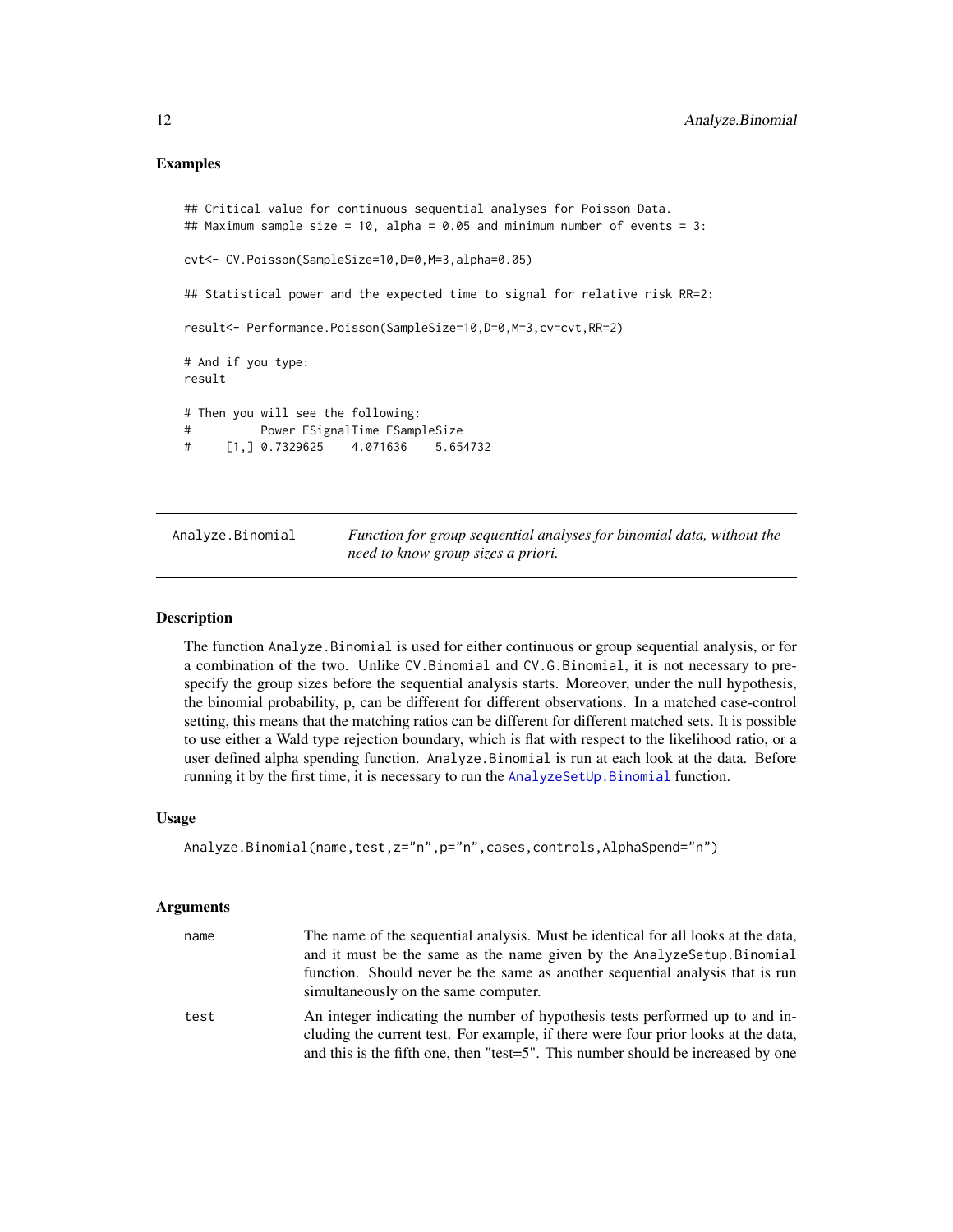|            | each time that the Analyze. Binomial function is run for a new group of data,<br>when it is part of the same sequential analysis. If not, there is an error message.                                                                                                                                                                                                                                                                                                                                                                                                                                                                                                                                                                                                                                 |
|------------|------------------------------------------------------------------------------------------------------------------------------------------------------------------------------------------------------------------------------------------------------------------------------------------------------------------------------------------------------------------------------------------------------------------------------------------------------------------------------------------------------------------------------------------------------------------------------------------------------------------------------------------------------------------------------------------------------------------------------------------------------------------------------------------------------|
| z          | For a matched case-control analysis, z is the number of controls matched to each<br>case. For example, if there are 3 controls matched to each case, "z=3". In a self-<br>control analysis, z is the ratio of the length of the control interval to the length of<br>the risk interval. For example, if the risk interval is 2 days long and the control<br>interval is 7 days long, " $z=7/2$ ". In terms of p, the binomial probability under the<br>null hypothesis, " $p=1/(1+z)$ ", or equivalently, " $z=1/p-1$ ". The parameter z must<br>be a positive number. The default value is $z=1$ ( $p=0.5$ ). If the ratio is the same<br>for all observations, then z can be any positive number. If the ratio is different<br>for different observations, then z is a vector of positive numbers. |
| p          | The probability of having a case under the null hypothesis. There is no default<br>value.                                                                                                                                                                                                                                                                                                                                                                                                                                                                                                                                                                                                                                                                                                            |
| cases      | A number or a vector of the same length as z containing the number of cases.                                                                                                                                                                                                                                                                                                                                                                                                                                                                                                                                                                                                                                                                                                                         |
| controls   | A number or a vector of the same length as z containing the number of controls.                                                                                                                                                                                                                                                                                                                                                                                                                                                                                                                                                                                                                                                                                                                      |
| AlphaSpend | The alpha spending function is specified in the AnalyzeSetUp. Binomial func-<br>tion. At any look at the data, it is possible to over ride that pre-specified alpha<br>spending plan by using the AlphaSpend parameter. AlphaSpend is a number rep-<br>resenting the maximum amount of alpha (Type I error probabiliy) to be spent up<br>to and including the current test. Because of the discrete nature of the binomial<br>distribution, the actual amount of alpha spent may be less than the maximum<br>amount specified. It must be in the range $(0, \text{alpha}]$ . The default value is no<br>override, which means that, if AlphaSpend= "n", then the function will use the<br>alpha spending plan specified in the AnalyzeSetUp. Binomial function.                                      |

# Details

The function Analyze.Binomial performs continuous or group sequential analysis for Bernoulli or binomial data. It can also be used for mixed continuous-group sequential analysis where some data arrives continuously while other data arrives in groups. Unlike CV.Binomial and CV.G.Binomial, there is (i) no need to pre-specify the group sizes before the sequential analysis starts, (ii) a variety of alpha spending functions are available, and (iii) it is possible to include an offset term where, under the null hypothesis, different observations have different binomial probabilities p.

In sequential analysis, data is formed by cumulative information, collected in separated chunks or groups, which are observed at different moments in time. Analyze.Binomial is run each time a new group of data arrives at which time a new sequential test is conducted. When running Analyze.Binomial, only the data from the new group should be included when calling the function. The prior data has been stored, and it will be automatically retrieved by Analyze.Binomial, with no need to reenter that data. Before running Analyze.Binomial for the first time, it is necessary to set up the sequential analysis using the AnalyzeSetUp.Bionimial function, which is run once, and just once, to define the sequential analysis parameters. For information about this, see the description of the AnalyzeSetUp. Binomial function.

The function Analyze.Binomial calculates critical values to determine if the null hypothesis should be rejected or not at each analysis. Critical values are given in the scale of the number of cases. This is done for a pre-specified overall statistical significance level (alpha), and for an upper limit on the sample size (N). The exact analytical solution is obtained through numerical calculations. Based on the data and the critical value, the function determines if the null hypothesis should be rejected or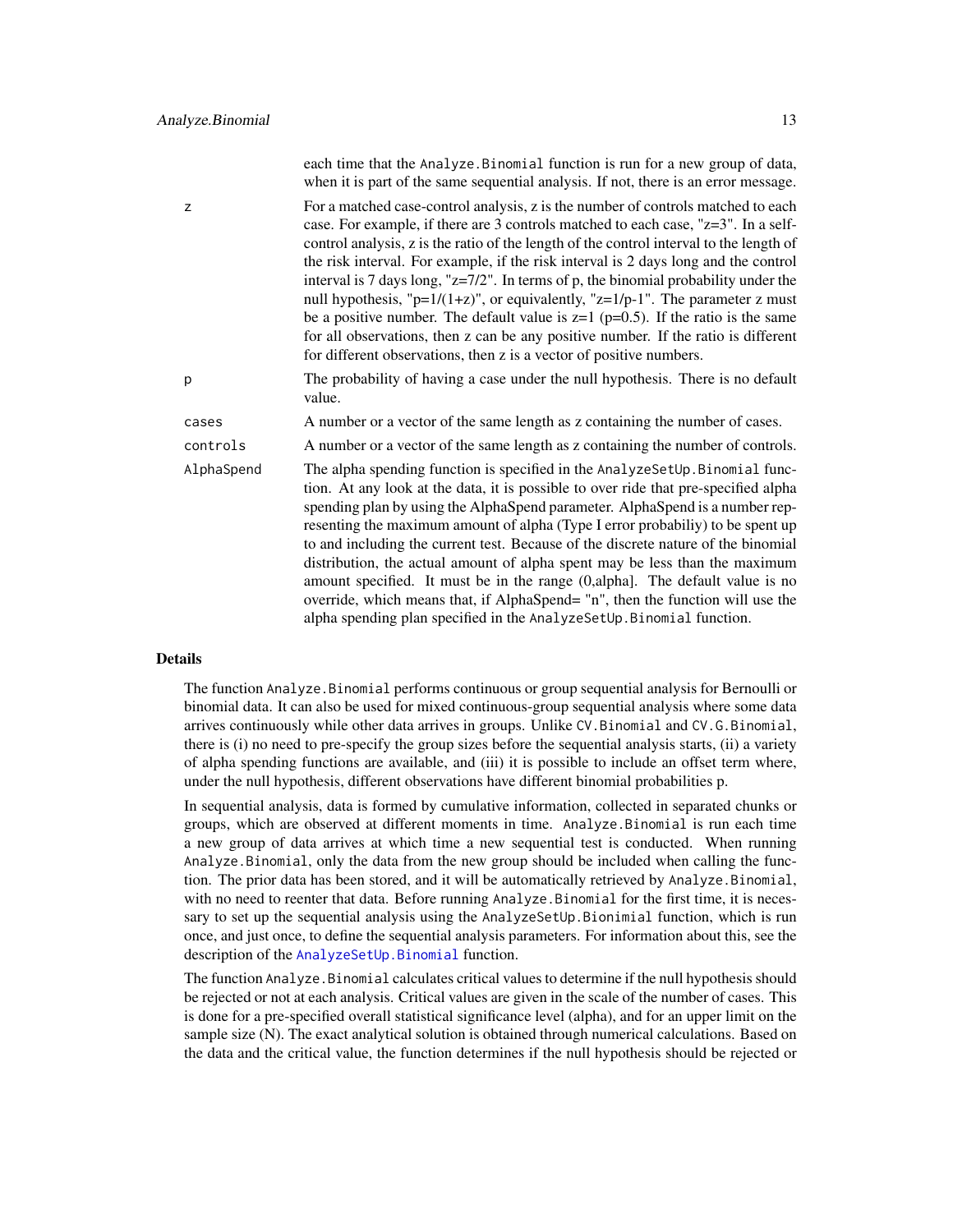not, and if subsequent tests should be conducted. After each test, the function also provides information about the amount of alpha that has been spent, the cumulative number of cases and controls, and the maximum likelihood estimate of the relative risk.

For binomial and Bernoulli data, there are a number of 0/1 observations that can either be a case or a control. Under the null hypothesis, the probability of being a case is p, and the probability of being a control is 1-p. If data comes from a self-control analysis, the observation is a case if the event occurred in the risk interval, and it is a control if the event occurred in the control interval. Under the null hypothesis, we then have that  $p = 1/(1 + z)$ , where z is the ratio of the length of the control interval to the length of the risk interval. This ratio, and hence p, does not need to be the same for all observations. If data comes from a matched set of exposed and unexposed individuals, then the observation is a case if the event occurred among one of the exposed, and it is a control if it occurred among one of the unexposed. Under the null hypothesis,  $p = 1/(1 + z)$ , where z is the number of unexposed individuals divided by the number of exposed individuals in the matched set. Again, this ratio does not have to be the same for all matched sets. The variable z can be any positive number.

If the ratio parameter z, and hence p, is the same for all observations in the same group of data, then z is just a positive number. On the other hand, if different observations in the same group of data have different values for z, then z is a vector, representing multiple z values. For each value of z, it is necessary to specify the number of cases and the number of controls. This means that for a group of data, the vector of zs has to be of the same length as the vector of cases and the vector of controls. The first entry of the vector z is the matching ratio associated to the first entries of cases and of controls. The second entry of z is the matching ratio with respect to the second entries of cases and of controls, and so on. For example, consider that each of five observations came from four different matching ratios. In this situation, the vectors cases, controls and z are all of length four. For example, suppose " $z=c(2,1,0.5,3)$ ", "cases= $c(1,1,0,0)$ " and "controls= $c(0,0,1,2)$ ". The matching ratio for the first observation, which turned out as a case, is equal to 2. For the second observation, also a case, the matching is equal to 1. With a matching ration of 0.5, the third observation turned out to be a control. The two last observations both had a matching ratio of 3, and both of them were controls. If all observations in the same data group has the same ratio, the vectors are of size one, that is, they are simple numbers. For example, if there were ten observations that all had a ratio of 2, with seven cases and three controls, we have "z=2", "cases=7", and "controls=3".

Alternatively, instead of z the user can specify p directly. Note that only one of these inputs, z or p, has to be specified, but if both are entered the code will only work if z and p are such that  $p=1/(1+z)$ . Otherwise, an error message will appear to remind that such condition must be complied.

Before running Analyze.Binomial, it is necessary to specify a planned default alpha spending function, which is done using the AlphaSpendType parameter in the AnalyzeSetUp.Binomial function. The default alpha spending plan can be either, (i) the optimal alpha spending derived by Silva and Kulldorff (2018), which demands users to choose between minimizing expected time to signal or expected sample size, or (ii) the polynomial power-type alpha spending plan, which is parameterized with rho, which, according to Silva (2018), 'rho=0.5' is indicated when expected time to signal is the design criterion, hence the default in AnalyzeSetUp.Binomial, or (iii) the alpha spending associated to the Wald-type rejection boundary, which is flat with respect to the likelihood ratio. See the [AnalyzeSetUp.Binomial](#page-29-1) for more details.

In most cases, this pre-specified alpha spending function is used throughout the analysis, but if needed, it is possible to override it at any or each of the sequential tests. This is done using the AlphaSpend parameter, which specifies the maximum amount of alpha to spend up to and including the current test. In this way, it is possible to use any alpha spending function, and not only those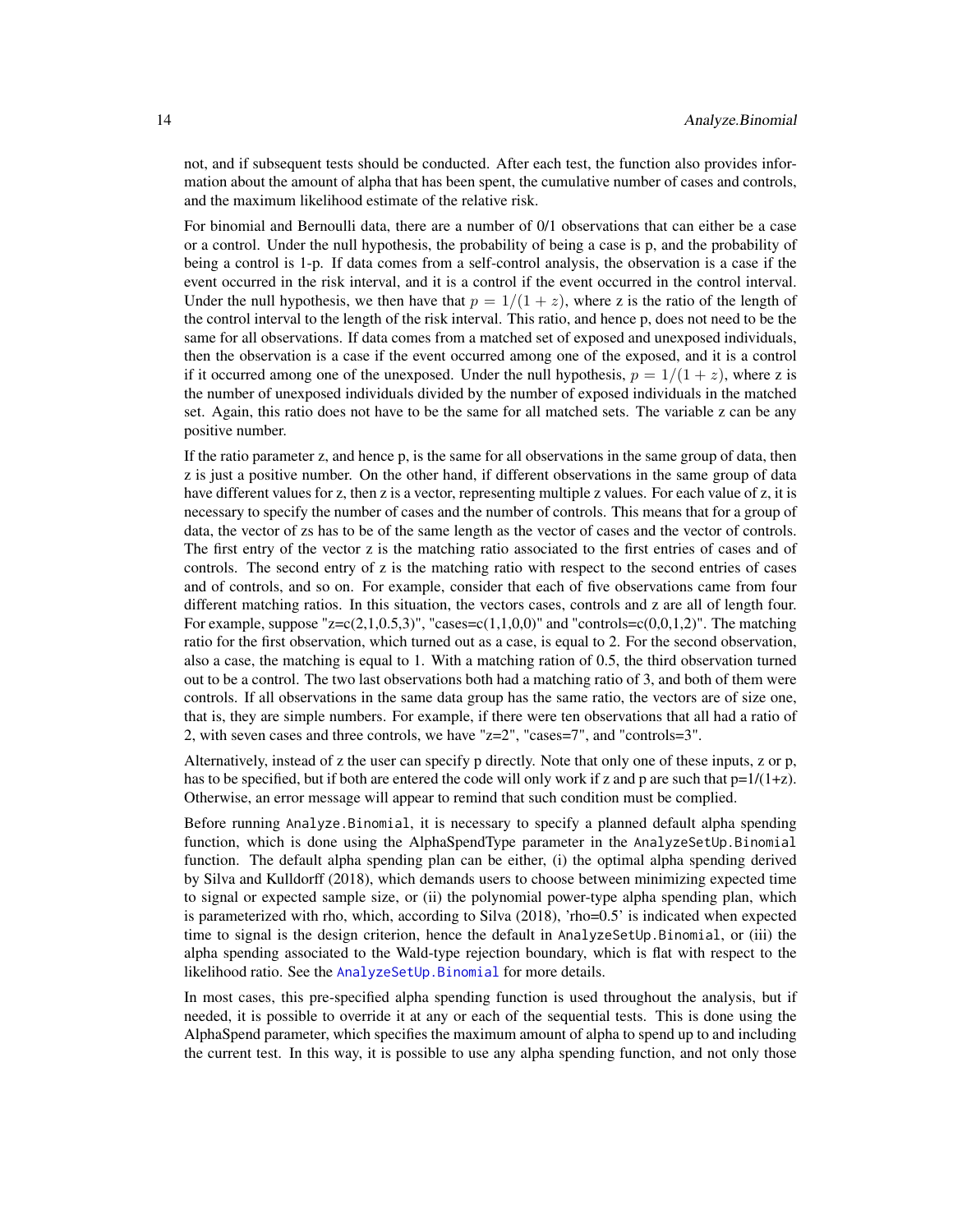#### Analyze.Binomial 15

available in AnalyzeSetUp.Binomial. It is also possible to use a flexible adaptive alpha spending plan that is not set in stone before the sequential analysis starts. The only requirement is that for a particular test with a new group of data, AlphaSpend must be decided before knowing the number of cases and controls in that group. To ensure a statistically valid sequential analysis, AlphaSpend can only depend on the number of events (cases + controls) at prior tests and the total number of events in the current test. This is important.

The function Analyze.Binomial is meant to perform the binomial sequential analysis with a certain level of autonomy. After running a test, the code offers a synthesis about the general parameter settings, the main conclusions concerning the acceptance or rejection of the null hypothesis, and the historical information from previous tests. A table with the main analyses results is automatically printed in the R console. Each column of the table contains a historical characteristic, including the information for the current test. Each line of the table corresponds to a specific test organized by calendar time. The table is titled with the title input defined through the function AnalyzeSetUp.Binomial, and its columns are organized and labeled in the following way: "Test", "Cases", "Controls", "Cumulative Cases", "Cumulative Controls", "Cumulative E[Cases]", "RR", "LLR", "target", "actual", "CV", "Reject H0". Here follows a short description of each column:

- "Test" shows the order of the analysis, i.e., the arrival order of each chunk of data.

- "Cases" and "Controls" present the total of cases and controls that entered at each test, respectively.

- "Cumulative Cases" and "Cumulative Controls" in the i-th line have the cumulative counts of cases and controls up to the i-th test, respectively.

- "Cumulative E[Cases]" in line i is the expected cumulative number of cases for the i-th test under the null hypothesis.

- "RR" is the estimated relative risk for test i.

- "LLR" is the observed log-likelihood ratio test statistic.
- "target" is the target alpha spending for the i-th test.
- "actual" is the actual alpha spent up to the i-th test.

- "CV" is the critical value in the scale of the number of cases, showing how many casesa re needed to reject the null hypothesis at this test.

- "Reject H0" is a logical variable that is "Yes" when the null hypothesis is rejected, and the label "No" when H0 is not to be rejected

Observe that, because the binomial distribution is discrete, the target alpha spending will rarely be reached. The actual alpha spending is then shown to facilitate a realistic interpretation of the results.

The function Analyze.Binomial was designed to instruct the user with minimal information about bugs from the code, or about non-applicable parameter input usages. Some entries are not applicable for the parameter inputs. For example, the input "z" must be a positive number, and then if the user sets "z= -1", the code will report an error with the message "the entries of the vector "z" must be positive numbers". Thus, messages will appear when mistakes and inconsistencies are detected, and instructions about how to proceed to solve such problems will automatically appear.

# Value

result A table containing the main characteristics, conclusions concerning the acceptance or rejection of the null hypothesis, and the historical information from previous tests.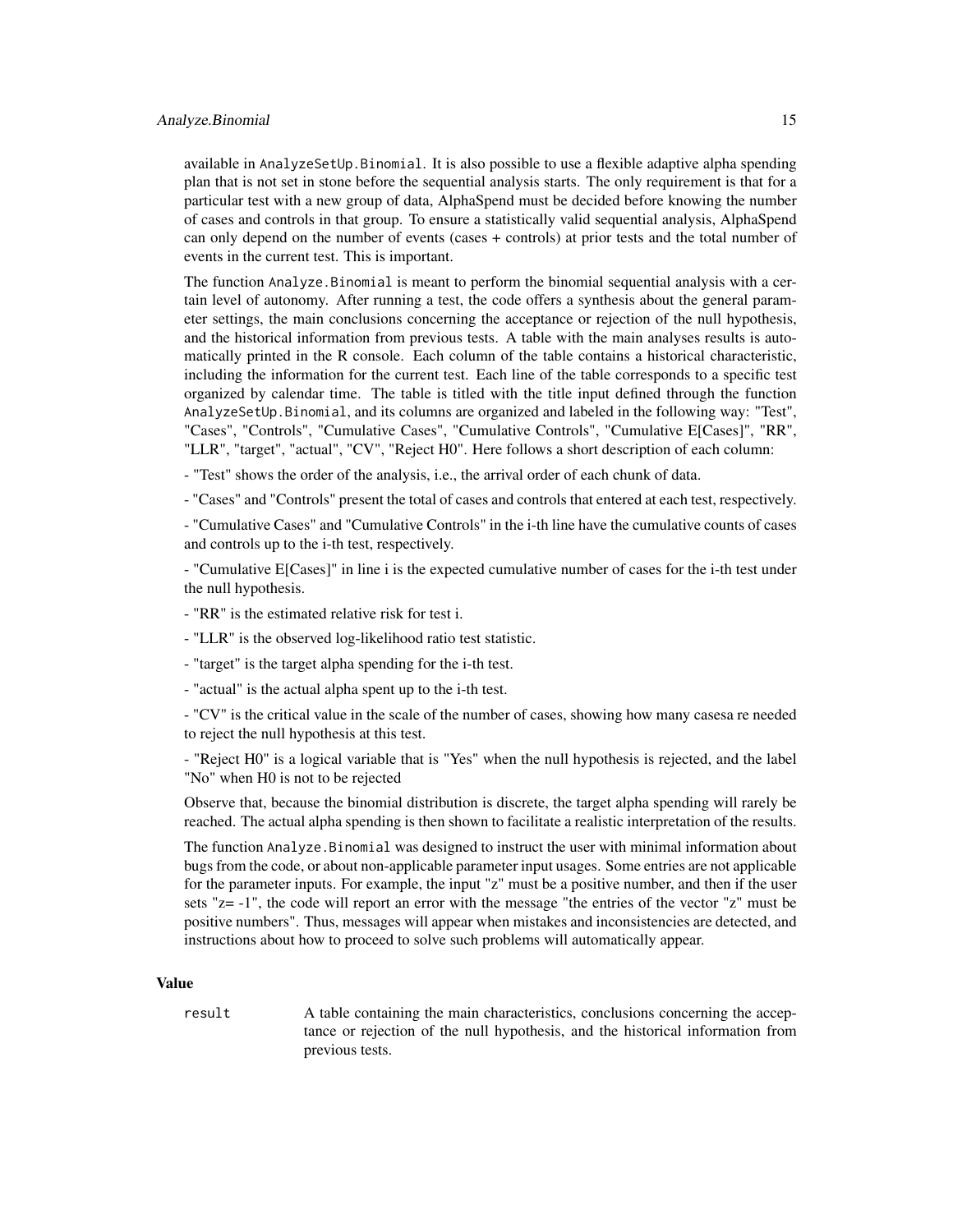# Acknowledgements

Development of the Analyze.Binomial function was funded by: - Food and Drug Administration, Center for Drug Evaluation and Research, through Mini-Sentinel Project: base version, documentation, unequal matching ratios;

- National Institute of General Medical Sciences, NIH, USA, through grant number R01GM108999: user-defined alpha spending functions, power-type alpha spending function, increased computational speed, confidence intervals for relative risks, end of schedule analysis using left-over alpha, enhanced error handling and messages, improved documentation.

We thank Claudia Coronel-Moreno for valuable editorial support, Bruce Fireman for general guidance, and Josh Gagne for important feedback on the unequal matching ratio feature.

#### See also

[AnalyzeSetUp.Binomial](#page-29-1): for setting up sequential analysis with the Analyze.Binomial function, before the first look at the data.

[Performance.G.Binomial](#page-61-1): for calculating the statistical power, expected time to signal and expected sample size for group sequential analysis with binomial data.

[SampleSize.Binomial](#page-68-1): for calculating the needed sample size to achieve the desired statistical power for continuous sequential analysis with binomial data.

[CV.G.Binomial](#page-47-1): for calculating critical values for group sequential analysis with binomial data.

[CV.G.Poisson](#page-49-1): for calculating critical values for group sequential analysis with Poisson data.

## Author(s)

Ivair Ramos Silva, Ned Lewis, Martin Kulldorff.

#### References

Fireman B, et al. (2013). Exact sequential analysis for binomial data with time varying probabilities. Manuscript in preparation.

Jennison C, Turnbull B. (2000). Group Sequential Methods with Applications to Clinical Trials. London: Chapman and Hall/CRC.

Kulldorff M, Davis RL, Kolczak M, Lewis E, Lieu T, Platt R. (2011). A Maximized Sequential Probability Ratio Test for Drug and Safety Surveillance. Sequential Analysis, 30, 58–78.

Kulldorff M, Silva IR. (2015). Continuous post-market sequential safety surveillance with minimum events to signal. arxiv:1503.01978 [stat.ap].

Silva IR, Kulldorff M. (2015), Continuous versus Group Sequential Analysis for Vaccine and Drug Safety Surveillance. Biometrics, 71 (3), 851–858.

Silva IR, Kulldorff M. (2018). Optimal Alpha Spending for Sequential Analysis With Binary Data. Working paper.

Silva IR. (2018). Type I Error Probability Spending for Post-Market Drug and Vaccine Safety Surveillance with Binomial Data. Statistics in Medicine, 15;37(1), 107-118.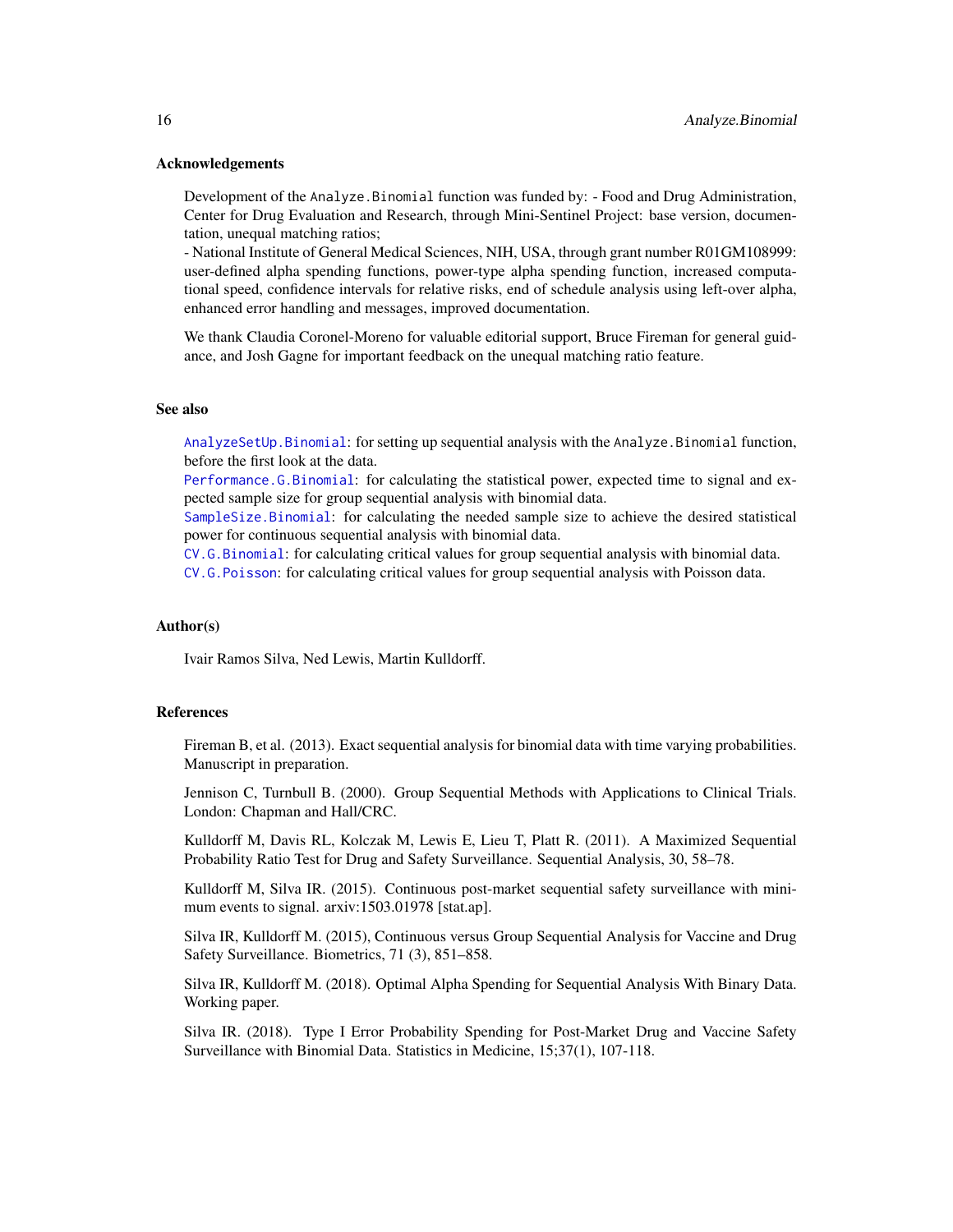# <span id="page-16-0"></span>Examples

```
### Example. Four chunks of data.
### Firstly, it is necessary to set up the input parameters.
## Here we use the Wald type alpha spending.
## Note: cut off the "#" symbol before running the two lines below.
# AnalyzeSetUp.Binomial(name="VaccineA",N=200,alpha=0.05,zp=1,M=3,
# AlphaSpendType="Wald", title="Monitoring_vaccineA",
# address="C:/Users/Ivair/Documents")
### Now we apply sequential tests to each of four chunks of data.
# -------------------------------------------------------------------------
## Test 1 - Situation where each individual event came from a different
## matching ratio.
## This first test uses the default Wald type alpha spending (AlphaSpend="n").
## Note: cut off the "#" symbol before running the line below.
# Analyze.Binomial(name= "VaccineA",test=1,z=c(1.1,1.3,1.2,1),
# cases= c(1,0,0,0), controls= c(0,1,1,1) )
## Test 2 - Situation where some of the events came from the same matching
## ratio.
## Observe that here we use an arbitrary alpha spending of 0.02.
## Note: cut off the "#" symbol before running the line below.
# Analyze.Binomial(name= "VaccineA",test=2,z=c(1,1.5),cases= c(12,1),
# controls= c(0,10), AlphaSpend=0.02)
## Test 3 - Situation of elevated number of events, but now the
## arbitrary alpha spending is of 0.04, and p is entered instead of z.
## Note: cut off the "#" symbol before running the line below.
# Analyze.Binomial(name= "VaccineA",test=3,p=c(0.4,0.5),cases= c(12,10),
# controls= c(10,14), AlphaSpend=0.04)
## Test 4 - Situation where all the events came from the same matching
## ratio.
## Here the original target alpha spending is used.
## Note: cut off the "#" symbol before running the line below.
# Analyze.Binomial(name= "VaccineA",test=4,z=2,cases= 20,controls= 10)
```
<span id="page-16-1"></span>Analyze.CondPoisson *Function to conduct group sequential analyses for conditional Poisson data without the need to know group sizes a priori.*

# **Description**

The function Analyze.CondPoisson is used for either continuous, group, or mixed continuousgroup sequential analysis for Poisson data conditioned on observed historical data. Unlike CV.CondPoisson, it is not necessary that data arrives in a near-continuous fashion. It is possible to use either a Wald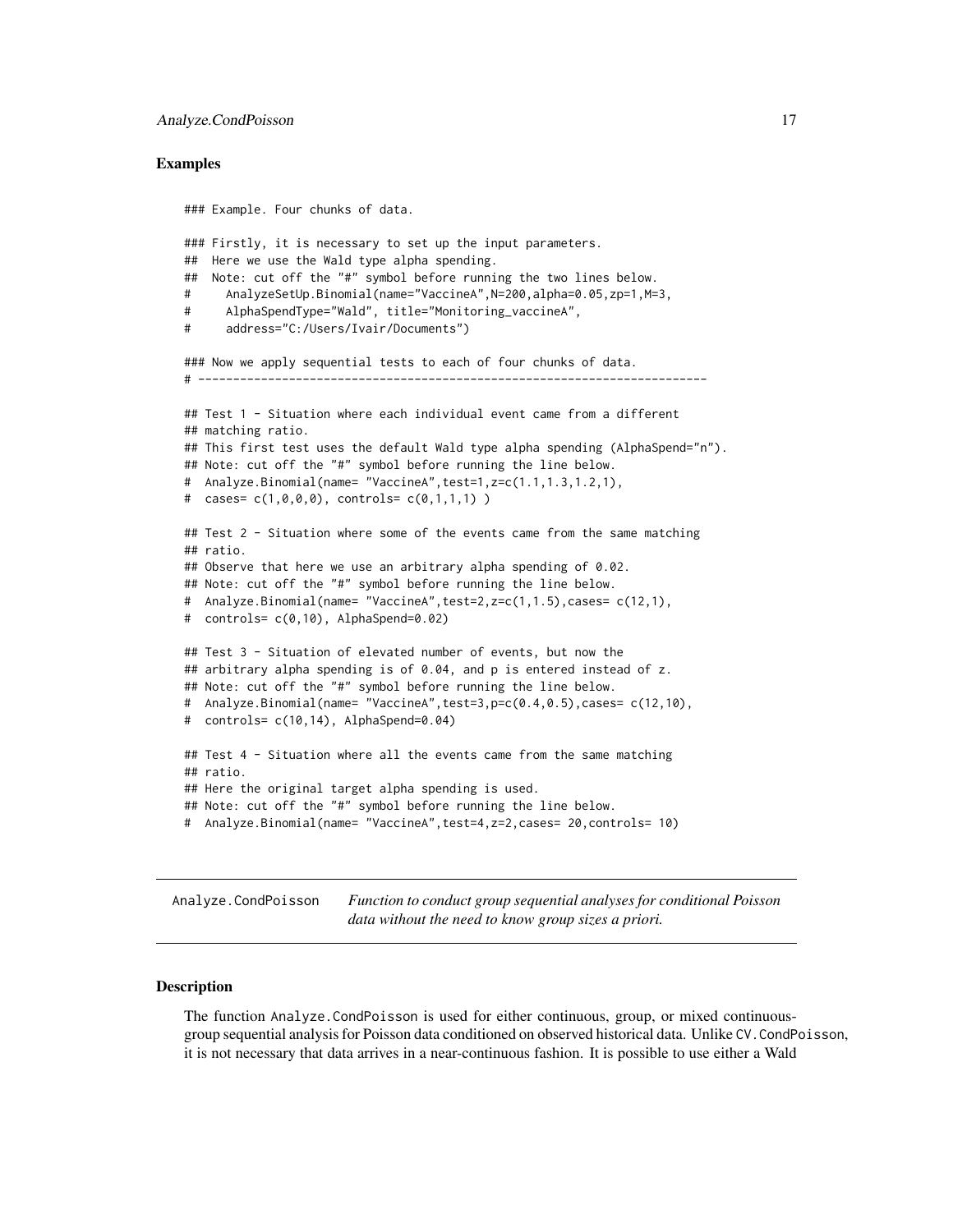type rejection boundary, which is flat with respect to the likelihood ratio, or a user defined alpha spending function. Analyze.CondPoisson is run at each look at the data. Before running it by the first time, it is necessary to run the [AnalyzeSetUp.CondPoisson](#page-33-1) function.

# Usage

Analyze.CondPoisson(name,test,events,PersonTimeRatio,AlphaSpend="n")

# Arguments

| name            | The name of the sequential analysis. Must be identical for all looks at the data,<br>and it must be the same as the name given by the AnalyzeSetup. CondPoisson<br>function. Should never be the same as another sequential analysis that is run<br>simultaneously on the same computer.                                                                                                                                                                                                                                                                                                                                                                                                                                                                  |  |
|-----------------|-----------------------------------------------------------------------------------------------------------------------------------------------------------------------------------------------------------------------------------------------------------------------------------------------------------------------------------------------------------------------------------------------------------------------------------------------------------------------------------------------------------------------------------------------------------------------------------------------------------------------------------------------------------------------------------------------------------------------------------------------------------|--|
| test            | An integer indicating the number of hypothesis tests performed up to and in-<br>cluding the current test. For example, if there were four prior looks at the data,<br>and this is the fifth one, then "test=5". This number should be increased by one<br>each time that the Analyze. CondPoisson function is run for a new group of<br>data, when it is part of the same sequential analysis. If not, there is an error<br>message.                                                                                                                                                                                                                                                                                                                      |  |
| events          | The number of observed events during the surveillance period.                                                                                                                                                                                                                                                                                                                                                                                                                                                                                                                                                                                                                                                                                             |  |
| PersonTimeRatio |                                                                                                                                                                                                                                                                                                                                                                                                                                                                                                                                                                                                                                                                                                                                                           |  |
|                 | The observed ratio between the punctual, instead of cumulative from previous<br>tests, person-time observed in the current test, by the total person-time observed<br>in the historical period.                                                                                                                                                                                                                                                                                                                                                                                                                                                                                                                                                           |  |
| AlphaSpend      | The alpha spending function is specified in the AnalyzeSetUp. CondPoisson<br>function. At any look at the data, it is possible to over ride that pre-specified<br>alpha spending plan by using the AlphaSpend parameter. AlphaSpend is a num-<br>ber representing the maximum amount of alpha (Type I error probabiliy) to be<br>spent up to and including the current test. Because of the discrete nature of the<br>Poisson distribution, the actual amount of alpha spent may be less than the max-<br>imum amount specified. It must be in the range (0,alpha). The default value is<br>no override, which means that, if AlphaSpend= "n", then the function will use<br>the alpha spending plan specified in the AnalyzeSetUp. CondPoisson function. |  |

# Details

The function Analyze.CondPoisson performs continuous or group sequential analysis for Poisson data conditioned on observed historical data. It can also be used for mixed continuous-group sequential analysis where some data arrives continuously while other data arrives in groups. Unlike CV.CondPoisson, there is a variety of alpha spending functions are available.

In sequential analysis, data is formed by cumulative information, collected in separated chunks or groups, which are observed at different moments in time. Analyze.CondPoisson is run each time a new group of data arrives at which time a new sequential test is conducted. When running Analyze.CondPoisson, only the data from the new group should be included when calling the function. The prior data has been stored, and it will be automatically retrieved by Analyze.CondPoisson,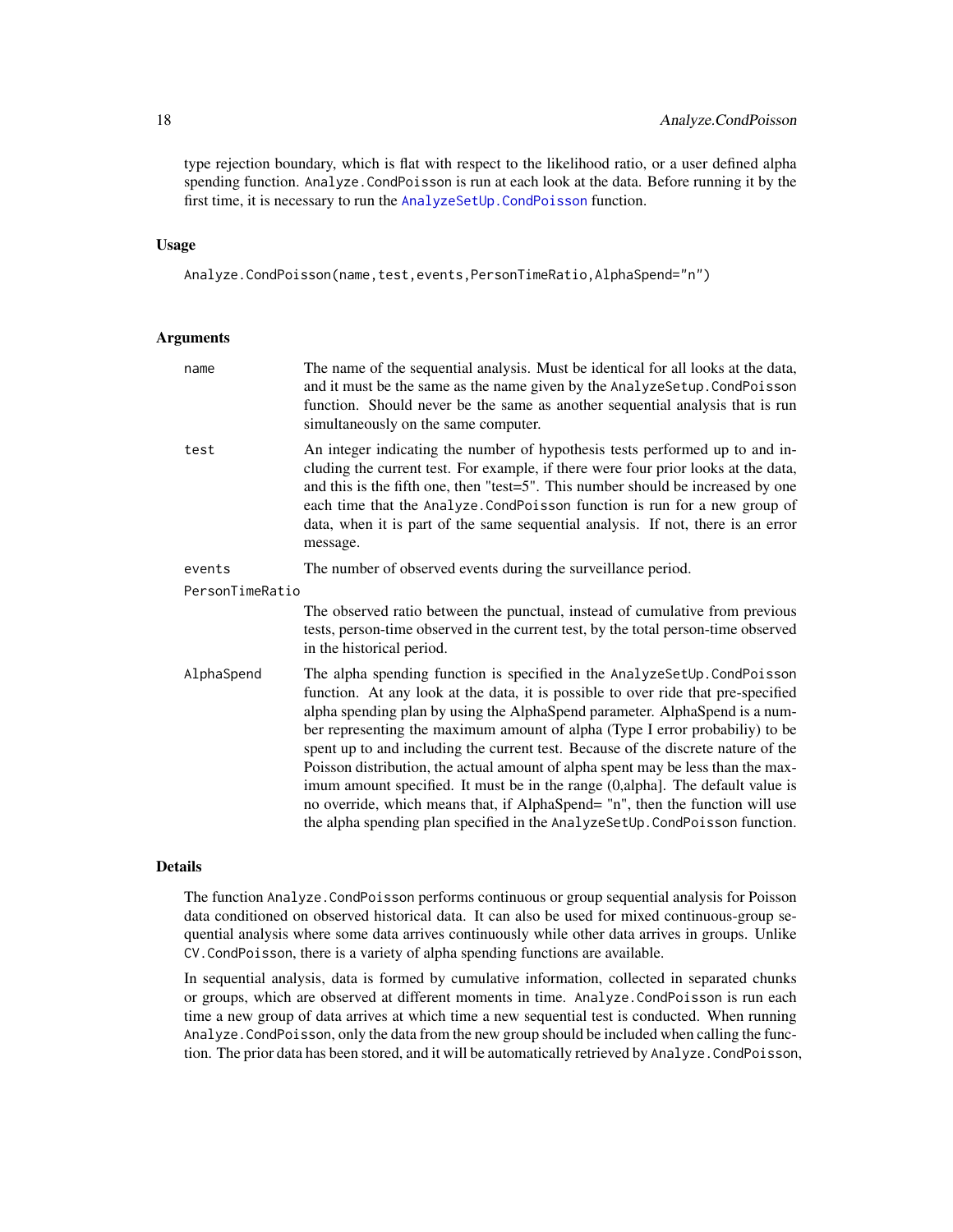with no need to reenter that data. Before running Analyze. CondPoisson for the first time, it is necessary to set up the sequential analysis using the AnalyzeSetUp.CondPoisson function, which is run once, and just once, to define the sequential analysis parameters. For information about this, see the description of the AnalyzeSetUp. CondPoisson function.

The function Analyze.CondPoisson calculates critical values to determine if the null hypothesis should be rejected or not at each analysis. Critical values are given in the scale of the number of events. This is done for a pre-specified overall statistical significance level (alpha), and for an upper limit on the sample size, which is given by "T" or "K". Go to the documentation of [AnalyzeSetUp.CondPoisson](#page-33-1) for more details about the choice between "T" or "K".

The exact analytical solution is obtained through numerical calculations. Based on the data and the critical value, the function determines if the null hypothesis should be rejected or not, and if subsequent tests should be conducted. After each test, the function also provides information about the amount of alpha that has been spent, the cumulative number of events, and the observed loglikelihood ratio statistic.

Before running Analyze.CondPoisson, it is necessary to specify a planned default alpha spending function, which is done using the AlphaSpendType parameter in the AnalyzeSetUp.CondPoisson function. The default alpha spending plan can be either, (i) the polynomial power-type alpha spending plan, which is parameterized with rho, or (ii) the alpha spending associated to the Wald-type rejection boundary, which is flat with respect to the likelihood ratio. See the AnalyzeSetUp. CondPoisson for more details.

In most cases, this pre-specified alpha spending function is used throughout the analysis, but if needed, it is possible to override it at any or each of the sequential tests. This is done using the AlphaSpend parameter, which specifies the maximum amount of alpha to spend up to and including the current test. In this way, it is possible to use any alpha spending function, and not only those available in AnalyzeSetUp.CondPoisson. It is also possible to use a flexible adaptive alpha spending plan that is not set in stone before the sequential analysis starts. The only requirement is that for a particular test with a new group of data, AlphaSpend must be decided before knowing the PersonTimeRatio in that group. Hence, in order to ensure a statistically valid sequential analysis, AlphaSpend can only depend on the cumulative events. This is important.

The function Analyze.CondPoisson is meant to perform the conditional Poisson sequential analysis with a certain level of autonomy. After running a test, the code offers a synthesis about the general parameter settings, the main conclusions concerning the acceptance or rejection of the null hypothesis, and the historical information from previous tests. A table with the main analyses results is automatically printed in the R console. Each column of the table contains a historical characteristic, including the information for the current test. Each line of the table corresponds to a specific test organized by calendar time. The table is titled with the title input defined through the function AnalyzeSetUp.CondPoisson, and its columns are organized and labeled in the following way: "Test","Person-timeR","events","Cumulative Person-timeR","Cumulative events","LLR", "target","actual","CV","Reject H0". Here follows a short description of each column:

- "Test" shows the order of the analysis, i.e., the arrival order of each chunk of data.

- "Person-timeR" shows the observed ratio between the punctual person-time observed in the current test by the total person-time observed in the historical period.

- "Events" presents the observed number of events from the Poisson counting entered at each test.

- "Cumulative Person-timeR" shows the observed person-time ratio up to the current test.

- "Cumulative events" presents the observed number of events from the Poisson counting up to the current test.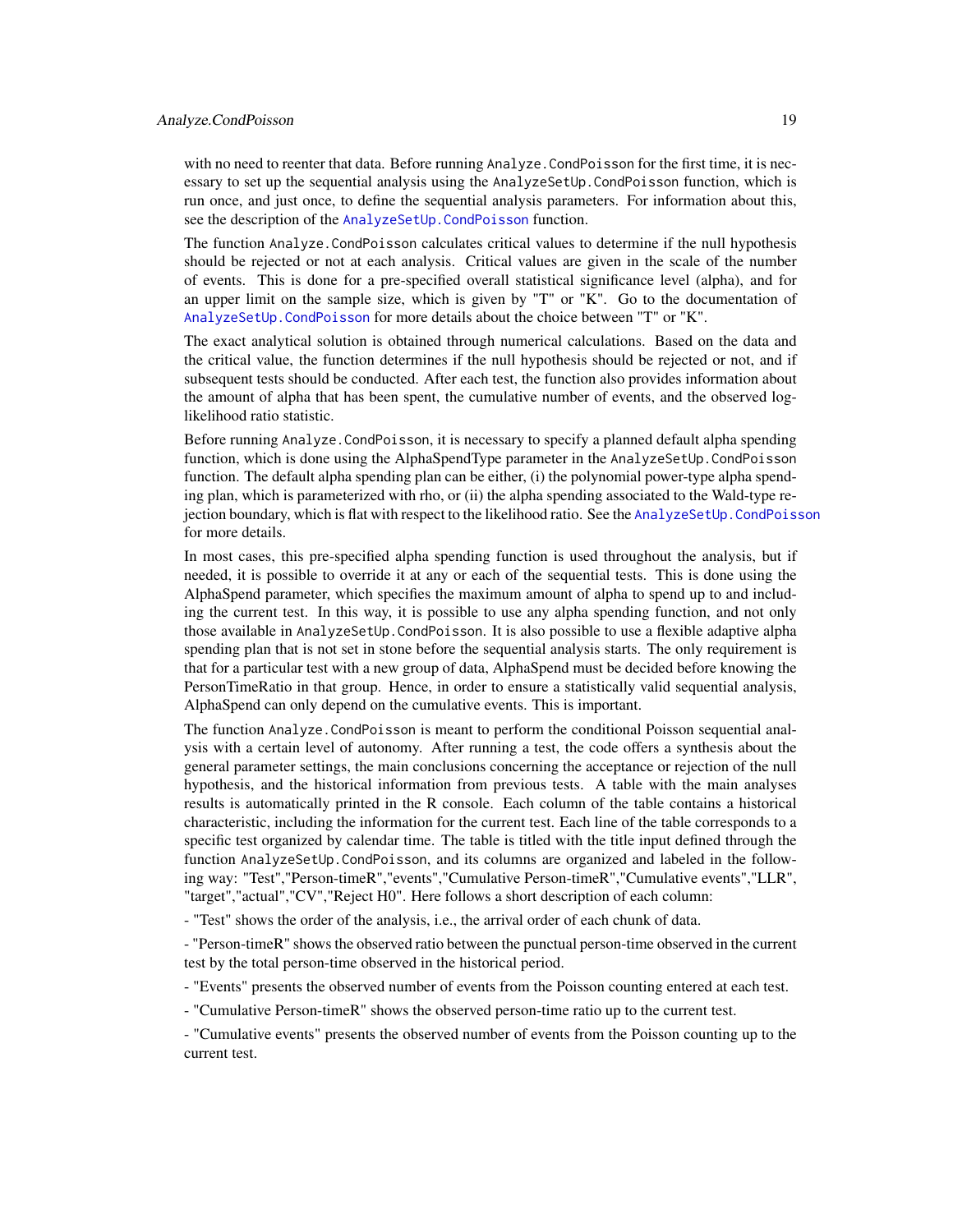- "LLR" is the observed log-likelihood ratio test statistic.
- "target" is the target alpha spending for the i-th test.
- "actual" is the actual alpha spent up to the i-th test.
- "CV" is the critical value in the scale of the log-likelihood ratio test statistic.

- "Reject H0" is a logical variable that receives the label "Yes" when the null hypothesis is rejected, and the label "No" when H0 is not to be rejected

Observe that, depending on the choices of the input parameters M and alpha through the AnalyzeSetUp. CondPoisson function, the actual alpha spending can differ from the target one. The actual alpha spending is then shown in order to favor a realistic interpretation of the results.

The function Analyze.CondPoisson was designed to instruct the user with minimal information about bugs from the code, or about non-applicable input parameters usage. Some entries are not applicable. For example, the input "Person-timeR" must be a positive number, and then if the user sets "Person-timeR= -1", then the code will report an error with the message "the entry of "Person-timeR" must be a number greater than zero". Thus, messages will appear when mistakes and inconsistencies are detected. Instructions about how to proceed to solve such problems will automatically appear too.

# Value

result A table containing the main characteristics, conclusions concerning the acceptance or rejection of the null hypothesis, and the historical information from previous tests.

# Acknowledgements

Development of the Analyze.CondPoisson function was funded by: - National Institute of General Medical Sciences, NIH, USA, through grant number R01GM108999. - Foundation for Research Support of Minas Gerais State (FAPEMIG), MG, Brazil, through the grant Demanda Universal.

#### See also

[AnalyzeSetUp.CondPoisson](#page-33-1): for setting up sequential analysis with the Analyze.CondPoisson function, before the first look at the data.

[AnalyzeSetUp.Poisson](#page-36-1): for setting up sequential analysis with the Analyze.Poisson function, before the first look at the data.

[Performance.G.Poisson](#page-63-1): for calculating the statistical power, expected time to signal and expected sample size for group sequential analysis with Poisson data.

[SampleSize.Poisson](#page-72-1): for calculating the needed sample size to achieve the desired statistical power for continuous sequential analysis with Poisson data.

[CV.G.Poisson](#page-49-1): for calculating critical values for group sequential analysis with Poisson data.

# Author(s)

Ivair Ramos Silva, Martin Kulldorff.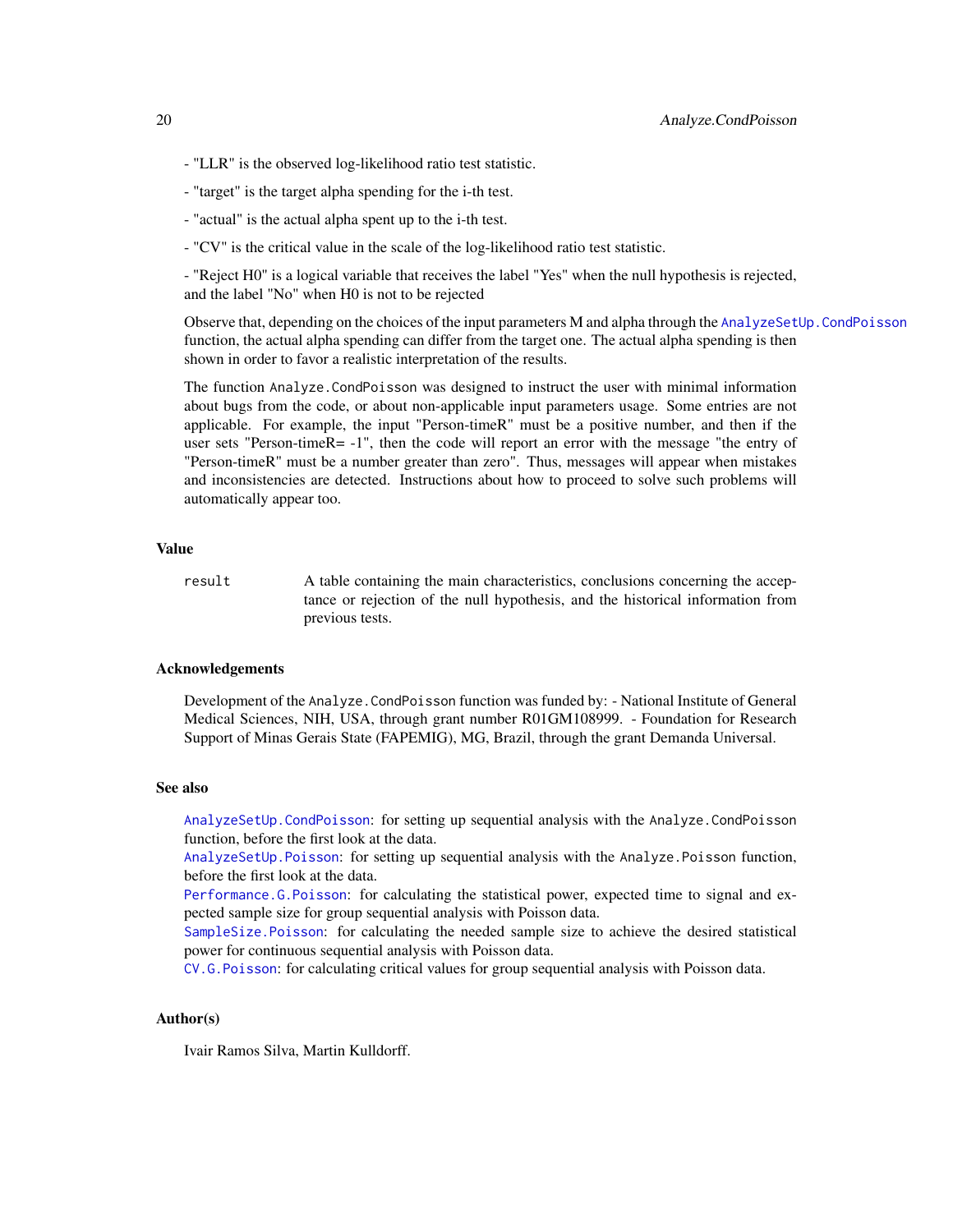### References

Fireman B, et al. (2013). Exact sequential analysis for Poisson data with time varying probabilities. Manuscript in preparation.

Jennison C, Turnbull B. (2000). Group Sequential Methods with Applications to Clinical Trials. London: Chapman and Hall/CRC.

Kulldorff M, Davis RL, Kolczak M, Lewis E, Lieu T, Platt R. (2011). A Maximized Sequential Probability Ratio Test for Drug and Safety Surveillance. Sequential Analysis, 30, 58–78.

Kulldorff M, Silva IR. (2015). Continuous Post-market Sequential Safety Surveillance with Minimum Events to Signal. REVSTAT Statistical Journal, 15(3): 373–394.

Silva IR, Kulldorff M. (2015), Continuous versus Group Sequential Analysis for Vaccine and Drug Safety Surveillance. Biometrics, 71 (3), 851–858.

Silva IR, Li L, Kulldorff M. (2016). Exact Conditional Sequential Testing for Poisson Data. Working paper.

# Examples

### Example. Four chunks of data.

### Firstly, it is necessary to set up the input parameters.

## Here we use the Wald type alpha spending.

## Note: cut off the "#" symbol before running the two lines below, and,

## Important: choose an actual "address" to save your set up information.

- # AnalyzeSetUp.CondPoisson(name="TestA", SampleSizeType="Events", K=100,
- # cc=20,alpha=0.05, M=1,AlphaSpendType="power-type",rho=0.5,title="n",
- # address="C:/Users/Ivair/Documents")

### Now we apply a test for each one of three chunks of data. # -------------------------------------------------------------------------

## Test 1 - Situation where the expected number of events is equal to 5. ## The observed hypothetical information is "PersonTimeRatio=0.5". ## Note: cut off the "#" symbol before running the line below.

# Analyze.CondPoisson(name="TestA",test=1,events=5,PersonTimeRatio=0.5)

## Test 2 - Situation where the expected number of events is equal to 6. ## The observed hypothetical information is "PersonTimeRatio=0.3".

#Analyze.CondPoisson(name="TestA",test=2,events=6,PersonTimeRatio=0.3)

## Test 3 - Situation where the expected number of events is equal to 10. ## The observed hypothetical information is "PersonTimeRatio=0.1".

#Analyze.CondPoisson(name="TestA",test=3,events=10,PersonTimeRatio=0.1)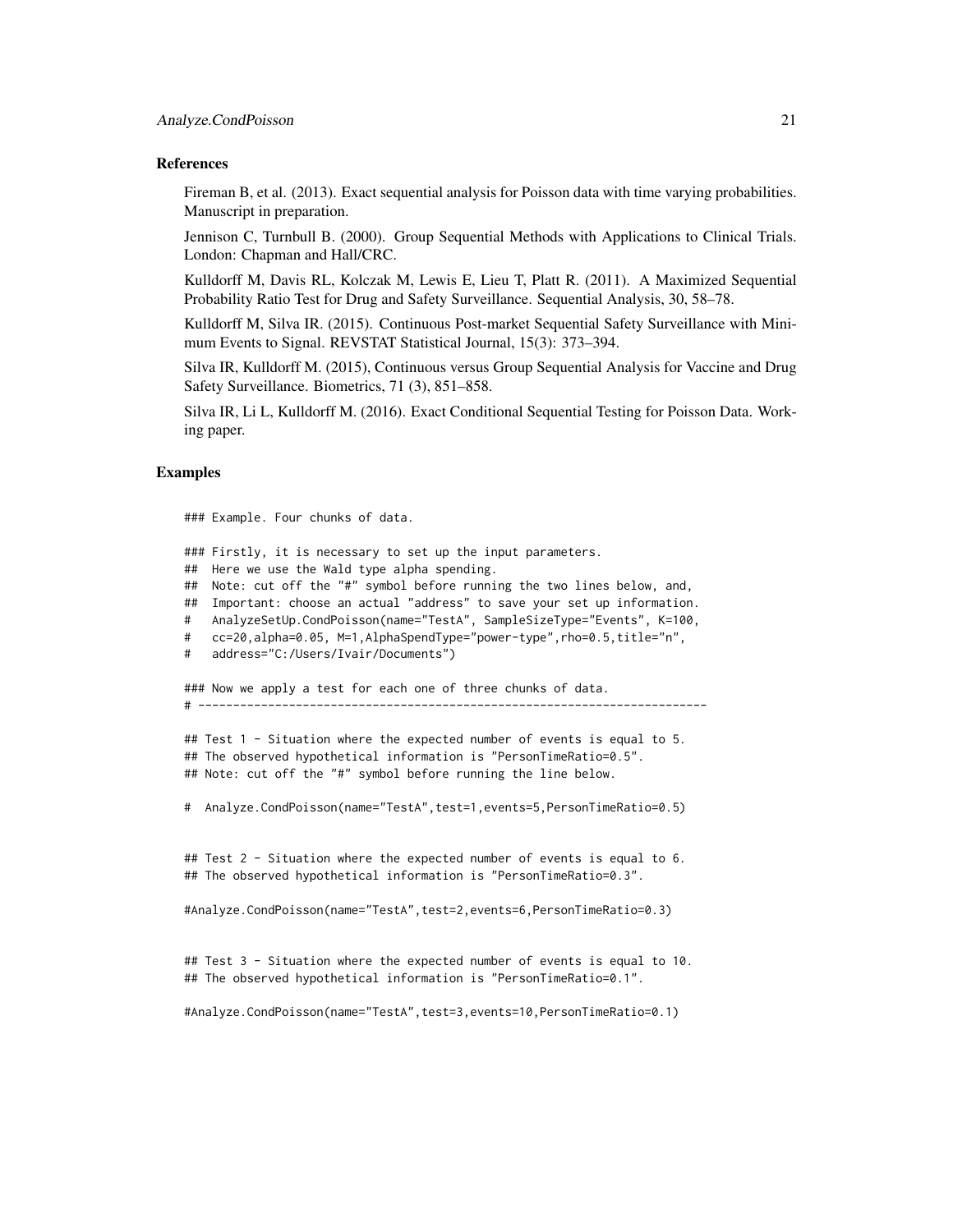<span id="page-21-1"></span><span id="page-21-0"></span>Analyze.Poisson *Function to conduct group sequential analyses for Poisson data without the need to know group sizes a priori.*

# Description

The function Analyze.Poisson is used for either continuous or group sequential analysis, or for a combination of the two. Unlike CV.Poisson and CV.G.Poisson, it is not necessary to pre-specify the group sizes before the sequential analysis starts. Moreover, under the null hypothesis, the expected number of events, mu0, can be different for different observations. It is possible to use either a Wald type rejection boundary, which is flat with respect to the likelihood ratio, or a user defined alpha spending function. Analyze.Poisson is run at each look at the data. Before running it by the first time, it is necessary to run the [AnalyzeSetUp.Poisson](#page-36-1) function.

# Usage

Analyze.Poisson(name,test,mu0,events,AlphaSpend="n")

# Arguments

| name       | The name of the sequential analysis. Must be identical for all looks at the data,<br>and it must be the same as the name given by the AnalyzeSetup. Poisson func-<br>tion. Should never be the same as another sequential analysis that is run simul-<br>taneously on the same computer.                                                                                                                                                                                                                                                                                                                                                                                                                                                             |
|------------|------------------------------------------------------------------------------------------------------------------------------------------------------------------------------------------------------------------------------------------------------------------------------------------------------------------------------------------------------------------------------------------------------------------------------------------------------------------------------------------------------------------------------------------------------------------------------------------------------------------------------------------------------------------------------------------------------------------------------------------------------|
| test       | An integer indicating the number of hypothesis tests performed up to and in-<br>cluding the current test. For example, if there were four prior looks at the data,<br>and this is the fifth one, then "test=5". This number should be increased by one<br>each time that the Analyze. Poisson function is run for a new group of data,<br>when it is part of the same sequential analysis. If not, there is an error message.                                                                                                                                                                                                                                                                                                                        |
| mu0        | The expected number of events under the null hypothesis. The parameter mu0<br>must be a positive number. There is no default value.                                                                                                                                                                                                                                                                                                                                                                                                                                                                                                                                                                                                                  |
| events     | The number of observed events.                                                                                                                                                                                                                                                                                                                                                                                                                                                                                                                                                                                                                                                                                                                       |
| AlphaSpend | The alpha spending function is specified in the AnalyzeSetUp. Poisson func-<br>tion. At any look at the data, it is possible to over ride that pre-specified alpha<br>spending plan by using the AlphaSpend parameter. AlphaSpend is a number<br>representing the maximum amount of alpha (Type I error probabiliy) to be spent<br>up to and including the current test. Because of the discrete nature of the Pois-<br>son distribution, the actual amount of alpha spent may be less than the maximum<br>amount specified. It must be in the range (0, alpha). The default value is no over-<br>ride, which means that, if AlphaSpend= "n", then the function will use the alpha<br>spending plan specified in the AnalyzeSetUp. Poisson function. |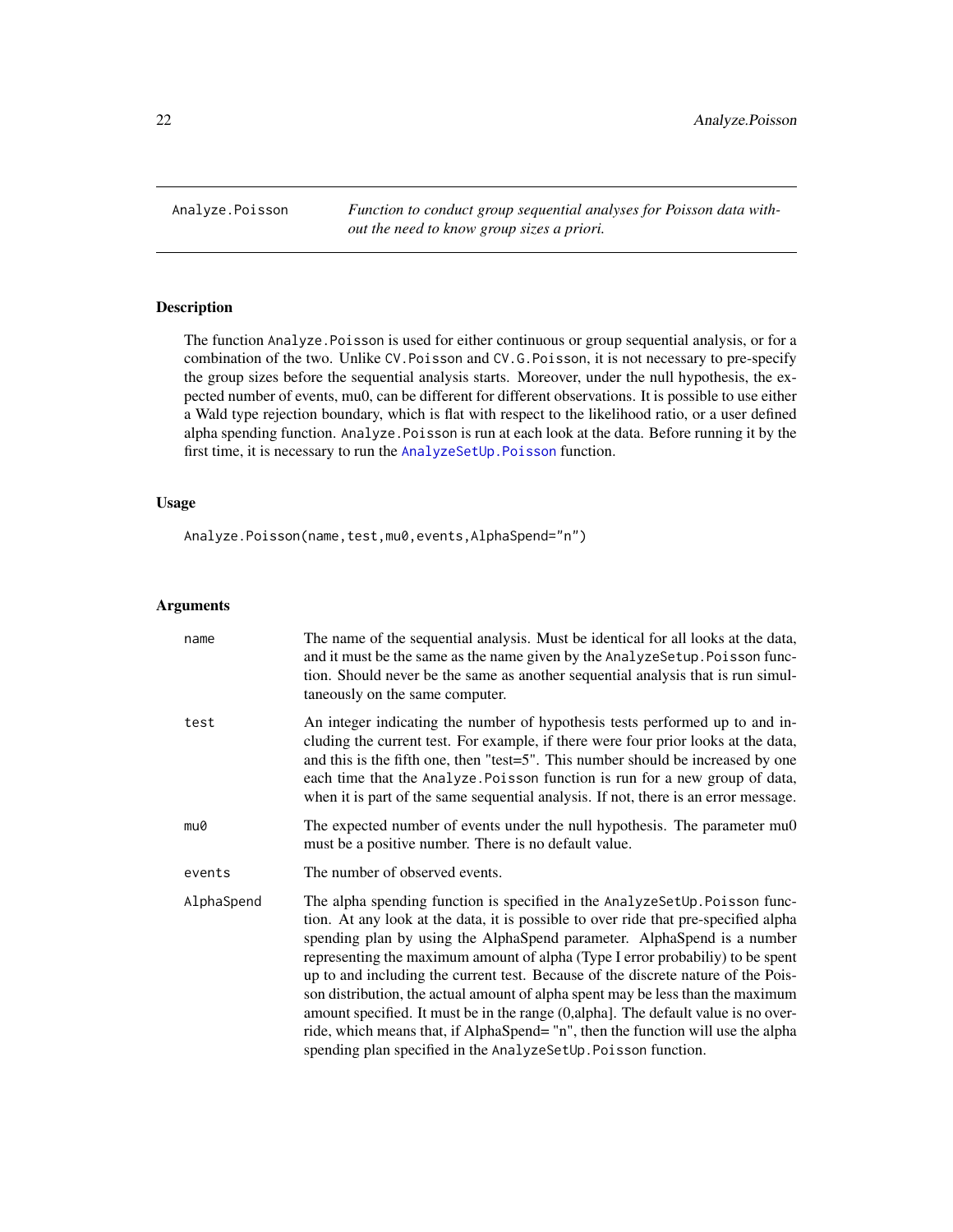#### Details

The function Analyze.Poisson performs continuous or group sequential analysis for Poisson data. It can also be used for mixed continuous-group sequential analysis where some data arrives continuously while other data arrives in groups. Unlike CV.Poisson and CV.G.Poisson, there is (i) no need to pre-specify the group sizes before the sequential analysis starts, (ii) a variety of alpha spending functions are available, and (iii) it is possible to include an offset term where, under the null hypothesis, different observations have different Poisson rates mu0.

In sequential analysis, data is formed by cumulative information, collected in separated chunks or groups, which are observed at different moments in time. Analyze.Poisson is run each time a new group of data arrives at which time a new sequential test is conducted. When running Analyze.Poisson, only the data from the new group should be included when calling the function. The prior data has been stored, and it will be automatically retrieved by Analyze.Poisson, with no need to reenter that data. Before running Analyze. Poisson for the first time, it is necessary to set up the sequential analysis using the AnalyzeSetUp.Poisson function, which is run once, and just once, to define the sequential analysis parameters. For information about this, see the description of the AnalyzeSetUp. Poisson function.

The function Analyze. Poisson calculates critical values to determine if the null hypothesis should be rejected or not at each analysis. Critical values are given in the scale of the number of events. This is done for a pre-specified overall statistical significance level (alpha), and for an upper limit on the sample size (N). The exact analytical solution is obtained through numerical calculations. Based on the data and the critical value, the function determines if the null hypothesis should be rejected or not, and if subsequent tests should be conducted. After each test, the function also provides information about the amount of alpha that has been spent, the cumulative number of events, and the estimated relative risk.

Before running Analyze.Poisson, it is necessary to specify a planned default alpha spending function, which is done using the AlphaSpendType parameter in the AnalyzeSetUp.Poisson function. The default alpha spending plan can be either, (i) the polynomial power-type alpha spending plan, which is parameterized with rho, and the default is rho=0.5 as suggested by Silva  $(2018)$ , or  $(ii)$ the alpha spending associated to the Wald-type rejection boundary, which is flat with respect to the likelihood ratio. See the [AnalyzeSetUp.Poisson](#page-36-1) for more details.

In most cases, this pre-specified alpha spending function is used throughout the analysis, but if needed, it is possible to override it at any or each of the sequential tests. This is done using the AlphaSpend parameter, which specifies the maximum amount of alpha to spend up to and including the current test. In this way, it is possible to use any alpha spending function, and not only those available in AnalyzeSetUp.Poisson. It is also possible to use a flexible adaptive alpha spending plan that is not set in stone before the sequential analysis starts. The only requirement is that for a particular test with a new group of data, AlphaSpend must be decided before knowing the number of events in that group. To ensure a statistically valid sequential analysis, AlphaSpend can only depend on cumulative mu0 values at prior tests and of the mu0 value in the current test. This is important.

The function Analyze.Poisson is meant to perform the Poisson sequential analysis with a certain level of autonomy. After running a test, the code offers a synthesis about the general parameter settings, the main conclusions concerning the acceptance or rejection of the null hypothesis, and the historical information from previous tests. A table with the main analyses results is automatically printed in the R console. Each column of the table contains a historical characteristic, including the information for the current test. Each line of the table corresponds to a specific test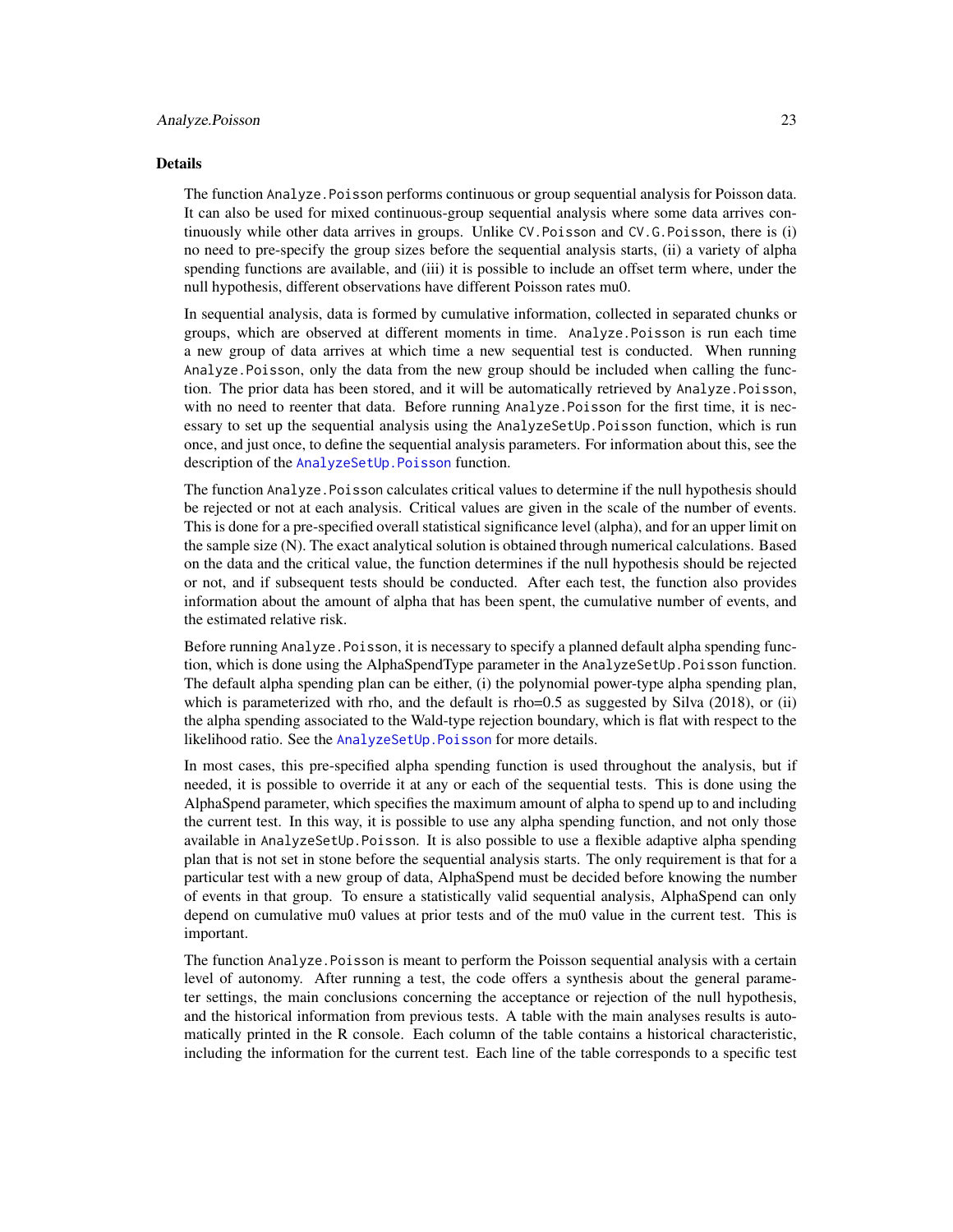organized by calendar time. The table is titled with the title input defined through the function AnalyzeSetUp.Poisson, and its columns are organized and labeled in the following way: "Test", "mu0", "Events", "Cumulative mu0", "Cumulative Events", "RR", "LLR", "target", "actual", "CV", "Reject H0". Here follows a short description of each column:

- "Test" shows the order of the analysis, i.e., the arrival order of each chunk of data.

- "mu0" is the expected number of events under the null hypothesis for the chunck of data to be analyzed at each test.

- "Events" presents the observed number of events from the Poisson counting entered at each test.

- "Cumulative mu0" expected number of events under the null hypothesis up to the i-th test.

- "Cumulative Events" observed number of events up to the i-th test.

- "RR" is the estimated relative risk for test i.

- "LLR" is the observed log-likelihood ratio test statistic.

- "target" is the target alpha spending for the i-th test.

- "actual" is the actual alpha spent up to the i-th test.

- "CV" is the critical value in the scale of the number of events, showing how many events are needed to reject the null hypothesis at this test.

- "Reject H0" is a logical variable that is "Yes" when the null hypothesis is rejected, and the label "No" when H0 is not to be rejected

Observe that, because the Poisson distribution is discrete, the target alpha spending will rarely be reached. The actual alpha spending is then shown to facilitate a realistic interpretation of the results.

The function Analyze.Poisson was designed to instruct the user with minimal information about bugs from the code, or about non-applicable parameter input usages. Some entries are not applicable for the parameter inputs. For example, the input "mu0" must be a positive number, and then if the user sets "mu0= -1", the code will report an error with the message "the entry of "mu0" must be a number greater than zero". Thus, messages will appear when mistakes and inconsistencies are detected, and instructions about how to proceed to solve such problems will automatically appear.

# Value

result A table containing the main characteristics, conclusions concerning the acceptance or rejection of the null hypothesis, and the historical information from previous tests.

#### Acknowledgements

Development of the Analyze.Poisson function was funded by: - National Institute of General Medical Sciences, NIH, USA, through grant number R01GM108999.

# See also

[AnalyzeSetUp.Poisson](#page-36-1): for setting up sequential analysis with the Analyze.Poisson function, before the first look at the data.

[Performance.G.Poisson](#page-63-1): for calculating the statistical power, expected time to signal and expected sample size for group sequential analysis with Poisson data.

[SampleSize.Poisson](#page-72-1): for calculating the needed sample size to achieve the desired statistical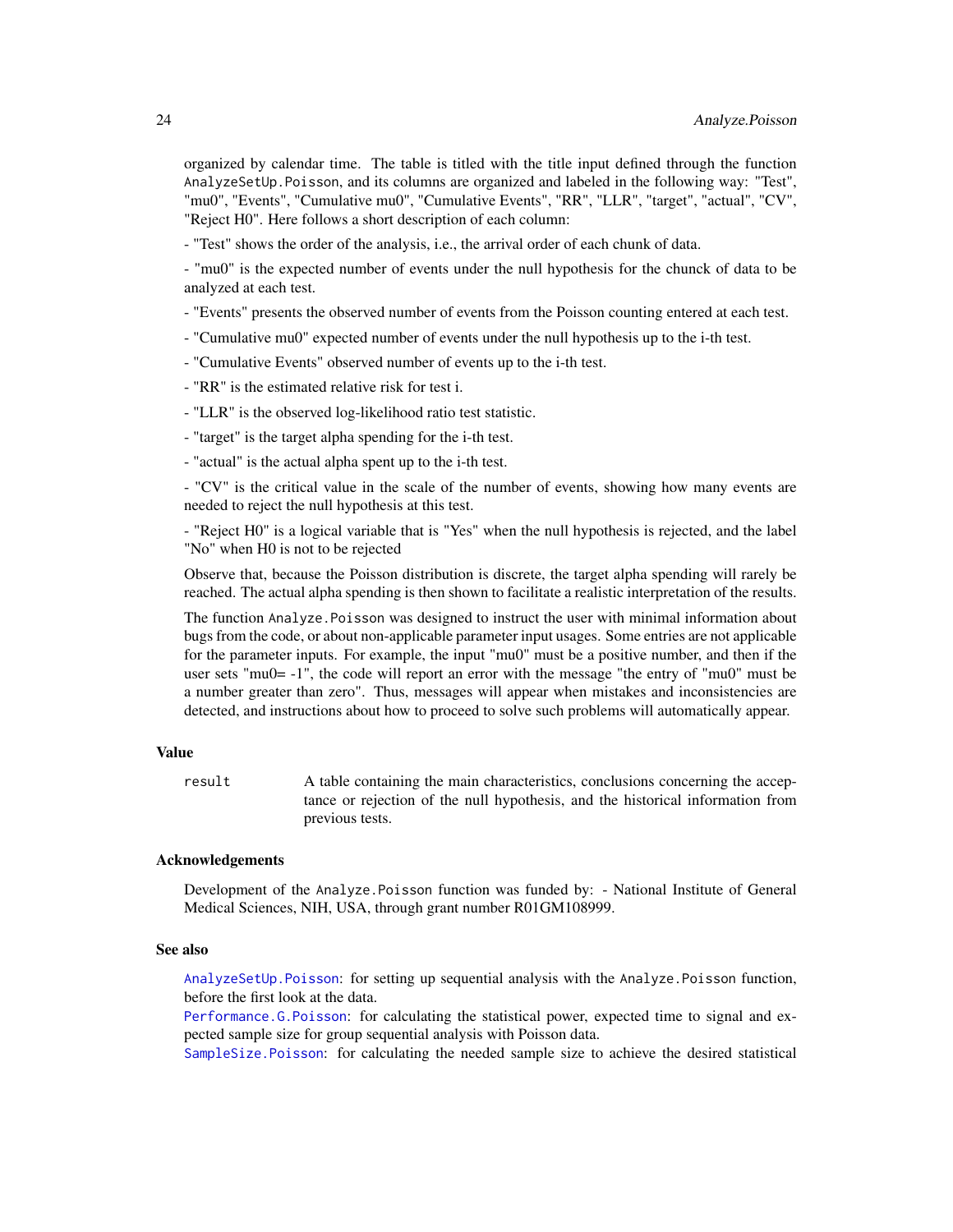# Analyze.Poisson 25

power for continuous sequential analysis with Poisson data.

[CV.G.Poisson](#page-49-1): for calculating critical values for group sequential analysis with Poisson data.

# Author(s)

Ivair Ramos Silva, Ned Lewis, Martin Kulldorff.

# References

Fireman B, et al. (2013). Exact sequential analysis for Poisson data with time varying probabilities. Manuscript in preparation.

Jennison C, Turnbull B. (2000). Group Sequential Methods with Applications to Clinical Trials. London: Chapman and Hall/CRC.

Kulldorff M, Davis RL, Kolczak M, Lewis E, Lieu T, Platt R. (2011). A Maximized Sequential Probability Ratio Test for Drug and Safety Surveillance. Sequential Analysis, 30, 58–78.

Kulldorff M, Silva IR. (2015). Continuous Post-market Sequential Safety Surveillance with Minimum Events to Signal. REVSTAT Statistical Journal, 15(3): 373–394.

Silva IR, Kulldorff M. (2015), Continuous versus Group Sequential Analysis for Vaccine and Drug Safety Surveillance. Biometrics, 71 (3), 851–858.

Silva IR. (2018). Type I Error Probability Spending for Post-Market Drug and Vaccine Safety Surveillance With Poisson Data. Methodol Comput Appl Probab, 20(2), 739-750.

# Examples

### Example. Four chunks of data.

```
### Firstly, it is necessary to set up the input parameters.
## Here we use the Wald type alpha spending.
## Note: cut off the "#" symbol before running the two lines below, and,
## very important, choose an actual "address" to save your set up information.
# AnalyzeSetUp.Poisson(name="VaccineA", SampleSize=100, alpha=0.05,
# M=1,AlphaSpendType="power-type",rho=0.5,title="n",
# address="C:/Users/Ivair/Documents")
### Now we can sequentially apply a test for each one of three chunks of data.
# -------------------------------------------------------------------------
## Test 1 - Situation where the expected number of events under H0 is equal to 2.
## This first test uses the default Wald type alpha spending (AlphaSpend="n").
## Note: cut off the "#" symbol before running the line below.
# Analyze.Poisson(test=1,mu0=2,events=1,AlphaSpend="n")
## Test 2 - Situation where the expected number of events under H0 is equal to 0.8.
## Observe that here we use an arbitrary alpha spending of 0.02.
## Note: cut off the "#" symbol before running the line below.
# Analyze.Poisson(test=2,mu0=0.8,events=2, AlphaSpend=0.02)
## Test 3 - Situation of elevated number of events, but now the
## arbitrary alpha spending is of 0.04.
```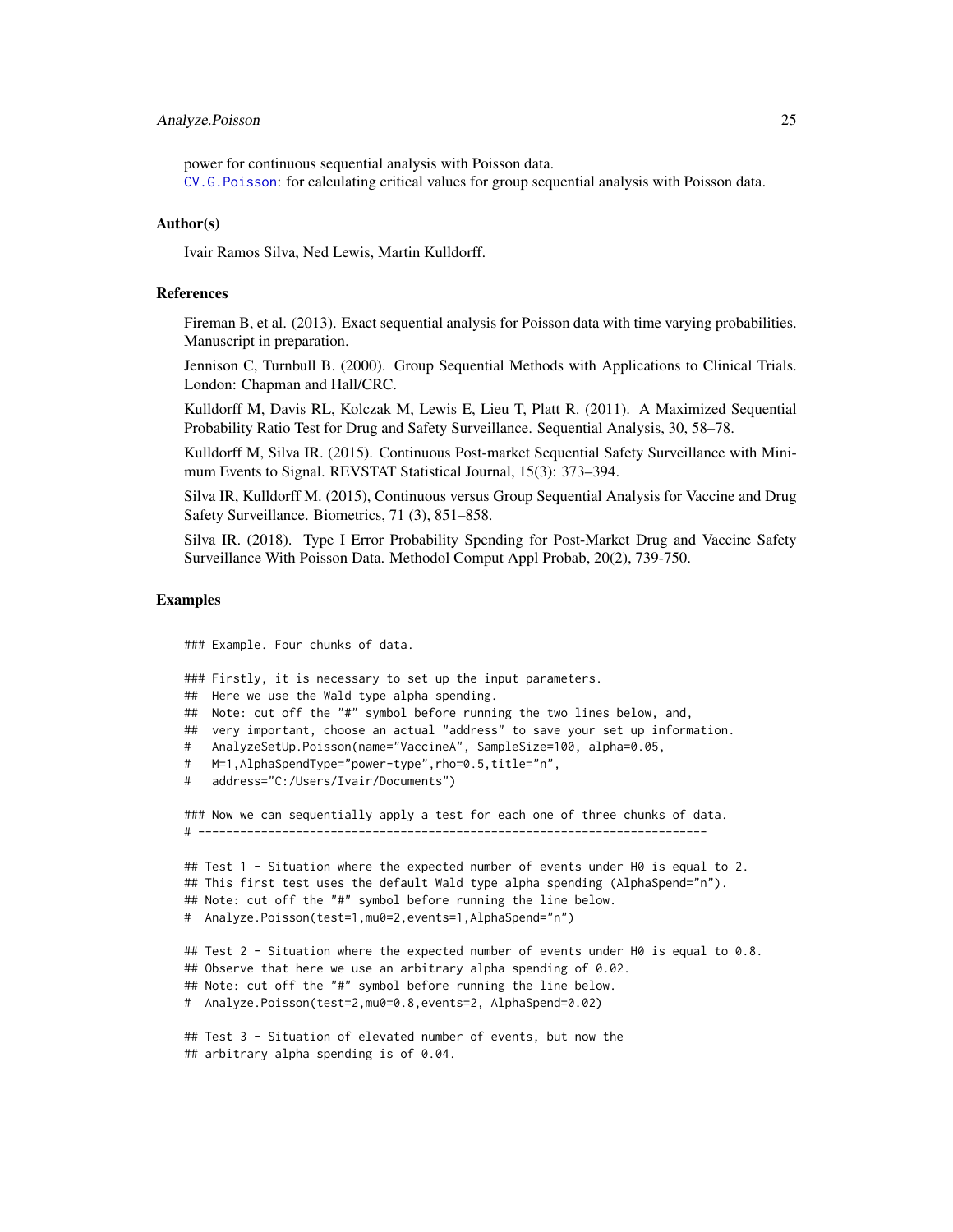```
## Note: cut off the "#" symbol before running the line below.
# Analyze.Poisson(test=3,mu0=9,events=10, AlphaSpend=0.04)
```
<span id="page-25-1"></span>Analyze.wBinomial *Function for group sequential analyses of multiple weighted binomial endpoints, without the need to know group sizes a priori.*

# Description

The function Analyze.wBinomial is used for either continuous or group sequential analysis, or for a combination of the two. Unlike CV.Binomial and CV.G.Binomial, it is not necessary to pre-specify the group sizes before the sequential analysis starts. More important, this function is designed specifically when multiple outcomes with weights are analyzed. This is done using user defined alpha spending functions. For single binomial outcomes, please use Analyze.Binomial. Analyze.wBinomial is run at each look at the data. Before running it by the first time, it is neces-sary to run the [AnalyzeSetUp.wBinomial](#page-39-1) function.

# Usage

Analyze.wBinomial(name,test,z,w,ExposureA,ExposureB,AlphaSpend="n")

# Arguments

| name      | The name of the sequential analysis. Must be identical for all looks at the data,<br>and it must be the same as the name given by the AnalyzeSetup. wBinomial<br>function. Should never be the same as another sequential analysis that is run<br>simultaneously on the same computer.                                                                                                                                                                                                                                                                                                                                                                                                              |
|-----------|-----------------------------------------------------------------------------------------------------------------------------------------------------------------------------------------------------------------------------------------------------------------------------------------------------------------------------------------------------------------------------------------------------------------------------------------------------------------------------------------------------------------------------------------------------------------------------------------------------------------------------------------------------------------------------------------------------|
| test      | An integer indicating the number of hypothesis tests performed up to and in-<br>cluding the current test. For example, if there were four prior looks at the data,<br>and this is the fifth one, then "test=5". This number should be increased by one<br>each time that the Analyze. wBinomial function is run for a new group of data,<br>when it is part of the same sequential analysis. If not, there is an error message.                                                                                                                                                                                                                                                                     |
| Z         | For a matched case-control analysis, z is the number of controls matched to each<br>case. For example, if there are 3 controls matched to each case, "z=3". In a self-<br>control analysis, z is the ratio of the length of the control interval to the length of<br>the risk interval. For example, if the risk interval is 2 days long and the control<br>interval is 7 days long, " $z=7/2$ ". In terms of p, the binomial probability under<br>the null hypothesis, " $p=1/(1+z)$ ", or equivalently, " $z=1/p-1$ ". The parameter z<br>must be a positive number. The default value is $z=1$ ( $p=0.5$ ). If the ratio is the<br>same for all observations, then z can be any positive number. |
| W         | A vector containing the weights associated to each outcome.                                                                                                                                                                                                                                                                                                                                                                                                                                                                                                                                                                                                                                         |
| ExposureA | A number or a vector of the same length as w containing the number of cases<br>from an exposure A per outcome. The length of ExposureA equals to the number<br>of outcomes.                                                                                                                                                                                                                                                                                                                                                                                                                                                                                                                         |

<span id="page-25-0"></span>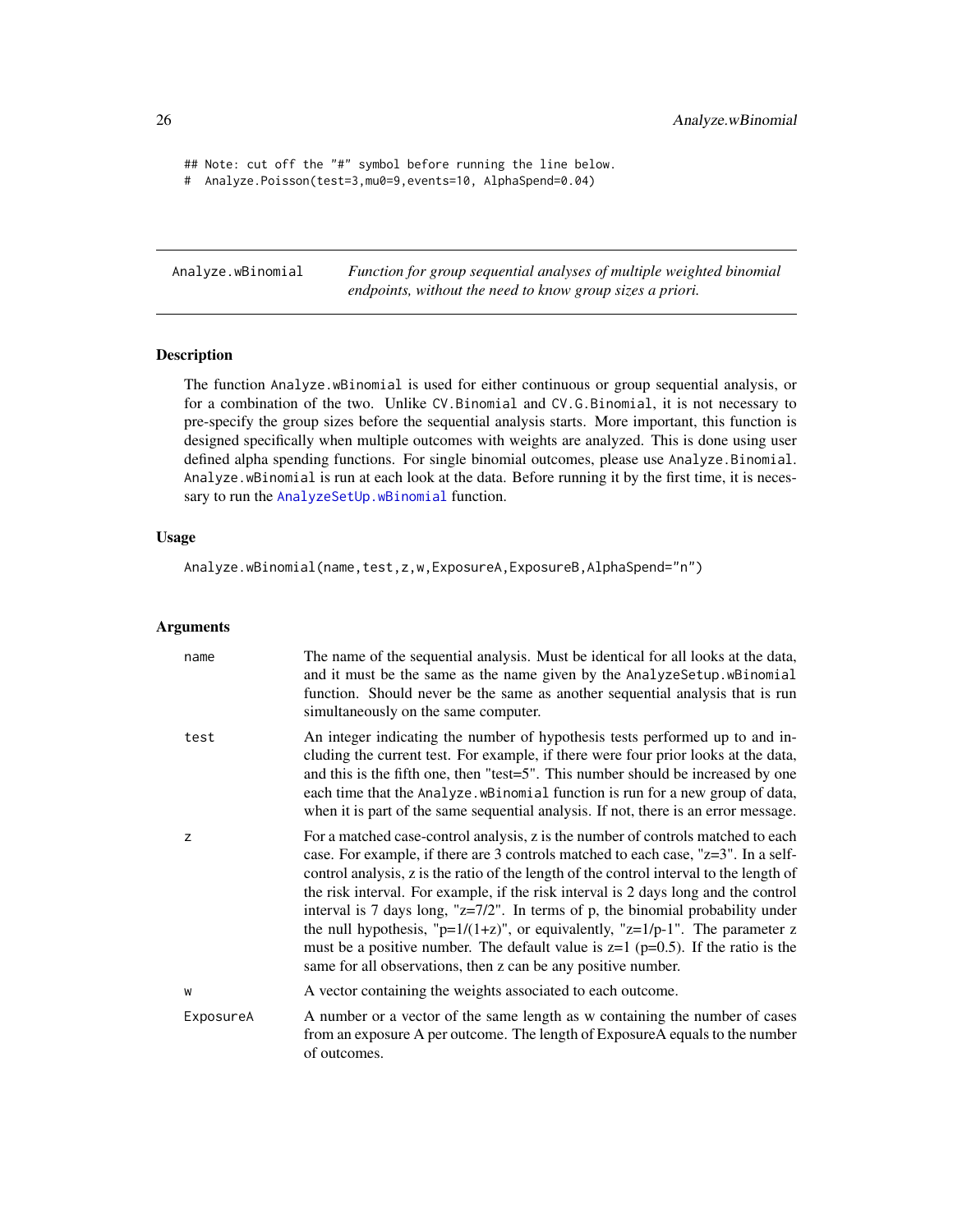- ExposureB A number or a vector of the same length as w containing the number of cases from an exposure B per outcome. The length of ExposureB equals to the number of outcomes.
- AlphaSpend The alpha spending function is specified in the AnalyzeSetUp.wBinomial function. At any look at the data, it is possible to over ride that pre-specified alpha spending plan by using the AlphaSpend parameter. AlphaSpend is a number representing the maximum amount of alpha (Type I error probabiliy) to be spent up to and including the current test. Because of the discrete nature of the binomial distribution, the actual amount of alpha spent may be less than the maximum amount specified. It must be in the range (0,alpha]. The default value is no override, which means that, if AlphaSpend= "n", then the function will use the alpha spending plan specified in the AnalyzeSetUp.wBinomial function.

# Details

The function Analyze.wBinomial performs exact sequential testing for multiple weighted binomial endpoints, that is, the analysis reflects the drugs combined benefit and safety profile. It works with a variety of alpha spending functions for continuous, group or mixed group-continuous sequential analysis. The binomial probabilities, given by  $p = 1/(1 + z)$ .

The test statistic is based on the weighted sum of binomial endpoints introduced by Silva et al (2018).

Unlike CV.Binomial and CV.G.Binomial, there is (i) no need to pre-specify the group sizes before the sequential analysis starts, (ii) a variety of alpha spending functions are available, and (iii) it is designed for multiple weighted binomial endpoints.

In sequential analysis, data is formed by cumulative information, collected in separated chunks or groups, which are observed at different moments in time. Analyze.wBinomial is run each time a new group of data arrives at which time a new sequential test is conducted. When running Analyze.wBinomial, only the data from the new group should be included when calling the function. The prior data has been stored, and it will be automatically retrieved by Analyze.wBinomial, with no need to reenter that data. Before running Analyze.wBinomial for the first time, it is necessary to set up the sequential analysis using the AnalyzeSetUp.wBionimial function, which is run once, and just once, to define the sequential analysis parameters. For information about this, see the description of the [AnalyzeSetUp.wBinomial](#page-39-1) function.

The function Analyze.wBinomial calculates critical values to determine if the null hypothesis should be rejected or not at each analysis. The null hypothesis is that the relative risk of each outcome is equal to 1.

Critical values are given in the scale of the ratio  $S_A/S_B$ , where  $S_A = w_1ExposeA_1+w_2ExposeA_2 +$  $... + w_kExposeA_k$ , and  $S_B = w_1ExposeB_1 + w_2ExposeB_2 + ... + w_kExposeB_k$ , and k is the length of w.

Critical values for each test are elicited for a pre-specified overall statistical significance level (alpha), and for an upper limit on the sample size (N). The exact analytical solution is obtained through numerical calculations. Based on the data and the critical value, the function determines if the null hypothesis should be rejected or not, and if subsequent tests should be conducted. After each test, the function also provides information about the amount of alpha that has been spent, the cumulative number of cases and controls, and the maximum likelihood estimate of the relative risk.

For binomial and Bernoulli data, there are a number of 0/1 observations that can either be an ExposureA or an ExposureB. Under the null hypothesis, the probability of being an ExposureA is p,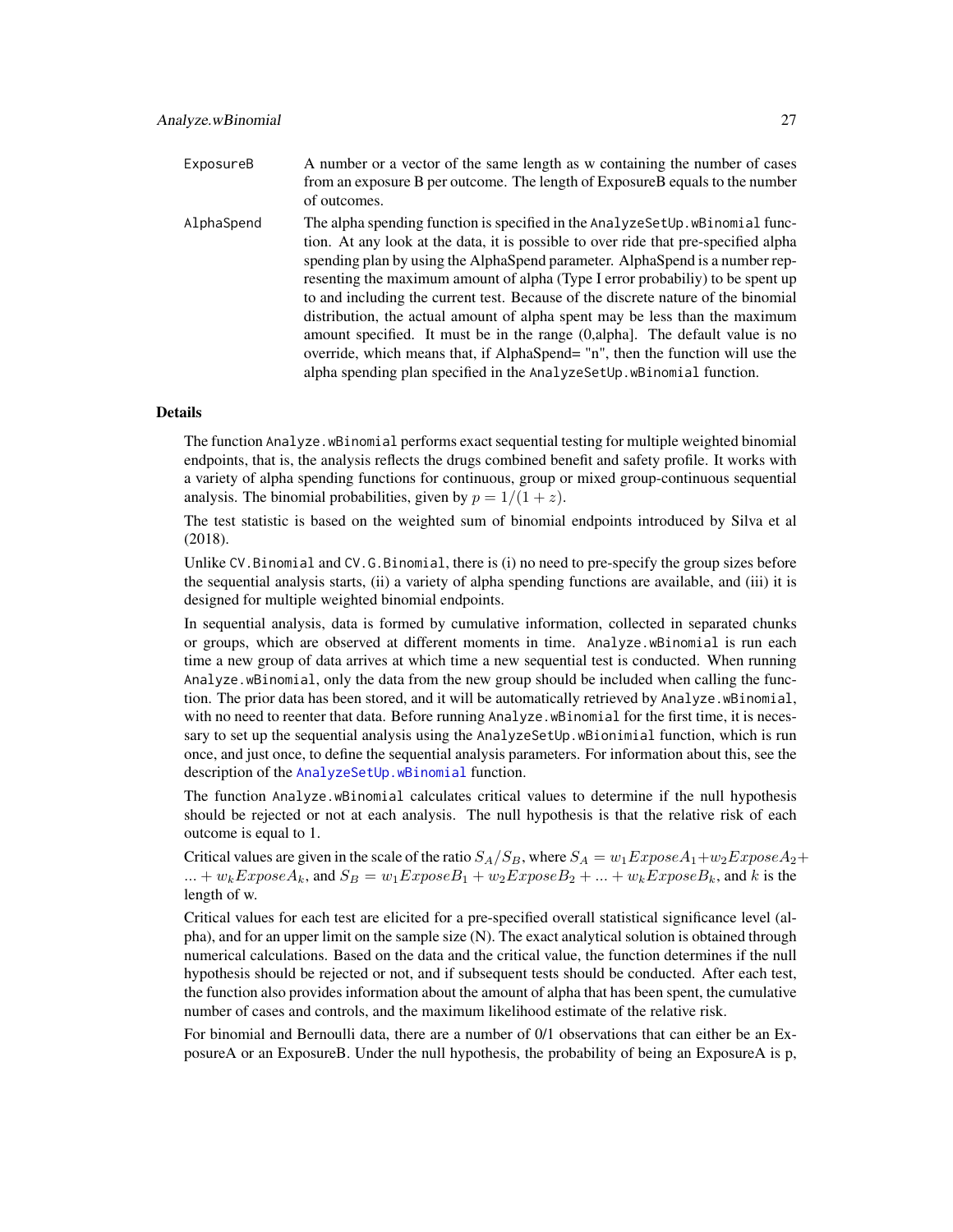and the probability of being an ExposureB is 1-p. If data comes from a self-control analysis, the observation is an ExposureA if the event occurred in the risk interval, and it is an ExposureB if the event occurred in the control interval. Under the null hypothesis, we then have that  $p = 1/(1 + z)$ , where z is the ratio of the length of the control interval to the length of the risk interval.

Before running Analyze.wBinomial, it is necessary to specify a planned default alpha spending function, which is done using the AlphaSpendType parameter in the AnalyzeSetUp.wBinomial function. The default alpha spending is of the polynomial power-type parameterized with rho, which, according to Silva (2018), 'rho=0.5' is indicated when expected time to signal is the design criterion, hence the default in AnalyzeSetUp.wBinomial. See the [AnalyzeSetUp.wBinomial](#page-39-1) for more details.

In most cases, this pre-specified alpha spending function is used throughout the analysis, but if needed, it is possible to override it at any or each of the sequential tests. This is done using the AlphaSpend parameter, which specifies the maximum amount of alpha to spend up to and including the current test. In this way, it is possible to use any alpha spending function, and not only those available in AnalyzeSetUp.wBinomial. It is also possible to use a flexible adaptive alpha spending plan that is not set in stone before the sequential analysis starts. The only requirement is that for a particular test with a new group of data, AlphaSpend must be decided before knowing the number of ExposureA and ExposureB in that group. To ensure a statistically valid sequential analysis, AlphaSpend can only depend on the number of events (ExposureA + ExposureB) at prior tests and the total number of events in the current test. This is important.

The function Analyze.WBinomial is meant to perform the binomial sequential analysis with a certain level of autonomy. After running a test, the code offers a synthesis about the general parameter settings, the main conclusions concerning the acceptance or rejection of the null hypothesis, and the historical information from previous tests. A table with the main analyses results is automatically printed in the R console. Each column of the table contains a historical characteristic, including the information for the current test. Each line of the table corresponds to a specific test organized by calendar time. The table is titled with the title input defined through the function AnalyzeSetUp.wBinomial, and its columns are organized and labeled in the following way: "Test", "#Events", "Relative Risk", "Test Statistic", "Critical Value", "Alpha", "Reject H0". Here follows a short description of each column:

- "Test" shows the order of the analysis, i.e., the arrival order of each chunk of data.

- "#Events" present the total of events per outcome.
- "Relative Risk" is the estimated relative risk per outcome.

- "Test Statistic" the ratio of weighted sum of binomial endpoints between ExposureA and ExposureB.

- "Critical Value" is the signaling threshold for each test.
- "Alpha" shows the target and actual alpha spending up to the i-th test.

- "Reject H0" is a logical variable that is "Yes" when the null hypothesis is rejected, and the label "No" when H0 is not to be rejected

Observe that, because the binomial distribution is discrete, the target alpha spending will rarely be reached. The actual alpha spending is then shown to facilitate a realistic interpretation of the results.

The function Analyze.wBinomial was designed to instruct the user with minimal information about bugs from the code, or about non-applicable parameter input usages. Some entries are not applicable for the parameter inputs. For example, the input "z" must be a positive number, and then if the user sets "z= -1", the code will report an error with the message "z must be a positive number". Thus,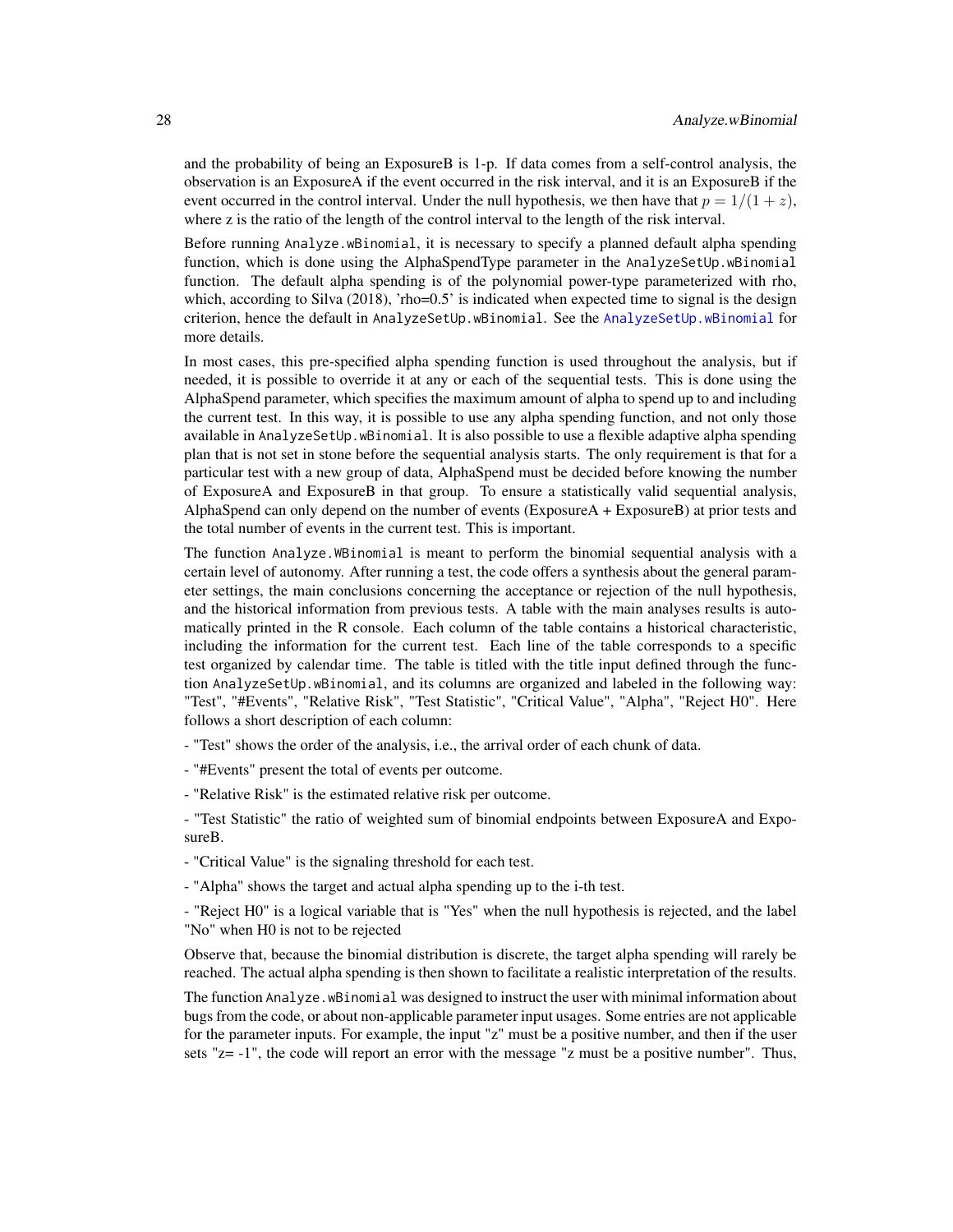# Analyze.wBinomial 29

messages will appear when mistakes and inconsistencies are detected, and instructions about how to proceed to solve such problems will automatically appear.

# Value

result A table containing the main characteristics, conclusions concerning the acceptance or rejection of the null hypothesis, and the historical information from previous tests.

# Acknowledgements

Development of the Analyze.wBinomial function was funded by: - National Institute of General Medical Sciences, NIH, USA, through grant number R01GM108999: user-defined alpha spending functions, power-type alpha spending function, increased computational speed, end of schedule analysis using left-over alpha, enhanced error handling and messages, improved documentation.

# See also

[AnalyzeSetUp.wBinomial](#page-39-1): for setting up sequential analysis with the Analyze.wBinomial function, before the first look at the data.

#### Author(s)

Ivair Ramos Silva, Martin Kulldorff.

#### References

Silva IR, Gagne J, Najafzadeh M, Kulldorff M. (2019). Exact Sequential Analysis for Multiple Weighted Binomial Endpoints. Working paper.

Silva IR. (2018). Type I Error Probability Spending for Post-Market Drug and Vaccine Safety Surveillance with Binomial Data. Statistics in Medicine, 15;37(1), 107 118.

# Examples

### Example. Four chunks of data. ### Firstly, it is necessary to set up the input parameters. ## Note: cut off the "#" symbol before running the two lines below. # AnalyzeSetUp.wBinomial(name="Rofe\_Naisds",N=1000,alpha=0.05,M=1, # rho=0.5,title="rofecoxib (Vioxx) vs. NSAID comparison", # address="C:/Users/Ivair/Documents", # Tailed=2) ### Now we apply sequential tests to each of two chunks of data.  $\#$  -----------## This example is based on two outcomes, myocardinal # infarction (w1=2.2), and major bleeding (w2=0.04), obtained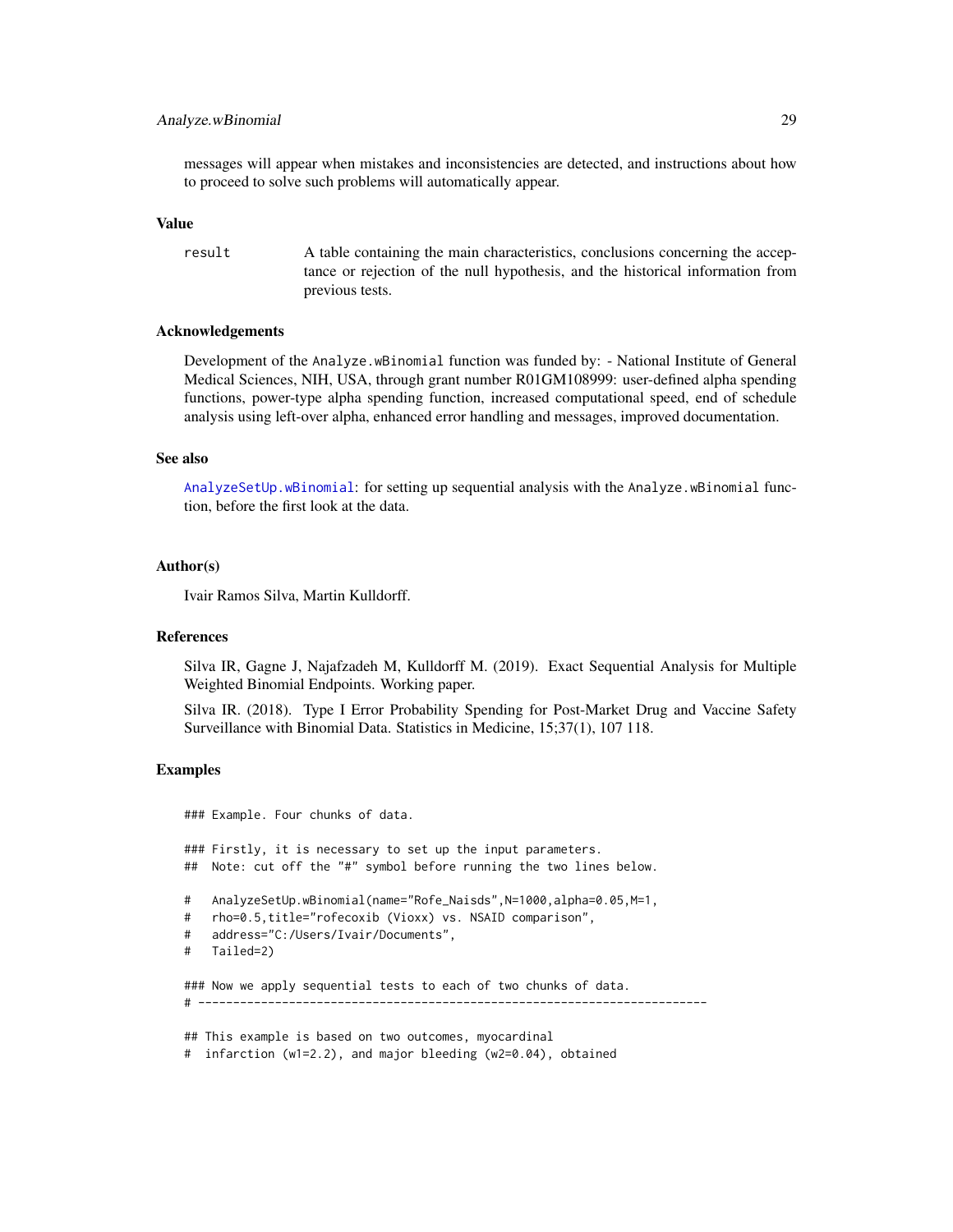```
# from a study comparing risk of myocardial infarction and
# gastrointestinal bleeding. See details in Silva et al (2019).
## Test 1
## Note: cut off the "#" symbol before running the line below.
# Analyze.wBinomial(name="Rofe_Naisds",test=1,z=1,w=c(2.2,0.04),
# ExposureA=c(11,12),ExposureB=c(13,10),AlphaSpend="n" )
## Test 2
## Note: cut off the "#" symbol before running the line below.
# Analyze.wBinomial(name="Rofe_Naisds",test=2,z=c(1,1),
# w=c(2.2,0.04),ExposureA=c(19,12),ExposureB=c(16,11),AlphaSpend="n")
```
<span id="page-29-1"></span>AnalyzeSetUp.Binomial *Function to set up input parameters before using the* Analyze.Binomial *function for the first time.*

# Description

The function AnalyzeSetUp.Binomial must be run ahead of Analyze.Binomial in order to set up the sequential analysis before the first group of data is analyzed. The function obtains the main parameter settings and performs basic calculations that are necessary for the subsequent sequential analysis.

# Usage

```
AnalyzeSetUp.Binomial(name,N="n",alpha=0.05,zp="n",pp="n",
M=1,AlphaSpendType="optimal",power=0.9,RR=2,
ObjectiveMin="ETimeToSignal",rho=0.5,title="n",address="n")
```
# Arguments

| name  | The name of the sequential analysis. Must be identical for all looks at the data,<br>and the same as the name given in the subsequent calls to the Analyze. Binomial<br>function. It cannot be the same as for another sequential analysis that is run si-<br>multaneously on the same computer. There is no default.                                                                                                |
|-------|----------------------------------------------------------------------------------------------------------------------------------------------------------------------------------------------------------------------------------------------------------------------------------------------------------------------------------------------------------------------------------------------------------------------|
| Ν     | The maximum sample size, at which the sequential analysis stops without re-<br>jecting the null hypothesis. The default $N = "n"$ means that the optimal procedure<br>will also find out the optimal sample size for the target power.                                                                                                                                                                               |
| alpha | The overall significance level. Must be in the range $(0,0.5]$ . The default is<br>"alpha= $0.05$ ".                                                                                                                                                                                                                                                                                                                 |
| zp    | The prediction for z, the expected ratio between cases and controls under the<br>null hypothesis that will be specified in the Analyze. Binomial function. This<br>variable is only needed when AlphaSpendType= "Wald", and it is used to cal-<br>culate the appropriate rejection boundary. If the z used in Analyze. Binomial<br>during the actual sequential analysis is different from zp, that is okay, and the |

<span id="page-29-0"></span>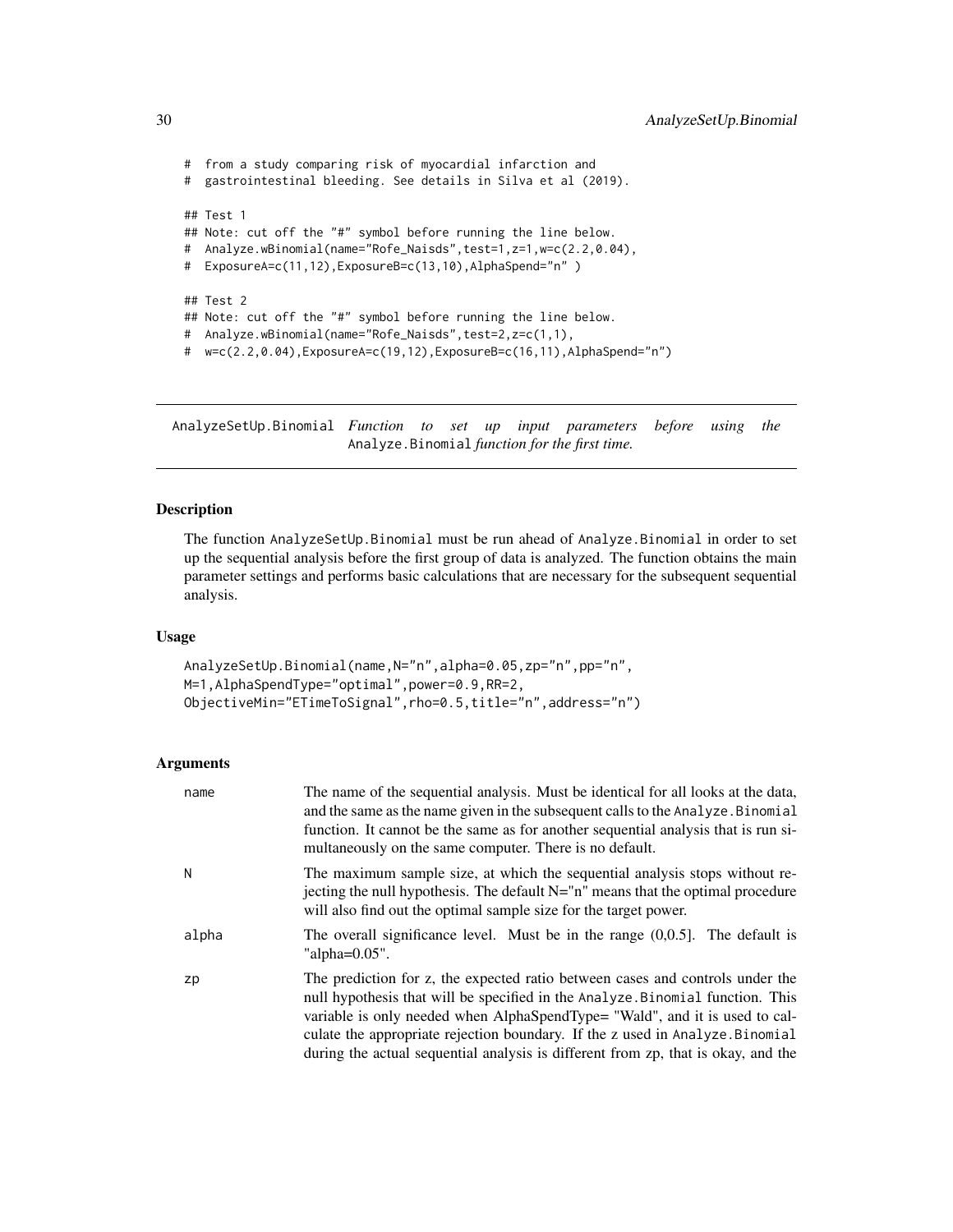sequential analysis will still maintain the correct alpha level. The default value is "z=1".

pp The prediction for p, the expected probability under the null hypothesis that will be specified in the Analyze.Binomial function. This variable is only needed when AlphaSpendType= "Wald", and it is used to calculate the appropriate rejection boundary. If the p used in Analyze.Binomial during the actual sequential analysis is different from pp, that is okay, and the sequential analysis will still maintain the correct alpha level. There is no default value.

- M The minimum number of events required before the null hypothesis can be rejected. It must be a positive integer. The default value is "M=1".
- AlphaSpendType The type of alpha spending function to be used. The options are AlphaSpend-Type= "optimal", the default, AlphaSpendType= "Wald", AlphaSpendType= "power-type". With the 'Wald' option, the Wald type upper rejection boundary is used, which is flat with respect to the likelihood ratio. With the power-type option, the alpha spending uses a power function with parameter rho, with rho defined by the user. With the optimal option, the code uses the alpha spending that minimizes expected time to signal or expected sample size. For more information, see Details. The alpha spending setting is automatically used when the Analyze.Binomial function is run, but, during the sequential analysis, and before each test, the user can always specify an arbitrary amount of alpha spending to be used up until and including that test. See below for details. The default is "optimal".
- power The target power to be used as a constraint in the optimal alpha spending soluation. It is only applicable for 'AlphaSpendType=optimal'.
- RR The relative risk for the target power. It is only applicable for 'AlphaSpend-Type=optimal'.
- ObjectiveMin The objective function to minimize in case of 'AlphaSpendType=optimal'. The default is 'ObjectiveMin=ETimeToSignal'. The other option is 'ObjectiveMin=ESampleSize'.
- rho The parameter rho is used to build the target alpha spending function according to a power-type function. See below for details. It is not used for other alpha spending options. The variable rho must be a positive number. The default value is "rho=0.5".
- title Title for the results shown in the output tables and the illustrative graphics. It can be any text string. The default is that there is no title.
- address The address of the directory where the settings information of this sequential analysis is saved.

# Details

The function AnalyzeSetUp.Binomial has to be executed once, but just once, to set up the general statistical characteristics of the intended sequential analysis, which is performed using the companion Analyze.Binomial function.

Sequential analysis methods are devoted to analyze data sets that accrue cumulatively over time, by conducting multiple statistical tests sequentially as more data accrues. In such a setting, it is important to carefully plan the sequential analysis before the first data arrives. For example, it is important to maintain certain analysis parameter values over time to avoid counting the same data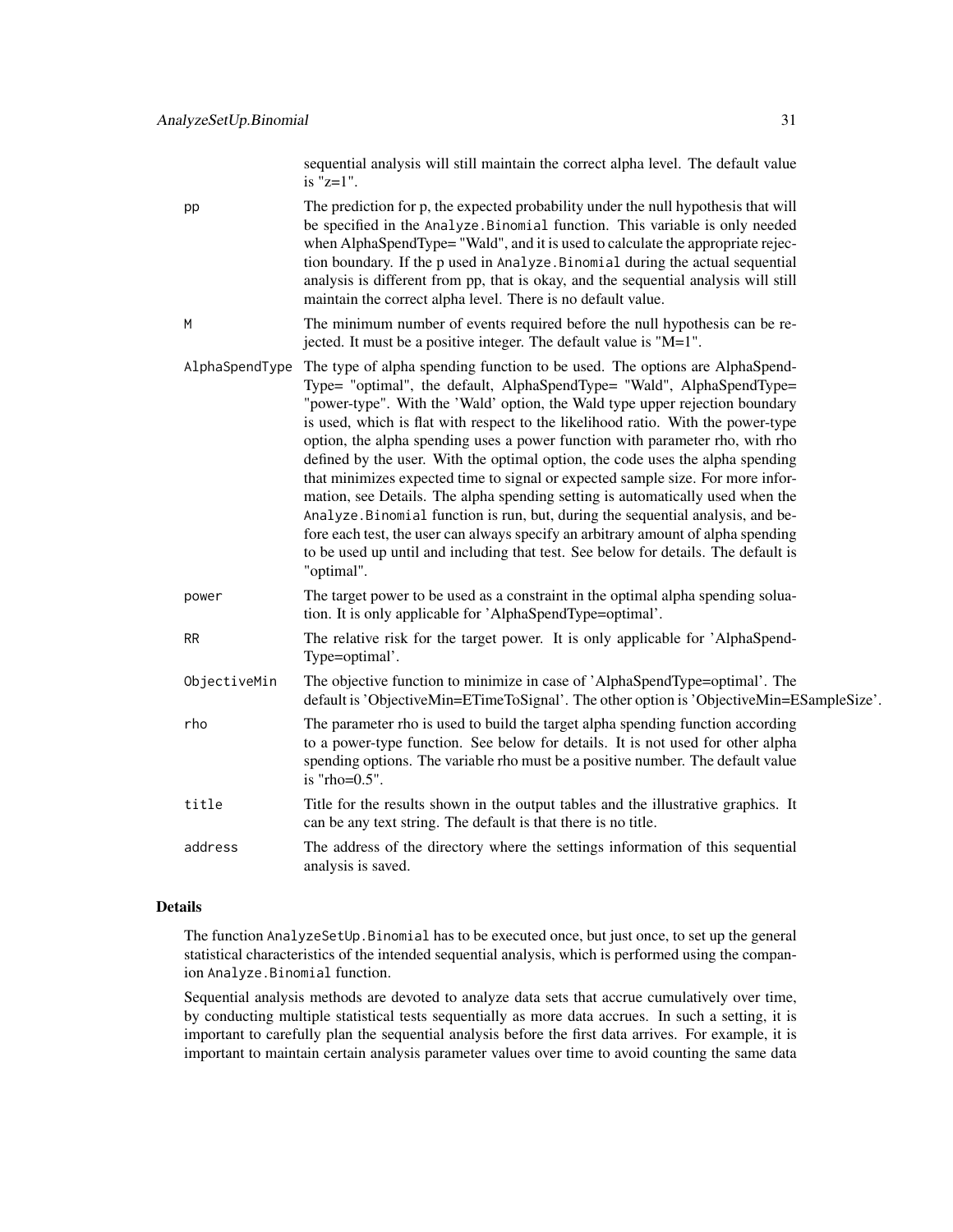twice, and to make sure that there are no changes in the past data that has already been included in a prior test. To avoid these kinds of problems, the AnalyzeSetUp.Binomial function is used to set the analysis parameters a priori and to create a place to save the data as it accumulates over time. At the time of each sequential test, this information is then automatically imported by the Analyze.Binomial function, to ensure the correct concatenation of old and new information.

At each test, the function Analyze.Binomial makes this concatenation automatically, but it will only work if the function AnalyzeSetUp.Binomial is executed before performing the very first test.

When running AnalyzeSetUp.Binomial, the user has the opportunity to choose the directory where the file with the general setup information and the historical data are to be saved. Important: The location of this parameter and data file is saved in the temporary directory, so that directory cannot be cleaned until the sequential analysis has been completed. Each sequential analysis needs a different identifier, which is set using the "name" parameter. Once a name is chosen, it has to be written exactly the same way when running the function Analyze.Binomial.

AnalyzeSetUp.Binomial and Analyze.Binomial works for different types of alpha spending plans  $(F(t))$ . One option is to use the classical Wald type upper rejection boundary, which is flat with respect to the likelihood function. This is the same boundary used by the CV.Binomial and CV.G.Binomial functions. In order to use this boundary, one should pre-specify the binomial probability p under the null hypothesis, or, equivalently, the ratio  $z = 1/p - 1$ , which is the number of controls matched to each case in a matched analysis. For example, if the probability of having a case (instead of a control) is  $p = 1 = (1 + z) = 0.5$ , then we have "z=1" (1:1 matching ratio), and, if  $p = 0.25$ , we have "z=3" (1:3 matching ratio). A third option, the default, is the optimal alpha spending derived by Silva and Kulldorff (2018), which demands users to choose between minimizing expected time to signal or expected sample size. In this case, it is necessary to specify target power and relative risk. The faults are 'power=0.9' and 'RR=2'.

In AnalyzeSetUp.Binomial, the predicted z is specified (the input zp), but if it turns out that the actual z is different, that is okay, since the actual z that is specified in Analyze.Binomial does not have to be the same as the predicted zp that is specified in AnalyzeSetUp.Binomial. The latter is only used to set the alpha spending plan. The former, the actual z, is used to calculate the likelihood function which in turn determines whether the null hypothesis should be rejected or not. If the actual z is variable, so that it is different for different observations, we recommend setting the predicted z to be our best guess about the average of the actual zs. Alternatively, instead of zp the user can specify pp, the best guess about the average of the actual ps. Note that only one of these parameters has to be specified, but if both are entered the code will only work if zp and pp are such that  $pp=1/(1+zp)$ . Otherwise, an error message will appear to remind that such condition must be complied.

Another alpha spending option is the power-type alpha spending plan (Kim and DeMetz 1987, p150; Jennison and Turnbull 2000, p148), with parameter rho:  $F(t) = alpha * t^{rho}$ , where  $alpha$ is the overall significance level and  $t$  is a fraction of N, the maximum length of sequential analysis. According to Silva (2018), 'rho=0.5' is indicated when expected time to signal is the design criterion, hence this is the default in AnalyzeSetUp.Binomial.

The third option for alpha spending selection is the optimal solution. This is the default. In this case, the alpha spending is obtained by means of the method introduced by Silva and Kulldorff method (Silva and Kulldorff, 2018), which is an exact method for finding the optimal alpha spending through linera programing. The optimal option works for large sample sizes such as  $N=300$ , but it can take very long time to run in such cases. For moderate N values, such as  $N=120$ , the code takes around 10 minutes to run in a regular PC(Windows 7, Intel(R) Core(TM) i7-2675QM CPU,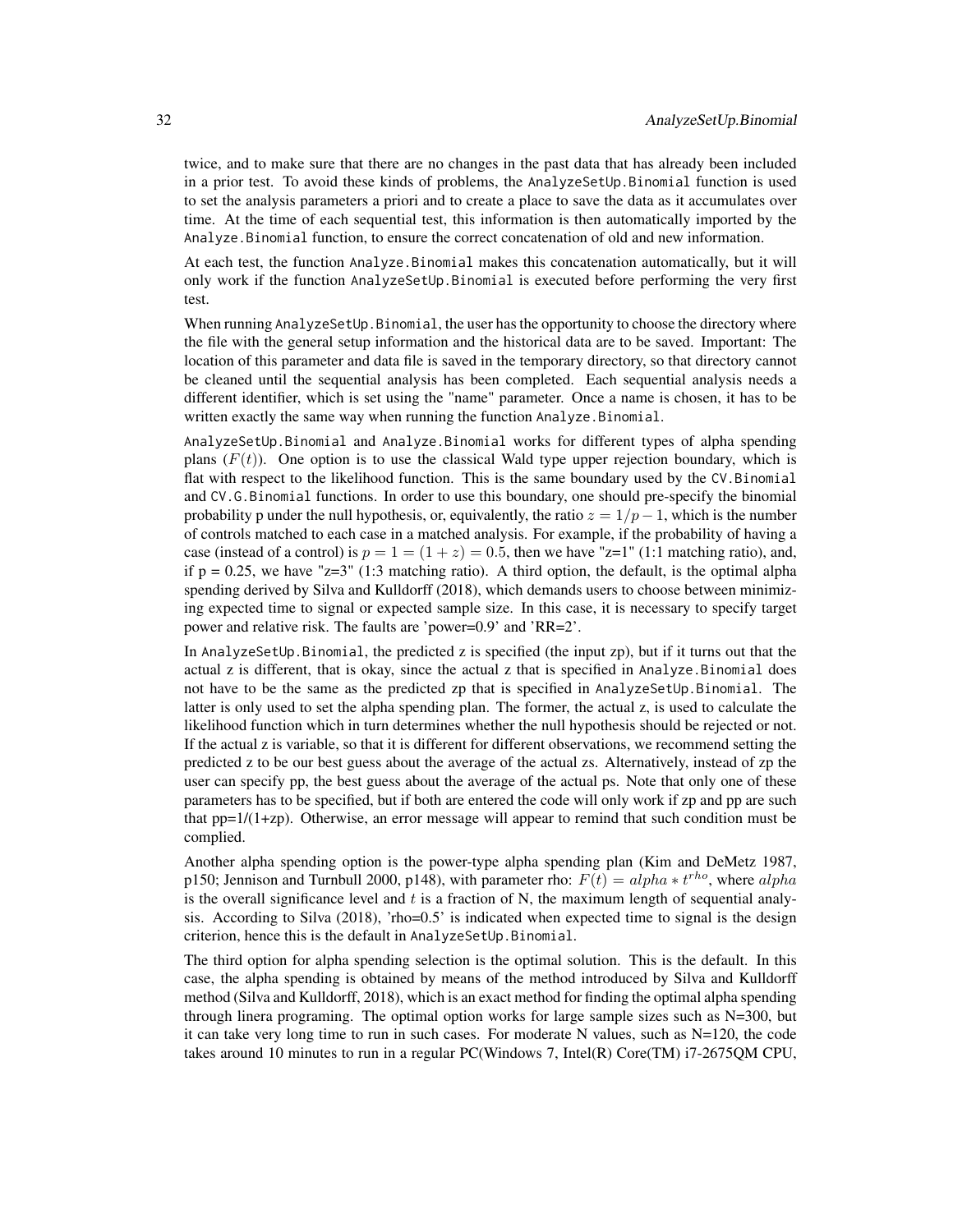2.20GHz). Although "optimal" is the default, an error message will appear, asking for another AlphaSpendType choice, if this default is used combined with N greater than 300.

Another important issue involving the option "optimal" is the choice of tuning parameters behind the method of Silva and Kulldorff (2018). According to Silva and Kulldorff (2018), the user has to specify a target power and a target relative risk, besides the sample size N, to use their proposed optimal method. For simplicity, as there are probabilistical restrictions to use certain combinations of target power and relative risk with cetain N values, the default values are 'power=0.9' and 'RR=2'. This is no a critical issue because, as explained by Silva and Kulldorff (2018), there is no serious impact from chosen RR very different from the actual relative risk.

In addition to selecting the alpha spending plan, it is necessary to specify the overall alpha, or maximum Type I error probability, for the sequential analysis as a whole. It is also necessary to specify the maximum length of the sequential analysis, N, so that the sequential analysis stops without rejecting the null hypothesis when a total of N observations are obtained.

## Value

inputSetUp The AnalyzeSetUp.Binomial function creates a data.frame with the main information concerning the tuning parameterization for the planned surveillance and the historical information about the performed tests. The 'inputSetUp' data.frame is used by Analyze.Binomial, then it must be available when running Analyze.Binomial, but there is no need to manually look at it.

# Acknowledgements

Development of the AnalyzeSetUp.Binomial function was funded by:

- Food and Drug Administration, Center for Drug Evaluation and Research, through the Mini-Sentinel Project (base version, documentation);

- National Institute of General Medical Sciences, NIH, USA, through grant number R01GM108999 (user defined alpha spending functions, improved documentation);

We thank Claudia Coronel-Moreno for valuable editorial support.

# See also

[Analyze.Binomial](#page-11-1): for running the sequential analysis that was set up using the AnalyzeSetUp.Binomial function.

# Author(s)

Ivair Ramos Silva, Martin Kulldorff.

#### References

Jennison C, Turnbull B. (2000), Group Sequential Methods with Applications to Clinical Trials, *no. ISBN 0-8493-0316-8, London: Chapman and Hall/CRC*.

Kim K, DeMets DL. (1987), Design and Analysis of Group Sequential Tests Based on the Type I Error Spending Rate Function. Biometrika, 74, n.1: 149–154.

Kulldorff M, Davis RL, Kolczak M, Lewis E, Lieu T, Platt R. (2011). A Maximized Sequential Probability Ratio Test for Drug and Safety Surveillance. *Sequential Analysis*, 30: 58–78.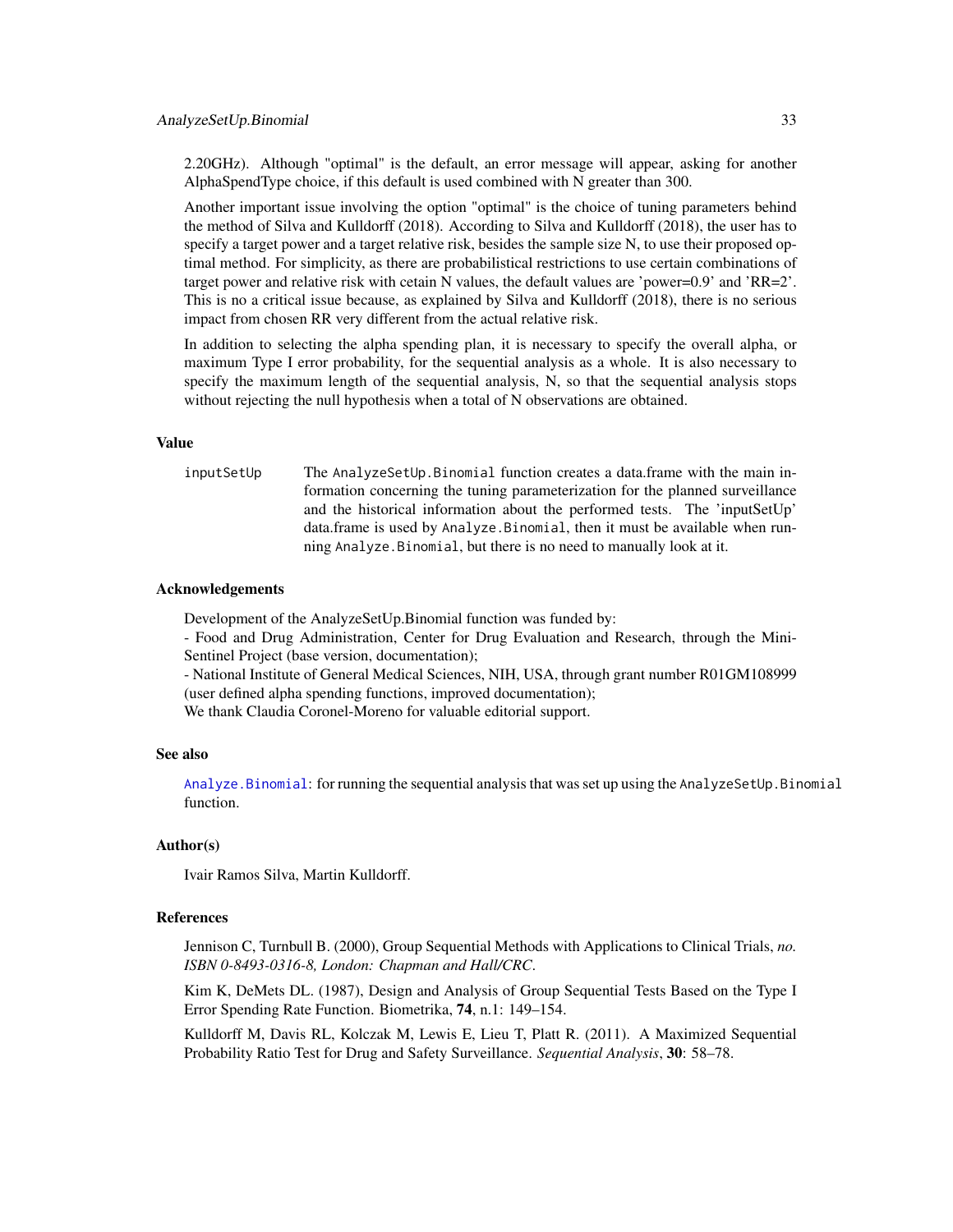<span id="page-33-0"></span>Kulldorff M, Silva IR. (2015). Continuous post-market sequential safety surveillance with minimum events to signal. arxiv:1503.01978 [stat.ap].

Silva IR, Kulldorff M. (2015), Continuous versus Group Sequential Analysis for Vaccine and Drug Safety Surveillance. Biometrics, 71 (3), 851–858.

Silva IR, Kulldorff M. (2018). Optimal Alpha Spending for Sequential Analysis With Binary Data. Working paper.

Silva IR. (2018). Type I Error Probability Spending for Post-Market Drug and Vaccine Safety Surveillance with Binomial Data. Statistics in Medicine, 15;37(1), 107-118.

# Examples

# See example in the description of the Analyze.Binomial function.

<span id="page-33-1"></span>AnalyzeSetUp.CondPoisson

*Function to set up input parameters before using the* Analyze.CondPoisson *function for the first time.*

# Description

The function AnalyzeSetUp.CondPoisson must be run ahead of Analyze.CondPoisson in order to set up the sequential analysis before the first group of data is analyzed. The function obtains the main parameter settings and performs basic calculations that are necessary for the subsequent sequential analysis.

#### Usage

AnalyzeSetUp.CondPoisson(name,SampleSizeType="Events",T="n",K="n",cc, alpha=0.05, M=1, AlphaSpendType="Wald", rho="n", title="n", address="n")

#### Arguments

| name | The name of the sequential analysis. Must be identical for all looks at the data,<br>and the same as the name given in the subsequent calls to the Analyze. CondPoisson<br>function. It cannot be the same as for another sequential analysis that is run si-<br>multaneously on the same computer. There is no default.    |
|------|-----------------------------------------------------------------------------------------------------------------------------------------------------------------------------------------------------------------------------------------------------------------------------------------------------------------------------|
|      | Sample Size Type It is a string specifying the scale of the maximum sample size at which the se-<br>quential analysis stops without rejecting the null hypothesis. The only two possi-<br>bilities are "SampleSizeType=PersonTimeRatio" or "SampleSizeType=Events".<br>The default is "SampleSizeType=Events". See details. |
|      | Maximum sample size defined in the scale of the ratio between surveillance and<br>historical person-time. This only produces effects when "SampleSizeType=PersonTimeRatio".                                                                                                                                                 |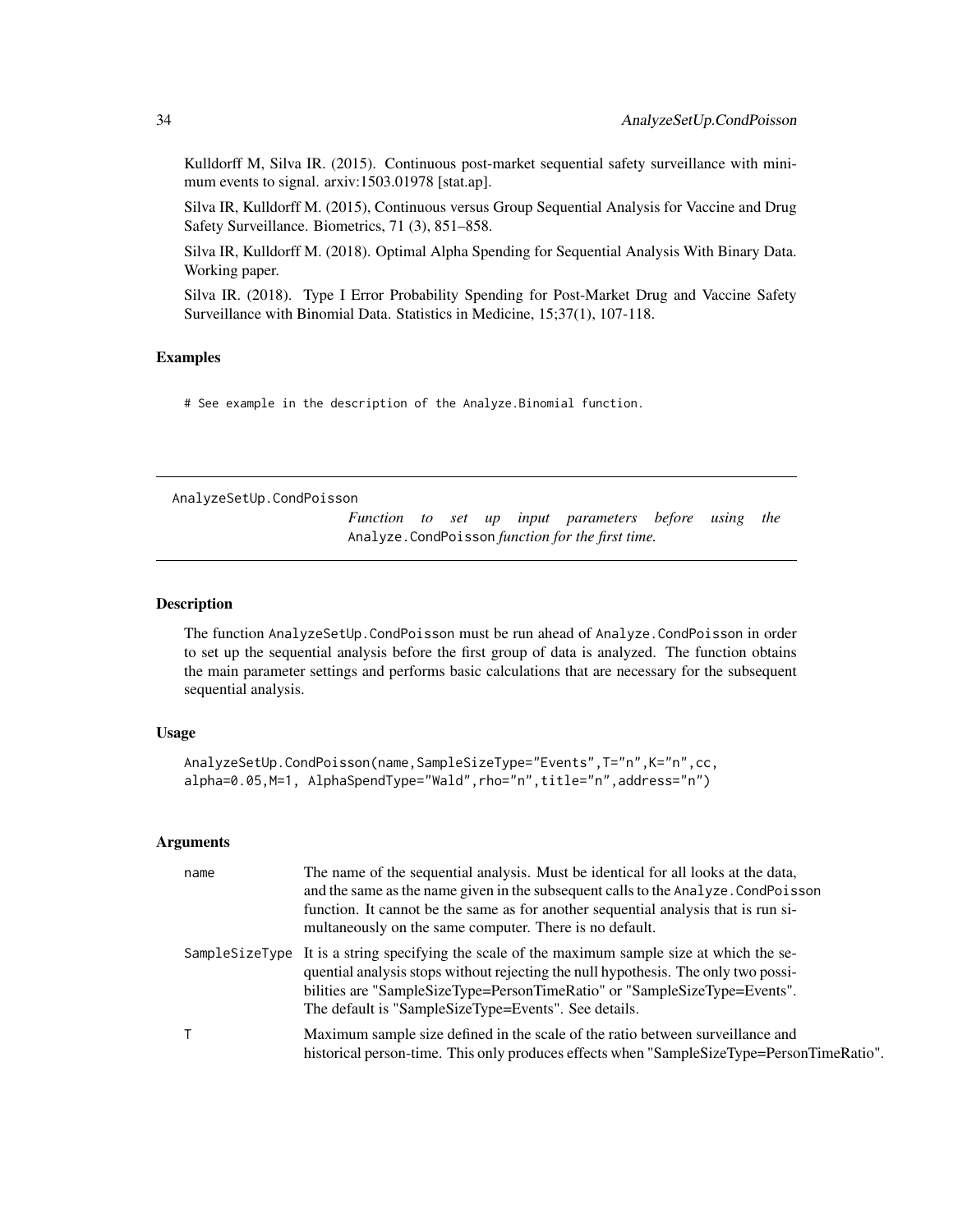| К              | Maximum sample size defined in the scale of the number of events observed in<br>the surveillance period. This only produces effects when "SampleSizeType=Events".                                                                                                                                                                                                                                                                                                                                                                                                                                                                                                                                     |
|----------------|-------------------------------------------------------------------------------------------------------------------------------------------------------------------------------------------------------------------------------------------------------------------------------------------------------------------------------------------------------------------------------------------------------------------------------------------------------------------------------------------------------------------------------------------------------------------------------------------------------------------------------------------------------------------------------------------------------|
| cc             | Number of events observed in the historical period.                                                                                                                                                                                                                                                                                                                                                                                                                                                                                                                                                                                                                                                   |
| alpha          | The overall significance level. Must be in the range $(0,0.5]$ . The default is<br>"alpha= $0.05$ ".                                                                                                                                                                                                                                                                                                                                                                                                                                                                                                                                                                                                  |
| M              | The minimum number of events required before the null hypothesis can be re-<br>jected. It must be a positive integer. The default value is "M=1".                                                                                                                                                                                                                                                                                                                                                                                                                                                                                                                                                     |
| AlphaSpendType | The type of alpha spending function to be used. The options are AlphaSpend-<br>Type="Wald" and AlphaSpendType="power-type". With the 'Wald' option, the<br>Wald type upper rejection boundary is used, which is flat with respect to the<br>likelihood ratio. With the power-type option, the alpha spending uses a power<br>function with parameter rho, with rho defined by the user. This alpha spending<br>setting is automatically used when the Analyze. CondPoisson function is run,<br>but, during the sequential analysis, and before each test, the user can always<br>specify an arbitrary amount of alpha spending to be used up until and including<br>that test. See below for details. |
| rho            | The parameter rho is used to build the target alpha spending function according<br>to a power-type function. See below for details. It is not used for other alpha<br>spending options. The variable rho must be a positive number. The default value<br>is " $rho=1$ ".                                                                                                                                                                                                                                                                                                                                                                                                                              |
| title          | Title for the results shown in the output tables and the illustrative graphics. It<br>can be any text string. The default is that there is no title.                                                                                                                                                                                                                                                                                                                                                                                                                                                                                                                                                  |
| address        | The address of the directory where the settings information of this sequential<br>analysis is saved.                                                                                                                                                                                                                                                                                                                                                                                                                                                                                                                                                                                                  |

# **Details**

The function AnalyzeSetUp.CondPoisson has to be executed once, but just once, to set up the general statistical characteristics of the intended sequential analysis, which is performed using the companion Analyze.CondPoisson function.

Sequential analysis methods are devoted to analyze data sets that accrue cumulatively over time, by conducting multiple statistical tests sequentially as more data accrues. In such a setting, it is important to carefully plan the sequential analysis before the first data arrives. For example, it is important to maintain certain analysis parameter values over time to avoid counting the same data twice, and to make sure that there are no changes in the past data that has already been included in a prior test. To avoid these kinds of problems, the AnalyzeSetUp.CondPoisson function is used to set the analysis parameters a priori and to create a place to save the data as it accumulates over time. At the time of each sequential test, this information is then automatically imported by the Analyze.CondPoisson function, to ensure the correct concatenation of old and new information.

At each test, the function Analyze.CondPoisson makes this concatenation automatically, but it will only work if the function AnalyzeSetUp. CondPoisson is executed before performing the very first test.

When running AnalyzeSetUp.CondPoisson, the user has to choose the directory where the file with the general setup information and the historical data are to be saved. This step is mandatory and error messages are reported if a non-valid address is informed. Important: The location of this parameter and data file is saved in the temporary directory, so that directory cannot be cleaned until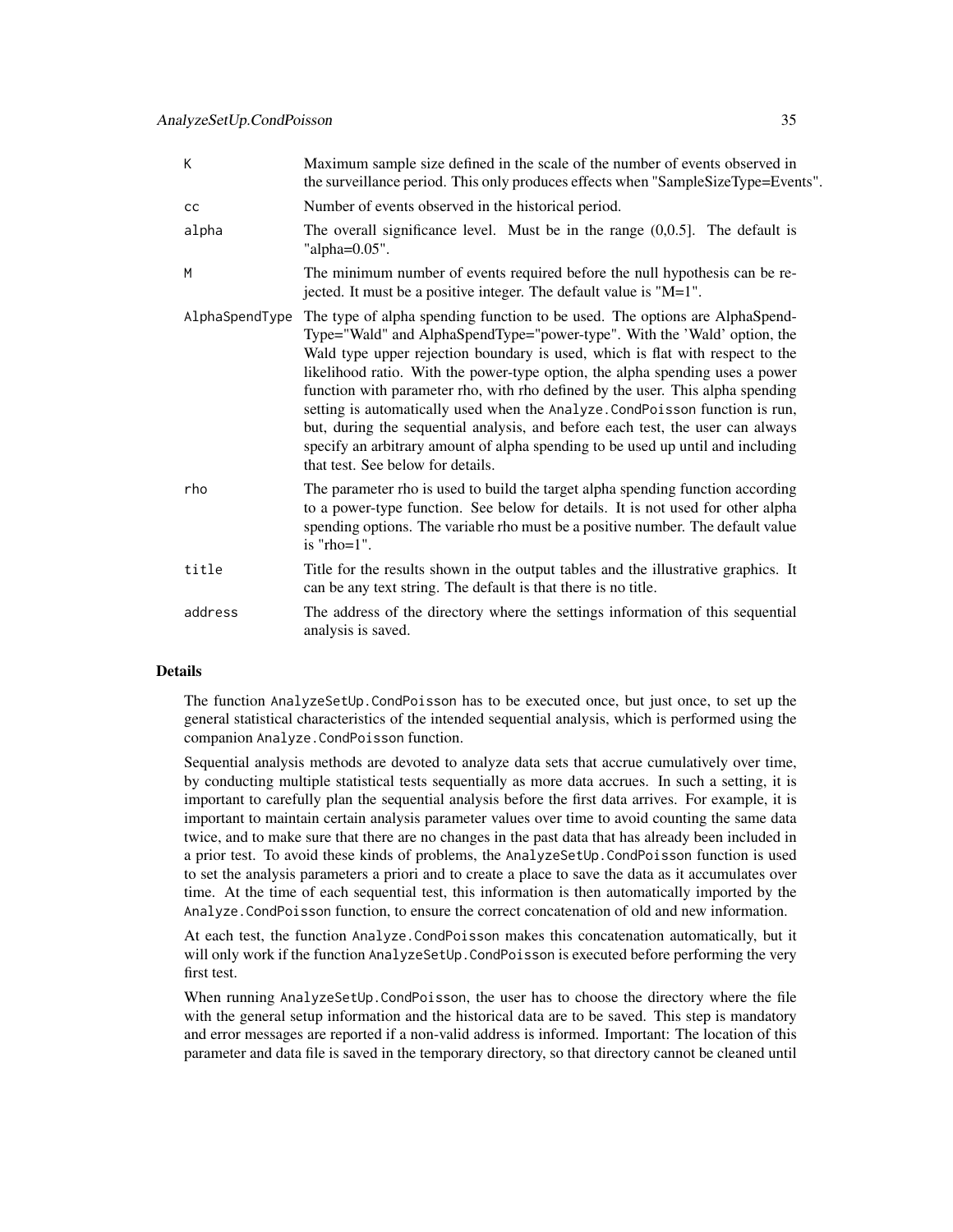the sequential analysis has been completed. Each sequential analysis needs a different identifier, which is set using the "name" parameter. Once a name is chosen, it has to be written exactly in the same way when running the function Analyze. CondPoisson.

AnalyzeSetUp.CondPoisson and Analyze.CondPoisson work for different types of alpha spending plans  $(F(t))$ . One option is to use the classical Wald type upper rejection boundary, which is flat with respect to the likelihood function. This is the same boundary used by the CV.CondPoisson function.

Another alpha spending option is the power-type alpha spending plan (Kim and DeMetz 1987, p150; Jennison and Turnbull 2000, p148), with parameter rho:  $F(t) = alpha * t^{rho}$ , where  $alpha$ is the overall significance level and  $t$  is a fraction of SampleSize, the maximum length of sequential analysis.

Attention is required for the input parameter "SampleSizeType". With this parameter, the user can choose the scale of the maximum sample size at which the surveillance is stoped without rejecting the null hypothesis. The idea of having two options for defining the scale of the maximum sample size, "SampleSizeType=PersonTimeRatio" or "SampleSizeType=Events", was introduced by Silva et al. (2016). With SampleSizeType="PersonTimeRatio", the upper limit on the time of surveillance is given in the scale of the ratio between the cumulative person-time from the surveillance data up to the kth event,  $P_k$  in the notation of Silva et al. (2016), by the person-time from the historical data, which was denoted with  $V$  by Silva et al. (2016).

If SampleSizeType="PersonTimeRatio", then the user has to inform a positive value for the input parameter "T". Usually, choices between 2 and 5 are adequate. With SampleSizeType="Events", the upper limit is given in the scale of the number of events observed during the surveillance, and hence the user must specify a positive integer for the input parameter "K", such as e.g. "K=50" or "K=150". For more details on the exact calculations of critical values implemented in this package, and of all the other statistical performance measures also available, see the work of Silva et al. (2016).

# Value

inputSetUp The AnalyzeSetUp.CondPoisson function creates a data.frame with the main information concerning the tuning parameterization for the planned surveillance and the historical information about the performed tests. The 'inputSetUp' data.frame is used by Analyze.CondPoisson, then it must be available when running Analyze.CondPoisson, but there is no need to manually look at it.

# Acknowledgements

Development of the AnalyzeSetUp.CondPoisson function was funded by:

- National Institute of General Medical Sciences, NIH, USA, through grant number R01GM108999.

- Foundation for Research Support of Minas Gerais State (FAPEMIG), MG, Brazil, through the grant Demanda Universal.

# See also

[Analyze.CondPoisson](#page-16-1): for running the sequential analysis that was set up using the AnalyzeSetUp.CondPoisson function.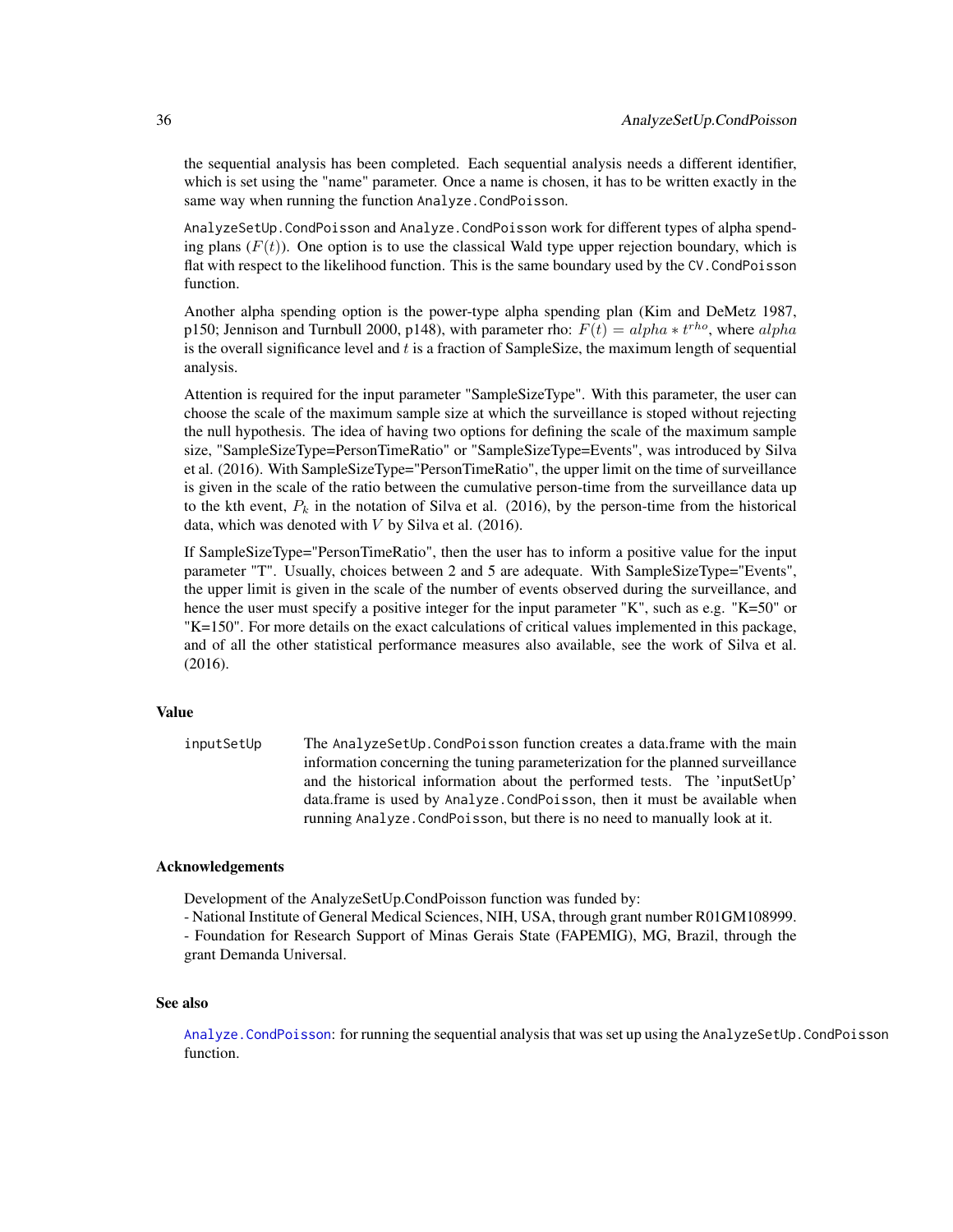### Author(s)

Ivair Ramos Silva, Martin Kulldorff.

#### References

Jennison C, Turnbull B. (2000), Group Sequential Methods with Applications to Clinical Trials, *no. ISBN 0-8493-0316-8, London: Chapman and Hall/CRC*.

Kim K, DeMets DL. (1987), Design and Analysis of Group Sequential Tests Based on the Type I Error Spending Rate Function. Biometrika, 74, n.1: 149–154.

Kulldorff M, Davis RL, Kolczak M, Lewis E, Lieu T, Platt R. (2011). A Maximized Sequential Probability Ratio Test for Drug and Safety Surveillance. *Sequential Analysis*, 30: 58–78.

KKulldorff M, Silva IR. (2015). Continuous Post-market Sequential Safety Surveillance with Minimum Events to Signal. REVSTAT Statistical Journal, 15(3): 373–394.

Silva IR, Kulldorff M. (2015), Continuous versus Group Sequential Analysis for Vaccine and Drug Safety Surveillance. Biometrics, 71 (3), 851–858.

Silva IR, Li L, Kulldorff M. (2016). Exact Conditional Sequential Testing for Poisson Data. Working paper.

# Examples

# See example in the description of the Analyze.CondPoisson function.

AnalyzeSetUp.Poisson *Function to set up input parameters before using the* Analyze.Poisson *function for the first time.*

# **Description**

The function AnalyzeSetUp.Poisson must be run ahead of Analyze.Poisson in order to set up the sequential analysis before the first group of data is analyzed. The function obtains the main parameter settings and performs basic calculations that are necessary for the subsequent sequential analysis.

### Usage

```
AnalyzeSetUp.Poisson(name,SampleSize,alpha=0.05,M=1,
AlphaSpendType="Wald",rho="n",title="n",address="n")
```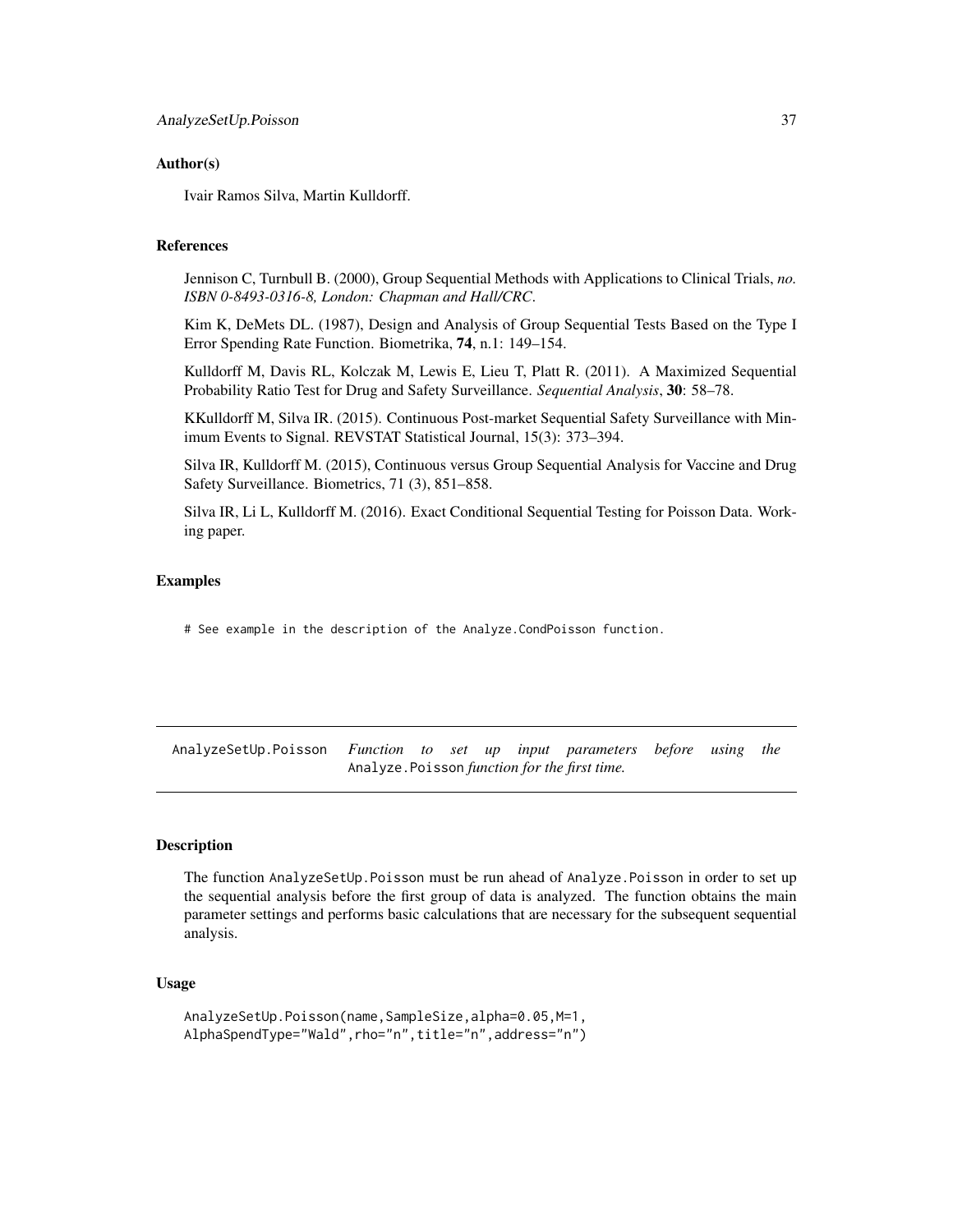### **Arguments**

| name           | The name of the sequential analysis. Must be identical for all looks at the data,<br>and the same as the name given in the subsequent calls to the Analyze. Poisson<br>function. It cannot be the same as for another sequential analysis that is run<br>simultaneously on the same computer. There is no default.                                                                                                                                                                                                                                                                                                                                                                                |
|----------------|---------------------------------------------------------------------------------------------------------------------------------------------------------------------------------------------------------------------------------------------------------------------------------------------------------------------------------------------------------------------------------------------------------------------------------------------------------------------------------------------------------------------------------------------------------------------------------------------------------------------------------------------------------------------------------------------------|
| SampleSize     | The maximum length of surveillance at which the sequential analysis stops with-<br>out rejecting the null hypothesis. It is defined in terms of the expected sample<br>size under the null hypothesis. There is no default value.                                                                                                                                                                                                                                                                                                                                                                                                                                                                 |
| alpha          | The overall significance level. Must be in the range $(0,0.5]$ . The default is<br>"alpha= $0.05$ ".                                                                                                                                                                                                                                                                                                                                                                                                                                                                                                                                                                                              |
| M              | The minimum number of events required before the null hypothesis can be re-<br>jected. It must be a positive integer. The default value is "M=1".                                                                                                                                                                                                                                                                                                                                                                                                                                                                                                                                                 |
| AlphaSpendType | The type of alpha spending function to be used. The options are AlphaSpend-<br>Type="Wald" and AlphaSpendType="power-type". With the 'Wald' option, the<br>Wald type upper rejection boundary is used, which is flat with respect to the<br>likelihood ratio. With the power-type option, the alpha spending uses a power<br>function with parameter rho, with rho defined by the user. This alpha spending<br>setting is automatically used when the Analyze. Poisson function is run, but,<br>during the sequential analysis, and before each test, the user can always specify<br>an arbitrary amount of alpha spending to be used up until and including that test.<br>See below for details. |
| rho            | The parameter rho is used to build the target alpha spending function according<br>to a power-type function. See below for details. It is not used for other alpha<br>spending options. The variable rho must be a positive number. The default value<br>is " $rho=1$ ".                                                                                                                                                                                                                                                                                                                                                                                                                          |
| title          | Title for the results shown in the output tables and the illustrative graphics. It<br>can be any text string. The default is that there is no title.                                                                                                                                                                                                                                                                                                                                                                                                                                                                                                                                              |
| address        | The address of the directory where the settings information of this sequential<br>analysis is saved.                                                                                                                                                                                                                                                                                                                                                                                                                                                                                                                                                                                              |

# Details

The function AnalyzeSetUp. Poisson has to be executed once, but just once, to set up the general statistical characteristics of the intended sequential analysis, which is performed using the companion Analyze.Poisson function.

Sequential analysis methods are devoted to analyze data sets that accrue cumulatively over time, by conducting multiple statistical tests sequentially as more data accrues. In such a setting, it is important to carefully plan the sequential analysis before the first data arrives. For example, it is important to maintain certain analysis parameter values over time to avoid counting the same data twice, and to make sure that there are no changes in the past data that has already been included in a prior test. To avoid these kinds of problems, the AnalyzeSetUp.Poisson function is used to set the analysis parameters a priori and to create a place to save the data as it accumulates over time. At the time of each sequential test, this information is then automatically imported by the Analyze.Poisson function, to ensure the correct concatenation of old and new information.

At each test, the function Analyze.Poisson makes this concatenation automatically, but it will only work if the function AnalyzeSetUp.Poisson is executed before performing the very first test.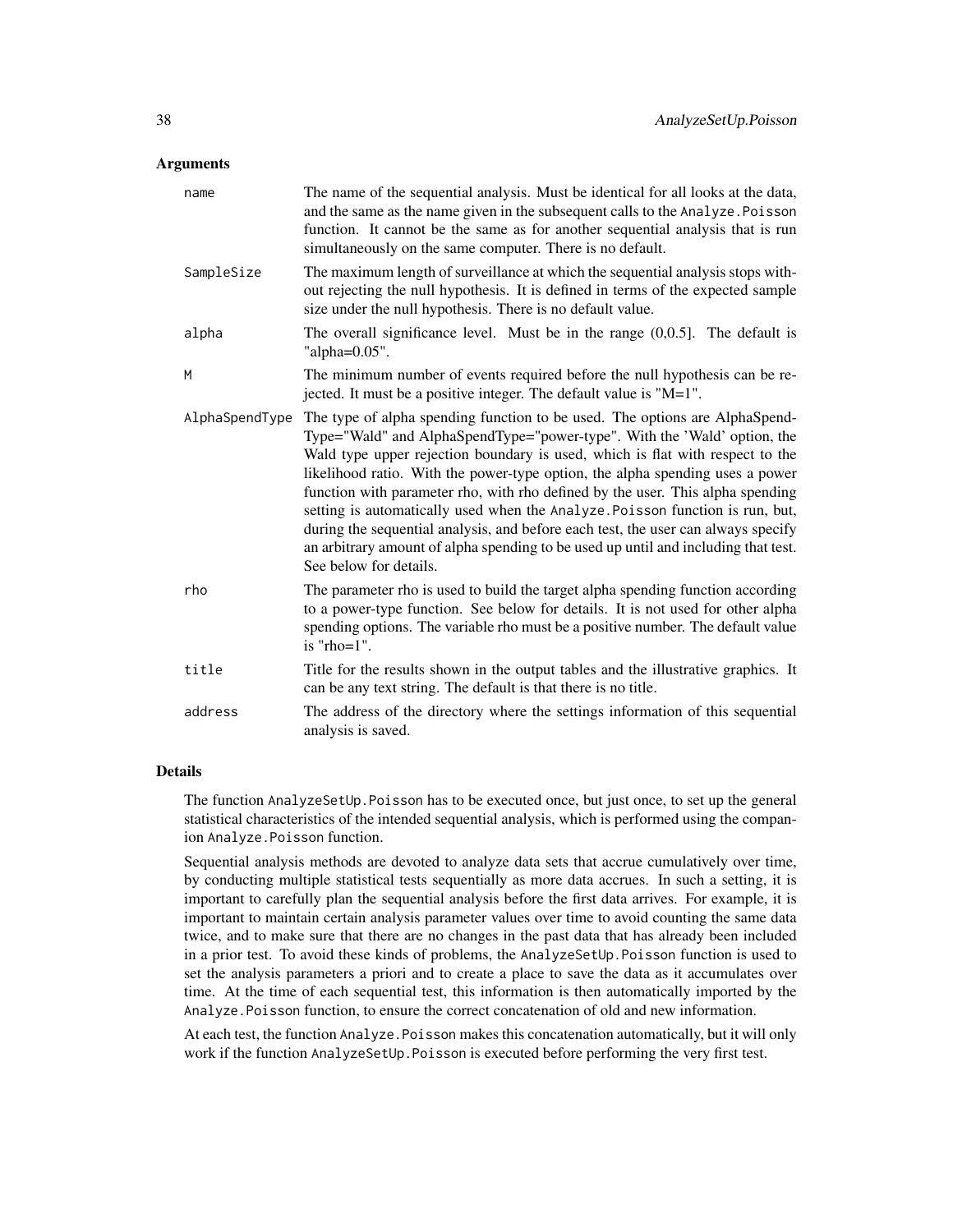#### AnalyzeSetUp.Poisson 39

When running AnalyzeSetUp.Poisson, the user has to choose the directory where the file with the general setup information and the historical data are to be saved. This step is mandatory and error messages are reported if non-valid address is informed. Important: The location of this parameter and data file is saved in the temporary directory, so that directory cannot be cleaned until the sequential analysis has been completed. Each sequential analysis needs a different identifier, which is set using the "name" parameter. Once a name is chosen, it has to be written exactly the same way when running the function Analyze.Poisson.

AnalyzeSetUp.Poisson and Analyze.Poisson work for different types of alpha spending plans  $(F(t))$ . One option is to use the classical Wald type upper rejection boundary, which is flat with respect to the likelihood function. This is the same boundary used by the CV.Poisson and CV.G.Poisson functions.

Another alpha spending option is the power-type alpha spending plan (Kim and DeMetz 1987, p150; Jennison and Turnbull 2000, p148), with parameter rho:  $F(t) = alpha * t^{rho}$ , where  $alpha$ is the overall significance level and  $t$  is a fraction of SampleSize, the maximum length of sequential analysis. According to Silva (2018), the choice 'rho=1' is indicated when minimization of expected time to signal is a design criterion, which is then the default in AnalyzeSetUp. Poisson..

#### Value

inputSetUp The AnalyzeSetUp. Poisson function creates a data.frame with the main information concerning the tuning parameterization for the planned surveillance and the historical information about the performed tests. The 'inputSetUp' data.frame is used by Analyze.Poisson, then it must be available when running Analyze.Poisson, but there is no need to manually look at it.

#### Acknowledgements

Development of the AnalyzeSetUp.Poisson function was funded by: - National Institute of General Medical Sciences, NIH, USA, through grant number R01GM108999.

#### See also

[Analyze.Poisson](#page-21-0): for running the sequential analysis that was set up using the AnalyzeSetUp.Poisson function.

#### Author(s)

Ivair Ramos Silva, Martin Kulldorff.

### References

Jennison C, Turnbull B. (2000), Group Sequential Methods with Applications to Clinical Trials, *no. ISBN 0-8493-0316-8, London: Chapman and Hall/CRC*.

Kim K, DeMets DL. (1987), Design and Analysis of Group Sequential Tests Based on the Type I Error Spending Rate Function. Biometrika, 74, n.1: 149–154.

Kulldorff M, Davis RL, Kolczak M, Lewis E, Lieu T, Platt R. (2011). A Maximized Sequential Probability Ratio Test for Drug and Safety Surveillance. *Sequential Analysis*, 30: 58–78.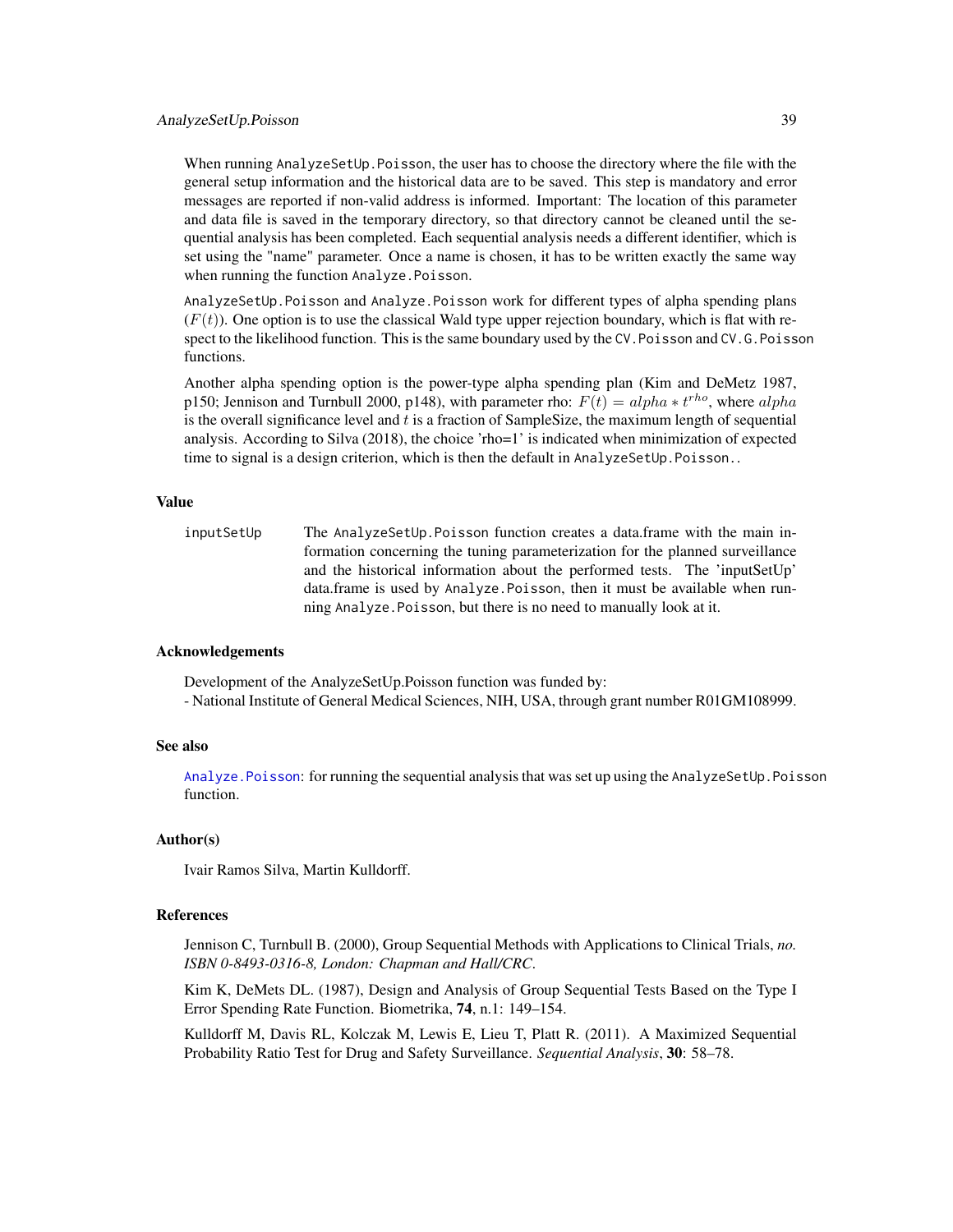Kulldorff M, Silva IR. (2015). Continuous Post-market Sequential Safety Surveillance with Minimum Events to Signal. REVSTAT Statistical Journal, 15(3): 373–394.

Silva IR, Kulldorff M. (2015), Continuous versus Group Sequential Analysis for Vaccine and Drug Safety Surveillance. Biometrics, 71 (3), 851–858.

Silva IR. (2018). Type I Error Probability Spending for Post-Market Drug and Vaccine Safety Surveillance With Poisson Data. Methodol Comput Appl Probab, 20(2), 739-750.

### Examples

# See example in the description of the Analyze.Poisson function.

AnalyzeSetUp.wBinomial

*Function to set up input parameters before using the* Analyze.wBinomial *function for the first time.*

#### Description

The function AnalyzeSetUp.wBinomial must be run ahead of Analyze.wBinomial in order to set up the sequential analysis before the first group of data is analyzed. The function obtains the main parameter settings and performs basic calculations that are necessary for the subsequent sequential analysis.

#### Usage

AnalyzeSetUp.wBinomial(name,N,alpha=0.05,M=1,rho=0.5, title="n",address="n",Tailed=1)

#### Arguments

| name  | The name of the sequential analysis. Must be identical for all looks at the data,<br>and the same as the name given in the subsequent calls to the Analyze. wBinomial<br>function. It cannot be the same as for another sequential analysis that is run si-<br>multaneously on the same computer. There is no default. |
|-------|------------------------------------------------------------------------------------------------------------------------------------------------------------------------------------------------------------------------------------------------------------------------------------------------------------------------|
| Ν     | The maximum sample size, at which the sequential analysis stops without re-<br>jecting the null hypothesis.                                                                                                                                                                                                            |
| alpha | The overall significance level. Must be in the range $(0,0.5)$ . The default is<br>"alpha= $0.05$ ".                                                                                                                                                                                                                   |
| М     | The minimum number of events required before the null hypothesis can be re-<br>jected. It must be a positive integer. The default value is "M=1".                                                                                                                                                                      |
| rho   | The parameter rho is used to build the target alpha spending function according<br>to a power-type function. See below for details. It is not used for other alpha<br>spending options. The variable rho must be a positive number. The default value<br>is "rho= $0.5$ ".                                             |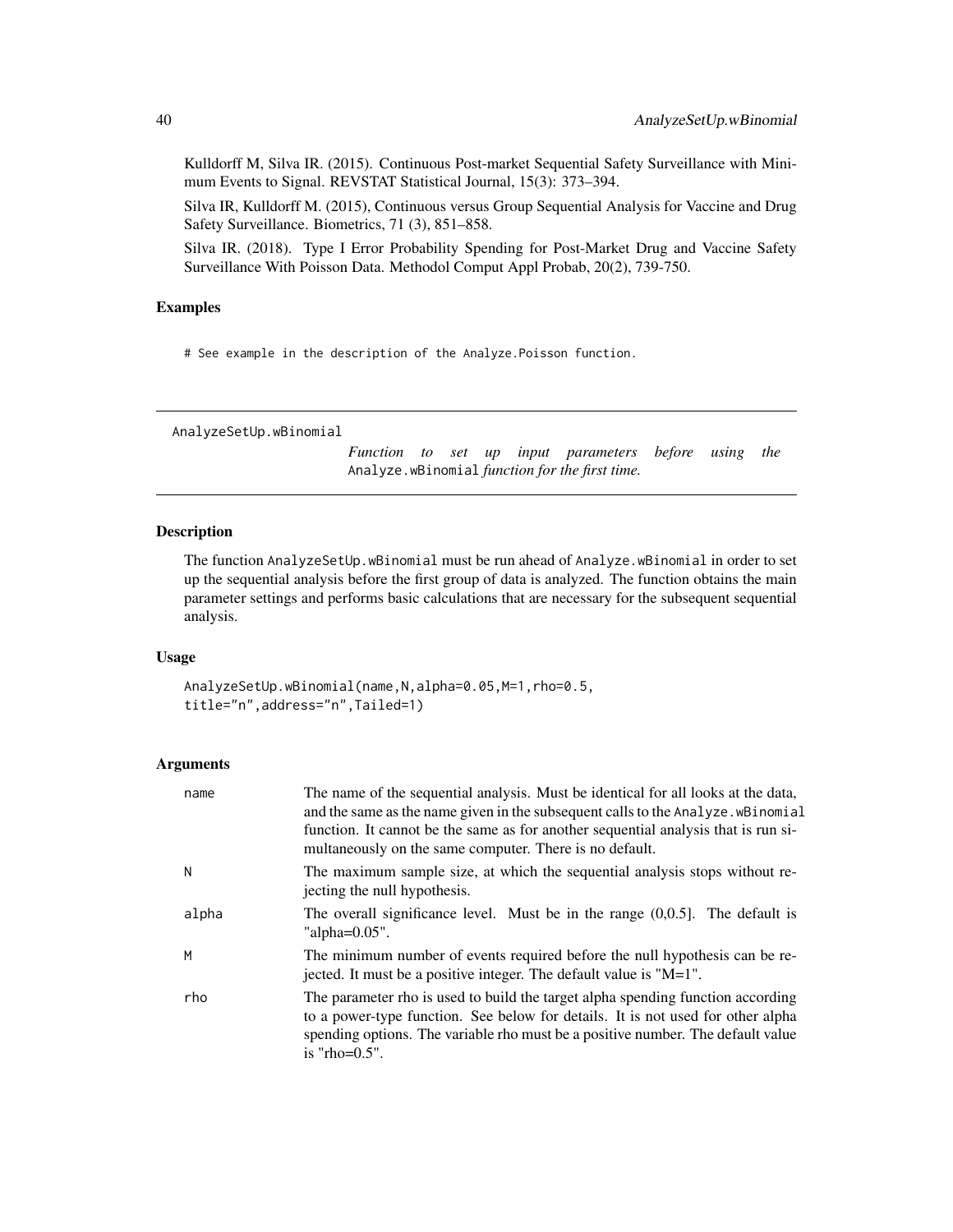| title   | Title for the results shown in the output tables and the illustrative graphics. It<br>can be any text string. The default is that there is no title. |
|---------|------------------------------------------------------------------------------------------------------------------------------------------------------|
| address | The address of the directory where the settings information of this sequential<br>analysis is saved.                                                 |
| Tailed  | Tailed -1 for one-tailed testing, and Tailed -2 for two-tailed testing.                                                                              |

### Details

The function AnalyzeSetUp.wBinomial has to be executed once, but just once, to set up the general statistical characteristics of the intended sequential analysis, which is performed using the companion Analyze.wBinomial function.

Sequential analysis methods are devoted to analyze data sets that accrue cumulatively over time, by conducting multiple statistical tests sequentially as more data accrues. In such a setting, it is important to carefully plan the sequential analysis before the first data arrives. For example, it is important to maintain certain analysis parameter values over time to avoid counting the same data twice, and to make sure that there are no changes in the past data that has already been included in a prior test. To avoid these kinds of problems, the AnalyzeSetUp.wBinomial function is used to set the analysis parameters a priori and to create a place to save the data as it accumulates over time. At the time of each sequential test, this information is then automatically imported by the Analyze.wBinomial function, to ensure the correct concatenation of old and new information.

At each test, the function Analyze.wBinomial makes this concatenation automatically, but it will only work if the function AnalyzeSetUp.wBinomial is executed before performing the very first test.

When running AnalyzeSetUp.wBinomial, the user has the opportunity to choose the directory where the file with the general setup information and the historical data are to be saved. Important: The location of this parameter and data file is saved in the temporary directory, so that directory cannot be cleaned until the sequential analysis has been completed. Each sequential analysis needs a different identifier, which is set using the "name" parameter. Once a name is chosen, it has to be written exactly the same way when running the function Analyze.wBinomial.

AnalyzeSetUp.wBinomial and Analyze.wBinomial works for different types of alpha spending plans  $(F(t))$ . The alpha spending option is the power-type alpha spending plan (Kim and DeMetz 1987, p150; Jennison and Turnbull 2000, p148), with parameter rho:  $F(t) = alpha * t^{rho}$ , where alpha is the overall significance level and  $t$  is a fraction of N, the maximum length of sequential analysis. According to Silva (2018), 'rho=0.5' is indicated when expected time to signal is the design criterion, hence this is the default in AnalyzeSetUp.wBinomial.

In addition to selecting the alpha spending plan, it is necessary to specify the overall alpha, or maximum Type I error probability, for the sequential analysis as a whole. It is also necessary to specify the maximum length of the sequential analysis, N, so that the sequential analysis stops without rejecting the null hypothesis when a total of N observations are obtained.

#### Value

inputSetUp The AnalyzeSetUp.wBinomial function creates a data.frame with the main information concerning the tuning parameterization for the planned surveillance and the historical information about the performed tests. The 'inputSetUp' data.frame is used by Analyze.wBinomial, then it must be available when running Analyze.wBinomial, but there is no need to manually look at it.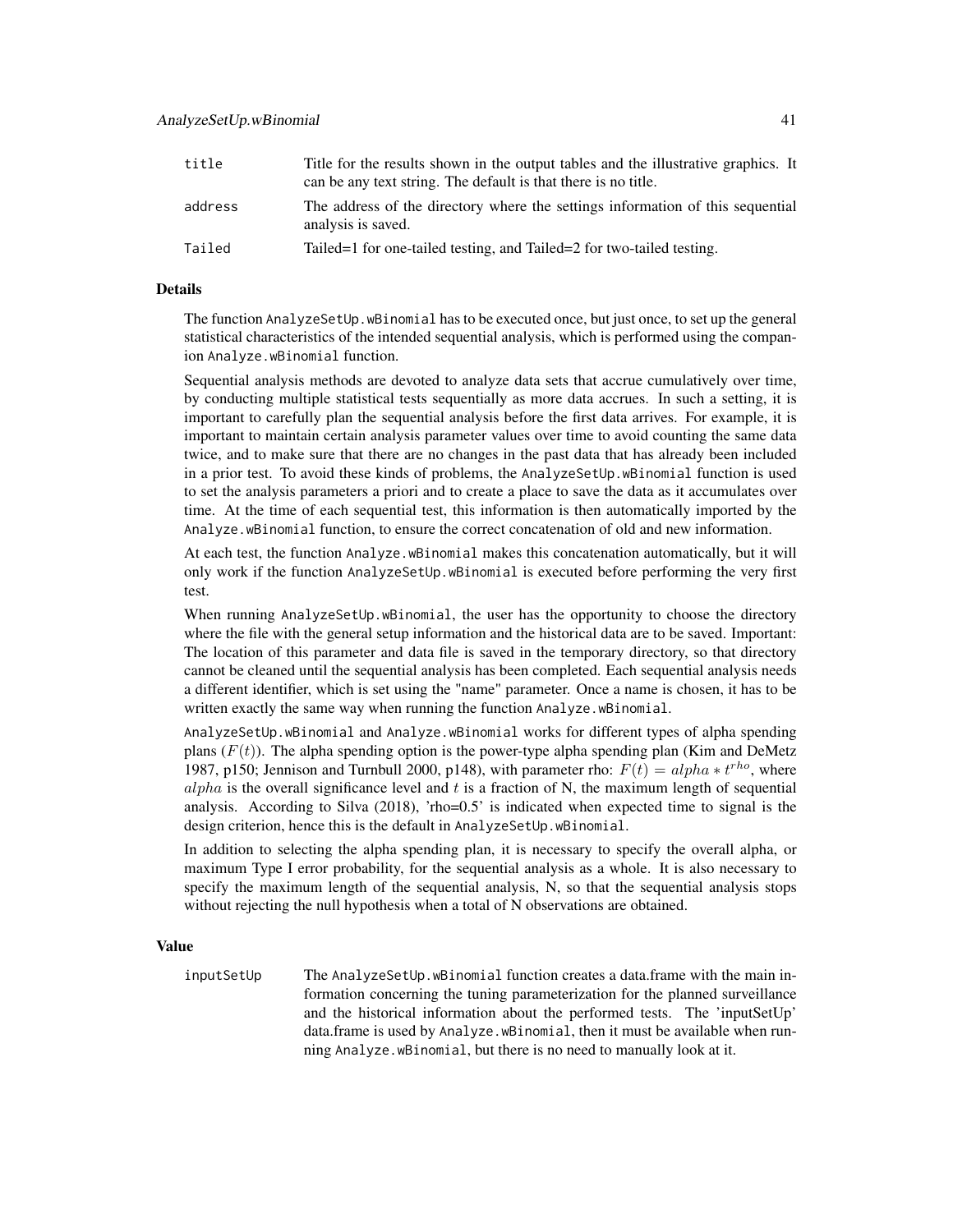#### Acknowledgements

Development of the AnalyzeSetUp.Binomial function was funded by:

- National Institute of General Medical Sciences, NIH, USA, through grant number R01GM108999 (user defined alpha spending functions, improved documentation);

#### See also

[Analyze.wBinomial](#page-25-0): for running the sequential analysis that was set up using the AnalyzeSetUp.wBinomial function.

### Author(s)

Ivair Ramos Silva, Martin Kulldorff.

# References

Jennison C, Turnbull B. (2000), Group Sequential Methods with Applications to Clinical Trials, *no. ISBN 0-8493-0316-8, London: Chapman and Hall/CRC*.

Kim K, DeMets DL. (1987), Design and Analysis of Group Sequential Tests Based on the Type I Error Spending Rate Function. Biometrika, 74, n.1: 149–154.

Kulldorff M, Davis RL, Kolczak M, Lewis E, Lieu T, Platt R. (2011). A Maximized Sequential Probability Ratio Test for Drug and Safety Surveillance. *Sequential Analysis*, 30: 58–78.

Kulldorff M, Silva IR. (2015). Continuous post-market sequential safety surveillance with minimum events to signal. arxiv:1503.01978 [stat.ap].

Silva IR, Gagne J, Najafzadeh M, Kulldorff M. (2019). Exact Sequential Analysis for Multiple Weighted Binomial Endpoints. Working paper.

Silva IR, Kulldorff M. (2015), Continuous versus Group Sequential Analysis for Vaccine and Drug Safety Surveillance. Biometrics, 71 (3), 851–858.

Silva IR, Kulldorff M. (2018). Optimal Alpha Spending for Sequential Analysis With Binary Data. Working paper.

Silva IR. (2018). Type I Error Probability Spending for Post-Market Drug and Vaccine Safety Surveillance with Binomial Data. Statistics in Medicine, 15;37(1), 107-118.

### Examples

# See example in the description of the Analyze.wBinomial function.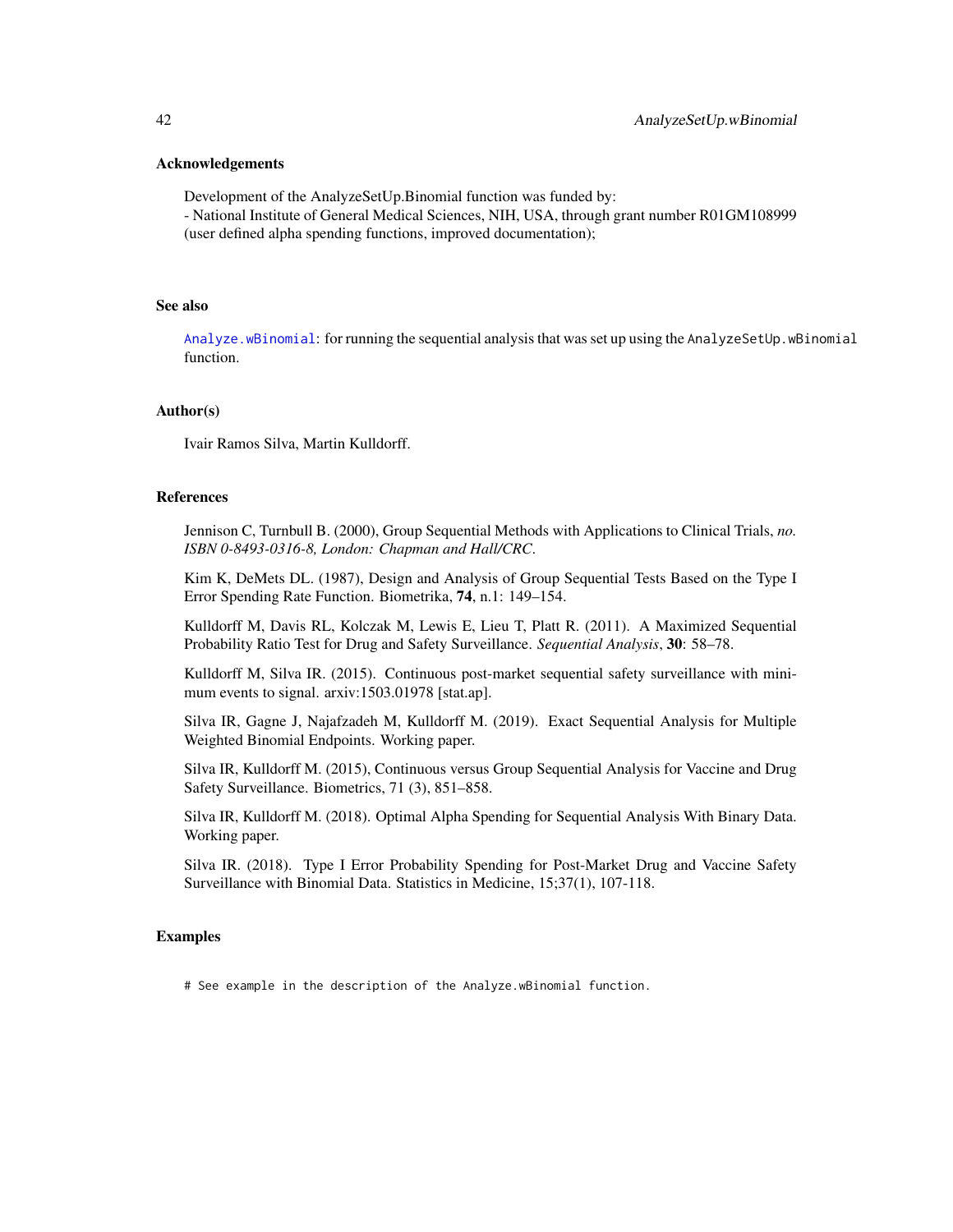<span id="page-42-0"></span>CV.Binomial *Calculates exact critical values for continuous sequential analysis with binomial data.*

### Description

The function CV.Binomial obtains critical values for the continuous sequential MaxSPRT test with binomial data, using a Wald-type upper boundary, which is flat with respect to the likelihood ratio function, and an pre-specified upper limit on the sample size.

### Usage

CV.Binomial(N,alpha=0.05,M=1,z="n",p="n")

#### Arguments

| N              | The upper limit on the sample size (length of surveillance) expressed in terms of<br>the total number of events (cases plus controls). "N" must be a positive integer.<br>To avoid very large computation times, we suggest not using values greater than<br>1000. Typically, this is not a major restriction. For example, for "RR=1.1",<br>"alpha= $0.01$ " and "z=1", the statistical power is approximately 1 for "N> $500$ ".<br>There is no default value. |
|----------------|------------------------------------------------------------------------------------------------------------------------------------------------------------------------------------------------------------------------------------------------------------------------------------------------------------------------------------------------------------------------------------------------------------------------------------------------------------------|
| alpha          | The significance level. The "alpha" level must be in the range $(0,0.5]$ . The<br>default value is "alpha= $0.05$ ".                                                                                                                                                                                                                                                                                                                                             |
| M              | The minimum number of events needed before the null hypothesis can be re-<br>jected. "M" must be a positive integer, and the default value is "M=1".                                                                                                                                                                                                                                                                                                             |
| $\overline{z}$ | For a matched case-control analysis, z is the number of controls matched to each<br>case under the null hypothesis. There is no default value.                                                                                                                                                                                                                                                                                                                   |
| р              | The probability of having a case under the null hypothesis. There is no default<br>value.                                                                                                                                                                                                                                                                                                                                                                        |

#### Details

For the continuous binomial MaxSPRT, CV.Binomial calculates the upper boundary used to determine if the null hypothesis is to be rejected at each analysis. This is done for pre-specified values of the statistical significance level (alpha) and an upper limit on the sample size equal to N.

The input z represents the number of controls matched to each case. For example, if there are 3 controls matched to each case, "z=3". In a self-control analysis, z is the ratio of the control interval to the risk interval. For example, if the risk interval is 2 days long and the control interval is 7 days long,  $z=7/2$ . In terms of p, the binomial probability under the null hypothesis,  $p=1/(1+z)$ , or equivalently, z=1/p-1. The parameter z must be a positive number.

Alternatively, instead of z the user can specify p directly. Note that only one of these inputs, z or p, has to be specified, but if both are entered the code will only work if z and p are such that  $p=1/(1+z)$ . Otherwise, an error message will appear to remind that such condition must be complied.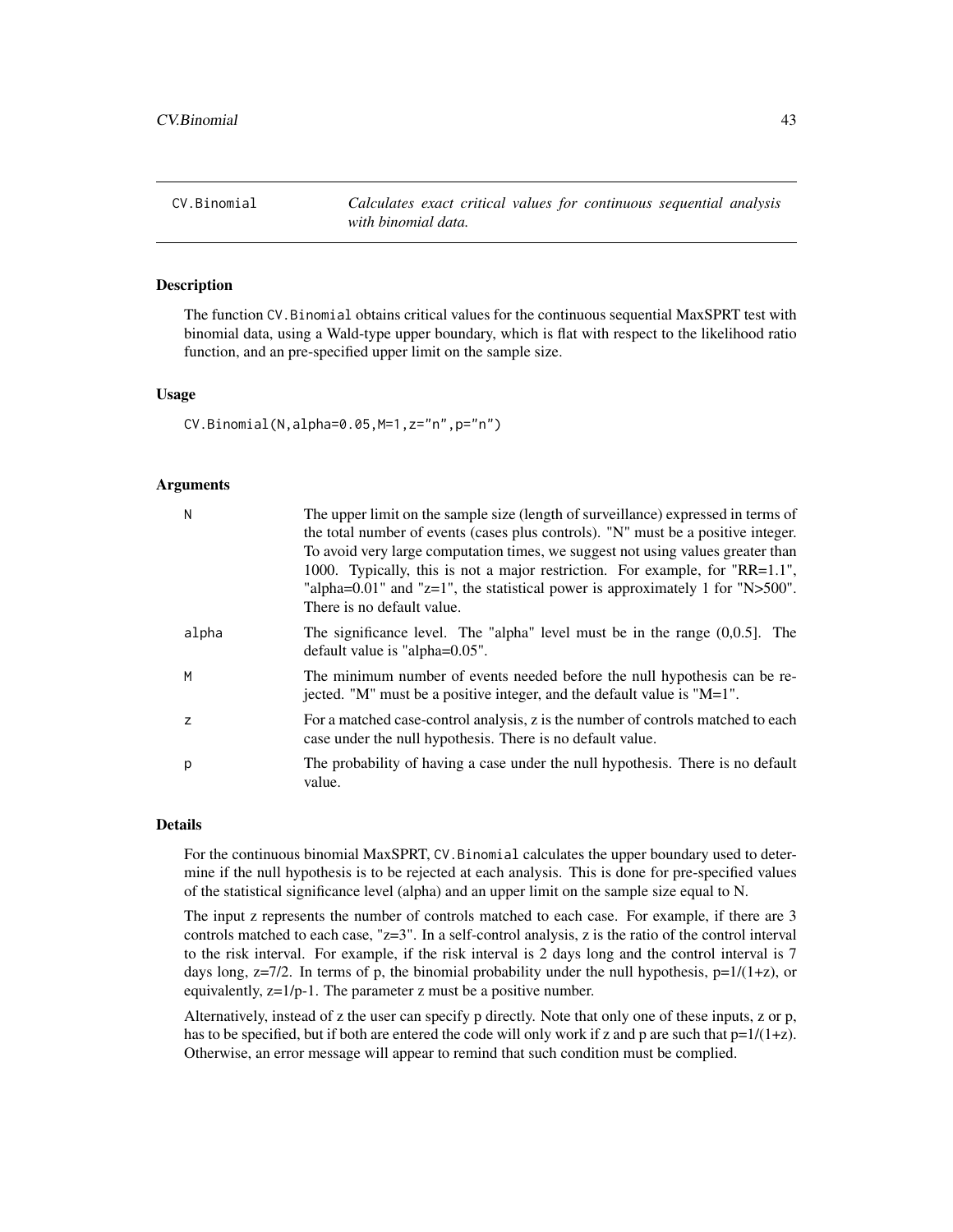For details about the algorithm used to calculate the critical value, see the paper by Kulldorff et al. (2011).

For some configurations of N and alpha, there is no critical value that gives a Type I error probability that is exactly equal to the requested "alpha". This is because of the discrete nature of binomial data. In such situations, CV.Binomial returns the greatest critical value that guarantees a Type I error probability smaller than "alpha". Thus the critical value for the binomial sequential analysis is conservative in this sense.

### Value

| <b>CV</b>    | The critical value for a significance level equal to alpha. The largest conservative |
|--------------|--------------------------------------------------------------------------------------|
|              | value is provided when it is not possible to have an Type I error exactly equal to   |
|              | alpha.                                                                               |
| Type_I_Error | The exact Type I error probability given cv. Always less than or equal to alpha.     |

#### Acknowledgements

Development of the CV.Binomial function was funded by:

- Food and Drug Administration, Center for Drug Evaluation and Research, through the Mini-Sentinel Project; base version, documentation;

- National Institute of General Medical Sciences, NIH, USA, through grant number R01GM108999; code revisions, increased computational speed, improved documentation.

We thank Ron Berman, University of California, Berkeley, for a key suggestion to speed up the calculations, and Bruce Fireman for helpful discussions.

## See also

[Analyze.Binomial](#page-11-0): for performing sequential analysis with group, continuous or unpredictable sequential fashion.

### Author(s)

Ivair Ramos Silva, Ned Lewis, Ron Berman, Martin Kulldorff.

#### References

Kulldorff M, Davis RL, Kolczak M, Lewis E, Lieu T, Platt R. (2011). A Maximized Sequential Probability Ratio Test for Drug and Safety Surveillance. *Sequential Analysis*, 30: 58–78.

Silva IR, Kulldorff M. (2015), Continuous versus Group Sequential Analysis for Vaccine and Drug Safety Surveillance. Biometrics, 71 (3), 851–858.

#### Examples

- ## Critical value for continuous binomial sequential analysis with
- # a maximum sample size of 20 events, requiring at
- # least 3 events to reject the null, and with a significance level of 0.05: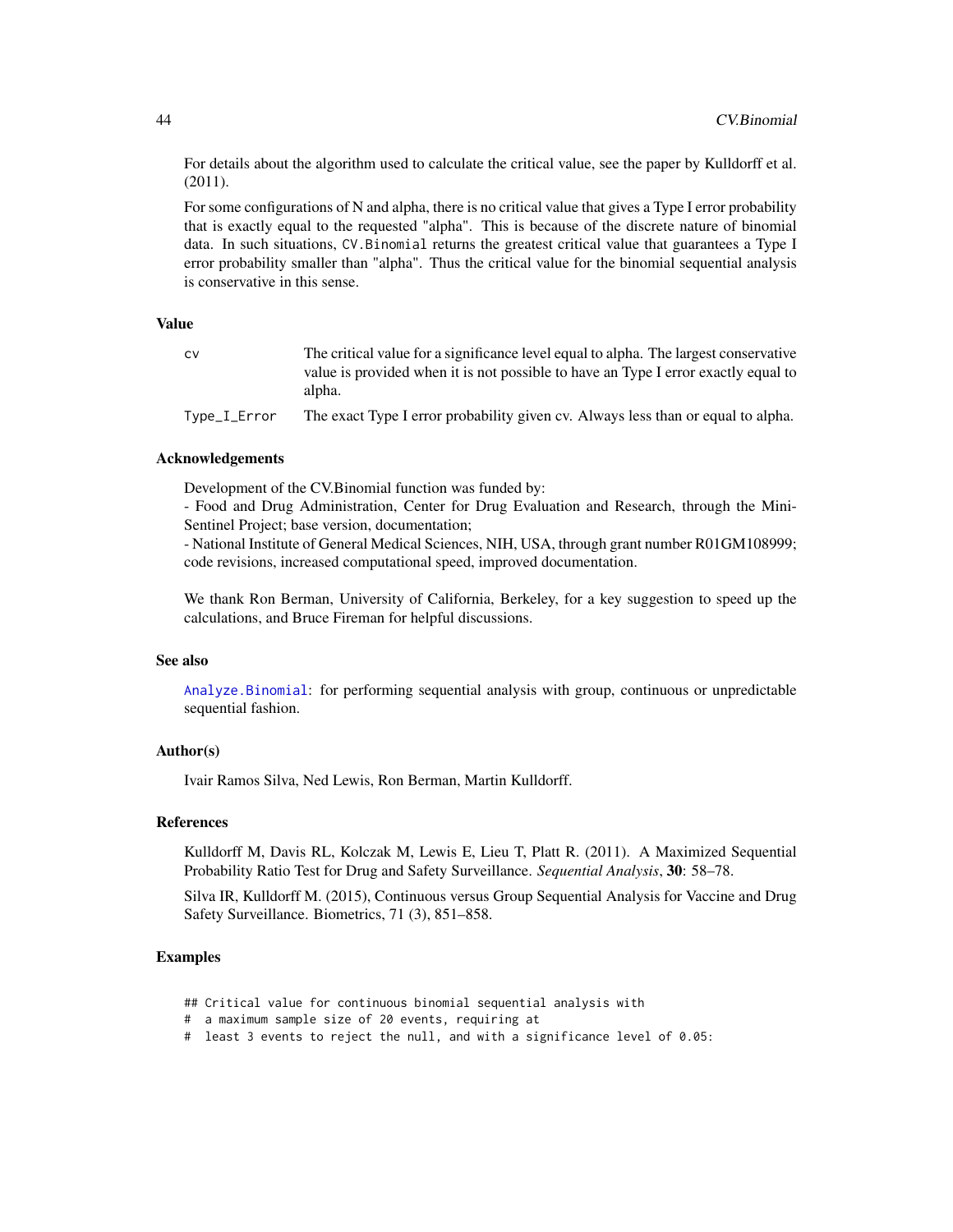# CV.CondPoisson 45

CV.Binomial(N=20,alpha=0.05,M=3,z=1.1)

<span id="page-44-0"></span>CV.CondPoisson *Critical values for continuous sequential CMaxSPRT for Poisson data with limited information from historical cohort.*

# Description

The function CV.CondPoisson calculates critical values for the continuous sequential CMaxSPRT, using a Wald-type upper boundary, which is flat with respect to the likelihood ratio function, and a pre-specified upper limit on surveillance length.

# Usage

```
CV.CondPoisson(Inference="exact", StopType="Cases",T="n",K="n",cc,
D=0,M=1,alpha=0.05)
```
# Arguments

| Inference | Inference='liberal', 'exact', or 'conservative' for the computation approach. In-<br>ference='liberal' for the liberal approach with possibly underestimated critival<br>values and higher-than-nominal Type I error rate, Inference='exact' for the ex-<br>act approach with exact critival values and nominal Type I error rates, Infer-<br>ence='conservative' for the conservative approach with possibly overestimated<br>critival values and lower-than-nominal Type I error rates. The default is Infer-<br>ence="exact".                                |
|-----------|-----------------------------------------------------------------------------------------------------------------------------------------------------------------------------------------------------------------------------------------------------------------------------------------------------------------------------------------------------------------------------------------------------------------------------------------------------------------------------------------------------------------------------------------------------------------|
| StopType  | StopType='Tal' or 'Cases' for the type of surveillance length definition. With<br>StopType='Tal', the maximum surveillance length (i.e., the upper limit) is de-<br>fined in terms of the ratio of the cumulative person-time in the surveillance<br>population divided by the total cumulative person-time in historical data, i.e.,<br>$P_k/V \leq T$ ; with StopType='Cases', the maximum surveillance length is de-<br>fined interms of the observed number of events in the surveillance population,<br>i.e., $k \leq K$ . The default is StopType="Cases" |
| cс        | The total number of observed adverse events in the historical data. There is no<br>default value.                                                                                                                                                                                                                                                                                                                                                                                                                                                               |
| K         | The upper limit on length of surveillance expressed in terms of the observed<br>number of events in the surveillance population, i.e., $k \leq K$ . This argument K<br>is used if and only if StopType='Cases'. There is no default value.                                                                                                                                                                                                                                                                                                                      |
| T         | The upper limit on length of surveillance expressed in terms of the ratio of the<br>cumulative person-time in the surveillance population divided by the total cu-<br>mulative person-time in historical data, i.e., $P_k/V \leq T$ . This argument T is<br>used if and only if StopType='Tal'. There is no default value.                                                                                                                                                                                                                                      |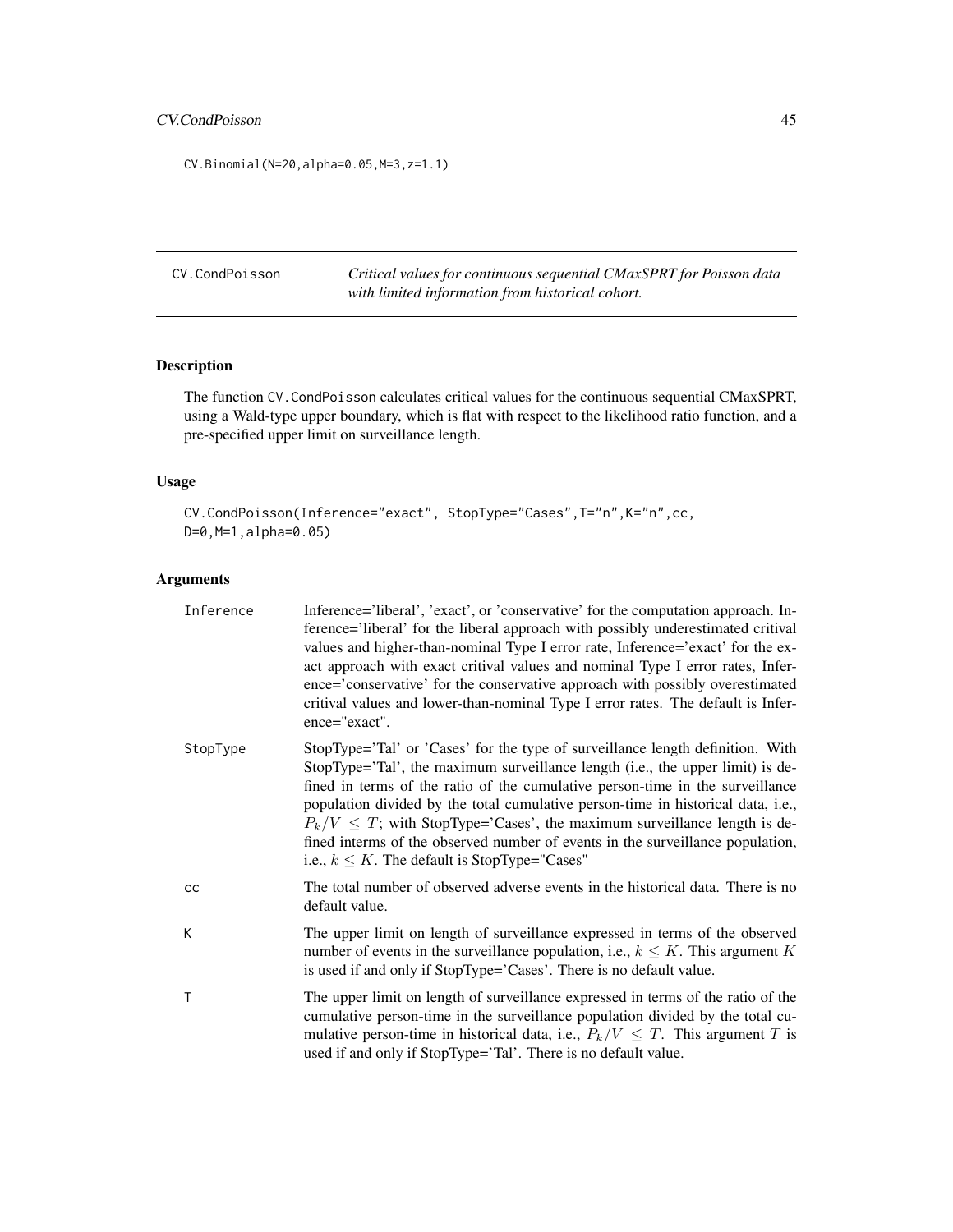| D     | The minium number for the ratio $P_k/V$ before the null hypothesis can be re-<br>jected. This argument is used together with T. The default value is $D = 0$ .<br>A delayed start with $D > 0$ is recommended to avoid signaling very early on<br>such that very little information would be available to judge whether the signal<br>is more likely to be a true signal or chance finding. |
|-------|---------------------------------------------------------------------------------------------------------------------------------------------------------------------------------------------------------------------------------------------------------------------------------------------------------------------------------------------------------------------------------------------|
| M     | The minimum number of events needed before the null hypothesis can be re-<br>jected. This argument is used together with K. A delayed start with $M > 1$ is<br>recommended to avoid signaling very early on such that very little information<br>would be available to judge whether the signal is more likely to be a true signal<br>or chance finding. The default value is $M=1$ .       |
| alpha | The significance level, or the type 1 error probability, which is the probability<br>of rejecting the null hypothesis when it is true. The alpha level must be in the<br>range $(0,0.5]$ . The default value is alpha= $0.05$ .                                                                                                                                                             |

# Details

For continuous sequential analysis with CMaxSPRT for Poisson data and limited historical data, CV.CondPoisson calculates the critical value that constitutes the upper boundary used to determine if the null hypothesis should be rejected. This is done for pre-specified values of the statistical significance level (alpha) and an upper limit which can be defined based on either the observed number of events, "K", or the ratio "T" between the cumulative person-times in the surveillance population versus the historical data, as well as other parameter settings.

The test is one-sided, so that the null hypothesis is only rejected when there are more events than expected.

Following the results of Silva et al. (2016), the function offers three computation approaches which calculate liberal, exact, and conservative critical values respectively. When the upper limit is medium (e.g.,  $K = 50$ ) or large, the computational requirements for the exact approach can be high. The recommendation is to use the exact approach when the upper limit is small (e.g.,  $K = 10$ ), use the conservative approach when the upper limit is medium  $(K = 50)$  or large but cc is small, and use the liberal approach when  $cc$  is medium (e.g., 50) or large. Exact numerical results show that the three approaches yield very similar results when  $K$  and  $cc$  are reasonably large.

#### Value

| Type_I_Error | The actual Type I error, for the exact approach. It equals the nominal level<br>specified by the argument "alpha". For the liberal approach, the actual Type I<br>error rate may be higher than the specified nominal level. For the conservative<br>approach, the actual Type I error rate may be lower than the specified nominal |
|--------------|-------------------------------------------------------------------------------------------------------------------------------------------------------------------------------------------------------------------------------------------------------------------------------------------------------------------------------------|
| CV           | level.<br>The critical value for a significance level. For the exact approach, it is the exact<br>critical value, for the liberal approach, it is the smallest liberal vaue, for the<br>conservative approach, it is the largest conservative value.                                                                                |

# Acknowledgements

Development of the CV.CondPoisson function was funded by:

- National Institute of General Medical Sciences, NIH, USA, through grant number R01GM108999 (v2.0.1, v2.0.2).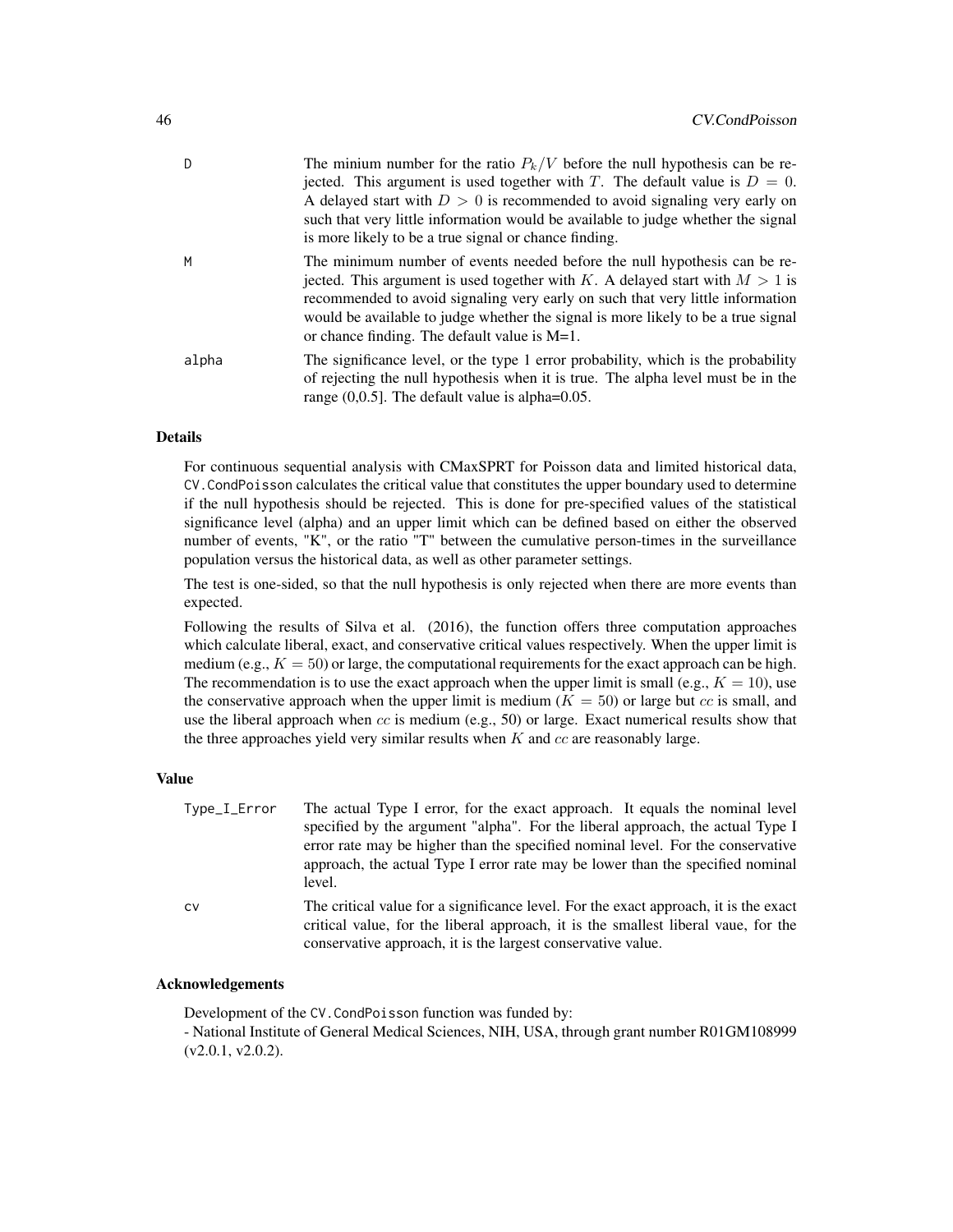# CV.CondPoisson 47

### See also

[SampleSize.CondPoisson](#page-70-0): calculating the upper limit with given Alpha, RR, and a desired power level for continuous CMaxSPRT.

[Performance.CondPoisson](#page-58-0): calculating the statistical power, expected time to signal and expected time of analysis for continuous CMaxSPRT.

# Author(s)

Ivair Ramos Silva, Lingling Li

# References

Li L, Kulldorff M. (2010). A conditional maximized sequential probability ratio test for pharmacovigilance. *Statistics in Medicine,* 30;29(2):284-95.

Silva IR, Li L, Kulldorff M. (2016). Exact Conditional Sequential Testing for Poisson Data. Working paper.

### Examples

```
# Calculates the exact critical value with upper limit of
# K=20 and a delayed start of a minimum of 2 cases, historical
# data has 20 events, and for a statistical significance level
# of 0.05.
# res<- CV.CondPoisson(Inference="exact", StopType="Cases",K=20,cc=20,
# M=2,alpha=0.05)
# which gives the results:
# res
# $Type_I_Error
# [1] 0.05
# $cv
# [1] 3.149115
# Calculates the liberal critical value with a uppe limit of
# T=0.5 and a delayed start of D=0.1, i.e., the cumulative
# person-time in the surveillance population is at least
# one-tenth of the total cumulative person-time in historical
# data, historical data has 20 events, and for a statistical
# significance level of 0.05.
# res2<- CV.CondPoisson(Inference="liberal",StopType="Tal",T=0.5,cc=20,
# D=0.1,alpha=0.05)
# which gives the results:
# res2
# $Type_I_Error
# [1] 0.05
# $cv
# [1] 2.874993
```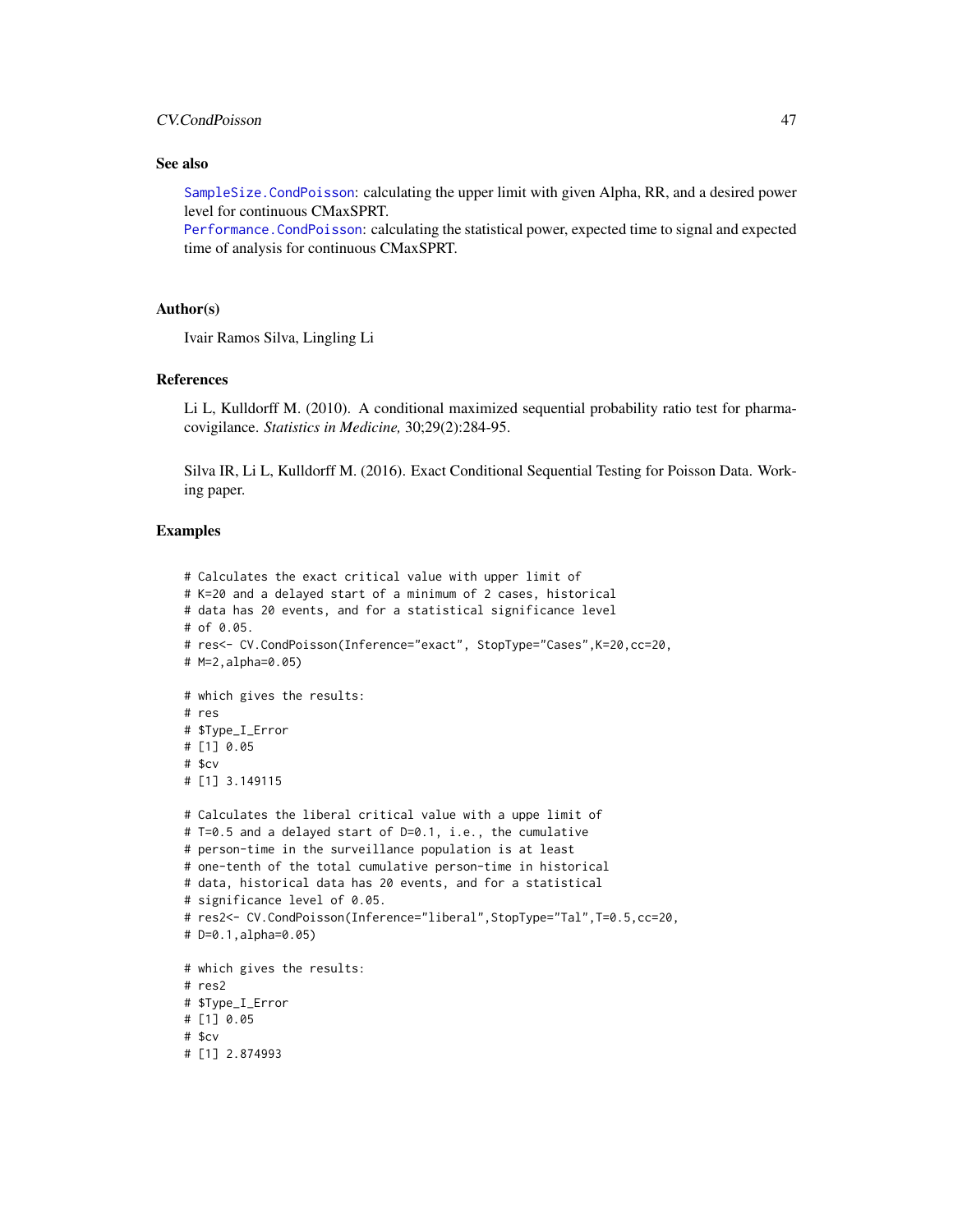<span id="page-47-0"></span>CV.G.Binomial *Calculates exact critical values for group sequential analysis with binomial data.*

# Description

The function CV.G.Binomial calculates the critical values for the group sequential MaxSPRT test with Binomial data, using a Wald-type upper boundary, which is flat with respect to the likelihood ratio function, and with a pre-specified upper limit on the sample size (N).

# Usage

CV.G.Binomial(N,alpha=0.05,M=1,z="n",p="n",GroupSizes)

# Arguments

| N          | The upper limit on the sample size (length of surveillance) expressed in terms of<br>the total number of events (cases plus controls). "N" must be a positive integer.<br>To avoid very large computation times, we suggest not using values greater than<br>1000. Typically, this is not a major restriction. For example, for "RR=1.1" and<br>"alpha= $0.01$ " and "z=1", the statistical power is approximately 1 for "N> $500$ ".<br>There is no default value. |
|------------|---------------------------------------------------------------------------------------------------------------------------------------------------------------------------------------------------------------------------------------------------------------------------------------------------------------------------------------------------------------------------------------------------------------------------------------------------------------------|
| alpha      | The significance level. The "alpha" level must be in the range $(0,0.5]$ . The<br>default value is "alpha=0.05".                                                                                                                                                                                                                                                                                                                                                    |
| M          | The minimum number of cases needed before the null hypothesis can be re-<br>jected. It must be a positive integer, and the default value is 'M=1'                                                                                                                                                                                                                                                                                                                   |
| z          | For a matched case-control analysis, z is the number of controls matched to each<br>case under the null hypothesis. There is no default value.                                                                                                                                                                                                                                                                                                                      |
| p          | The probability of having a case under the null hypothesis. There is no default<br>value.                                                                                                                                                                                                                                                                                                                                                                           |
| GroupSizes | Vector with the number of events (cases+controls) between two consecutive<br>looks (tests) at the data, i.e, the group sizes. The length of this vector is equal<br>to the maximum number of tests. The entries do not have to be the same, but<br>they must sum up "N". If the group sizes is an integer instead of a vector, then<br>that integer is the group size for all looks at the data, and the number of looks is<br>"N/GroupSizes".                      |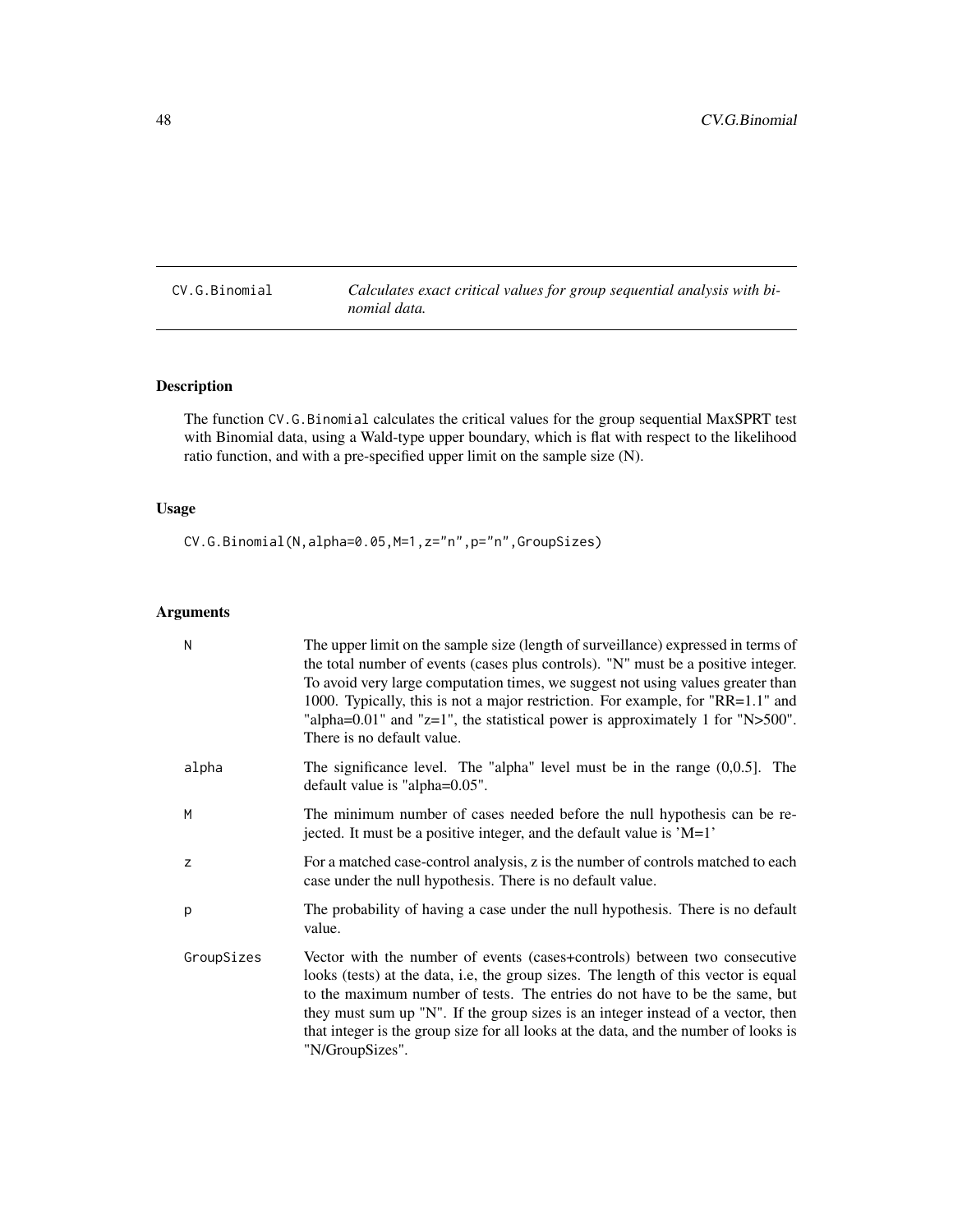### CV.G.Binomial 49

#### Details

For group sequential analysis with binomial data, the function CV.G.Binomial calculates critical value for the decision of accepting/rejecting the null hypothesis. This is done for a pre-defined significance level (alpha) and an upper limit on the sample size (N), as well as other parameter settings. When the length of 'GroupSizes' is equal to one, N must be a multiple of GroupSizes.

The input z represents the number of controls matched to each case. For example, if there are 3 controls matched to each case, "z=3". In a self-control analysis, z is the ratio of the control interval to the risk interval. For example, if the risk interval is 2 days long and the control interval is 7 days long,  $z=7/2$ . In terms of p, the binomial probability under the null hypothesis,  $p=1/(1+z)$ , or equivalently, z=1/p-1. The parameter z must be a positive number.

Alternatively, instead of z the user can specify p directly. Note that only one of these inputs, z or p, has to be specified, but if both are entered the code will only work if z and p are such that  $p=1/(1+z)$ . Otherwise, an error message will appear to remind that such condition must be complied.

For several configurations of N, GroupSizes and M, there are no critical values for a true Type I error probability strictly equal to alpha. The is because of the discrete nature of binomial data. For such cases, the function CV.G.Binomial returns the greatest critical value that will guarantee a type I error probability that is smaller than 'alpha', so that the sequential analysis is conservative.

# Value

| c٧           | The critical value for a significance level equal to alpha. The largest conservative<br>value is provided when it is not possible to have an Type I error exactly equal to<br>alpha. |
|--------------|--------------------------------------------------------------------------------------------------------------------------------------------------------------------------------------|
| Type_I_Error | The exact Type I error probability given cy, and it is always less than or equal to<br>alpha.                                                                                        |

### Acknowledgements

Development of the CV.G.Binomial function was funded by:

- Food and Drug Administration, Center for Drug Evaluation and Research, through the Mini-Sentinel Project (base version, documentation);

- National Institute of General Medical Sciences, NIH, USA, through grant number R01GM108999 (code revisions, increased computational speed, improved documentation).

# See also

[SampleSize.Binomial](#page-68-0): for calculating the minimum sample size given a target power in continuous sequential analysis with binomial data.

[Analyze.Binomial](#page-11-0): for performing sequential analysis with a user defined alpha spending function.

[CV.Poisson](#page-51-0): for calculating critical values for continuous sequential analysis with Poisson data.

### Author(s)

Ivair Ramos Silva, Ned Lewis, Martin Kulldorff.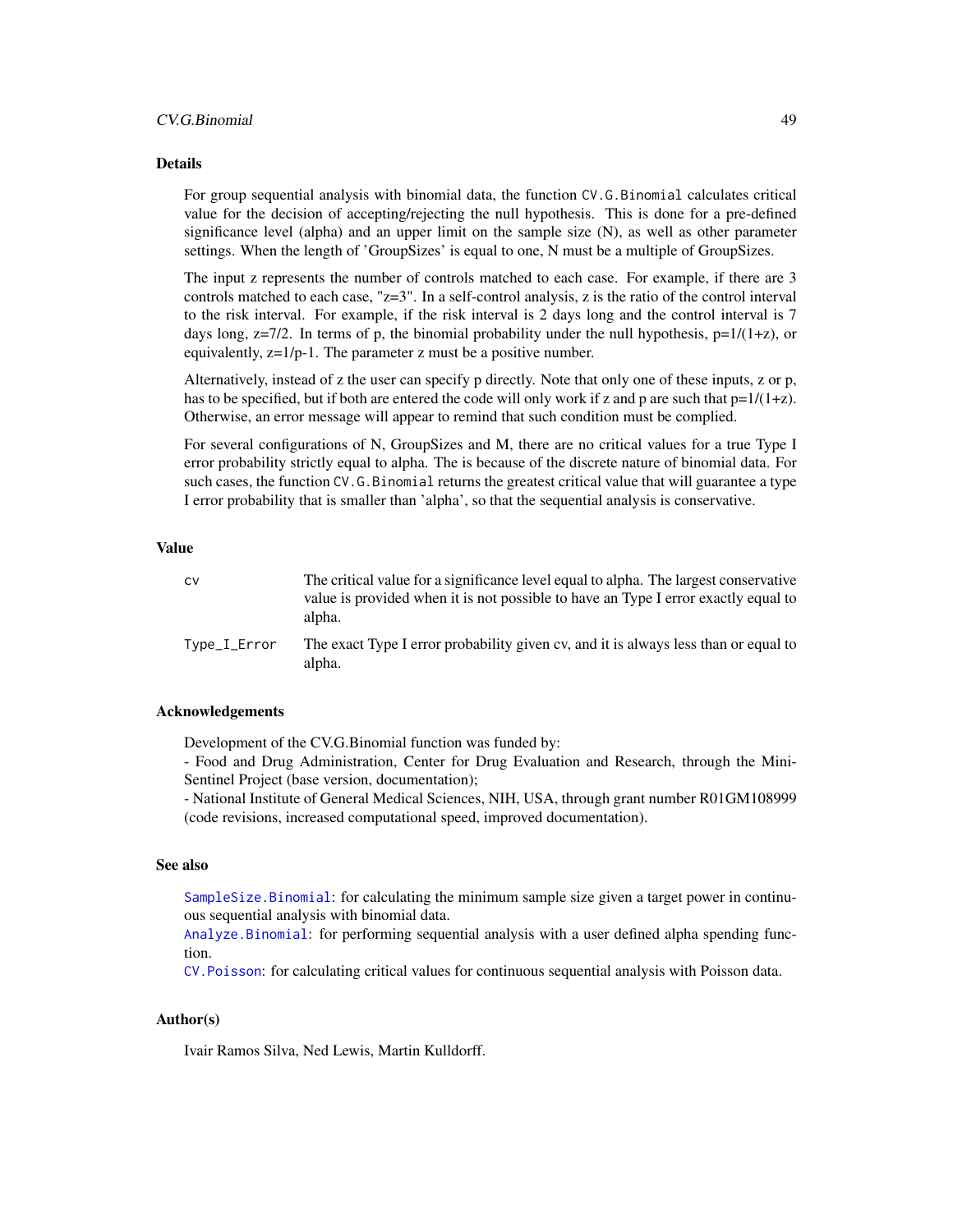### References

Fireman B, et al. (2013) Exact sequential analysis for binomial data with timevarying probabilities. Manuscript in Preparation.

Kulldorff M, Davis RL, Kolczak M, Lewis E, Lieu T, Platt R. (2011). A Maximized Sequential Probability Ratio Test for Drug and Safety Surveillance. *Sequential Analysis*, 30: 58–78.

Kulldorff M, Silva IR. (2015). Continuous Post-market Sequential Safety Surveillance with Minimum Events to Signal. REVSTAT Statistical Journal, 15(3): 373–394.

# Examples

```
# Example 1:
result<- CV.G.Binomial(N=25,alpha=0.05,M=1,z=7/2,GroupSizes=5)
# if you type:
result
# then you will get the following output:
# [[1]]
# [1] 1.9852
# [[2]]
# [1] 0.04775995
# Example 2:
result<- CV.G.Binomial(N=50,alpha=0.05,M=1,z=7/2,GroupSizes=c(10,10,15,15))
cv<- as.numeric(result[1])
# if you type:
cv
# then you will get the following output:
# [1] 1.99202
```
<span id="page-49-0"></span>CV.G.Poisson *Critical values for group sequential analysis with Poisson data.*

#### Description

The function CV.G.Poisson calculates exact critical values for group sequential analysis with Poisson data, using a Wald type upper boundary, which is flat with respect to the likelihood ratio function, and with a pre-specified upper limit on the sample size.

### Usage

CV.G.Poisson(SampleSize,alpha=0.05,GroupSizes,M=1)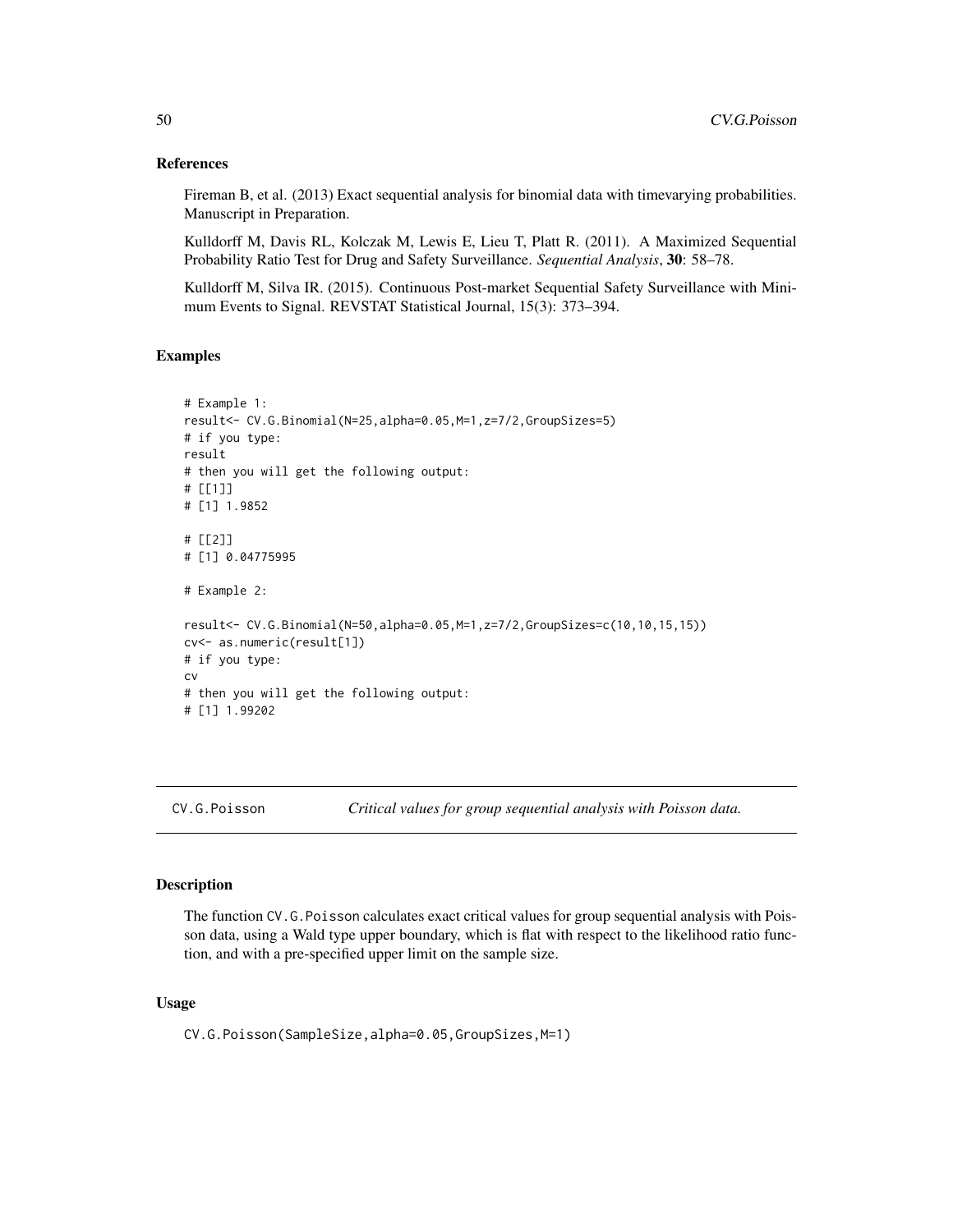#### CV.G.Poisson 51

#### **Arguments**

| SampleSize | The upper limit on the sample size (length of surveillance) expressed in terms<br>of the expected number of events under the null hypothesis. The "SampleSize"<br>must be greater than 0. There is no default value.                                                                                                                                                                                  |
|------------|-------------------------------------------------------------------------------------------------------------------------------------------------------------------------------------------------------------------------------------------------------------------------------------------------------------------------------------------------------------------------------------------------------|
| M          | The minimum number of events needed before the null hypothesis can be re-<br>jected. The default value is M=1. If there are frequent looks at the data, so that<br>the group sizes are extremely small, a value of $M=1$ means that even a single<br>event can reject the null hypothesis if it occurs sufficiently early. According to<br>Kulldorff and Silva $(2015)$ , a reasonable choice is M=4. |
| alpha      | The significance level, or the type 1 error probability, which is the probability<br>of rejecting the null hypothesis when it is true. The alpha level must be in the<br>range $(0,0.5]$ . The default value is alpha= $0.05$ .                                                                                                                                                                       |
| GroupSizes | Vector containing the expected number of events under H0 for each test. The<br>values must be positive numbers. The dimension of this vector must be equal<br>to the maximum number of sequential tests. Thus, the sum of the entries in<br>Group Sizes has to be equal to Sample Size. There is no default value.                                                                                    |

## Details

For group sequential analysis with Poisson data, CV.G.Poisson calculates the critical value that constitutes the upper boundary used to determine if the null hypothesis should be rejected. This is done for pre-specified values of the statistical significance level (alpha) and an upper limit on the sample size, determining the maximum length of surveillance, as well as other parameter settings. The test is one-sided, so that the null hypothesis is only rejected when there are more events than expected.

For several configurations of SampleSize, Looks and M there is no critical value that gives a probability of Type I error that is exactly equal to alpha. In such cases, the function CV.G.Poisson returns the largest critical value that will guarantee a type I error probability that is smaller than alpha, so that the sequential analysis is conservative.

For large values of the maximum SampleSize, such as 200 or more, the computational requirements can be high. To avoid very large computation times, we suggest not using values greater than 1000. Typically, this is not a major restriction. For example, for "RR=1.1" and "alpha=0.01", the statistical power is approximately 1 for a maximum sample size greater than 500.

#### Value

cv The critical value for a significance level equal to alpha. The largest conservative value is provided when it is not possible to have a type I error that is exactly equal to alpha.

### Acknowledgements

Development of the CV.G.Poisson function was funded by:

- Food and Drug Administration, Center for Biologics Evaluation and Research, through the Mini-Sentinel Post-Rapid Immunization Safety Monitoring (PRISM) program (v1.0);

- National Council of Scientific and Technological Development (CNPq), Brazil (v1.0);

- Bank for Development of the Minas Gerais State (BDMG), Brazil (v1.0);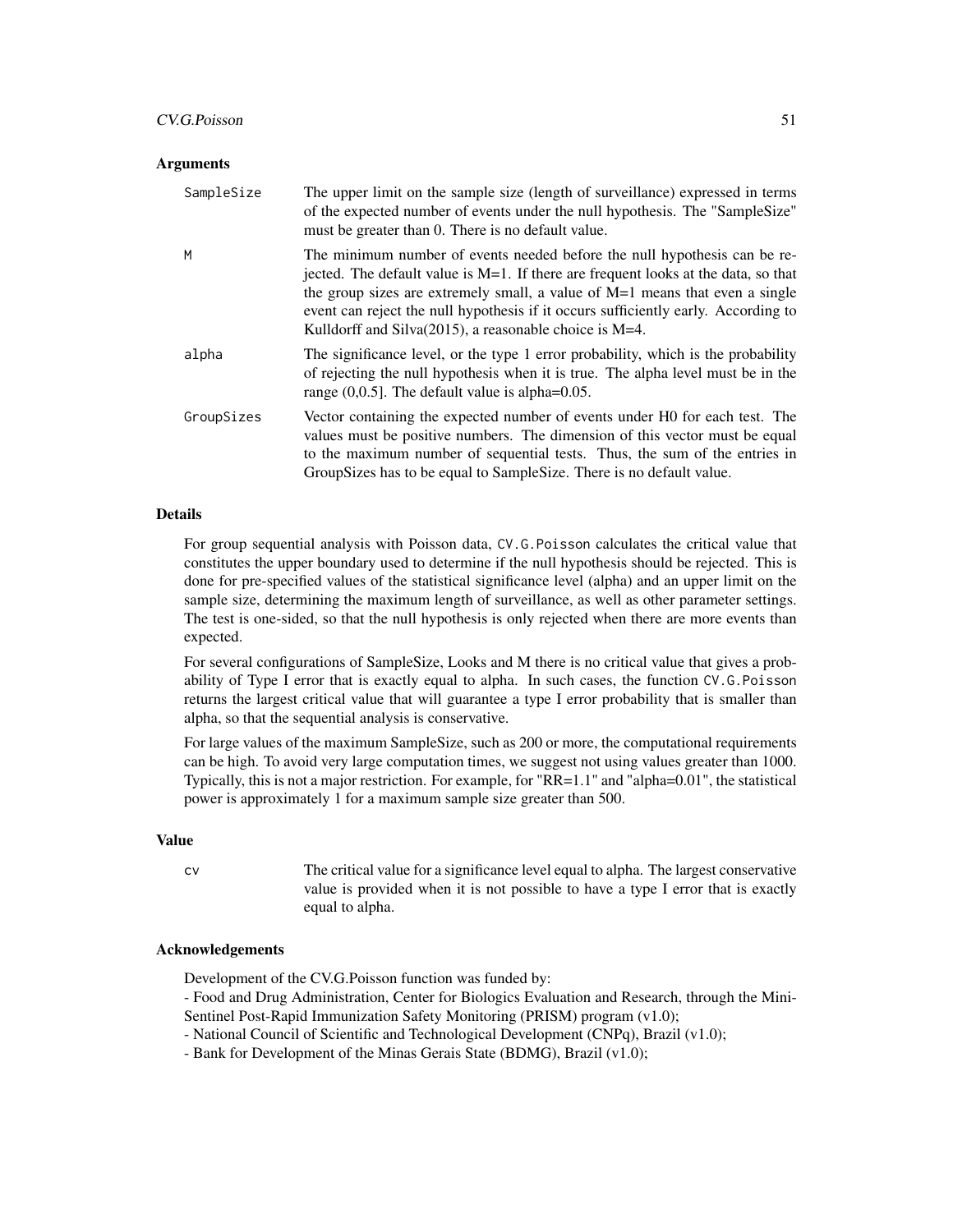- National Institute of General Medical Sciences, NIH, USA, through grant number R01GM108999 (v2.0.1, v2.0.2).

### See also

[Performance.G.Poisson](#page-63-0): Calculates the statistical power, expected time to signal and expected sample size for group sequential analysis with Poisson data. [CV.Poisson](#page-51-0): Calculating critical values for continuous sequential analysis with Poisson data.

[CV.G.Binomial](#page-47-0): Calculates critical values for group sequential analysis with binomial data.

# Author(s)

Ivair Ramos Silva, Ned Lewis, Martin Kulldorff.

# References

Kulldorff M, Silva IR. (2015). Continuous Post-market Sequential Safety Surveillance with Minimum Events to Signal. REVSTAT Statistical Journal, 15(3): 373–394.

#### Examples

```
## Calculates the critical value for five group sequential looks, at 5, 11,
## 17, 22 and 30 expected events under the null hypothesis, and for a
## statistical signifi-
## cance level of 0.05.
CV.G.Poisson(SampleSize=30,alpha=0.05,GroupSizes= c(5,6,6,5,8))
```
<span id="page-51-0"></span>CV.Poisson *Critical values for continuous sequential analysis with Poisson data.*

#### **Description**

The function CV.Poisson obtains critical values for the continuous sequential MaxSPRT test with Poisson data, using a Wald type upper boundary, which is flat with respect to the likelihood ratio function, and with a pre-specified upper limit on the sample size.

### Usage

CV.Poisson(SampleSize,D=0,M=1,alpha=0.05)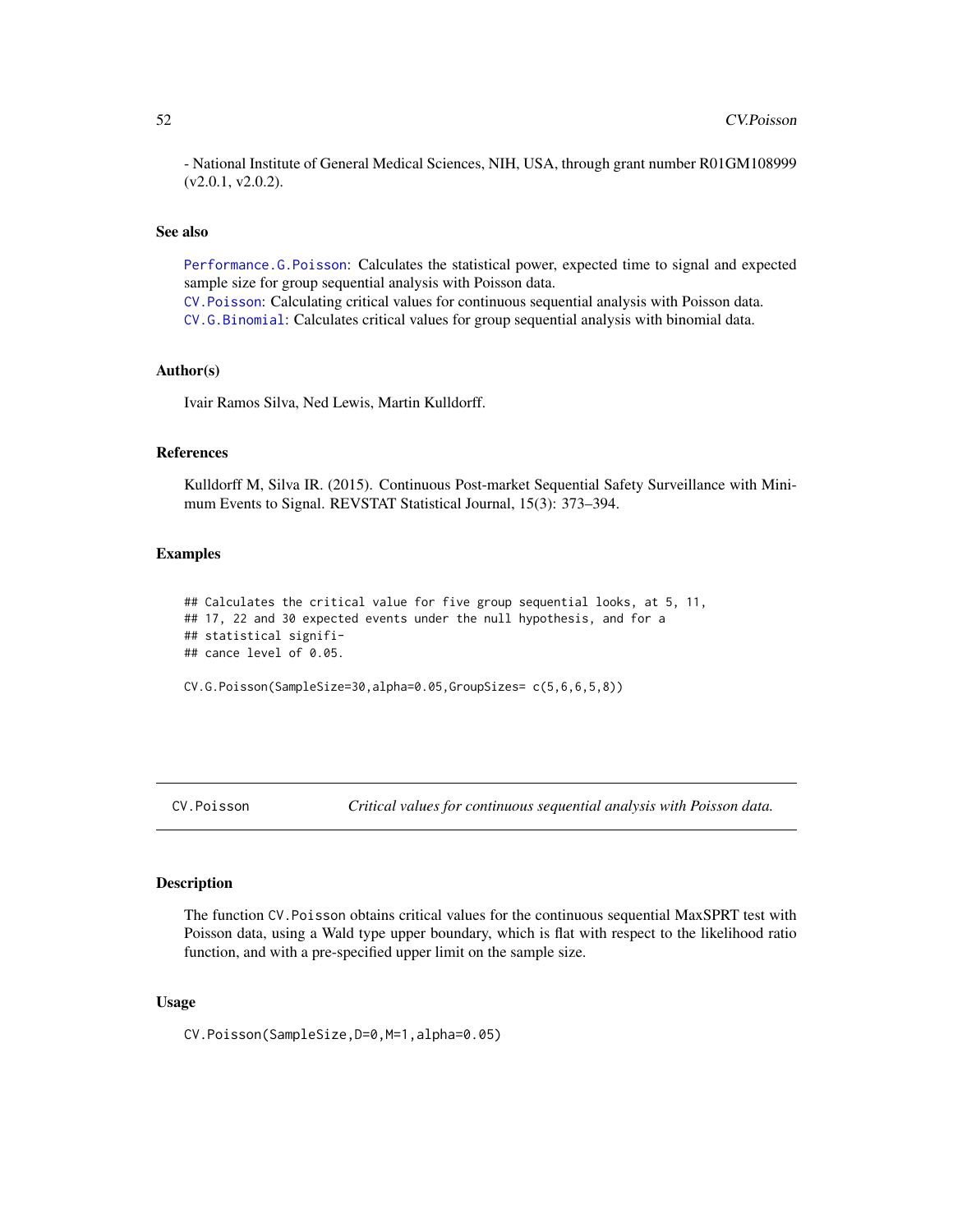### CV.Poisson 53

#### Arguments

| SampleSize | The upper limit on the sample size (length of surveillance) expressed in terms<br>of the expected number of events under the null hypothesis. The SampleSize<br>must be greater than 0. To avoid very large computation times, we suggest not<br>using values greater than 1000. Typically, this is not a major restriction. For<br>example, for $RR=1.1$ and alpha=0.01, the statistical power is approximately 1<br>for a maximum sample size greater than 500. There is no default value. |
|------------|----------------------------------------------------------------------------------------------------------------------------------------------------------------------------------------------------------------------------------------------------------------------------------------------------------------------------------------------------------------------------------------------------------------------------------------------------------------------------------------------|
| D          | The expected number of events under the null hypothesis before the first look<br>at the data. The default is $D=0$ , which is also the best choice. This means<br>that there is no delay in the start of the sequential analyses. It is required that<br>D<=SampleSize.                                                                                                                                                                                                                      |
| M          | The minimum number of events needed before the null hypothesis can be re-<br>jected. The default value is $M=1$ , which means that even a single event can<br>reject the null hypothesis if it occurs sufficiently early. A good rule of thumb is<br>to set M=4 (Kulldorff and Silva, 2015).                                                                                                                                                                                                 |
| alpha      | The significance level, or the type 1 error probability, which is the probability<br>of rejecting the null hypothesis when it is true. The alpha level must be in the<br>range $(0,0.5]$ . The default value is alpha= $0.05$ .                                                                                                                                                                                                                                                              |

# **Details**

For the continuous sequential analysis with Poisson data, using the maximized sequential probability ratio test (MaxSPRT), CV.Poisson calculates the upper boundary used to determine if the null hypothesis should be rejected. This is done for pre-specified values on the statistical significance level (alpha) and the upper limit on the sample size, determining the maximum length of surveillance. The algorithm used to calculate the critical value is described by Kulldorff et al. (2011).

For some configurations of SampleSize, D and alpha, there is no critical value that gives a significance level that is exactly equal to the requested alpha. In such situations, CV.Poisson returns the greatest critical value that will guarantee an alpha level less than the alpha specified, so that sequential analysis is conservative.

For large values of SampleSize, such as 200 or more, the computational requirements can be high. To speed things up, the function will sometimes use one of two look-up tables that contain pre-calculated critical values for a pre-selected set of parameter values (TableCV.PoissonD and TableCV.PoissonM).

### Value

cv The critical value for a significance level equal to alpha. The largest conservative value is provided when it is not possible to have a Type I error exactly equal to alpha.

### Acknowledgements

Development of the CV.Poisson function was funded by:

- Food and Drug Administration, Center for Biologics Evaluation and Research, through the Mini-Sentinel Post-Rapid Immunization Safety Monitoring (PRISM) program (v1.0).

- National Council of Scientific and Technological Development (CNPq), Brazil (v1.0).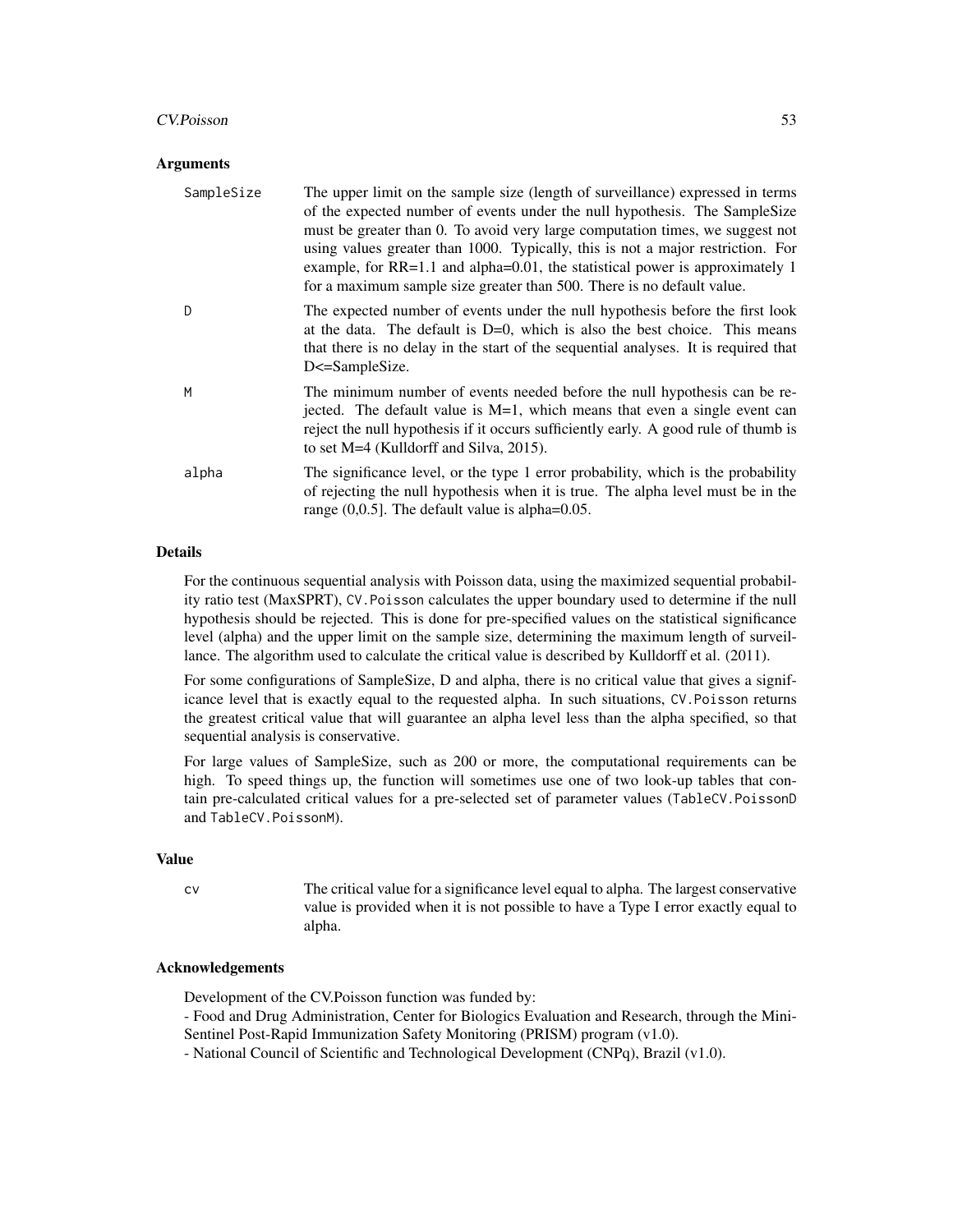- Bank for Development of the Minas Gerais State (BDMG), Brazil (v1.0).

- National Institute of General Medical Sciences, NIH, USA, through grant number R01GM108999 (v2.0.1, 2.0.2).

# See also

[SampleSize.Poisson](#page-72-0): for calculating the sample size needed for Continuous Sequential Analysis with Poisson Data.

[Performance.Poisson](#page-65-0): for calculating the statistical power, expected time to signal and expected time of analysis for continuous sequential analysis with Poisson data.

[CV.G.Poisson](#page-49-0): for calculating critical values for group sequential analysis with Poisson data.

[CV.Binomial](#page-42-0): for calculating critical values in continuous sequential analysis with binomial data.

### Author(s)

Ivair Ramos Silva, Martin Kulldorff.

### References

Kulldorff M, Davis RL, Kolczak M, Lewis E, Lieu T, Platt R. (2011). A Maximized Sequential Probability Ratio Test for Drug and Safety Surveillance. *Sequential Analysis*, 30: 58–78. Kulldorff M, Silva IR. (2015). Continuous Post-market Sequential Safety Surveillance with Mini-

mum Events to Signal. REVSTAT Statistical Journal, 15(3): 373–394.

### Examples

```
## Calculates the critical value for continuous sequential analysis with
## a maximum sample size of ten expected cases under the null hypothesis,
## requiring at least 3 events to reject the null, and with a significance
## level of 0.05:
CV.Poisson(SampleSize=10,D=0,M=3,alpha=0.05)
## In this example, no critical value exist that will give the desired 0.05
## alpha level exactly. Instead, the function produces the critical value
## that makes the alpha as large as possible without exceeding 0.05.
CV.Poisson(SampleSize=3,D=1,M=1,alpha=0.05)
```
Optimal.Binomial *Optimal alpha spending for minimizing expected time to signal for continuous and group sequential analysis with binomial data.*

### Description

The function Optimal.Binomial obtains the optimal alpha spending function that minimizes the expected time to signal for target statistical power and fixed relative risk, when doing continuous or group sequential analysis for binomial data.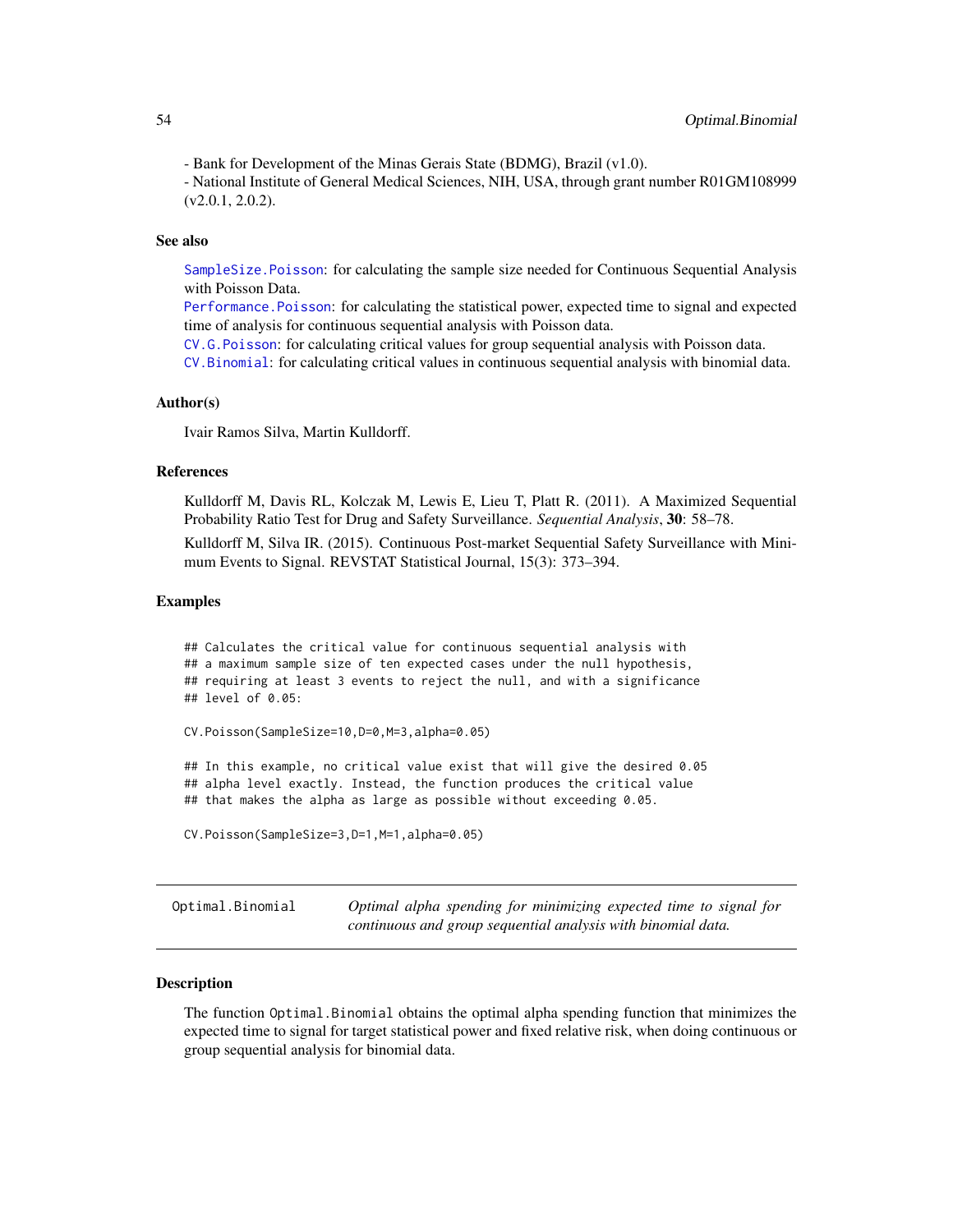# Optimal.Binomial 55

#### Usage

```
Optimal.Binomial(Objective="ETimeToSignal",N="n",
z="n",p="n",alpha,power,RR,GroupSizes="n",Tailed= "upper")
```
## Arguments

| Objective  | Statistical performance measure to minimize. Options are "ETimeToSignal",<br>for minimizing expected time to signal, and "ESampleSize", for minimizing<br>expected sample size. Default is "ETimeToSignal".                                                                                                                                                                                                                                                                                                                            |
|------------|----------------------------------------------------------------------------------------------------------------------------------------------------------------------------------------------------------------------------------------------------------------------------------------------------------------------------------------------------------------------------------------------------------------------------------------------------------------------------------------------------------------------------------------|
| N          | The upper limit on the sample size (length of surveillance) expressed in terms of<br>the total number of events (cases plus controls). "N" must be a positive integer.<br>To avoid very large computation times, we restrict the usage of values greater<br>than 240. Typically, this is not a major restriction. For example, for "RR=2.5",<br>"alpha= $0.05$ " and "z=1", the statistical power is approximately 1 for "N>= $150$ ".<br>Default is 'n', which means that the optimal 'N' will also be delivered by this<br>function. |
| z          | For a matched case-control analysis, z is the number of controls matched to each<br>case under the null hypothesis. There is no default value.                                                                                                                                                                                                                                                                                                                                                                                         |
| p          | The probability of having a case under the null hypothesis. There is no default<br>value.                                                                                                                                                                                                                                                                                                                                                                                                                                              |
| alpha      | The significance level. The default value is "alpha=0.05". Must be in the range<br>$(0, 0.5]$ .                                                                                                                                                                                                                                                                                                                                                                                                                                        |
| power      | The target statistical power to detect an increased risk of the relative risk (RR).<br>There is no default value.                                                                                                                                                                                                                                                                                                                                                                                                                      |
| <b>RR</b>  | A target relative risk to be detected with the requested statistical power.                                                                                                                                                                                                                                                                                                                                                                                                                                                            |
| GroupSizes | Vector with the number of events (exposed+unexposed) between two looks at<br>the data, i.e, irregular group sizes. Important: Must sums up N. The default 'n'<br>means continuous sequential testing.                                                                                                                                                                                                                                                                                                                                  |
| Tailed     | Defines between one-tailed and two-tailed testing. Possible entries are "lower",<br>"upper", and "two". Default is "upper".                                                                                                                                                                                                                                                                                                                                                                                                            |

#### Details

The function Optimal.Binomial elicits the optimal alpha spending for continuous and group binomial sequential testing in order to provide the desired statistical power for a user-specified relative risk RR. The alpha spending provided minimizes the expected time to signal, for Objective="ETimeToSignal", which is expected number of events when the null hypothesis is rejected, or expected length of surveillance if Objective="ESampleSize".

The sample size, N, is given in the scale of the total number of events (cases+controls). The input z represents the number of controls matched to each case. For example, if there are 3 controls matched to each case, "z=3".

In a self-control analysis, z is the ratio of the control interval to the risk interval. For example, if the risk interval is 2 days long and the control interval is 7 days long, z=7/2. In terms of p, the binomial probability under the null hypothesis,  $p=1/(1+z)$ , or equivalently,  $z=1/p-1$ . The parameter z must be a positive number.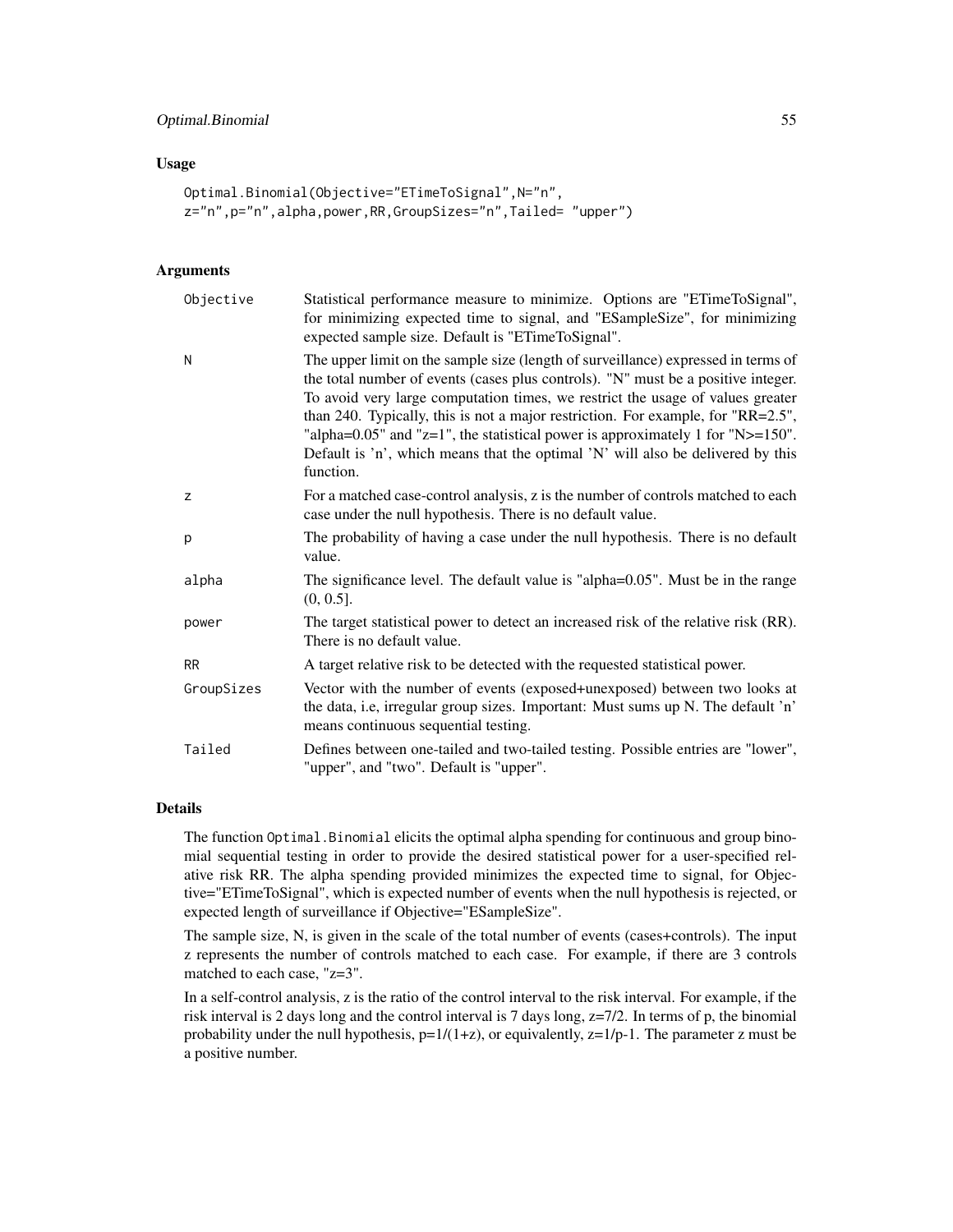Alternatively, instead of z the user can specify p directly. Note that only one of these inputs, z or p, has to be specified, but if both are entered the code will only work if z and p are such that  $p=1/(1+z)$ . Otherwise, an error message will appear to remind that such condition must be complied.

The optimal alpha spending solution is obtained by means of linear programing, which is possible following the exact derivations introduced by Silva and Kulldorff (2018). For the linear programing part, the code uses the function simplex.

Optimal.Binomial works for large sample sizes such as 300 in the continuous sequential fashion, but it can take very long time to run in such cases. Thus, for continuous sequential analysis, the usage is restricted for N values of at most 240. The computation time for N=240 under continuous fashion can take one day or more. But, for smaller values, like e.g.  $N=150$ , the execution time is around 2 hours. For  $N=120$  this time reduces to something around 10 minuts, and, for  $N<100$ , Optimal.Binomial takes only a few seconds to run. But, processing time is much smaller for group sequential analysis. For example, take  $N=240$ . In this case, the optimum solution for twostage  $(G=2)$  group sequential analysis takes 16 minutes to run. The cases of N values of 200 or less, for G values of 10 or less, it will take just a few seconds to run. These execution times were estimated using a regular PC(Windows 7, Intel(R) Core(TM) i7-2675QM CPU, 2.20GHz).

### Value

| optimal_alpha_spending |                                                                                                                                                                                                               |  |
|------------------------|---------------------------------------------------------------------------------------------------------------------------------------------------------------------------------------------------------------|--|
|                        | The optimal cumulative alpha spending. In case of Tailed="two", there are<br>'optimal_alpha_spending_lower' and 'optimal_alpha_spending_upper', for the<br>lower and upper signaling threshold, respectively. |  |
| minTimeToSignal        |                                                                                                                                                                                                               |  |
|                        | The minimum expected time to signal under RR. This is provided only if Ob-<br>jective="ETimeToSignal".                                                                                                        |  |
|                        | minESampleSize The minimum expected time to signal under RR. This is provided only if Ob-<br>jective="ESampleSize".                                                                                           |  |
| ETimeToSignal          | The expected time to signal associated to the alpha spending solution irrespec-<br>tively to the content of the input 'Objective' under RR.                                                                   |  |
| EsampleSize            | The expected sample size associated to the alpha spending solution irrespec-<br>tively to the content of the input 'Objective' under RR.                                                                      |  |
| Power                  | Statistical power, obtained by usage of the optimal alpha spending with relative<br>risk equal to RRtrue.                                                                                                     |  |
| solved                 | Logical variable. It is equal to 1 if the linear programing procedure reached the<br>optimal solution, 0 for inconclusive solution, and -1 if the method fails to find<br>the solution.                       |  |
| Optimal_N              | The maximum length of surveillance at which the optimal alpha spending reaches<br>'alpha' by a precision of $10^{\wedge}$ -6. This is returned only for N="n".                                                |  |

### Acknowledgements

Development of the Optimal.Binomial function was funded by:

- National Institute of General Medical Sciences, NIH, USA, through grant number R01GM108999.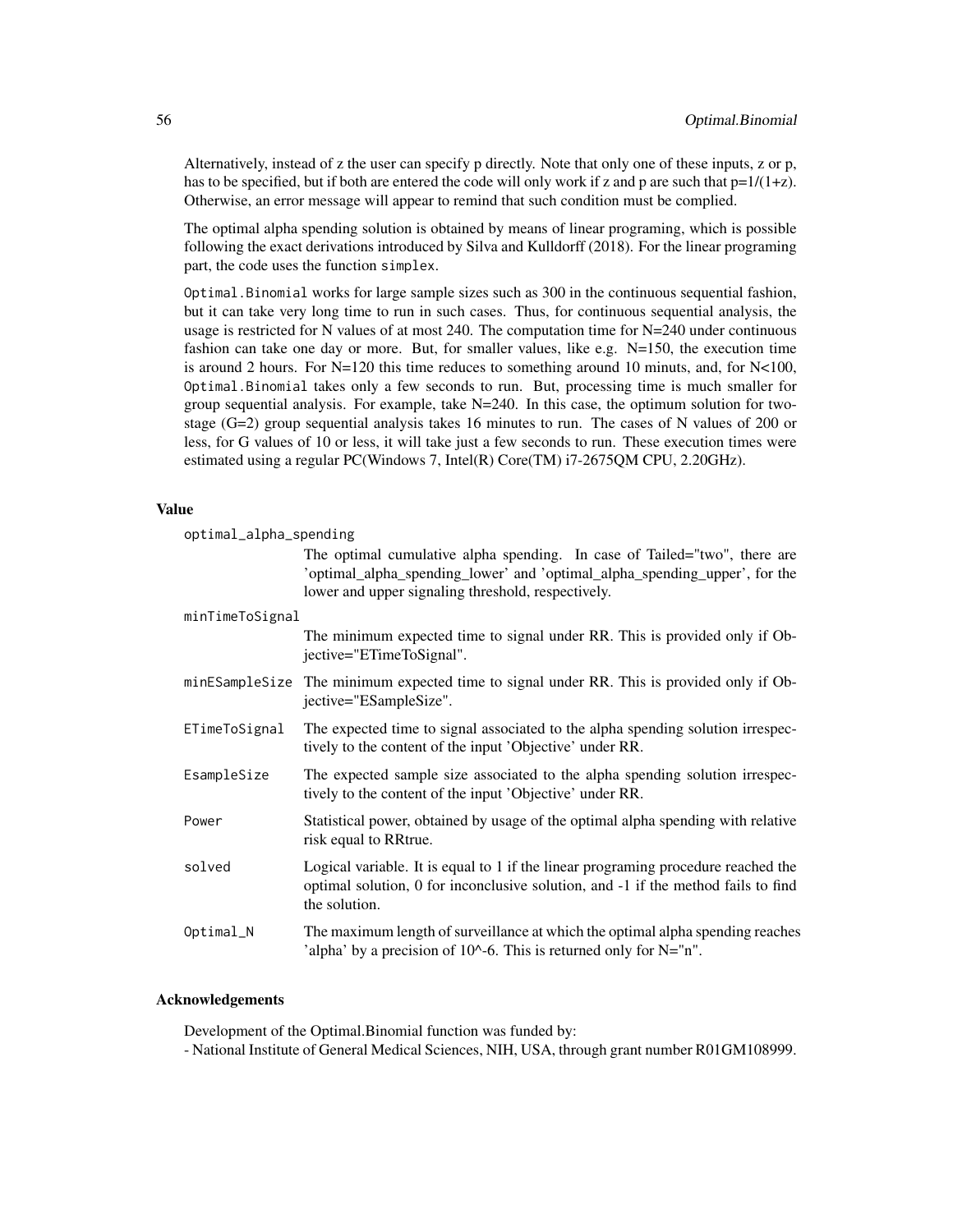### See also

[CV.Binomial](#page-42-0): for calculating critical values in continuous sequential analysis with binomial data. [Performance.Binomial](#page-56-0): for calculating the statistical power, expected time to signal and expected time of analysis for continuous sequential analysis with binomial data.

[SampleSize.Poisson](#page-72-0): sample size calculation for continuous sequential analysis with Poisson data.

### Author(s)

Ivair Ramos Silva, Martin Kulldorff.

#### References

Silva, I.R. and Kulldorff, M. (2018). Optimal Alpha Spending for Sequential Analysis With Binary Data. Working paper.

#### Examples

```
#system.time(resESS<- Optimal.Binomial(Objective="ESampleSize",
# N=120,z=1,p="n",alpha=0.05,power=0.9,RR=2,GroupSizes="n",Tailed= "upper"))
```
<span id="page-56-0"></span>Performance.Binomial *Statistical power, expected time to signal and expected sample size for continuous sequential analysis with binomial data.*

### Description

The function Performance.Binomial calculates several performance metrics for the continuous binomial MaxSPRT for fixed upper limit on the sample size ("N"), minimum number of events required before rejecting the null hypothesis ("M"), critical value ("cv") and a relative risk ("RR"). The metrics calculated are the statistical power, the expected time to signal when the null hypothesis is rejected, and the expected sample size at the end of the analysis whether the null hypothesis was rejected or not.

#### Usage

Performance.Binomial(N,M=1,cv,z="n",p="n",RR=2)

#### Arguments

N The upper limit on the sample size (length of surveillance) expressed in terms of the total number of events. "N" must be greater than 0. To avoid very large computation times, we suggest not using values greater than 1000. Typically, this is not a major restriction. For example, for "RR=1.1" and "alpha=0.01" and "z=1", the statistical power is approximately 1 for "N>500". There is no default value.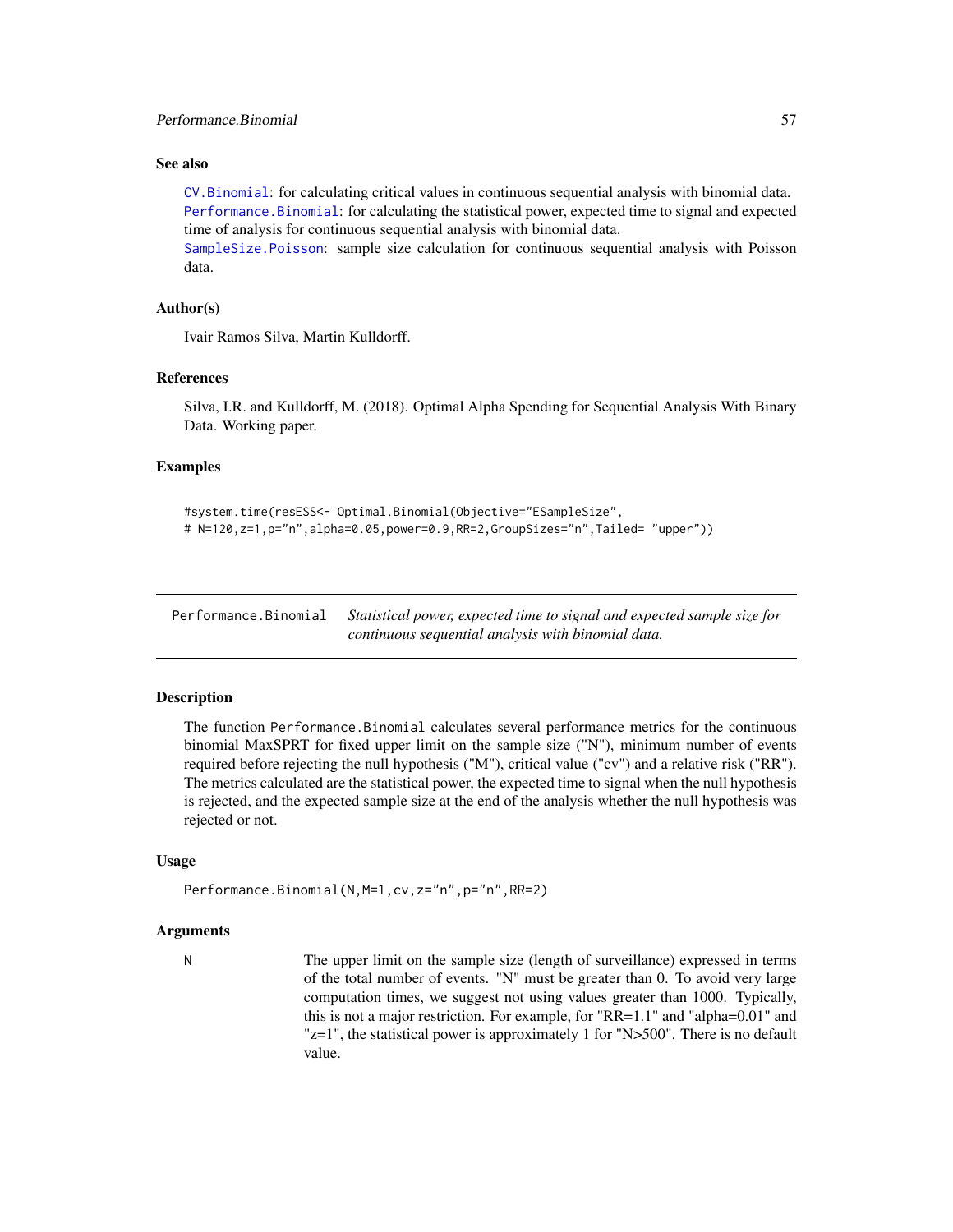| M         | The minimum number of events needed before the null hypothesis can be re-<br>jected. The default value is $'M=1'$ , which means that even a single event can<br>reject the null hypothesis if it occurs sufficiently early. A good rule of thumb is<br>to set 'M=4' (Kulldorff and Silva, 2015). It must be a positive integer. |
|-----------|---------------------------------------------------------------------------------------------------------------------------------------------------------------------------------------------------------------------------------------------------------------------------------------------------------------------------------|
| <b>CV</b> | Critical value, defining the upper rejection boundary. The null hypothesis is re-<br>jected when the log-likelihood value is greater than "cv". The "cv" parameter is<br>usually obtained by first running CV.G.Binomial.It must be a positive number,<br>and there is no default.                                              |
| z         | For a matched case-control analysis, z is the number of controls matched to each<br>case under the null hypothesis. There is no default value.                                                                                                                                                                                  |
| p         | The probability of having a case under the null hypothesis. There is no default<br>value.                                                                                                                                                                                                                                       |
| <b>RR</b> | The relative risk $(>=1)$ for which statistical power, expected signal time and<br>expected length of surveillance are calculated. The default is RR=2.                                                                                                                                                                         |

#### Details

For the continuous Binomial MaxSPRT, the function Performance.Binomial calculates the statistical power, the expected time to signal when the null hypothesis is rejected, and the expected sample size until the analysis ends whether the null is rejected or not. When the null hypothesis is true, the probability of having a case, instead of a control, is  $p = 1/(1 + z)$ . But, if the null hypothesis is false, and the true relative risk is a value 'RR>1', then the probability of having a case is  $p = RR/(RR + z)$ . If the user wants to calculate the exact Type I error probability for a given "cv", that can be done by setting "RR=1", in which case the power output value is the exact size of the test.

The input z represents the number of controls matched to each case. For example, if there are 3 controls matched to each case, "z=3". In a self-control analysis, z is the ratio of the control interval to the risk interval. For example, if the risk interval is 2 days long and the control interval is 7 days long,  $z=7/2$ . In terms of p, the binomial probability under the null hypothesis,  $p=1/(1+z)$ , or equivalently, z=1/p-1. The parameter z must be a positive number.

Alternatively, instead of z the user can specify p directly. Note that only one of these inputs, z or p, has to be specified, but if both are entered the code will only work if z and p are such that  $p=1/(1+z)$ . Otherwise, an error message will appear to remind that such condition must be complied.

## Value

| Power       | The statistical power.                                                                                                       |
|-------------|------------------------------------------------------------------------------------------------------------------------------|
| ESignaltime | The expected time to signal given that the null hypothesis is rejected.                                                      |
| EsampleSize | The expected sample size when the analysis ends (length of surveillance) whether<br>the null hypothesis was rejected or not. |

#### Acknowledgements

Development of the Performance.Binomial function was funded by:

- National Institute of General Medical Sciences, NIH, USA, through grant number R01GM108999.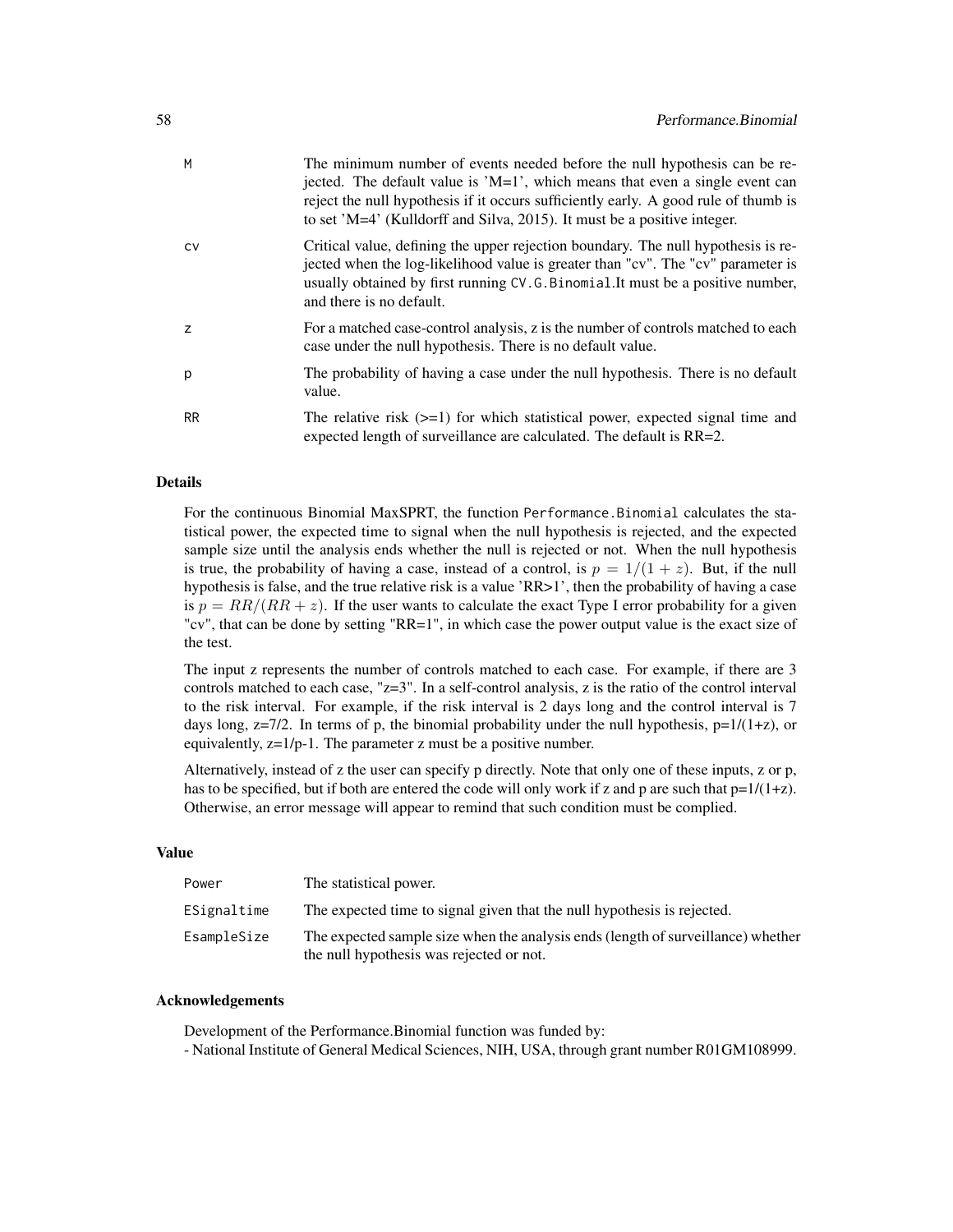### See also

[CV.Binomial](#page-42-0): for calculating critical values in continuous sequential analysis with binomial data. [SampleSize.Binomial](#page-68-0): for calculating the minimum sample size given a target power in continuous sequential analysis with binomial data.

[Performance.G.Binomial](#page-61-0): for calculating the statistical power, expected time to signal and expected sample size for group sequential analysis with binomial data.

# Author(s)

Ivair Ramos Silva and Martin Kulldorff.

### References

Kulldorff M, Davis RL, Kolczak M, Lewis E, Lieu T, Platt R. (2011). A Maximized Sequential Probability Ratio Test for Drug and Safety Surveillance. *Sequential Analysis*, 30: 58–78.

Kulldorff M, Silva IR. (2015). Continuous Post-market Sequential Safety Surveillance with Minimum Events to Signal. REVSTAT Statistical Journal, 15(3): 373–394.

### Examples

```
result<- Performance.Binomial(N=30,M=1,cv=2,z=1,RR=2)
# if you type:
result
# then you will get the following output:
# $power
# [1] 0.658732
# $signaltime
# [1] 10.7893
# $surveillancetime
# [1] 17.3453
```
<span id="page-58-0"></span>Performance.CondPoisson

*Statistical power, expected time to signal and expected sample size for the continuous sequential CMaxSPRT for Poisson data with limited information from historical cohort.*

### Description

The function Performance.CondPoisson calculates several performance metrics for the continuous CMaxSPRT for selected computation approach, the type of upper limit definition and its value, critical value, number of historical data events, criteria of delayed start, the Type I error rate, and a relative risk. The metrics calculated are the statistical power, the expected time to signal when the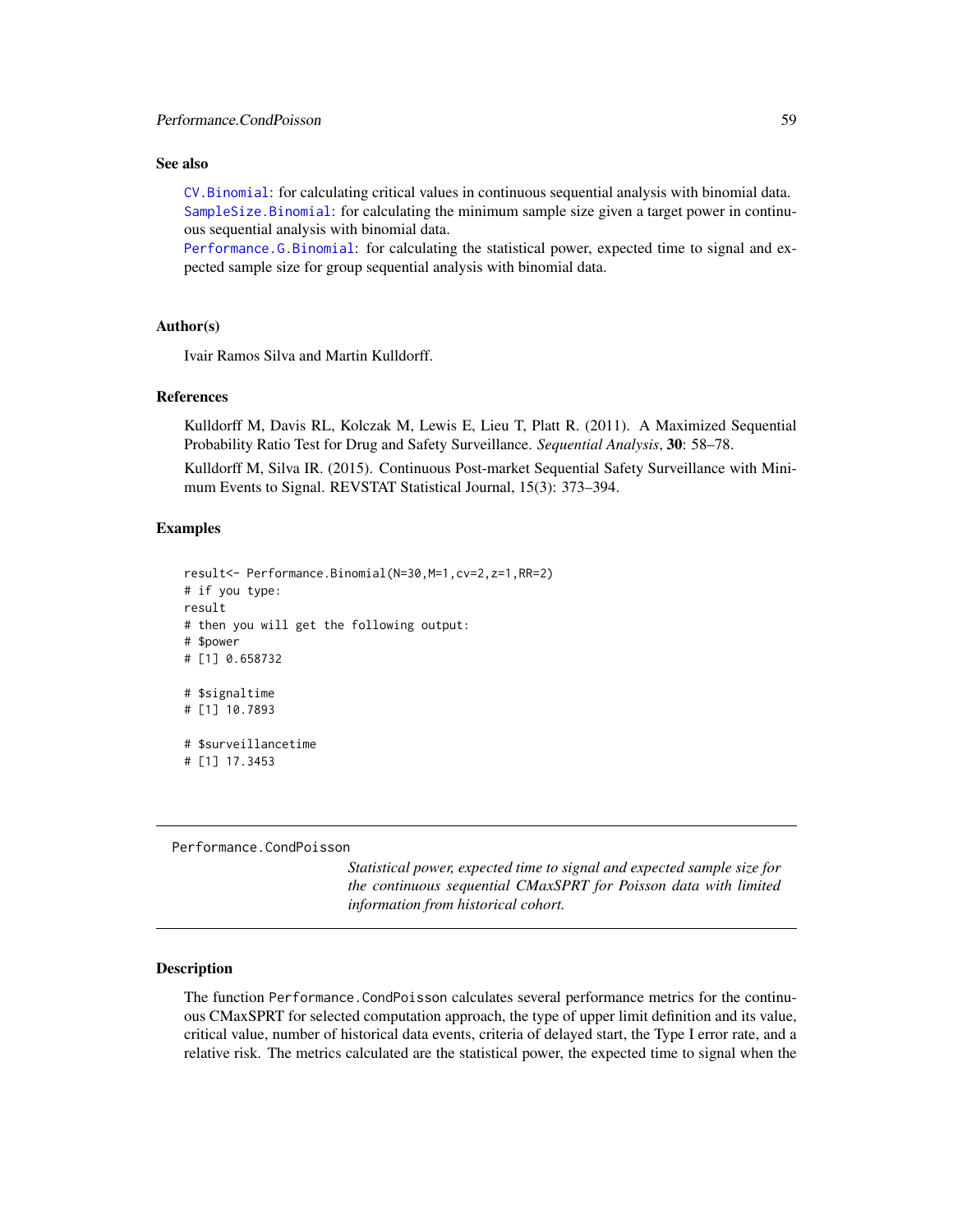null hypothesis is rejected, and the expected sample size at the end of the analysis whether the null hypothesis was rejected or not.

# Usage

Performance.CondPoisson(Inference="exact",cv,StopType="Cases", T="n",K="n",cc,D=0,M=1,RR=2)

# Arguments

| Inference    | Inference='liberal', 'exact', or 'conservative' for the computation approach. In-<br>ference='liberal' for the liberal approach with possibly underestimated critival<br>values and higher-than-nominal Type I error rate, Inference='exact' for the ex-<br>act approach with exact critival values and nominal Type I error rates, Infer-<br>ence='conservative' for the conservative approach with possibly overestimated<br>critival values and lower-than-nominal Type I error rates. The default is Infer-<br>$ence='exact'.$ |
|--------------|------------------------------------------------------------------------------------------------------------------------------------------------------------------------------------------------------------------------------------------------------------------------------------------------------------------------------------------------------------------------------------------------------------------------------------------------------------------------------------------------------------------------------------|
| CV           | Critical value, defining the upper rejection boundary for the log-likelihood ra-<br>tio test statistic. The null hypothesis is rejected when the log-likelihood value<br>is greater than 'cv'. The 'cv' parameter is usually obtained by first running<br>CV. CondPoisson. It must be a positive number, and there is no default.                                                                                                                                                                                                  |
| StopType     | StopType='Tal' or 'Cases' for the type of surveillance length definition. The<br>default value is 'StopType=Cases'. See details.                                                                                                                                                                                                                                                                                                                                                                                                   |
| $\mathsf{T}$ | The upper limit on length of surveillance expressed in terms of the ratio of the<br>cumulative person-time in the surveillance population divided by the total cu-<br>mulative person-time in historical data, i.e., $P_k/V \leq T$ . This argument T is<br>used if and only if StopType='Tal'. There is no default value.                                                                                                                                                                                                         |
| К            | The upper limit on length of surveillance expressed in terms of the observed<br>number of events in the surveillance population, i.e., $k \leq K$ . This argument K<br>is used if and only if StopType='Cases'. There is no default value.                                                                                                                                                                                                                                                                                         |
| cc           | The total number of observed adverse events in the historical data. There is no<br>default value.                                                                                                                                                                                                                                                                                                                                                                                                                                  |
| D            | The minium number for the ratio $P_k/V$ before the null hypothesis can be re-<br>jected. This argument is used together with StopType='Tal'. The default value<br>is $D=0$ .                                                                                                                                                                                                                                                                                                                                                       |
| M            | The minimum number of events needed before the null hypothesis can be re-<br>jected. This argument is used together with StopType='Cases'. The default<br>value is $M=1$ .                                                                                                                                                                                                                                                                                                                                                         |
| <b>RR</b>    | The target relative risk for which statistical power, expected signal time and<br>expected length of surveillance are calculated. The default is 'RR=2'.                                                                                                                                                                                                                                                                                                                                                                           |

# Details

For continuous sequential analysis with Poisson data with limited historical information, the Performance.CondPoisson function calculates the statistical power, the expected time to signal when the null hypothesis is rejected and the expected sample size until the analysis ends whether the null is rejected or not. The sample size (i.e., the upper limit) can be expressed either in terms of the ratio "T" of the cumulative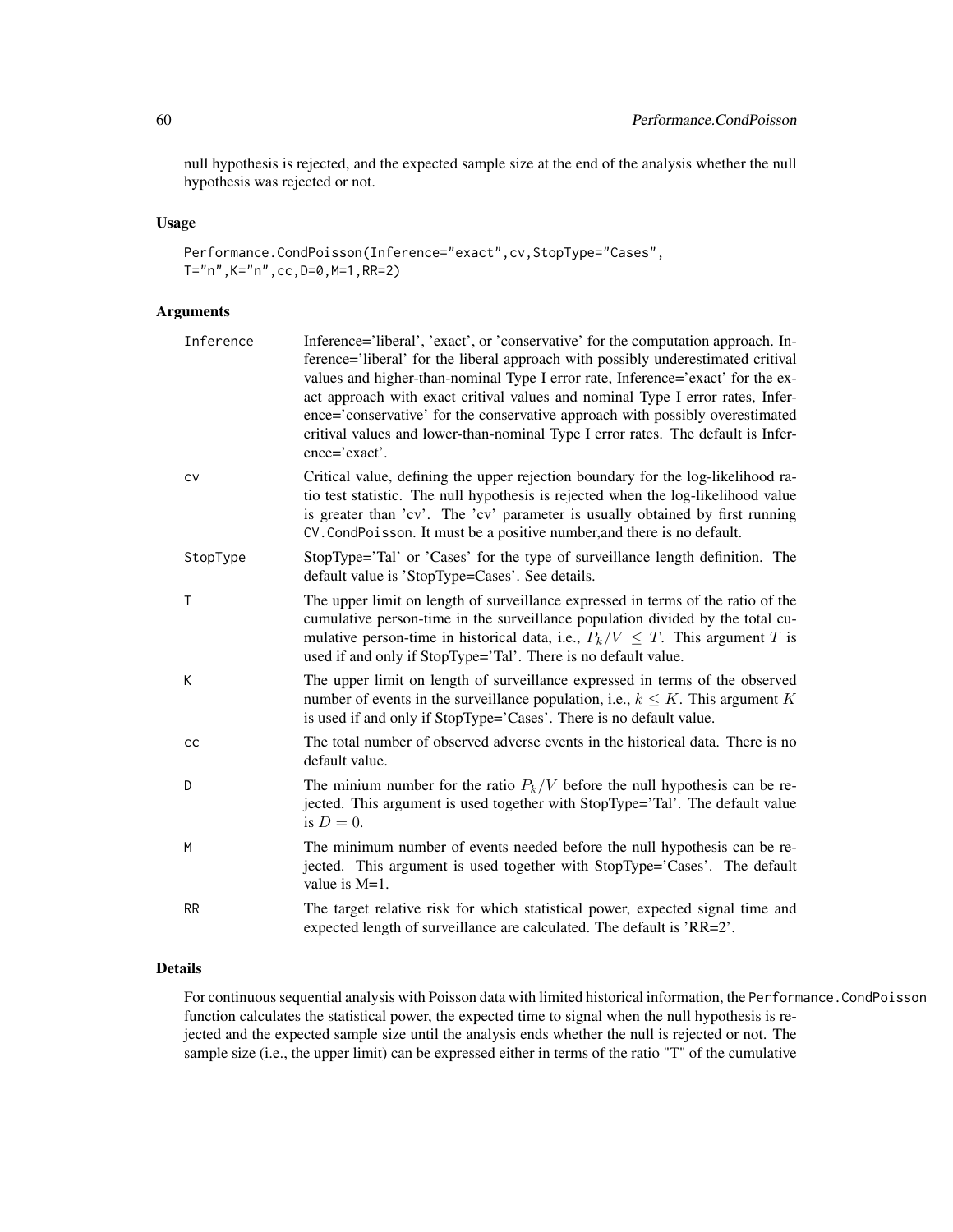person-time in the surveillance population divided by the total cumulative person-time in historical data (StopType="Tal"), i.e.,  $P_k/V \leq T$ , or in terms of the observed number of events "K" in the surveillance population (StopType="Cases"), i.e.,  $k \leq K$ . Large values of the SampleSize, greater than say 1000, may leads to long computing times. When the statistical power is close to 1, then the expected time to signal will be very close to the expected sample size.

For the parameter of delayed start, "D", a delayed start with  $D > 0$  is recommended to avoid signaling very early on such that very little information would be available to judge whether the signal is more likely to be a true signal or chance finding. Similarly, if the delayed start is defined in terms of the number of events, "M", a setting such that  $M > 1$  is recommended to avoid signaling very early on such that very little information would be available to judge whether the signal is more likely to be a true signal or chance finding.

#### Value

| Power       | The statistical power.                                                                                                                    |
|-------------|-------------------------------------------------------------------------------------------------------------------------------------------|
| ESignalTime | The expected time to signal given that the null hypothesis is rejected.                                                                   |
| ESampleSize | The expected sample size when the sequential analysis ends (length of surveil-<br>lance) whether the null hypothesis was rejected or not. |
|             |                                                                                                                                           |

### Acknowledgements

Development of the Performance.CondPoisson function was funded by:

- National Institute of General Medical Sciences, NIH, USA, through grant number R01GM108999 (v2.0.1, v2.0.2). - Foundation for Research Support of Minas Gerais State (FAPEMIG), MG, Brazil, through the grant Demanda Universal.

### See also

[CV.CondPoisson](#page-44-0): calculating the critical value for continuous CMaxSPRT. [SampleSize.CondPoisson](#page-70-0): calculating the sample size for continuous CMaxSPRT.

#### Author(s)

Ivair Ramos Silva, Lingling Li

#### References

Li L, Kulldorff M. (2010). A conditional maximized sequential probability ratio test for pharmacovigilance. Statistics in Medicine, 30;29(2):284–95.

Silva IR, Li L, Kulldorff M. (2016). Exact conditional maximized sequential probability ratio test adjusting for covariates. Working paper.

### Examples

## First calculate the critical value with upper limit defined in terms of ## the number of observed events in surveillance population (K=50), with 50 ## events in historical data, no delayed start, and alpha=0.05: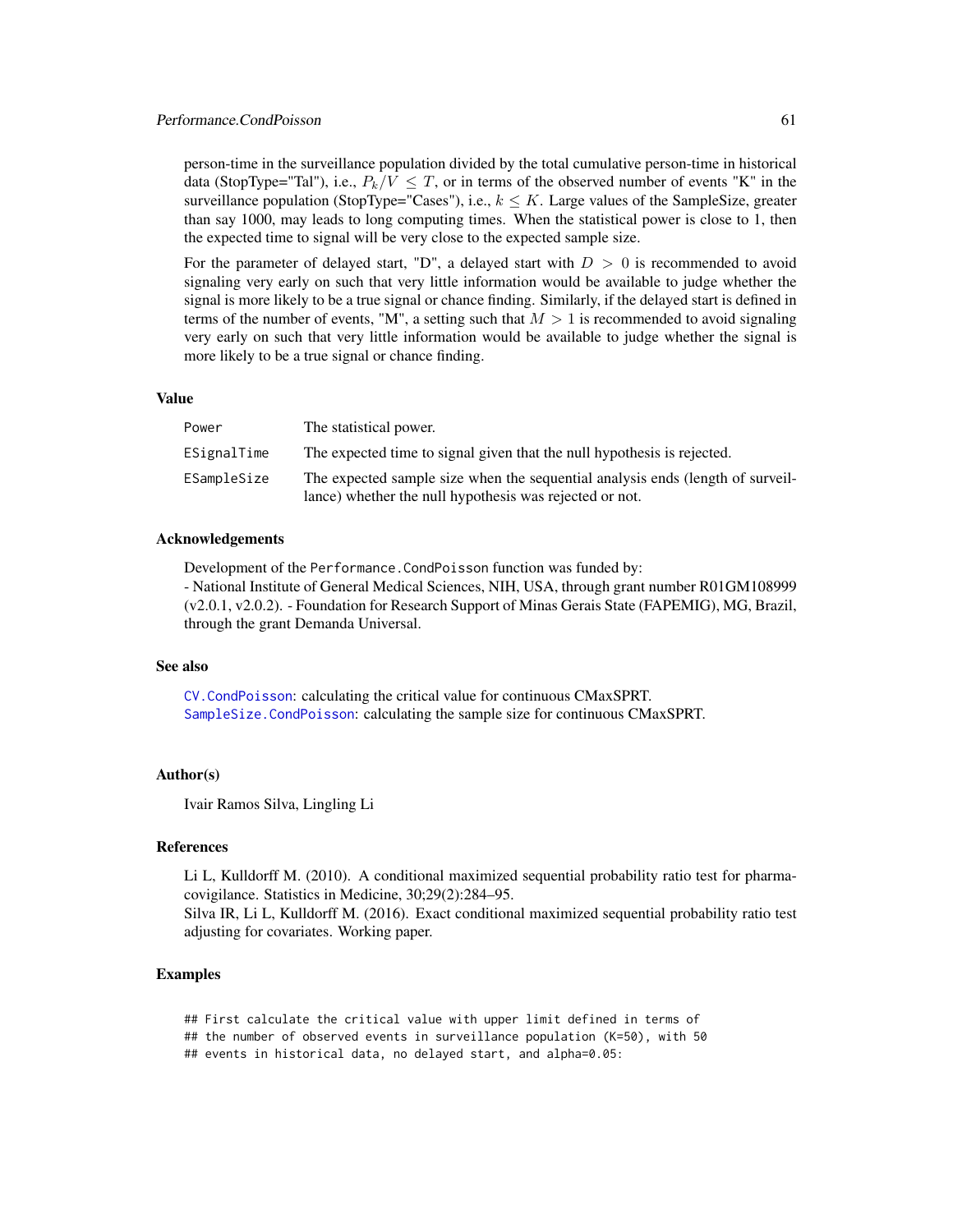```
# res<-CV.CondPoisson(Inference="exact",StopType="Cases",K=20,cc=50,M=1,
# alpha=0.05)
# cvt<- res[[2]]
## calculate the performance using the critical value 'cvt' from the previous
## step, under RR=1.5:
#Performance.CondPoisson(Inference="exact",cv=cvt,StopType="Cases",K=20,cc=50,
# M=1,RR=1.5)
```
<span id="page-61-0"></span>Performance.G.Binomial

*Statistical power, expected time to signal and expected sample size for group sequential analysis for binomial data.*

# Description

The function Performance.G.Binomial calculates several performance metrics for the group binomial MaxSPRT for fixed upper limit on the sample size ("N"), critical value ("cv"), maximum number of tests to be perfomed, minimum number of events required before rejecting the null hypothesis (M), and true relative risk (RR). The metrics calculated are the statistical power, the expected time to signal when the null hypothesis is rejected and the expected sample size at the end of the analysis whether the null hypothesis was rejected or not.

#### Usage

Performance.G.Binomial(N,M=1,cv,z="n",p="n",RR=2,GroupSizes)

#### Arguments

| N  | The upper limit on the sample size (length of surveillance) expressed in terms of<br>the total number of events. "N" must be a positive integer. To avoid very large<br>computation times, we suggest not using values greater than 1000. Typically,<br>this is not a major restriction. For example, for "RR=1.1" and "alpha=0.01" and<br>$"z=1"$ , the statistical power is approximately 1 for "N>500". There is no default<br>value. |
|----|------------------------------------------------------------------------------------------------------------------------------------------------------------------------------------------------------------------------------------------------------------------------------------------------------------------------------------------------------------------------------------------------------------------------------------------|
| M  | The minimum number of events needed before the null hypothesis can be re-<br>jected. "M" must be a positive integer, and the default value is $M=1$ .                                                                                                                                                                                                                                                                                    |
| CV | Critical value, defining the upper rejection boundary. The null hypothesis is<br>rejected when the log-likelihood value is greater than "cv". The "cv" parameter<br>is usually obtained by first running CV. Binomial. It must be a positive number,<br>and there is no default.                                                                                                                                                         |
| z  | For a matched case-control analysis, z is the number of controls matched to each<br>case under the null hypothesis. There is no default value.                                                                                                                                                                                                                                                                                           |
| p  | The probability of having a case under the null hypothesis. There is no default<br>value.                                                                                                                                                                                                                                                                                                                                                |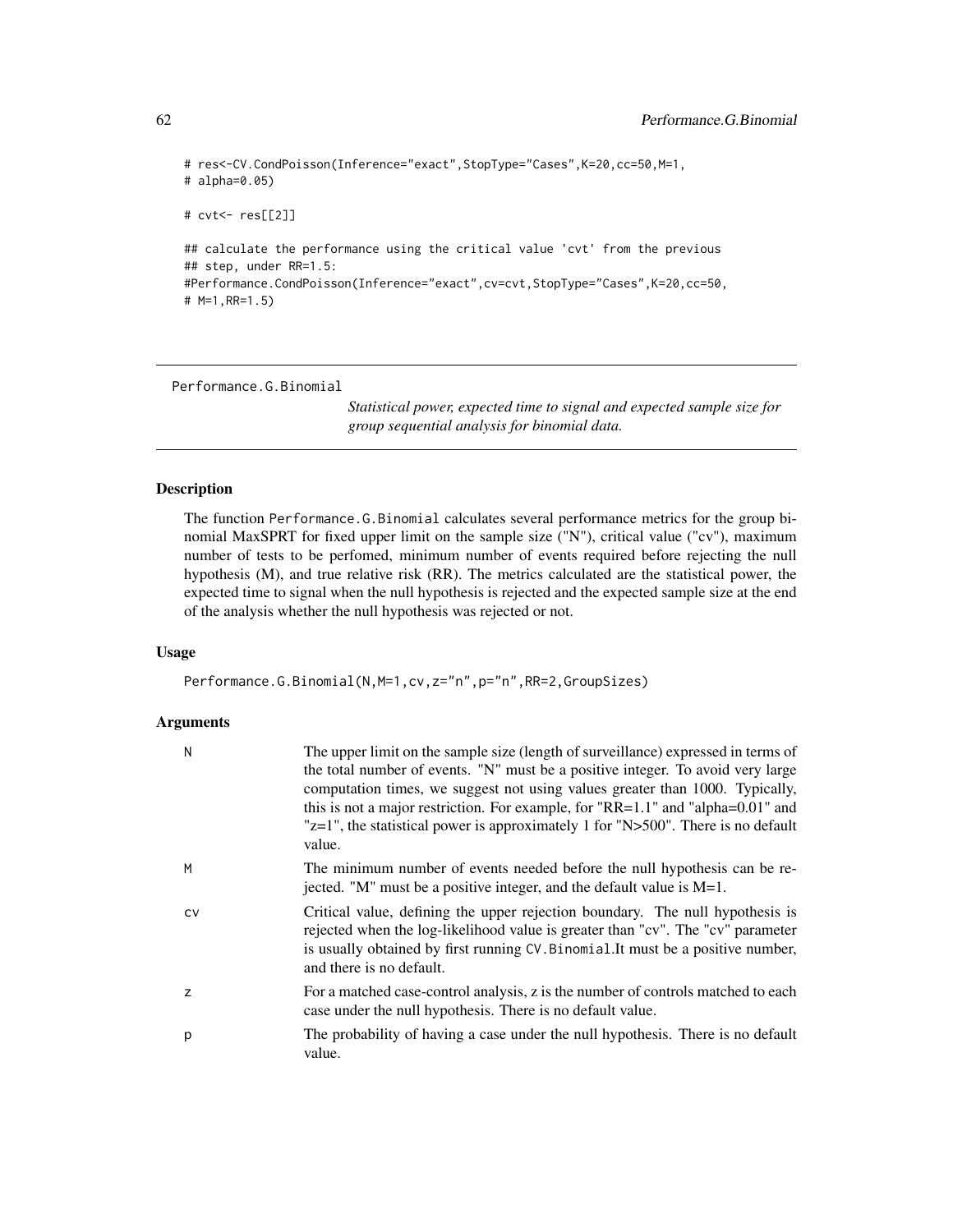GroupSizes Vector with the number of events (cases+controls) between two consecutive looks (tests) at the data, i.e, the group sizes. The length of this vector is equal to the maximum number of looks. The entries do not have the same, but they sum up to N. If the group sizes is an integer instead of a vector, then that integer is the group size for all looks at the data, and the number of looks is "N/GroupSizes".

# Details

The function Performance.G.Binomial calculates the statistical power, the expected time to signal when the null hypothesis is rejected and the expected sample size by using the group sequential MaxSPRT for binomial data given a fized relative risk (RR). When the null hypothesis is true, the probability of having a case, instead of a control, is  $p = 1/(1+z)$ . But, if the null hypothesis is false, and the true relative risk is a value RR>1, then the probability of having a case is  $p = RR/(RR+z)$ .

If the user wants to calculate the actual overall size (or the maximum Type I error probability) of the test, that can be done by setting RR=1, in which case the power output value is the test size. This is made for a given flat critical value, an upper limit on the sample size (N), and a delayed start in the vigilance given by M.

The input z represents the number of controls matched to each case. For example, if there are 3 controls matched to each case,  $"z=3"$ . In a self-control analysis, z is the ratio of the control interval to the risk interval. For example, if the risk interval is 2 days long and the control interval is 7 days long,  $z=7/2$ . In terms of p, the binomial probability under the null hypothesis,  $p=1/(1+z)$ , or equivalently, z=1/p-1. The parameter z must be a positive number.

Alternatively, instead of z the user can specify p directly. Note that only one of these inputs, z or p, has to be specified, but if both are entered the code will only work if z and p are such that  $p=1/(1+z)$ . Otherwise, an error message will appear to remind that such condition must be complied.

### Value

| Power       | Statistical power.                                                       |
|-------------|--------------------------------------------------------------------------|
| ESignalTime | The expected time to signal given that the null hypothesis was rejected. |
| ESampleSize | The expected sample size when the null was rejected or not.              |

### Acknowledgements

Development of the Performance.G.Binomial function was funded by: - National Institute of General Medical Sciences, NIH, USA, through grant number R01GM108999.

# See also

[CV.G.Binomial](#page-47-0): for calculating critical values in group sequential analysis with binomial data. [Performance.Binomial](#page-56-0): for calculating the statistical power, expected time to signal and expected time of analysis for continuous sequential analysis with binomial data.

[Analyze.Binomial](#page-11-0): for performing sequential analysis with group, continuous or unpredictable sequential fashion.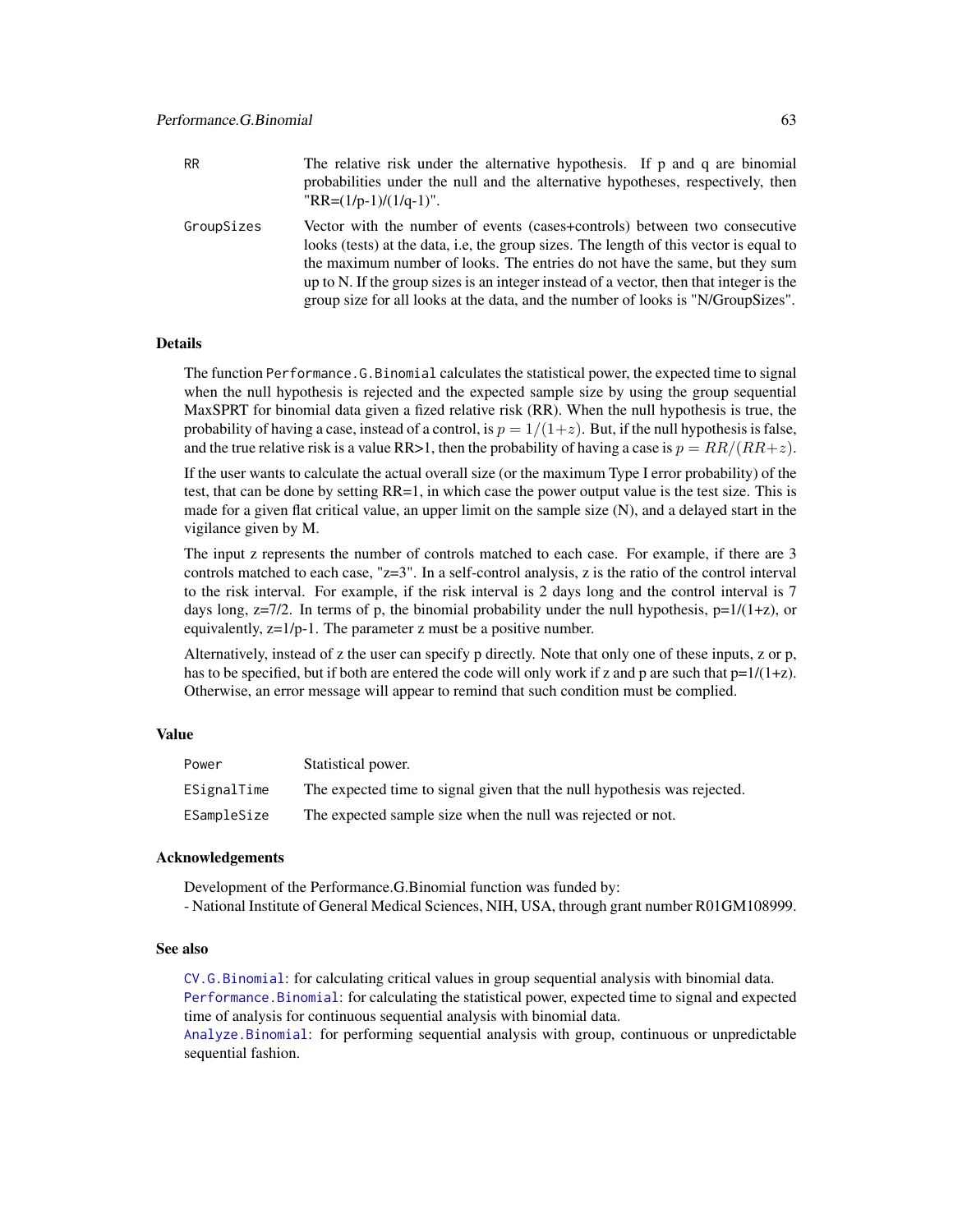[CV.Poisson](#page-51-0): for calculating critical values for continuous sequential analysis with Poisson data. [Performance.G.Poisson](#page-63-0): for calculating statistical power, expected time to signal and expected length of surveillancefor group sequential analysis with Poisson data.

### Author(s)

Ivair Ramos Silva and Martin Kulldorff

# References

Silva IR, Kulldorff M. (2015), Continuous versus Group Sequential Analysis for Vaccine and Drug Safety Surveillance. Biometrics, 71 (3), 851–858.

# Examples

```
result<- Performance.G.Binomial(N=40,M=1,cv=2.5,z=1,RR=2,GroupSizes=c(2))
# if you type:
result
# then you will get the following output:
# $Power
# [1] 0.6594118
# $`ESignalTime`
# [1] 17.18626
# $`ESampleSize`
# [1] 24.95635
```
<span id="page-63-0"></span>Performance.G.Poisson *Calculates statistical power, expected time to signal and expected sample size for group sequential analysis with Poisson data.*

# **Description**

The Performance.G.Poisson function calculates statistical power, expected time to signal and the expected sample size for group sequential analysis with Poisson data. It is required that the number of looks at the data is pre-specified, and equally spaced in terms of the sample size. This function can also be used to calculate the statistical significance level alpha, by setting RR=1, in which case the power output value is the alpha level.

#### Usage

Performance.G.Poisson(SampleSize,cv,GroupSizes,M=1,RR=2)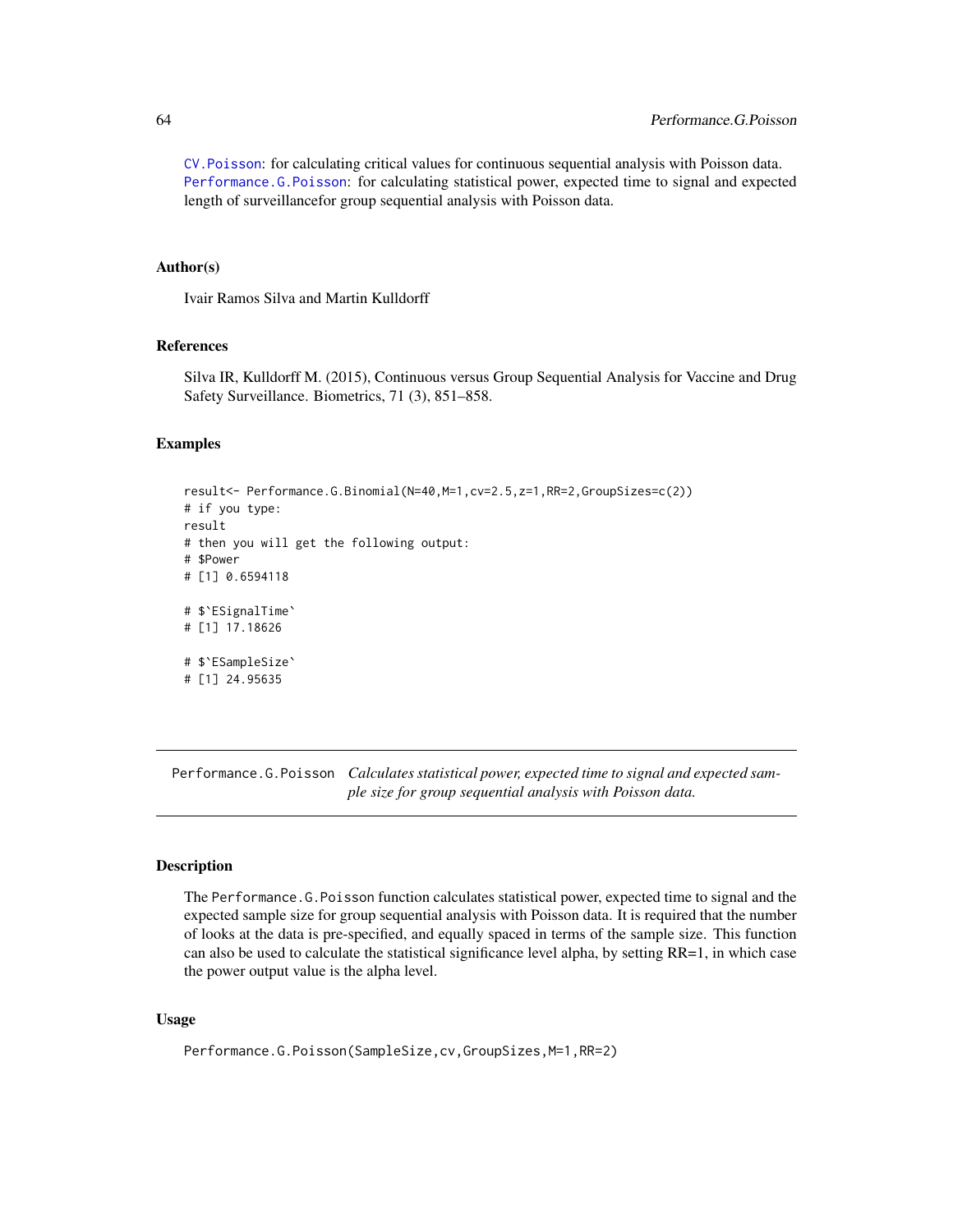#### **Arguments**

| SampleSize | The upper limit on the sample size (length of surveillance) expressed in terms<br>of the expected number of events under the null hypothesis. SampleSize must<br>be greater than 0. There is no default value.                                                                                                     |
|------------|--------------------------------------------------------------------------------------------------------------------------------------------------------------------------------------------------------------------------------------------------------------------------------------------------------------------|
| <b>CV</b>  | The critical value for a group sequential analysis with Poisson data. This is<br>calculated using the CV.G. Poisson. There is no default value.                                                                                                                                                                    |
| GroupSizes | Vector containing the expected number of events under H0 for each test. The<br>values must be positive numbers. The dimension of this vector must be equal<br>to the maximum number of sequential tests. Thus, the sum of the entries in<br>Group Sizes has to be equal to Sample Size. There is no default value. |
| M          | The minimum number of events needed before the null hypothesis can be re-<br>jected. M must be a positive integer, and the default value is $M=1$ . According to<br>Kulldorff and Silva $(2015)$ , a reasonable choice is M=4.                                                                                     |
| <b>RR</b>  | The relative risk under the alternative hypothesis. Can be any number greater or<br>equal to 1. The default value is $RR=2$ .                                                                                                                                                                                      |

### Details

The function Performance.G.Poisson calculates the statistical power, the expected time to signal when the null hypothesis is rejected, and the expected sample size at the end of the sequential analysis, whether the null hypothesis was rejected or not. The user specifies the upper limit on the sample size (SampleSize), the upper boundary critical value (cv), a vector with the expected number of cases under H0 at each test (GroupSizes), the minimum number of events required before rejecting the null hypothesis (M) and the relative risk under the alternative hypothesis (RR).

The calculations are done using an upper rejection boundary that is flat with respect to the log likelihood ratio, as expressed using the critical value. The different looks at the data, or the different tests, are assumed to be equally spaced with respect to the accrual of the sample size.

To avoid very large computation times, we suggest not using SampleSize values greater than 1000. Typically, this is not a major restriction. For example, for RR=1.1 and alpha=0.01, the statistical power is approximately 1 for a maximum sample size greater than 500.

#### Value

| Power       | The statistical power.                                                         |
|-------------|--------------------------------------------------------------------------------|
| ESignalTime | The expected time to signal given that the null hypothesis is rejected.        |
| ESampleSize | The expected sample size when the sequential analysis ends (length of surveil- |
|             | lance), whether the null hypothesis is rejected or not.                        |

### Acknowledgements

Development of the Performance.G.Poisson function was funded by:

- Food and Drug Administration, Center for Biologics Evaluation and Research, through the Mini-Sentinel Post-Rapid Immunization Safety Monitoring (PRISM) program (v1.0).
- National Council of Scientific and Technological Development (CNPq), Brazil (v1.0).
- Bank for Development of the Minas Gerais State (BDMG), Brazil (v1.0).

- National Institute of General Medical Sciences, NIH, USA, through grant number R01GM108999 (v2.0.1,2.0.2).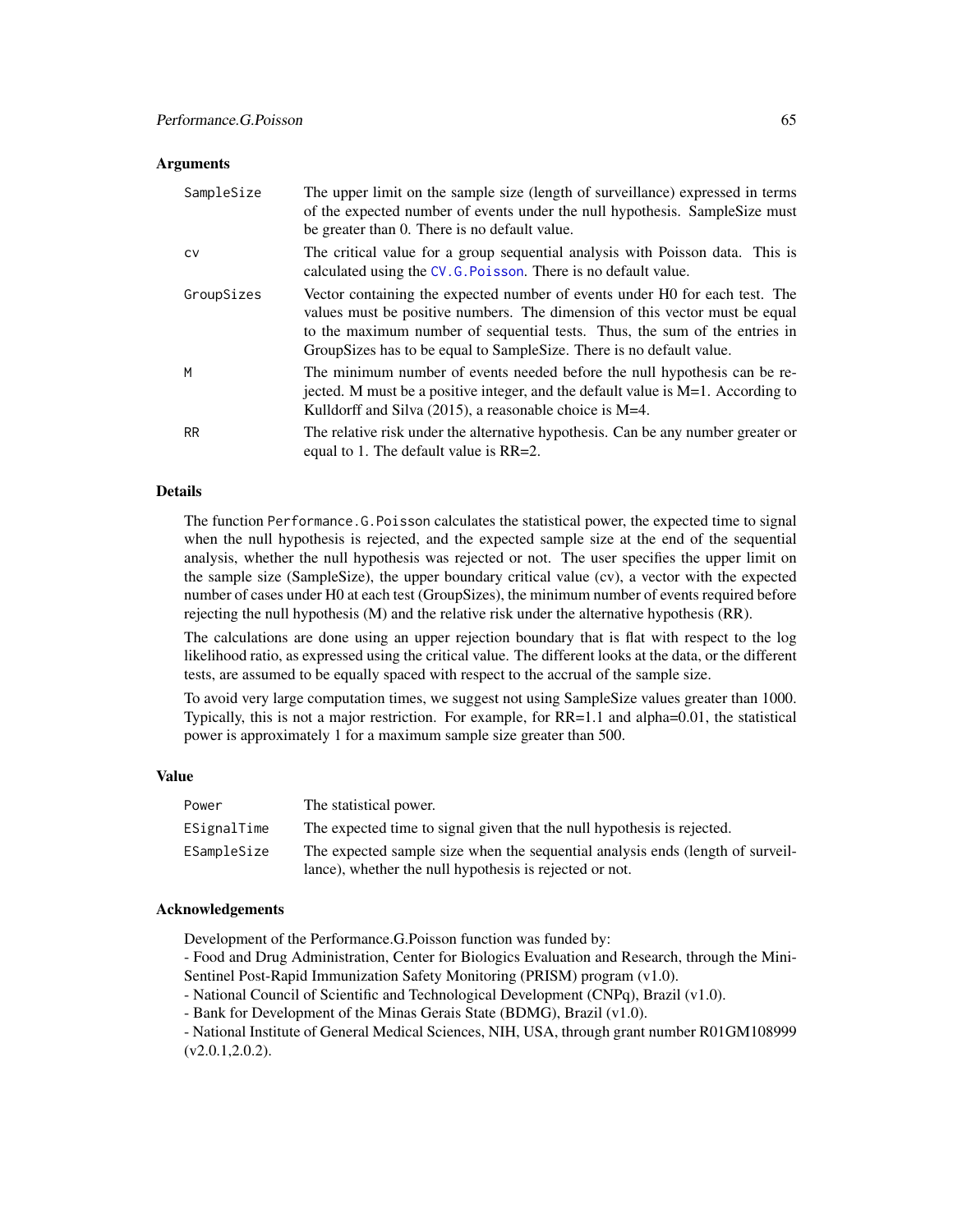### See also

[CV.G.Poisson](#page-49-0): Calculates critical values for group sequential analysis with Poisson data.

[Performance.Poisson](#page-65-0): Calculates the statistical power, expected time to signal and expected sample size for continuous sequential analysis with Poisson data.

[Performance.G.Binomial](#page-61-0): Calculates the statistical power, expected time to signal and expected sample size for group sequential analysis with binomial data.

### Author(s)

Ivair Ramos Silva and Martin Kulldorff

# References

Silva IR, Kulldorff M. (2015), Continuous versus Group Sequential Analysis for Vaccine and Drug Safety Surveillance. Biometrics, 71 (3), 851–858.

#### Examples

## First use the CV.G.Poisson function to calculate the critical value for ## 5 sequential looks at the data, spaced six units apart, and with a ## statistical significance level of 0.05:

cvt<- CV.G.Poisson(SampleSize=30,alpha=0.05,GroupSizes=c(6,6,6,6,6))

## For an alternative hypothesis of a relative risk of RR=1.5, calculates the ## statistical power, the expected time to signal, and the expected sample size ## at the end of the sequential analysis.

(Performance.G.Poisson(SampleSize=30,cv=cvt,GroupSizes=c(6,6,6,6,6),RR=1.5))

<span id="page-65-0"></span>Performance.Poisson *Calculates statistical power, expected time to signal and expected sample size for continuous sequential analysis with Poisson data.*

#### Description

The Performance.Poisson function calculates three different performance metrics for the continuous sequential analysis with Poisson data: the statistical power, the expected time to signal when the null hypothesis is rejected and the expected sample size at the end of the analysis whether the null hypothesis was rejected or not. The user specifies the relative risk under the alternative hypothesis (RR), as well as the sequential analysis parameters. To calculate the statistical significance level alpha, RR=1, in which case the power output value is the alpha level.

### Usage

```
Performance.Poisson(SampleSize, D = 0, M = 1, cv, RR = 2)
```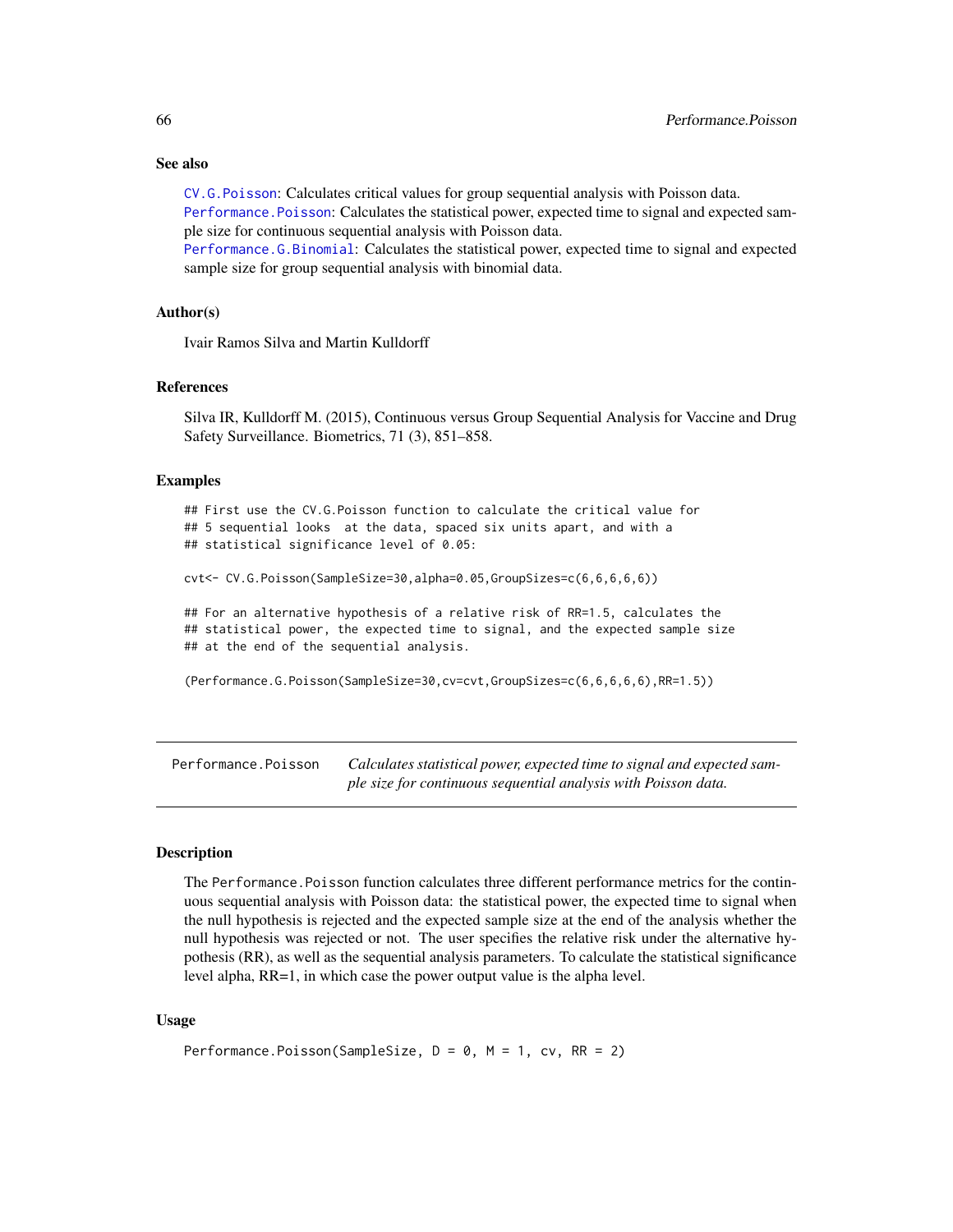#### **Arguments**

| SampleSize | The upper limit on the sample size (length of surveillance) expressed in terms of<br>the expected number of events under the null hypothesis. The SampleSize must<br>be greater than 0. There is no default value.                                                                                      |
|------------|---------------------------------------------------------------------------------------------------------------------------------------------------------------------------------------------------------------------------------------------------------------------------------------------------------|
| D.         | The expected number of events under the null hypothesis at the first look at the<br>data. The default is $D=0$ , which is also the best choice. This means that there is<br>no delay in the start of the sequential analysis. It is required that $D \leq$ SampleSize.                                  |
| M          | The minimum number of events needed to be observed before the null hypoth-<br>esis can be rejected. The default is $M=1$ , which means that even a single event<br>can reject the null hypothesis if it occurs sufficiently early. A good rule of thumb<br>is to set $M=4$ (Kulldorff and Silva, 2015). |
| <b>CV</b>  | The critical value constituting the upper rejection boundary. This can be calcu-<br>lated using the CV. Poisson function.                                                                                                                                                                               |
| <b>RR</b>  | The relative risk under the alternative hypothesis. It is required that $RR \geq 1$ . The<br>default value is $RR=2$ .                                                                                                                                                                                  |

### Details

For continuous sequential analysis with Poisson data, the Performance. Poisson function calculates the statistical power, the expected time to signal when the null hypothesis is rejected and the expected sample size until the analysis ends whether the null is rejected or not. The sample size is expressed in terms of the expected number of events under the null hypothesis. Large values of the SampleSize, greater than say 1000, may leads to long computing times. When the statistical power is close to 1, then the expected time to signal will be very close to the expected sample size, since both are measured in information time, using the expected events under the null hypothesis as the unit.

To avoid very large computation times, we suggest not using values greater than 1000. Typically, this is not a major restriction. For example, for RR=1.1 and alpha=0.01, the statistical power is approximately 1 for a maximum sample size greater than 500.

# Value

| Power       | The statistical power.                                                                                                                    |
|-------------|-------------------------------------------------------------------------------------------------------------------------------------------|
| ESignalTime | The expected time to signal given that the null hypothesis is rejected.                                                                   |
| ESampleSize | The expected sample size when the sequential analysis ends (length of surveil-<br>lance) whether the null hypothesis was rejected or not. |

### Acknowledgements

Development of the Performance.Poisson function was funded by:

- Food and Drug Administration, Center for Biologics Evaluation and Research, through the Mini-Sentinel Post-Rapid Immunization Safety Monitoring (PRISM) program (v1.0).
- National Council of Scientific and Technological Development (CNPq), Brazil (v1.0).
- Bank for Development of the Minas Gerais State (BDMG), Brazil (v1.0).

- National Institute of General Medical Sciences, NIH, USA, through grant number R01GM108999 (v2.0.1,2.0.2).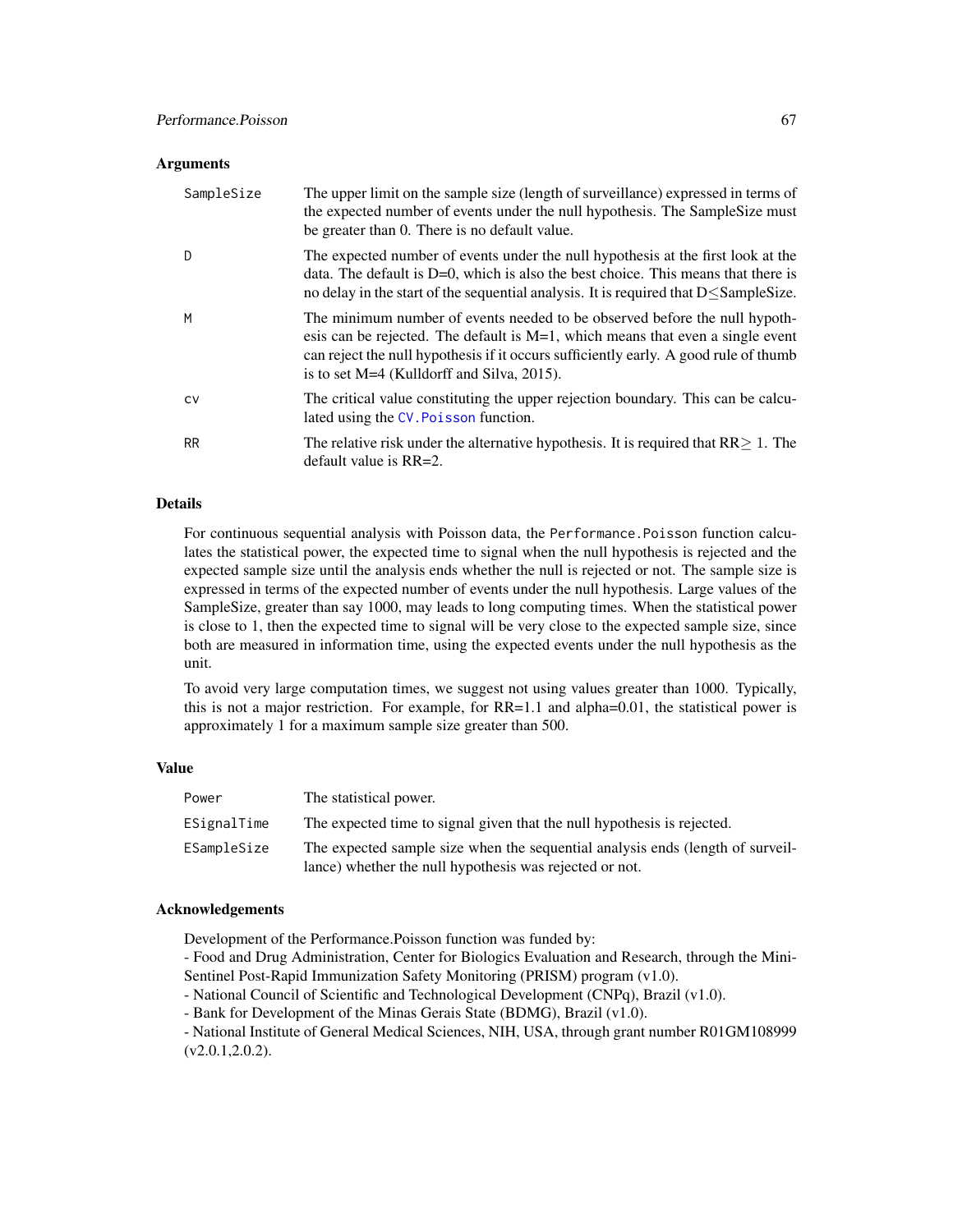#### See also

[CV.Poisson](#page-51-0): Calculates critical values for continuous sequential analysis with Poisson data.

[SampleSize.Poisson](#page-72-0): Sample size calculations for continuous sequential analysis with Poisson data.

[Performance.G.Poisson](#page-63-0): Calculates the statistical power, expected time to signal and expected sample size for group sequential analysis with Poisson data.

### Author(s)

Ivair Ramos Silva and Martin Kulldorff

#### References

Kulldorff M, Davis RL, Kolczak M, Lewis E, Lieu T, Platt R. (2011). A Maximized Sequential Probability Ratio Test for Drug and Vaccine Safety Surveillance. Sequential Analysis, 30: 58– 78. Kulldorff M, Silva IR. (2015). Continuous Post-market Sequential Safety Surveillance with Minimum Events to Signal. REVSTAT Statistical Journal, 15(3): 373–394.

#### Examples

## Suppose we want to find the statistical power to detect a relative risk ## of 2 when doing up to at most 20 months of surveillance, as well as the ## expected time to signal when the null hypothesis is rejected. During ## each month, we expected to see 0.5 events if the null hypothesis is true. ## This means that the upper limit on the sample size is 20\*0.5=10 expected ## events under the null hypothesis. We will then first calculate the critical ## value for an upper limit on the sample size equal to 10 and a significance ## level of alpha=0.05:

```
# cvt<- CV.Poisson(SampleSize=10,alpha=0.05)
# cvt
# [1] 3.467952
```
## After that, we use the Performance.Poisson function to calculate the ## power and the expected time to signal when the null hypothesis is ## rejected for the alternative hypothesis with a relative risk equal to 2:

```
## Power, expected signal time and expected sample size for a relative risk
## equal to 2:
# Performance.Poisson(SampleSize=10,cv=cvt,RR=2)
# Power ESignalTime ESampleSize
# [1,] 0.6850634 4.130985 5.979353)
```

```
## From the results, we see that the statistical power is 68.5%. When the null
## is rejected, the expected time to signal is 4.13 in the unit of events
## expected under the null. If data is collected uniformly over time at the
## rate of 0.5 expected counts per month,the expected time to signal is
## 4.13/0.5= 8.26 months.
```
## The above calculations can also be accomplished using one single command line: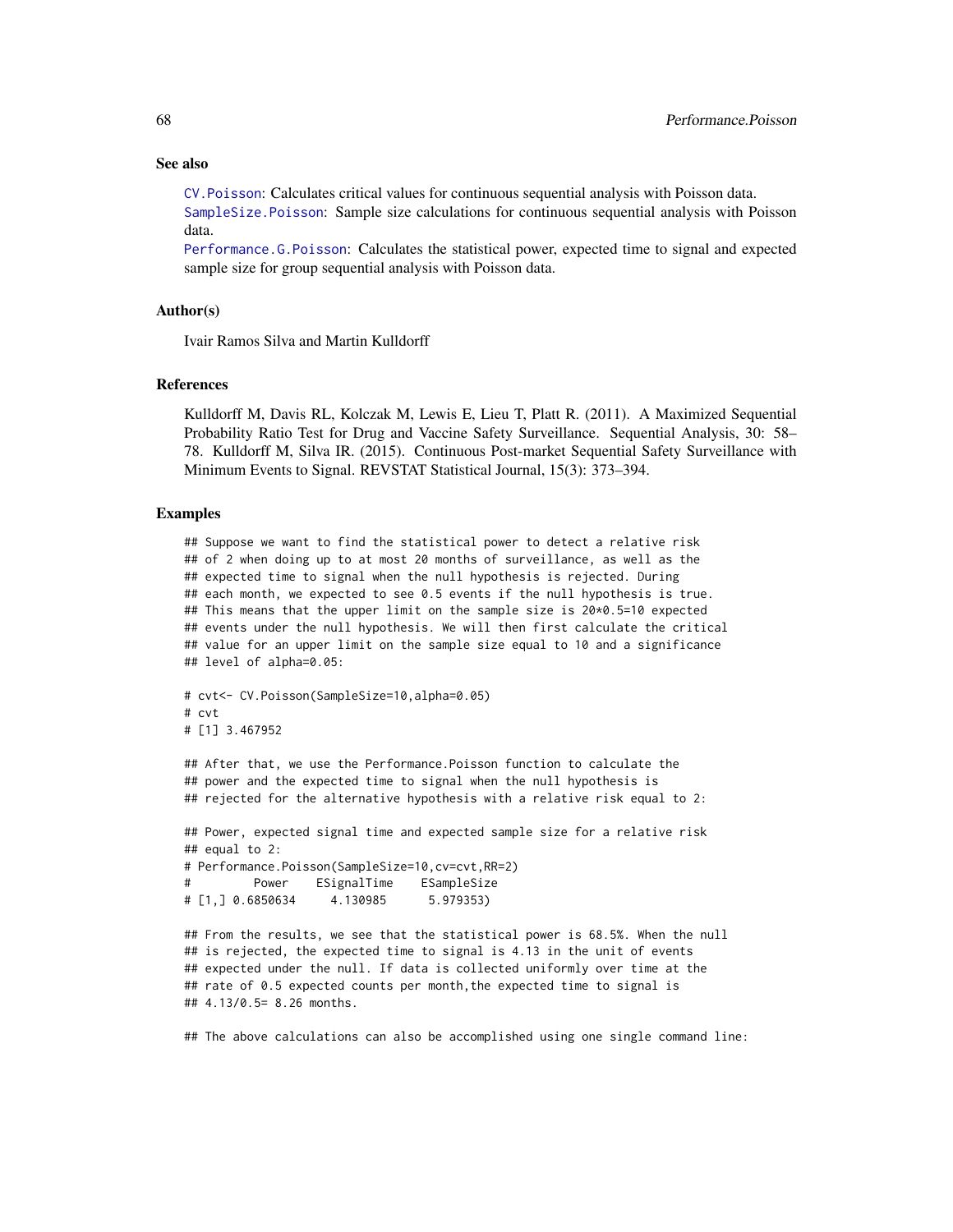```
# Performance.Poisson(SampleSize=10,cv=CV.Poisson(SampleSize=10,alpha=0.05),RR=2)
# Power ESignalTime ESampleSize
# [1,] 0.6850634 4.130985 5.979353
```
<span id="page-68-0"></span>SampleSize.Binomial *Sample size calculation for continuous sequential analysis with binomial data.*

### Description

The function SampleSize.Binomial obtains the sample size needed to guarantee a desired statistical power, for a fixed true relative risk, when doing continuous sequential analysis for binomial data with a Wald-type upper boundary, which is flat with respect to the log-likelihood ratio. It can also be used to approximate the sample size needed when doing group sequential analysis for binomial data.

#### Usage

SampleSize.Binomial(RR,alpha=0.05,power=0.9,M=1,z="n",p="n")

#### Arguments

| <b>RR</b>      | A target vector of relative risks to be detected with the requested statistical pow-<br>ers.                                                        |
|----------------|-----------------------------------------------------------------------------------------------------------------------------------------------------|
| alpha          | The significance level. The default value is "alpha=0.05". Must be in the range<br>$(0, 0.5]$ .                                                     |
| power          | The target vector of overall statistical powers to detect an increased risk of the<br>relative risk (RR). The default value is "power=0.90".        |
| M              | The minimum number of events needed before the null hypothesis can be re-<br>jected. It must be a positive integer. The default value is " $M=1$ ". |
| $\overline{z}$ | For a matched case-control analysis, z is the number of controls matched to each<br>case under the null hypothesis. There is no default value.      |
| р              | The probability of having a case under the null hypothesis. There is no default<br>value.                                                           |

#### Details

The function SampleSize.Binomial calculates the sample size N, to be used for the continuous binomial MaxSPRT in order to provide the desired statistical power for a user-specified relative risk RR. The required sample size (Required\_N) is expressed in terms of the total number of observations, and it is the number of observations by which the sequential analysis will end without rejected the null hypothesis. The solution is exact using iterative numerical calculations.

The required sample size, N, increases for increasing values of power, while N decreases for increasing values of alpha, the relative risk RR and the minimum number of events needed to signal M. For increasing values of z, the required sample size N can either decrease or increase.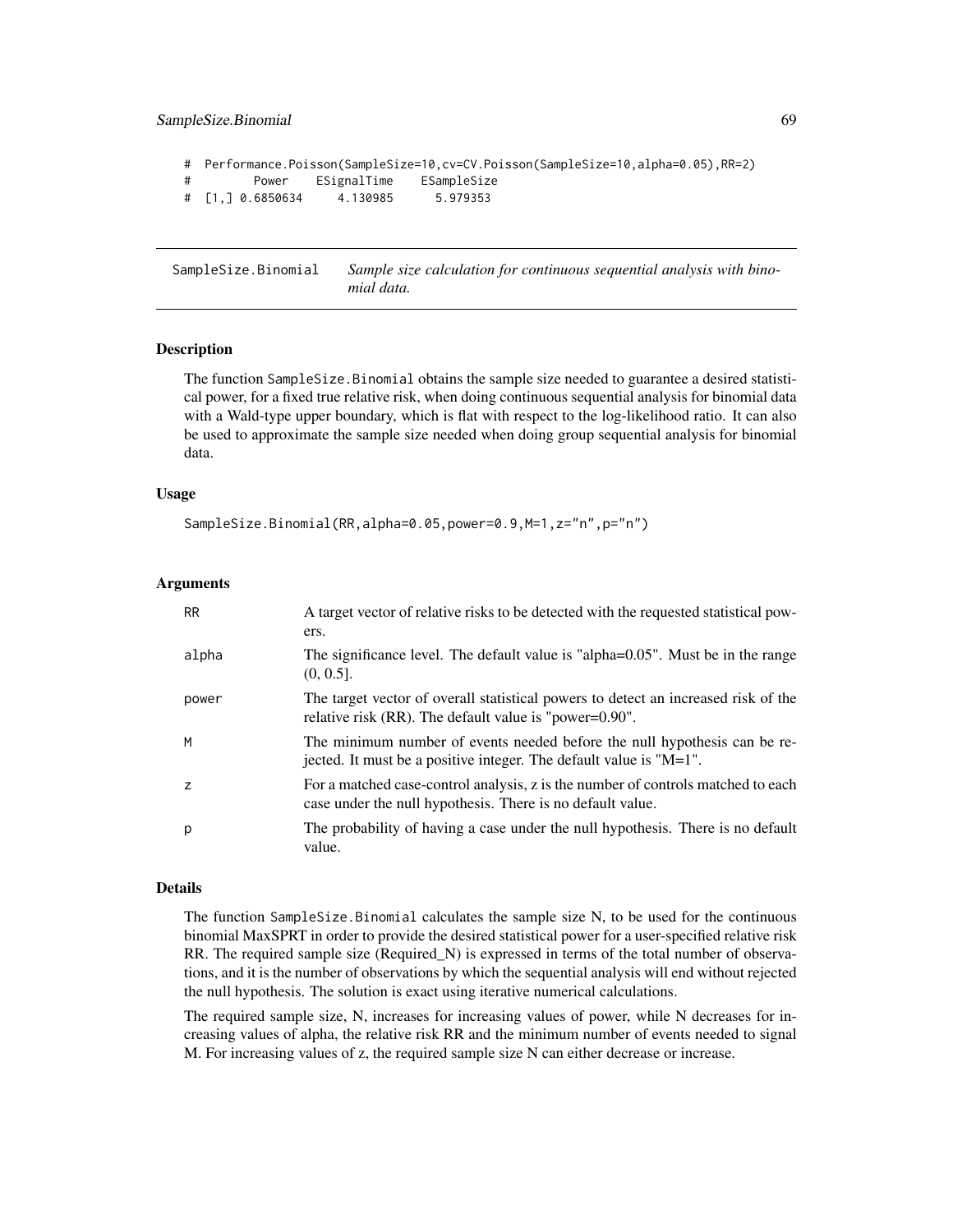While this function calculates the required sample size for continuous sequential analysis, it can also be used as an approximation for group sequential analyses. With the same Required\_N, and all other parameters being the same, a group sequential analysis will always give higher statistical power than a continuous sequential analysis, so SampleSize.Binomial can be use to ensure the required statistical power for group sequential analyses.

The input z represents the number of controls matched to each case. For example, if there are 3 controls matched to each case,  $"z=3"$ . In a self-control analysis, z is the ratio of the control interval to the risk interval. For example, if the risk interval is 2 days long and the control interval is 7 days long,  $z=7/2$ . In terms of p, the binomial probability under the null hypothesis,  $p=1/(1+z)$ , or equivalently, z=1/p-1. The parameter z must be a positive number.

Alternatively, instead of z the user can specify p directly. Note that only one of these inputs, z or p, has to be specified, but if both are entered the code will only work if z and p are such that  $p=1/(1+z)$ . Otherwise, an error message will appear to remind that such condition must be complied.

#### Value

SampleSize\_by\_RR\_Power

A table containing the main performance measures associated to the required samples sizes for each combination of RR and power. The sample size N is provided in terms of the total number of observations. In the case-control setting, this is equal to the total number of cases and controls. In the self-control setting, it is equal to the total number of events in either the risk or the control interval.

### Acknowledgements

Development of the SampleSize.Binomial function was funded by: - National Institute of General Medical Sciences, NIH, USA, through grant number R01GM108999.

#### See also

[CV.Binomial](#page-42-0): for calculating critical values in continuous sequential analysis with binomial data. [Performance.Binomial](#page-56-0): for calculating the statistical power, expected time to signal and expected time of analysis for continuous sequential analysis with binomial data.

[SampleSize.Poisson](#page-72-0): sample size calculation for continuous sequential analysis with Poisson data.

#### Author(s)

Ivair Ramos Silva, Martin Kulldorff.

#### References

Kulldorff M, Silva IR. (2015). Continuous Post-market Sequential Safety Surveillance with Minimum Events to Signal. REVSTAT Statistical Journal, 15(3): 373–394.

# Examples

```
result<- SampleSize.Binomial(RR=5,alpha=0.01,power=0.88,M=1,z=2)
# if you type:
```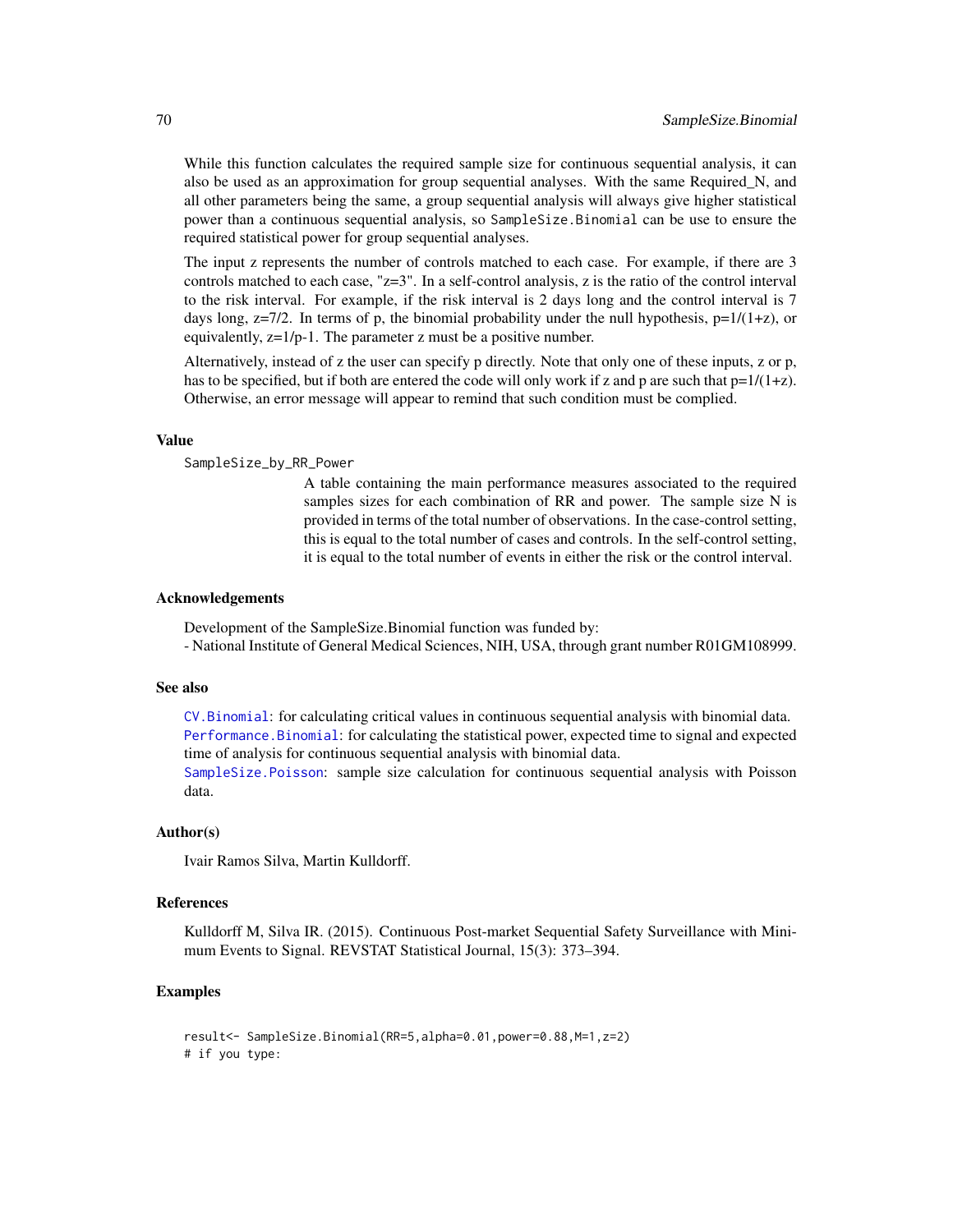# SampleSize.CondPoisson 71

result # then you will get the following output: # \$Required\_N # [1] 25 # \$cv # [1] 4.59581 # \$Type\_I\_Error # [1] 0.009755004 # \$Actual\_power # [1] 0.8855869

```
SampleSize.CondPoisson
```
*Sample size calculation for the continuous sequential CMaxSPRT for Poisson data with limited information from historical cohort.*

# Description

The function SampleSize.CondPoisson obtains the required sample size (length of surveillance) needed to guarantee a desired statistical power for a pre-specified relative risk, when doing continuous sequential CMaxSPRT, using a Wald-type upper boundary, which is flat with respect to the likelihood ratio function.

# Usage

```
SampleSize.CondPoisson(cc,D=0,M=1,alpha=0.05,power=0.9,RR=2)
```
# Arguments

| cс    | The total number of observed adverse events in the historical data. There is no<br>default.                                                                                                                                                                                                                                                            |
|-------|--------------------------------------------------------------------------------------------------------------------------------------------------------------------------------------------------------------------------------------------------------------------------------------------------------------------------------------------------------|
| D     | The minium number for the ratio $P_k/V$ before the null hypothesis can be re-<br>jected. The default value is $D = 0$ . A delayed start with $D > 0$ is recommended<br>to avoid signaling very early on such that very little information would be avail-<br>able to judge whether the signal is more likely to be a true signal or chance<br>finding. |
| М     | The minimum number of events needed before the null hypothesis can be re-<br>jected. The default value is M=1. A delayed start with $M > 1$ is recommended<br>to avoid signaling very early on such that very little information would be avail-<br>able to judge whether the signal is more likely to be a true signal or chance<br>finding.          |
| alpha | The significance level. It must be in the range $(0,0.5]$ . The default value is<br>alpha $=0.05$ .                                                                                                                                                                                                                                                    |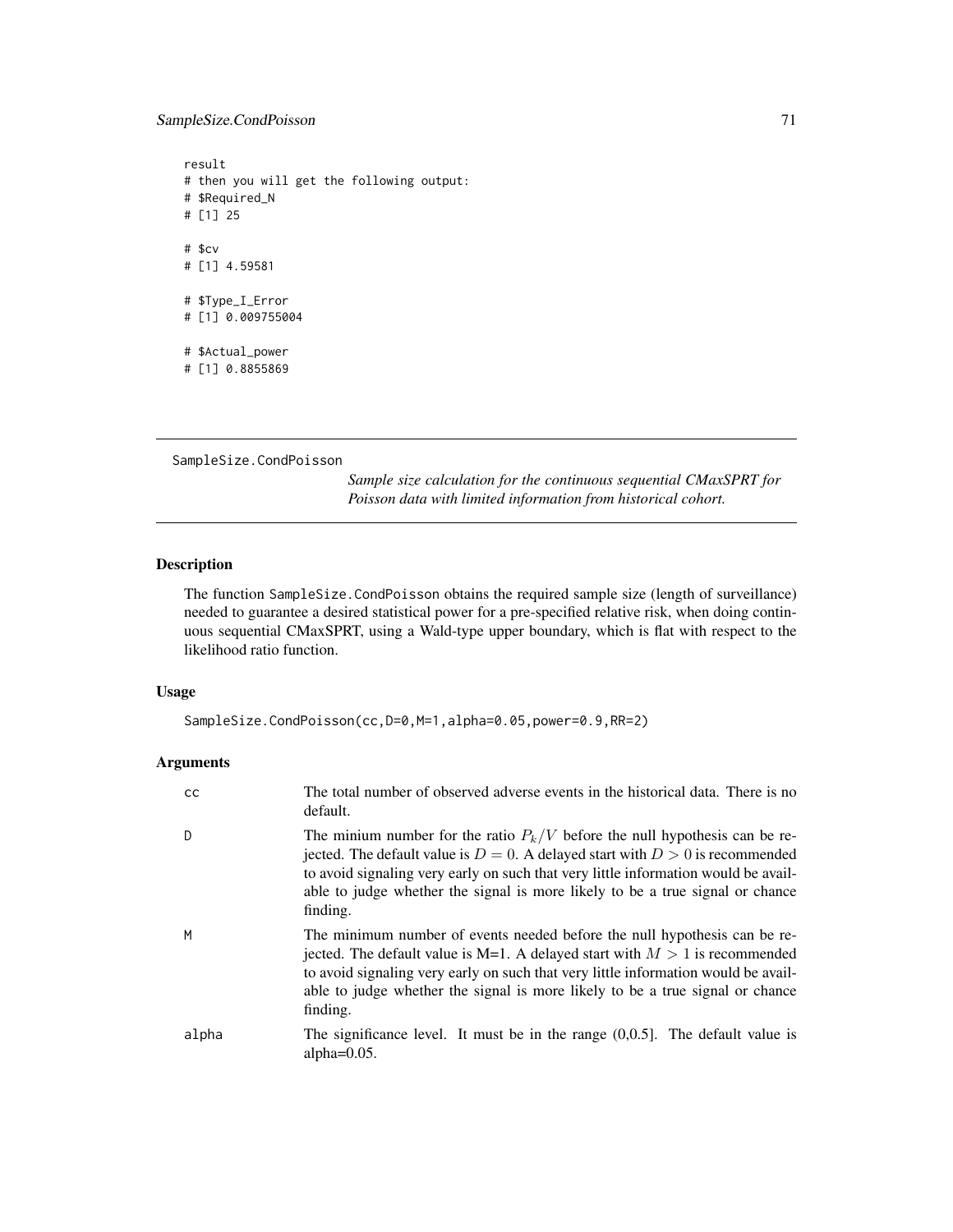| power     | The target vector of overall statistical powers to detect an increased relative risk |
|-----------|--------------------------------------------------------------------------------------|
|           | $(RR)$ . The default value is power=0.90.                                            |
| <b>RR</b> | The target vector of relative risks to be detected with the requested vector of      |
|           | statistical powers. The default value is RR=2.                                       |

# Details

When using the CMaxSPRT and the CV.CondPoisson function to conduct continuous sequential analysis for Poisson data and limited historical data, the null hypothesis is rejected when the log likelihood ratio exceeds the predetermined critical value calculated by CV.CondPoisson. The sequential analysis ends without rejecting the null hypothesis when a predetermined upper limit on the sample size is reached, expressed either in terms of the ratio of the cumulative person-time in the surveillance population divided by the total cumulative person-time in historical data (Stop-Type="Tal"), or in terms of the observed number of events in the surveillance population (Stop-Type="Cases"). For example, the sequential analysis may end as soon as the sample size is such that the cumulative person-time in the surveillance population is twice the cumulative person-time in historical data, or there are 50 observed events in the surveillance population. The function SampleSize.CondPoisson calculates what the upper limit on the sample size (length of surveillance) that is required for the continuous CMaxSPRT to achieve the desired statistical power for a pre-specified relative risk RR. It outputs the upper limit on sample size for both definitions of the surveillance length, one expressed in terms of the ratio of the cumulative person-time in the surveillance population divided by the total cumulative person-time in historical data  $(T)$ , and the other one expressed in terms of the observed number of events in the surveillance population  $(K)$ . To save computing time, the liberal computation approach proposed by Silva et al. (2016) is used in SampleSize.CondPoisson to find the solution.

#### Value

SampleSize\_by\_RR\_Power

A table containing the main performance measures associated to the required samples sizes, expressed in the scale of the number of events in the surveillance period, for each combination of RR and power.

### Acknowledgements

Development of the SampleSize.CondPoisson function was funded by:

- National Institute of General Medical Sciences, NIH, USA, through grant number R01GM108999 (v2.0.1, v2.0.2). - Foundation for Research Support of Minas Gerais State (FAPEMIG), MG, Brazil, through the grant Demanda Universal.

#### See also

[CV.CondPoisson](#page-44-0): calculating the critical value for continuous CMaxSPRT. [Performance.CondPoisson](#page-58-0): calculating the statistical power, expected time to signal and expected time of analysis for continuous CMaxSPRT.

### Author(s)

Ivair Ramos Silva, Lingling Li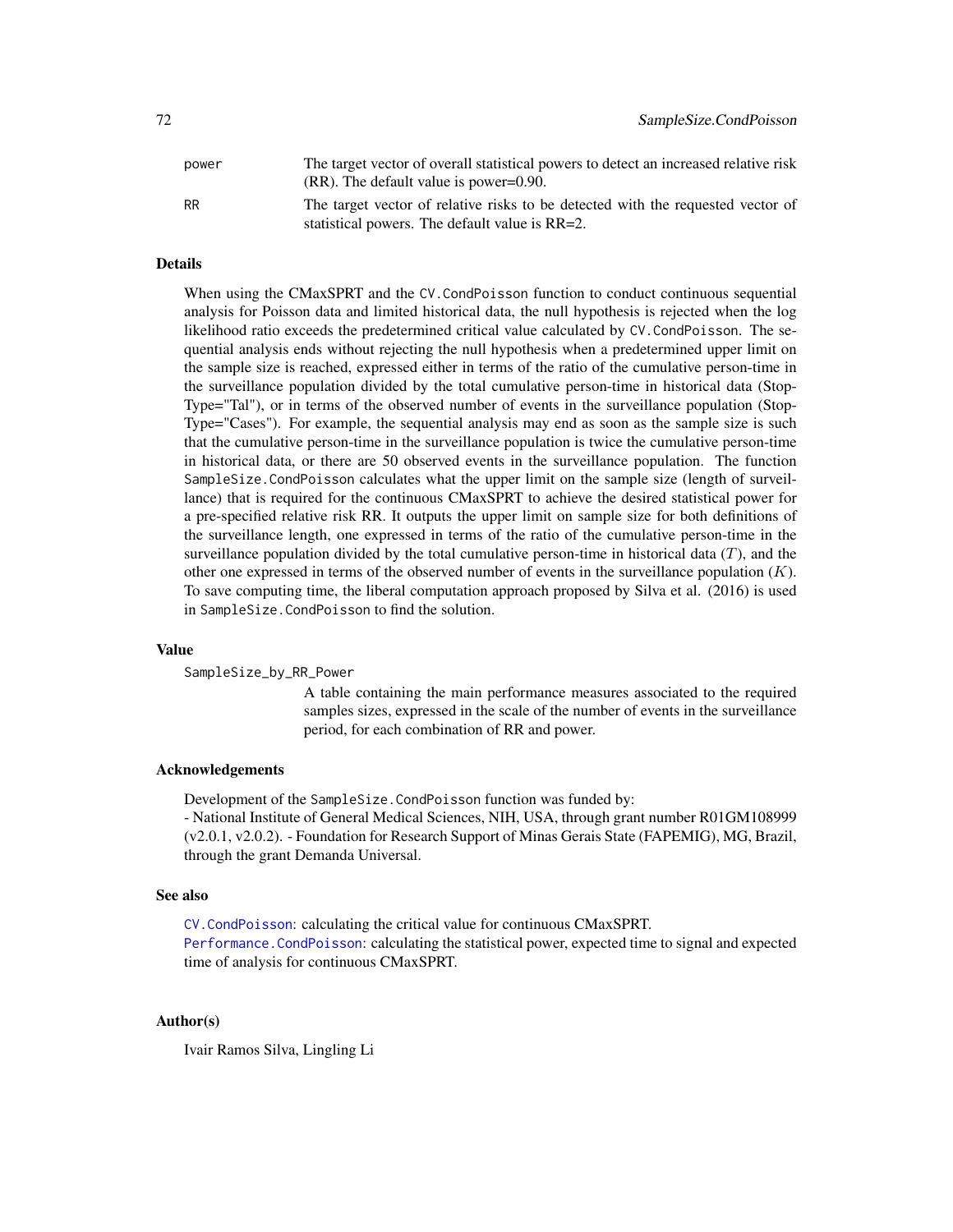## <span id="page-72-0"></span>References

Li L, Kulldorff M. (2010). A conditional maximized sequential probability ratio test for pharmacovigilance. Statistics in Medicine, 30;29(2):284-95.

Silva IR, Li L, Kulldorff M. (2016). Exact Conditional Sequential Testing for Poisson Data. Working paper.

## Examples

```
# Sample size required to obtain a power of 90%, for a relative risk of 1.5,
# no delay for starting the surveilla# nce (D=0), under an alpha level of 5%,
# with 5 events in the historical data.
# res<- SampleSize.CondPoisson(cc=50,D=0,M=1,alpha=0.05,power=0.9,RR=2)
# If we write:
# res
# then we get:
# $K
# [1] 66
# $Tal
# [1] 0.7890625
# $cv
# [1] 3.626436
```
SampleSize.Poisson *Sample size calculation for continuous sequential analysis with Poisson data.*

## Description

The function SampleSize.Poisson obtains the required sample size (length of surveillance) needed to guarantee a desired statistical power for a pre-specified relative risk, when doing continuous sequential analysis for Poisson data with a Wald type upper boundary, which is flat with respect to the log-likelihood ratio. It can also be used to approximate the sample size needed when doing group sequential analysis for Poisson data.

## Usage

```
SampleSize.Poisson(alpha=0.05,power=0.9,M=1,D=0,RR=2,
precision=0.000001)
```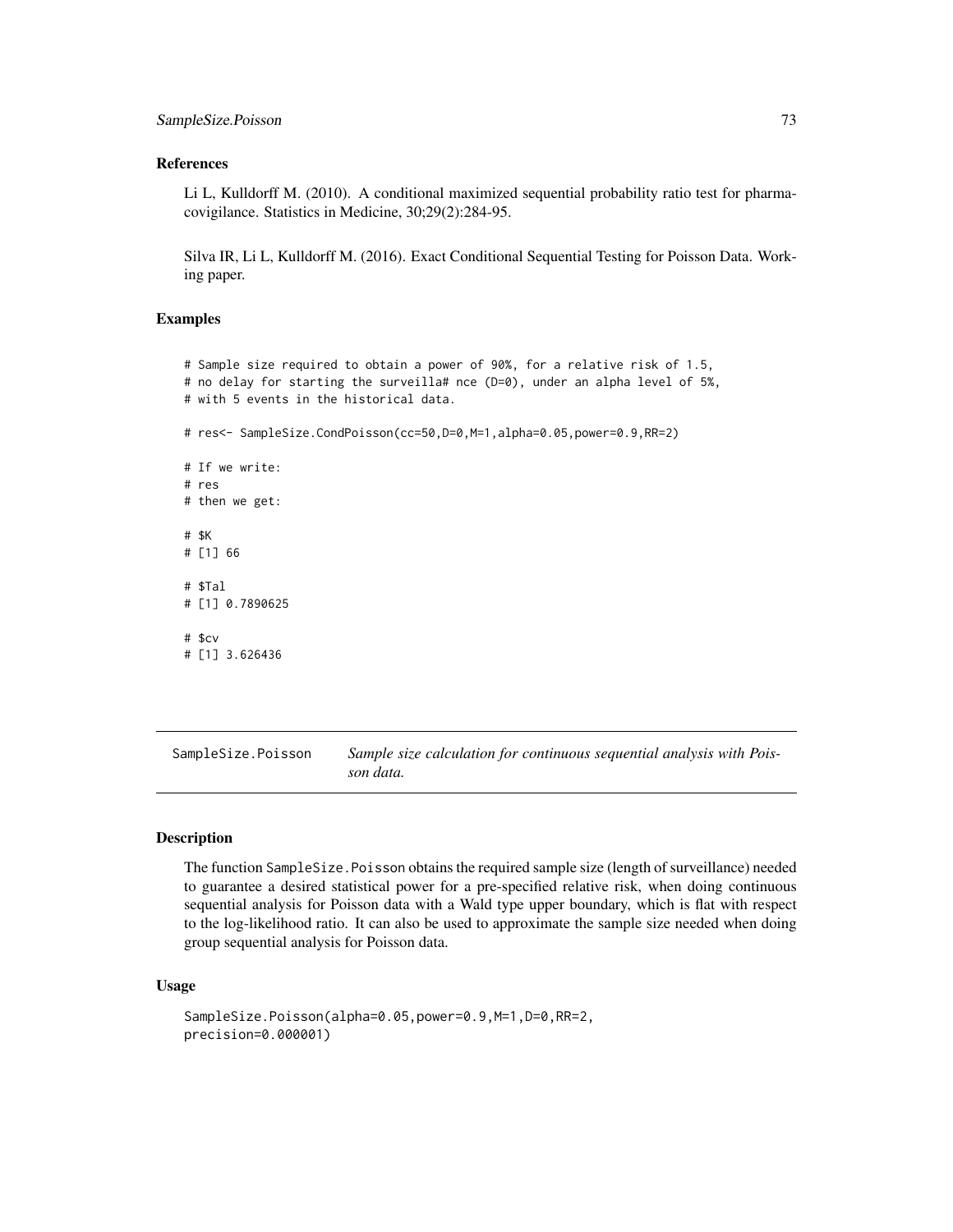## Arguments

| alpha     | The significance level. The default value is alpha=0.05. Must be in the range<br>$(0,0.5]$ .                                                                                                                                                                                                                                                                                                                                                                                             |
|-----------|------------------------------------------------------------------------------------------------------------------------------------------------------------------------------------------------------------------------------------------------------------------------------------------------------------------------------------------------------------------------------------------------------------------------------------------------------------------------------------------|
| <b>RR</b> | The target vector of relative risks to be detected with the requested statistical<br>vector of powers. The default value is RR=2.                                                                                                                                                                                                                                                                                                                                                        |
| power     | The target vector of overall statistical powers to detect an increased relative risk<br>$(RR)$ . The default value is power=0.90.                                                                                                                                                                                                                                                                                                                                                        |
| M         | The minimum number of events needed before the null hypothesis can be re-<br>jected. It must be a positive integer. A good rule of thumb is to set $M=4$ (Kull-<br>dorff and Silva, 2015). The default value is $M=1$ , which means that even a single<br>event can reject the null hypothesis if it occurs sufficiently early.                                                                                                                                                          |
| D         | The expected number of events under the null hypothesis at the first look at the<br>data. This is used when there is an initial large chunk of data arriving, followed<br>by continuous sequential analysis. The default value is $D=0$ , which is also the<br>best choice. This means that there is no delay in the start of the sequential<br>analyses. If D is very large, the maximum sample size will be set equal to D if a<br>non-sequential analysis provides the desired power. |
| precision | The tolerance for the difference between the requested and actual statistical<br>power. Should be very small. The default value is precision=0.000001.                                                                                                                                                                                                                                                                                                                                   |

## Details

When using the MaxSPRT and the CV.Poisson function to conduct continuous sequential analysis for Poisson data, the null hypothesis is rejected when the log likelihood ratio exceeds the predetermined critical value calculated by CV.Poisson. The sequential analysis ends without rejecting the null hypothesis when a predetermined upper limit on the sample size is reached, expressed in terms of the expected number of events under the null hypothesis. For example, the sequential analysis may end as soon as the sample size is such that there are 50 expected events under the null.

The function SampleSize.Poisson calculates what the upper limit on the sample size (length of surveillance) that is required for the continuous Poisson based MaxSPRT to achieve the desired statistical power for a pre-specified relative risk RR. The solution is exact using iterative numerical calculations (Kulldorff et al., (2011).

While designed for continuous sequential analysis, the SampleSize. Poisson function can also be used to approximate the required upper limit on the sample size that is needed when doing group sequential analysis for Poisson data, using the CV.G.Poisson function.

#### Value

SampleSize\_by\_RR\_Power

A table containing the main performance measures associated to the required samples sizes, expressed in terms of the expected number of events under the null hypothesis, for each combination of RR and power.

#### Acknowledgements

Development of the SampleSize.Poisson function was funded by:

- National Council of Scientific and Technological Development (CNPq), Brazil (v1.0).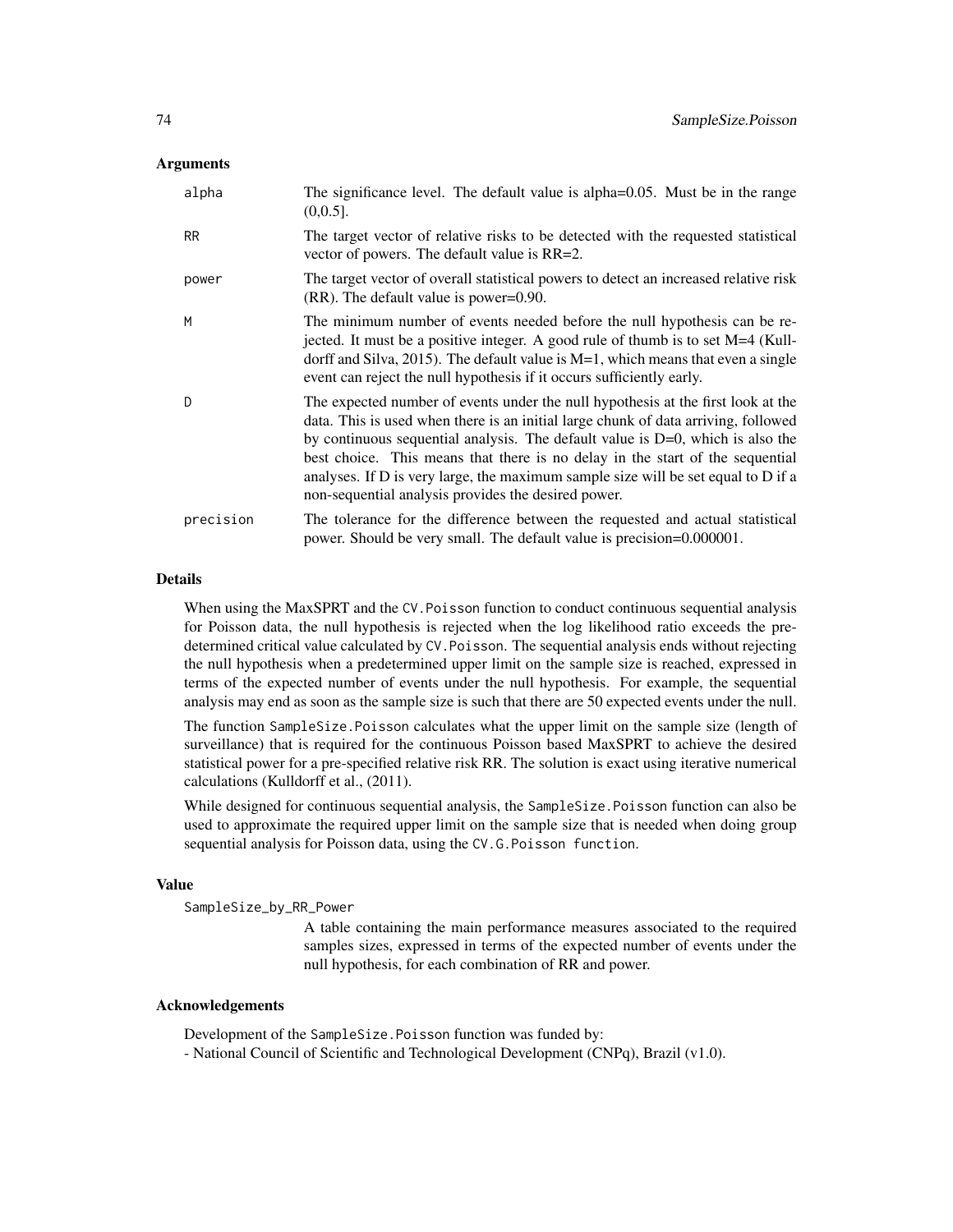## <span id="page-74-0"></span>SampleSize.Poisson 75

- Bank for Development of the Minas Gerais State (BDMG), Brazil (v1.0).

- National Institute of General Medical Sciences, NIH, USA, through grant number R01GM108999  $(v2.0.1, 2.0.2)$ .

## See also

[CV.Poisson](#page-51-0): for calculating critical values for continuous sequential analysis with Poisson data. [CV.G.Poisson](#page-49-0): for calculating critical values for group sequential analysis with Poisson data. [Performance.Poisson](#page-65-0): for calculating the statistical power, expected time to signal and expected sample size for continuous sequential analysis with Poisson data

[SampleSize.Binomial](#page-68-0): for calculating the minimum sample size given a target power in continuous sequential analysis with binomial data.

#### Author(s)

Ivair Ramos Silva, Martin Kulldorff.

#### References

Kulldorff M, Davis RL, Kolczak M, Lewis E, Lieu T, Platt R. (2011). A Maximized Sequential Probability Ratio Test for Drug and Safety Surveillance. Sequential Analysis, 30: 58–78. Kulldorff M, Silva IR. (2015). Continuous Post-market Sequential Safety Surveillance with Minimum Events to Signal. REVSTAT Statistical Journal, 15(3): 373–394.

## Examples

```
### Example 1:
## Sample size required to obtain a power of 80%, for a relati-
## ve risk of 3, no delay for starting the surveillance (D=0),
## and when the null hypothesis can be rejected with one event
## (M=1) under an alpha level of 5%.
# result1<- SampleSize.Poisson(alpha=0.05,power=0.8,M=1,D=0,RR=3)
# result1
## Example 2:
## Sample size required to obtain a power of 90%, for a relati-
## ve risk of 2, no delay for starting the surveillance (D=0),
## and when the null hypothesis can be rejected only after 2
## events (M=2) under an alpha level of 10%.
##
# result2<- SampleSize.Poisson(alpha=0.1,power=0.9,M=2,D=0,RR=2)
# result2
```